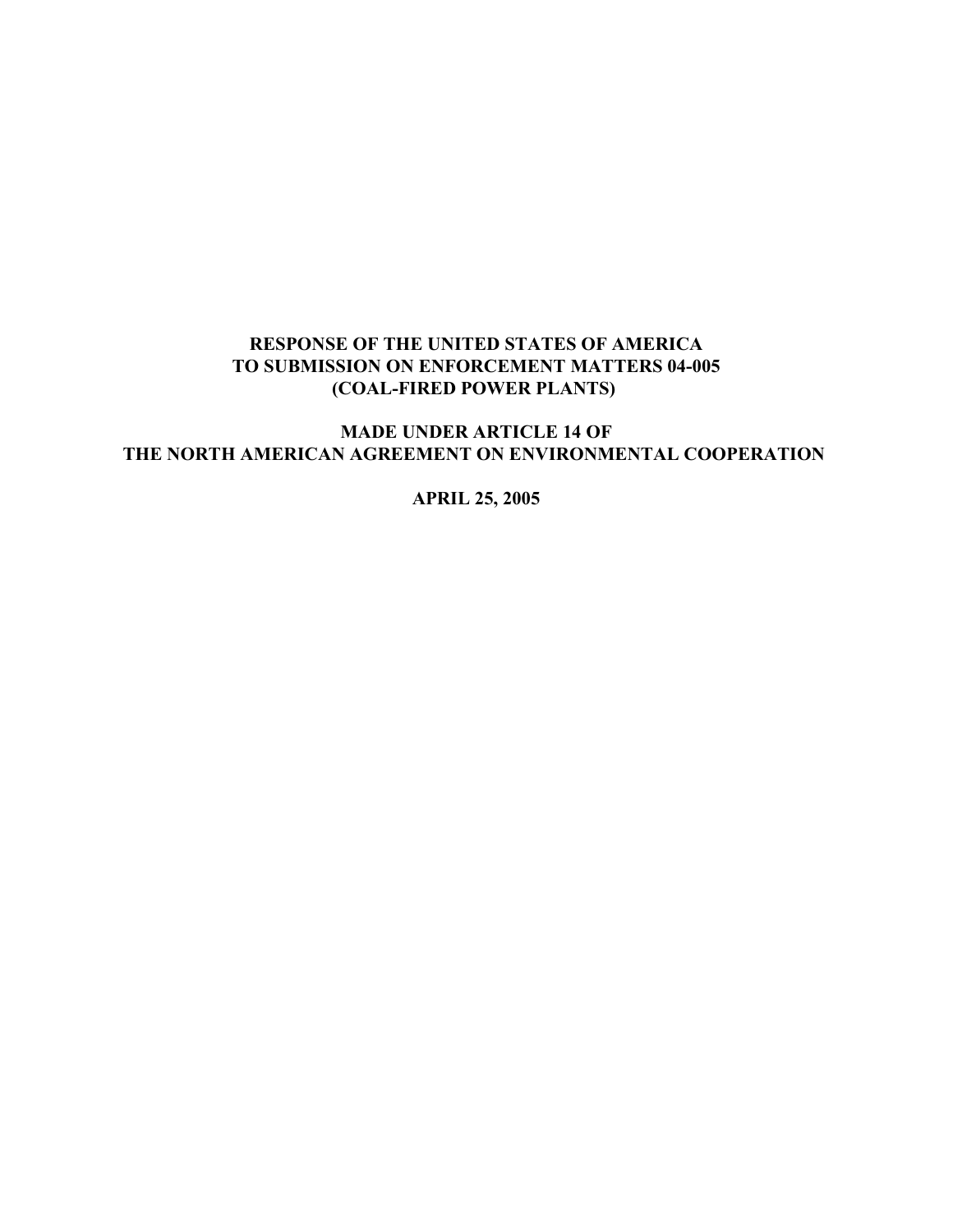# **INDEX**

| C. Actions EPA Has Taken To Control Domestic Mercury Air Emissions  |  |
|---------------------------------------------------------------------|--|
|                                                                     |  |
| 1. EPA's Actions to Control Mercury Emissions from Domestic         |  |
|                                                                     |  |
|                                                                     |  |
|                                                                     |  |
|                                                                     |  |
|                                                                     |  |
|                                                                     |  |
| 2. EPA's Recent Actions to Reduce Mercury Emissions from Domestic   |  |
|                                                                     |  |
| D. Submitters' Title V Arguments Concerning Coal-Fired Power Plants |  |
|                                                                     |  |
| E. Submitters' Remaining Allegations Concerning EPA's               |  |
| Implementation Of The CAA With Regard To Coal-Fired Power Plants    |  |
|                                                                     |  |
|                                                                     |  |
|                                                                     |  |
| <b>B.</b>                                                           |  |
|                                                                     |  |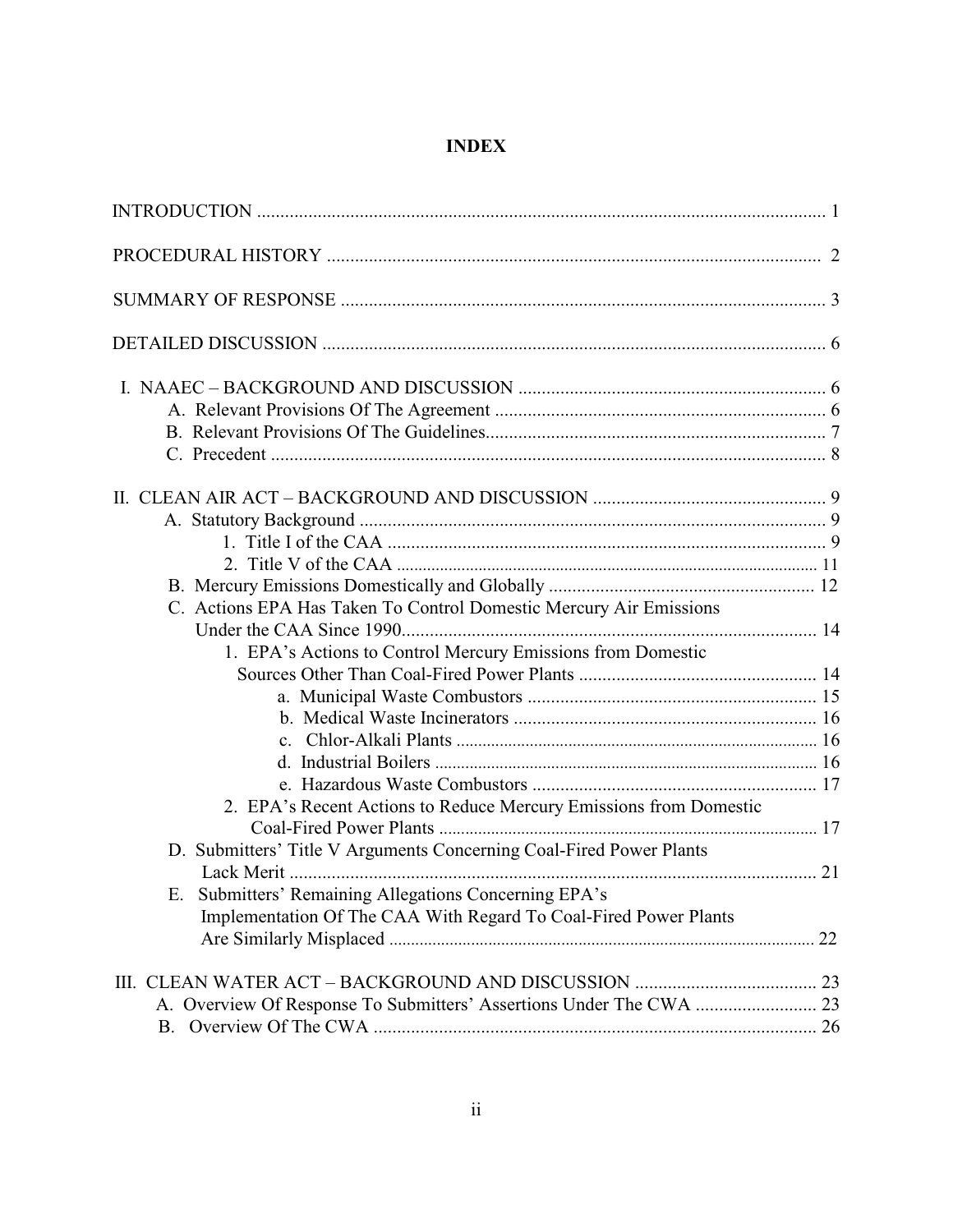| C. Submitters' Misstate The CWA's Treatment Of Nonpoint Sources And |  |
|---------------------------------------------------------------------|--|
|                                                                     |  |
| 1. Point Source vs. Nonpoint Source Pollution – Limitations         |  |
|                                                                     |  |
|                                                                     |  |
|                                                                     |  |
| 1. EPA Is Effectively Implementing Its Authorities                  |  |
|                                                                     |  |
|                                                                     |  |
|                                                                     |  |
| c. EPA is properly implementing Section 303(d) of the CWA with      |  |
|                                                                     |  |
| d. EPA is properly implementing Section 303(d) of the CWA with      |  |
| respect to State priorities for establishing TMDLs for mercury  35  |  |
| e. EPA is properly implementing Section 303(d) of the CWA with      |  |
|                                                                     |  |
| f. EPA's approval of TMDLs for mercury is consistent with its       |  |
|                                                                     |  |
| TMDLs are not required to contain individual load allocations       |  |
| for mercury air emissions from coal-fired power plants  38          |  |
| ii. TMDLs cannot impose requirements on mercury air emissions       |  |
|                                                                     |  |
| g. EPA is properly overseeing State continuing planning             |  |
|                                                                     |  |
| h. EPA has properly implemented the CWA with respect to the ten     |  |
|                                                                     |  |
| 2. Submitters' Allegations Regarding the U.S. Antidegradation       |  |
| Requirements Fail to Demonstrate Any Failure by the U.S. to         |  |
|                                                                     |  |
| a. Background on Water Quality Standards and Antidegradation  44    |  |
|                                                                     |  |
| b. Neither the CWA nor EPA's antidegradation regulation             |  |
| authorizes EPA to regulate nonpoint sources of pollution or to      |  |
| require States or authorized Tribes to regulate nonpoint sources    |  |
|                                                                     |  |
| c. Mercury FCAs are not per se evidence of violations of            |  |
|                                                                     |  |
| 3. Submitters' Allegations Regarding NPDES Program Requirements     |  |
| Do not Demonstrate any Failures by the U.S. to Properly Implement   |  |
|                                                                     |  |
|                                                                     |  |
|                                                                     |  |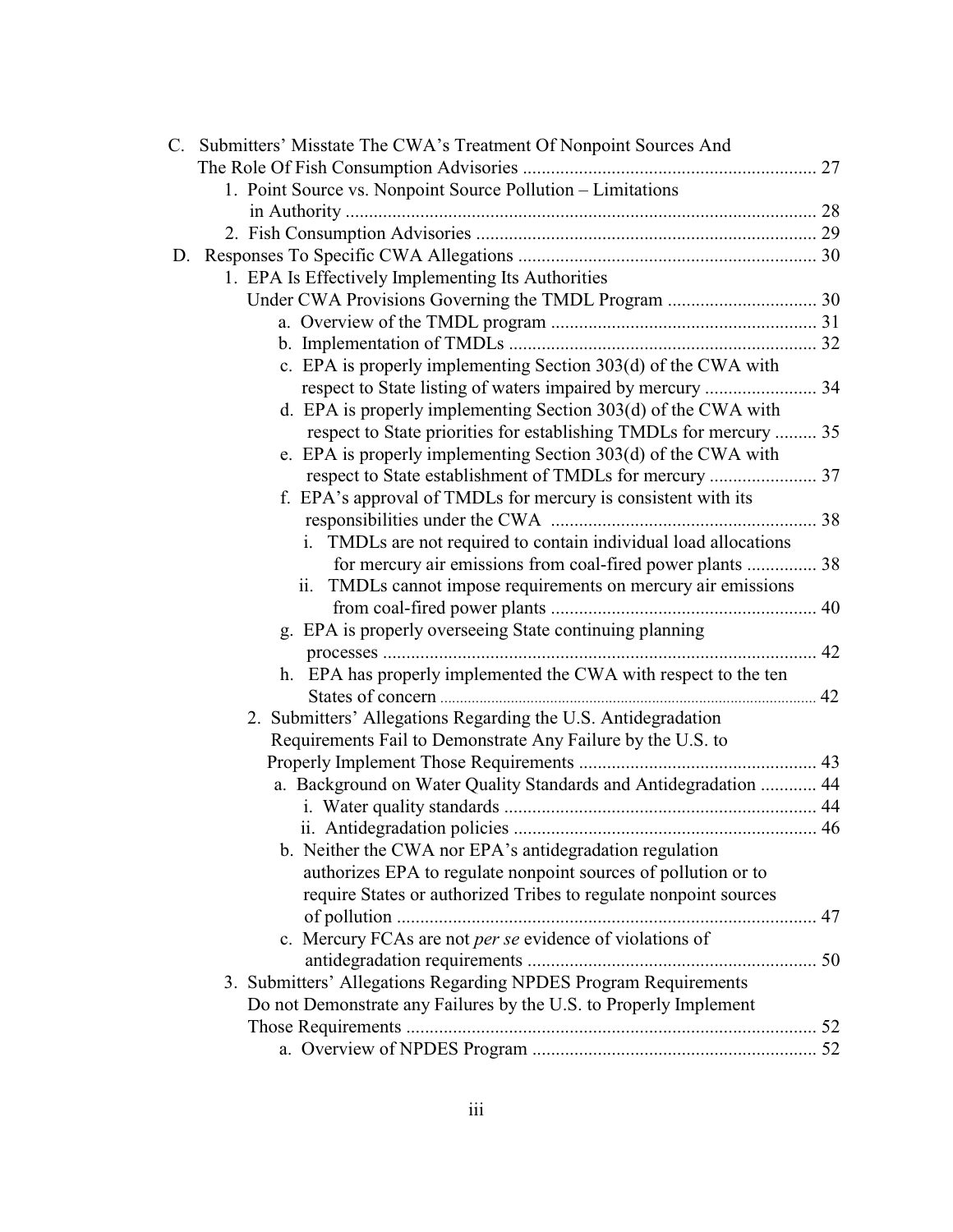| b. The presence of a mercury FCA does not mean that a water                |  |
|----------------------------------------------------------------------------|--|
| is not meeting its WQS for mercury, or that the NPDES                      |  |
|                                                                            |  |
| i. Additional NPDES background and information                             |  |
| specific to point source discharges from coal-fired power                  |  |
|                                                                            |  |
|                                                                            |  |
| b) Effluent guidelines applicable to coal-fired power plants -             |  |
|                                                                            |  |
| ii. Water quality-based effluent limitations and FCAs  55                  |  |
| iii. Permits may be written for discharges into impaired waters  56        |  |
|                                                                            |  |
|                                                                            |  |
|                                                                            |  |
| b) Determining when effluent limitations are necessary  59                 |  |
| c) Determining the need for NPDES permit limits with effluent              |  |
| monitoring data, and recent advances in EPA's                              |  |
| methodology for analyzing effluent for the presence                        |  |
|                                                                            |  |
|                                                                            |  |
|                                                                            |  |
| IV. U.S. ACTIONS IN INTERNATIONAL FORA TO ADDRESS MERCURY USES             |  |
|                                                                            |  |
|                                                                            |  |
| V. EXISTENCE OF PENDING PROCEEDINGS AND OTHER ISSUES ARISING UNDER         |  |
|                                                                            |  |
| A. Pending Judicial And Administrative Proceedings Should Preclude Further |  |
|                                                                            |  |
|                                                                            |  |
|                                                                            |  |
|                                                                            |  |
|                                                                            |  |
|                                                                            |  |
| 2. Available Private Remedies for Review of Action or Inaction Involving   |  |
|                                                                            |  |
| 3. Pursuit of Available Private Remedies Would not Unduly Burden           |  |
|                                                                            |  |
|                                                                            |  |
|                                                                            |  |
|                                                                            |  |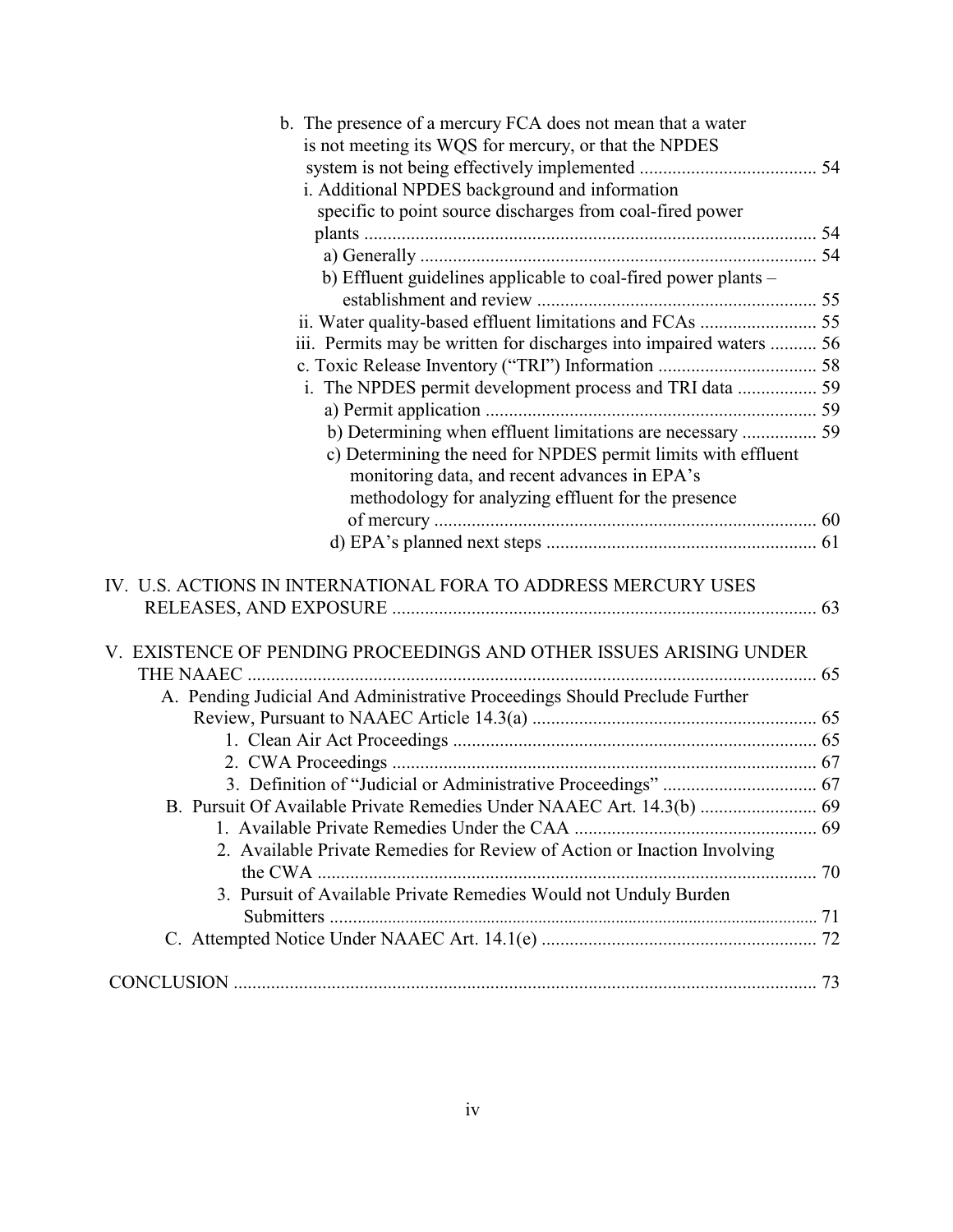#### **INTRODUCTION**

This memorandum responds to a request from the Secretariat of the Commission for Environmental Cooperation ("CEC" or "Commission") that the Government of the United States of America respond to Submission on Enforcement Matters 04-005 ("Coal-fired Power Plants") under Article 14 of the North American Agreement on Environmental Cooperation ("NAAEC" or "Agreement").

Submitters allege that the U.S. is failing to effectively enforce Title V of the U.S. Clean Air Act ("CAA") and sections 303 and 402 of the U.S. Clean Water Act ("CWA"), in connection with mercury emissions to air and direct discharges to water from coal-fired power plants. Pointing to an increase since 1993 in the number of fish consumption advisories for mercury in the U.S., Submitters more specifically assert that the U.S. is insufficiently limiting mercury emissions to air from coal-fired power plants, and is failing to respond adequately under the CWA's antidegradation and Total Maximum Daily Load ("TMDL") provisions to the resulting loadings of mercury to water from air deposition. They also assert that the U.S. is failing to effectively enforce the CWA's National Pollutant Discharge Elimination System ("NPDES") permitting provisions with respect to point source discharges of mercury from coal-fired power plants to waters of the U.S.

As set forth in more detail in the body of this Response, the United States believes that the relevant facts and law do not support a conclusion that it is failing to effectively enforce its environmental laws. Rather, they point to an extensive and multi-faceted response over many years to effectively enforce and implement these laws and to address the significant risks posed by mercury and other pollutants to human health and the environment.

More specifically, this response describes and clarifies the scope and operation of the relevant provisions of the CAA and CWA, including the role of fish consumption advisories. It notes certain areas where Submitters have misread the relevant statutory and regulatory provisions, which are essential baselines for the analysis. It then reviews in detail the actions the U.S. has taken, and is continuing to take, to effectively enforce and implement these laws, including the recent adoption of two major regulations under the CAA that are directly relevant to Submitters' concerns.

In this regard, the U.S. acknowledges that domestic coal-fired power plants were the largest unregulated anthropogenic source of mercury under the CAA; however, the United States Environmental Protection Agency ("EPA") took major actions under the CAA to address mercury emissions from such sources in March 2005. In addition, under the CWA, EPA has updated a test method for monitoring mercury discharges to water with a new method that is 400 times more sensitive. As discussed below, EPA has plans to take other steps under the CWA, which should yield further, and tangible, results in reducing mercury contamination in U.S. waters.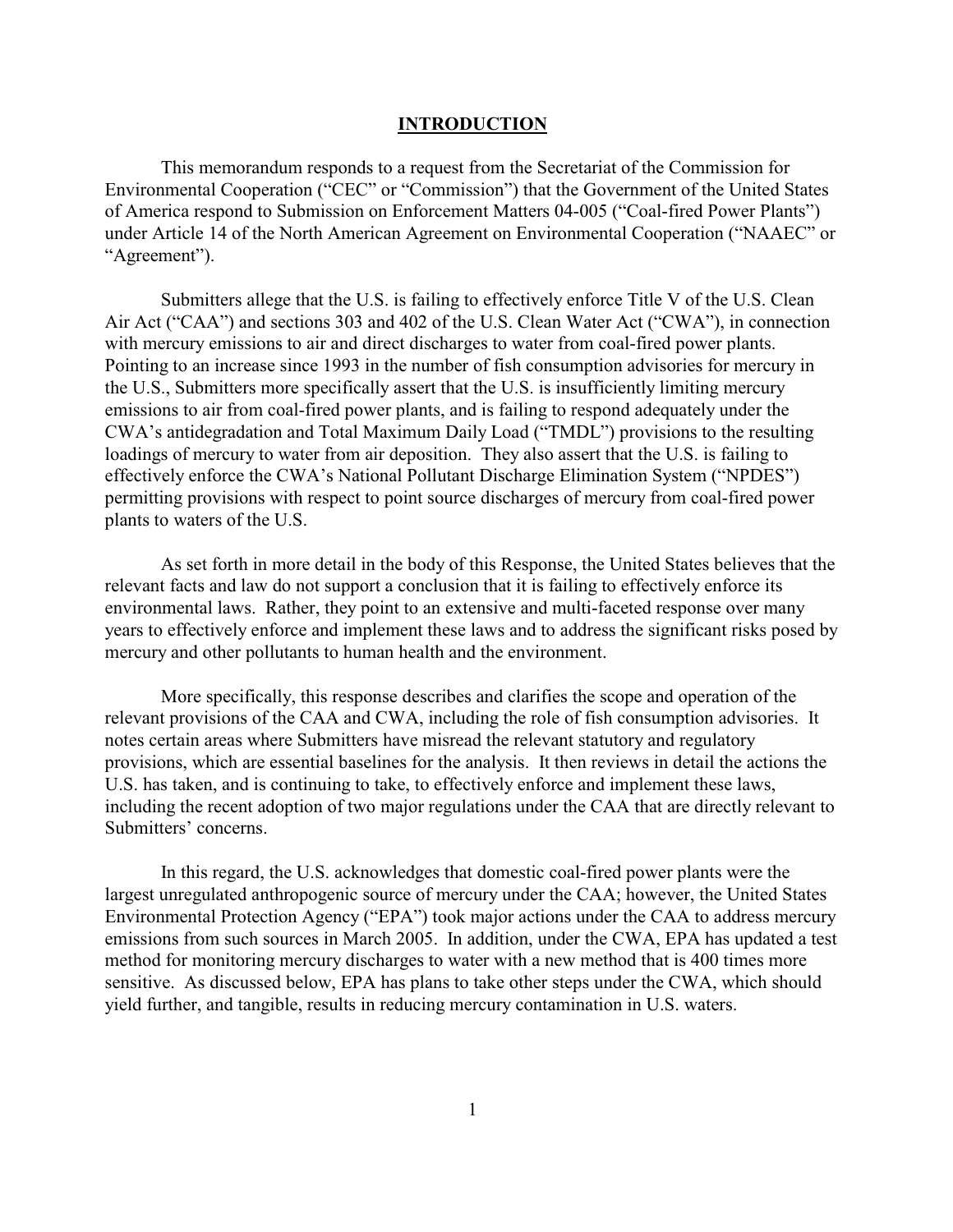By this submission, the United States also advises the Secretariat that the present matter is the subject of pending and anticipated administrative and judicial proceedings. In line with NAAEC Art. 14.3, this requires that the Secretariat proceed no further on this matter. This is with good reason. It will serve to avoid duplication and the possibility of interference with those proceedings on issues common to those raised by the Submission. It also will provide the appropriate opportunity for pending claims to be considered under domestic law.

#### **PROCEDURAL HISTORY**

NAAEC Art. 14 provides that the Secretariat may consider submissions from nongovernmental organizations or persons asserting that either Canada, Mexico or the U.S. ("the Parties") "is failing to effectively enforce its environmental law. . . ." If the Secretariat determines that a submission, in light of any response from the Party concerned, warrants the development of a factual record, the Secretariat is to so inform the governing Council of the Commission, and provide the reasons why it believes that a factual record is warranted. NAAEC Art.15.1. The Secretariat shall prepare a factual record with respect to the submission if the Council, by at least a two-thirds vote, instructs it to do so. NAAEC Art.15.2.

On September 20, 2004, Submitters filed a submission ("Submission") asserting that the U.S. is failing to effectively enforce provisions of U.S. environmental law, as discussed above, with regard to the deposition in water of mercury air emissions and direct mercury discharges to water from coal-fired power plants. The allegations of the Submission focused on the time period 1993-2003, and sought to encompass the entire U.S.

On December 16, 2004, the Secretariat determined that the Submission was sufficient to allow consideration of assertions regarding the issuance of NPDES permits to certain utilities in Pennsylvania, Kentucky, Illinois, Ohio, and Michigan. However, the Secretariat found the Submission insufficient to allow consideration of the remaining assertions. In accordance with Guideline 6.2 of the Guidelines for Submissions on Enforcement Matters under Articles 14 and 15 of the North American Agreement on Environmental Cooperation (Guidelines), the Secretariat allowed Submitters thirty days to provide a submission that met the criteria of NAAEC Art. 14.1.

Submitters filed a supplemental submission on January 18, 2005. The supplemental submission, denominated as Appendix 12 to the original Submission, focused on ten States: Texas, Alabama, North Carolina, Kentucky, Ohio, Michigan, Illinois, West Virginia, Pennsylvania, and Indiana. (The supplemental submission is referred to herein as "Appendix  $12."$ <sup>1</sup> Submitters argued that the focus on these ten States is "exemplary or demonstrative of the larger problem of non-enforcement across the U.S." Appendix 12 expanded the scope of the

 $\frac{1}{1}$  Unless otherwise noted, references to the "Submission" in this Response encompass the supplementary material in Appendix 12.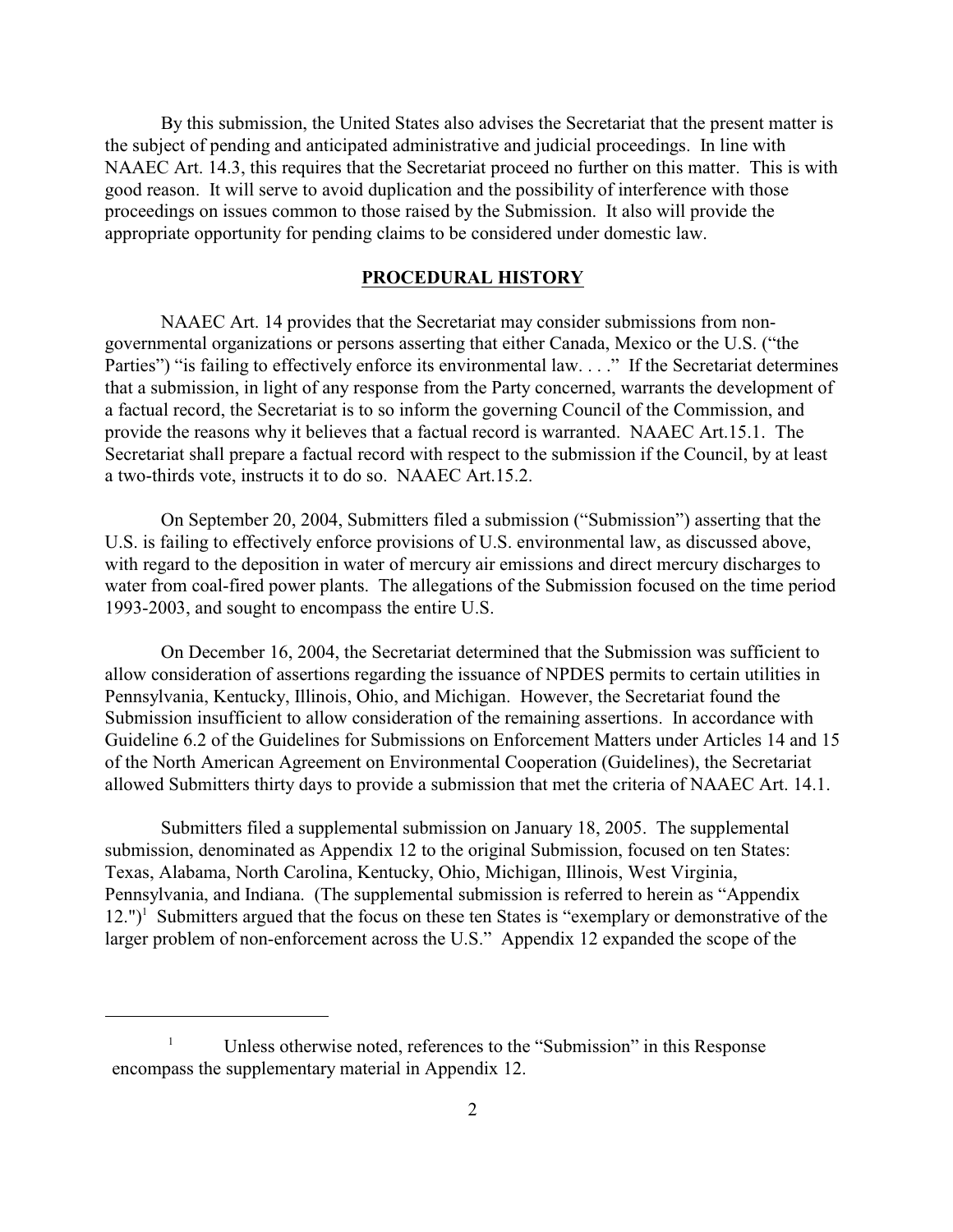allegations to include the time period 1993-December 31, 2004.<sup>2</sup> It also clarified that the basis of Submitters' assertion of a failure to effectively enforce the CAA was CAA Title V. On February 28, 2005, the Secretariat issued a Determination that concluded that the Submission, as supplemented, satisfied NAAEC Art.14 and that it warranted a Response from the U.S. The U.S. subsequently notified the Secretariat pursuant to NAAEC Art. 14.3 that, in light of exceptional circumstances, it would file this Response within 60 days of delivery of that Determination.

#### **SUMMARY OF RESPONSE**

The U.S. has carefully reviewed the Submission and examined the laws and programs that it implicates. In line with the provisions of the NAAEC, discussed below, the U.S. believes that the relevant facts and law do not support a conclusion that the U.S. is failing to effectively enforce its environmental laws, and do not warrant the extensive efforts that would be involved in the preparation of a factual record. The major elements of the U.S. analysis are summarized below:

### **Major Continuing Actions to Reduce Mercury Air Emissions**

Mercury is a highly persistent, toxic pollutant that accumulates in the food chain. Americans are exposed to methylmercury primarily by eating contaminated fish. Because the developing fetus is the most sensitive to the toxic effects of methylmercury, women of childbearing age are regarded as the population of greatest concern. Children who are exposed to methylmercury before birth may be at increased risk of poor performance on neurobehavioral tasks, such as those measuring attention, fine motor function, language skills, visual-spatial abilities, and verbal memory. Cognizant of these risks, over the past decade EPA has taken significant steps to reduce domestic mercury air emissions.

Overall U.S. mercury air emissions were reduced by 45 percent between 1990 and 1999, following the regulation of emissions from several leading categories of sources, such as medical waste incinerators and municipal waste combustors. The Clean Air Interstate Rule (CAIR), which the Agency issued on March 10, 2005, and the Clean Air Mercury Rule (CAMR), which EPA issued on March 15, 2005, will reduce emissions of mercury from coal-fired power plants across the country. EPA estimates that CAIR and CAMR, when fully implemented, will reduce domestic power plant mercury emissions by nearly 70 percent from 1999 levels. These reductions will address Submitters' core concern.

 $NAAEC Art.14/15$  should not be applied to alleged failures to effectively enforce prior to January 1, 1994, the date of the agreement's entry into force. *See e.g.* Council Resolution 04-05 (C/C.01/05/RES/05/Final) (Aug. 20, 2004) at 2; *Cozumel* (A14/SEM/96- 001/07/ADV) (June 7, 1996) at 4. Allegations of prior failures, at most, can inform an analysis of whether the U.S. has reasonably exercised discretion in the enforcement of its environmental laws since the date of entry into force. *See id.*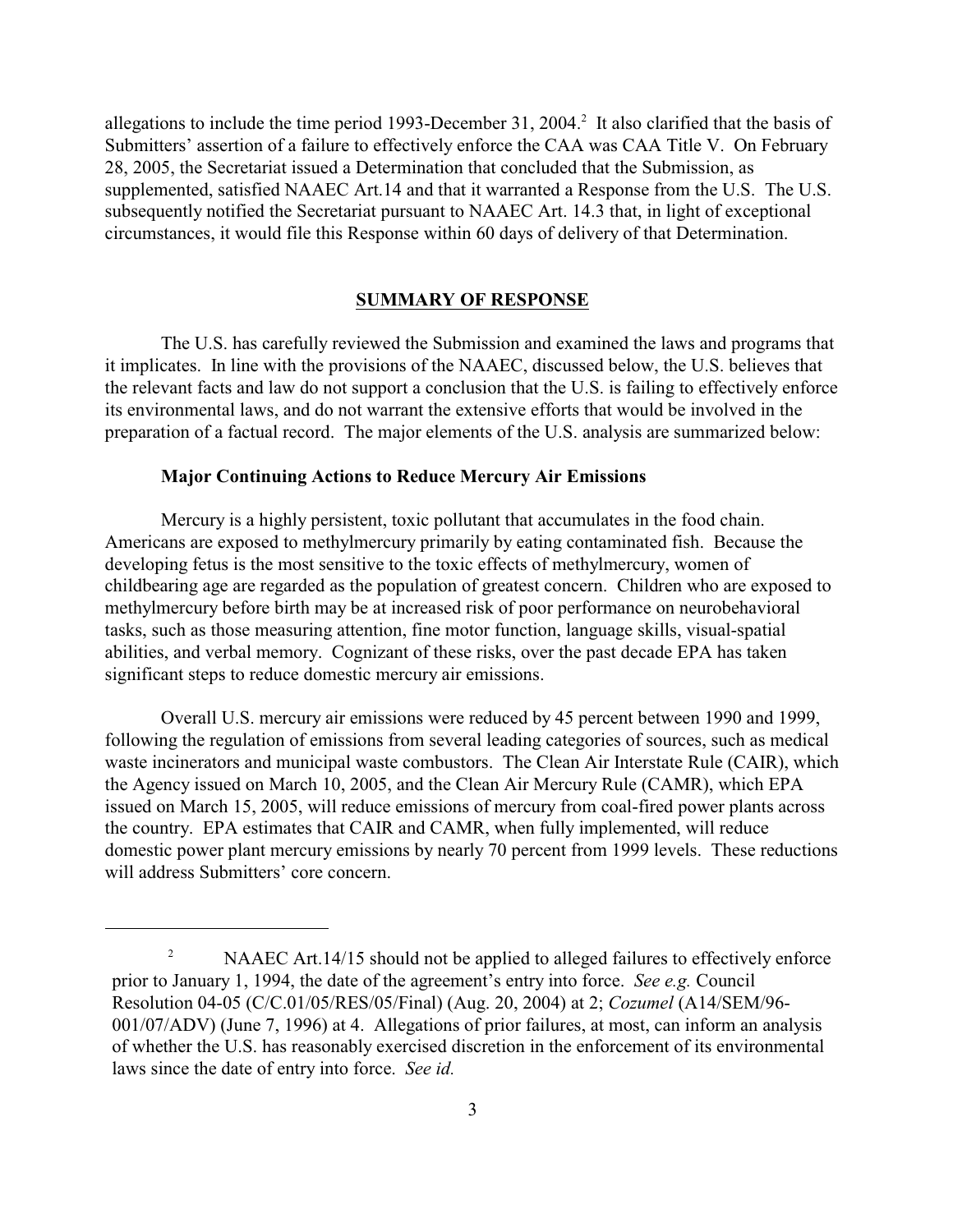### **The Role of Fish Consumption Advisories**

As EPA will explain in detail below, the increase in fish consumption advisories for mercury that is at the heart of Submitters' allegations does not, in itself, demonstrate a failure to effectively enforce the CWA as Submitters allege. The increase in fish consumption advisories is due in large part to the steps EPA is taking to address mercury contamination in water. EPA has been working with the States to increase their monitoring of fish tissue and to improve the technical basis of their process for issuing advisories. The increase in fish consumption advisories also is attributable to an increase in the number of assessments of fish tissue and to the States' increasing use of statewide advisories. It does not necessarily indicate that the levels or frequency of mercury contamination are increasing, or any failure to effectively enforce environmental laws.

### **Response to Specific Claims regarding the CAA and CWA**

Submitters' allegations concerning CAA Title V and the CWA's TMDL, antidegradation, and NPDES programs do not demonstrate a failure by the U.S. to effectively enforce its environmental laws.

With regard to the CAA, CAMR and CAIR are major regulatory actions that are expected to result in very significant reductions in mercury air emissions from domestic coal-fired power plants. As is explained in more detail below, a Title V permit collects all substantive air pollution control requirements under the CAA into one permit for affected sources, which include coal-fired power plants. The CAIR and CAMR requirements will be incorporated into Title V permits for affected sources. Contrary to Submitters' assertion, nothing in the CAA or its implementing regulations requires CAA Title V permits to incorporate requirements under the CWA, including terms based on CWA water quality standards or antidegradation policies.

With regard to the TMDL program under the CWA, Submitters' assertions are also misplaced. Among other things, Submitters assert that EPA has failed to use its regulatory authority to require States to establish TMDLs for mercury air emissions where water quality standards are not being met or a beneficial use has been lost, and that EPA is failing to intervene by issuing its own TMDLs where State action is inadequate. Submitters further allege that TMDLs must regulate nonpoint sources of mercury, including air emissions from coal-fired power plants. These assertions rest, however, on a fundamental misunderstanding of the CWA. TMDLs do not regulate sources; they are planning tools. Furthermore, the CWA provides no regulatory mechanism to control nonpoint source pollution, such as air emissions from coal-fired power plants.

With respect to the antidegradation program under the CWA, the Submission likewise asserts that EPA has failed to effectively enforce the CWA, allegedly by approving inadequate State antidegradation policies and failing to require States to control mercury air emissions as nonpoint sources of pollution. Here, too, Submitters base their assertions on a misreading of the law. The CWA does not authorize EPA to regulate, or compel States to regulate, nonpoint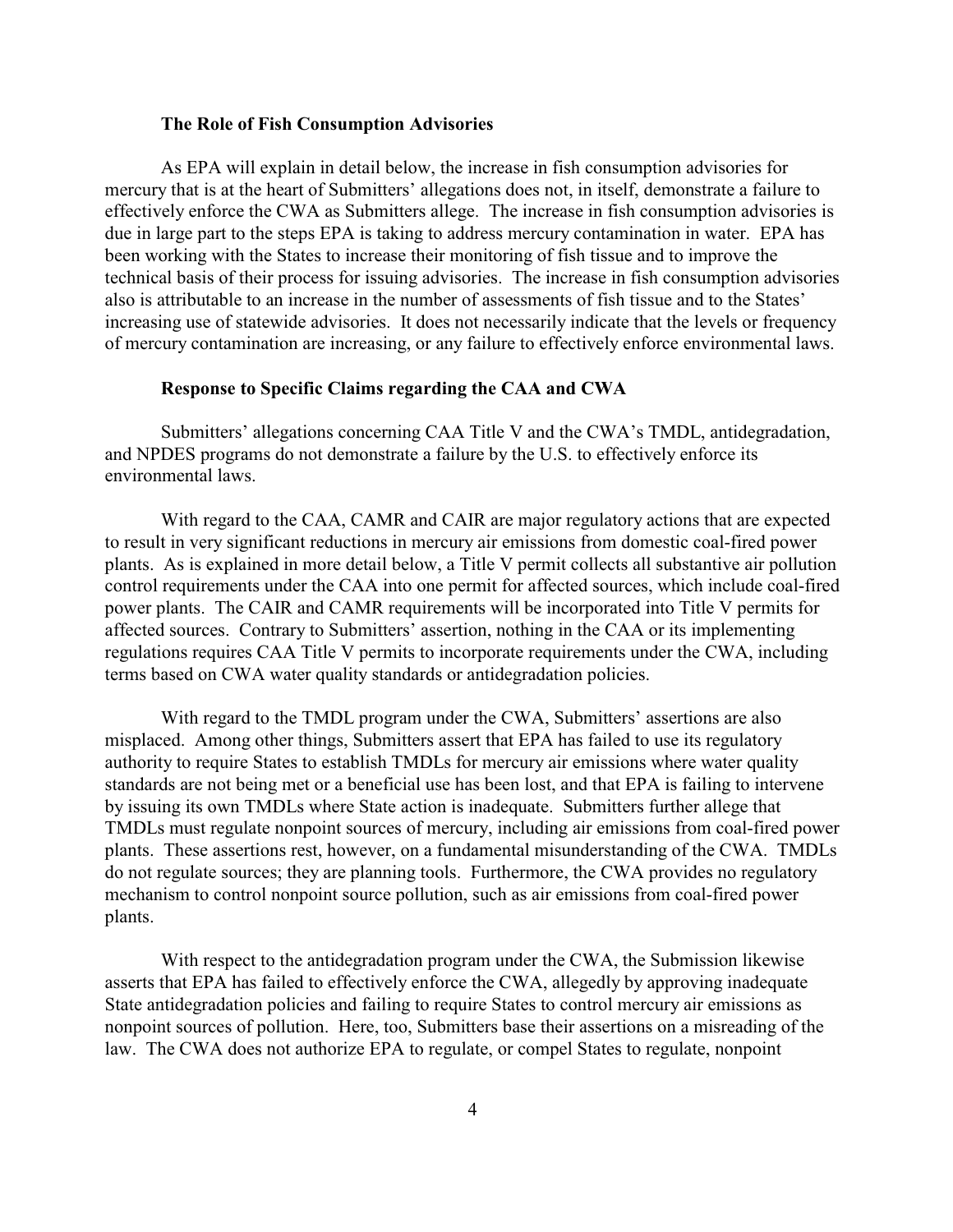sources of pollution. As a result, under the CWA, State antidegradation policies serve to protect water quality when point sources of pollution are being permitted. They are not required to control nonpoint sources of pollution.

With respect to Submitters' allegations regarding EPA's implementation of the NPDES program under the CWA, Submitters again misread the law. The CWA does not, as Submitters assert, prohibit point source discharges to an impaired waterbody. However, EPA has taken, and plans to take, additional steps nationwide to help State and EPA authorities better monitor and address, through permitting actions, direct point source discharges of mercury. EPA has published a new recommended section 304(a) water quality criterion for methylmercury and is in the process of drafting guidance that will address State adoption of revised water quality criteria for methylmecury and implementation of revised criteria in TMDLs and NPDES permits, including approaches for addressing waterbodies where much of the mercury comes from atmospheric sources. EPA also will recommend that permitting authorities require facilities to monitor mercury discharges to water using EPA's new, far more sensitive method for detecting mercury in effluent. EPA's new more sensitive test method uses the most current science to enable monitoring and detection of more mercury contaminated waters than ever before, and to enable EPA and the States to take faster action to impose effluent limits in the NPDES permits of mercury dischargers, and subsequently monitor those discharges. EPA also intends to propose revisions to its permit application requirement regulations for industrial discharges and associated permit application forms to require specifically the use of the new method wherever mercury monitoring is required. Finally, EPA commits to reviewing closely the renewal of the approximately 40 permits identified by Submitters for coal-fired power plants that have reported significant discharges of mercury to water under the Toxic Release Inventory.

### **Provisions of the NAAEC, and Next Steps**

The North American Agreement on Environmental Cooperation (NAAEC) contains a number of provisions and criteria that guide the Secretariat in determining whether to recommend to the Council that a factual record be developed. The analysis above must be considered within this framework.

First, NAAEC Art. 45.1 provides that a Party has not failed to effectively enforce its environmental law if its actions "reflect<sup>[]</sup> a reasonable exercise of discretion in respect of ... regulatory matters." The U.S. submits that its regulatory efforts, under both the CAA and CWA, directed at emissions of mercury from coal-fired power plants, reflects precisely such a reasonable exercise of its regulatory discretion, in the context of laws that contain multiple requirements and deadlines for regulatory actions to be undertaken for myriad sources, including coal-fired power plants. This point is discussed in detail below.

Second, in past cases under NAAEC Art. 14, the Secretariat has determined that the preparation of a factual record is not warranted where there is a legally complex situation that is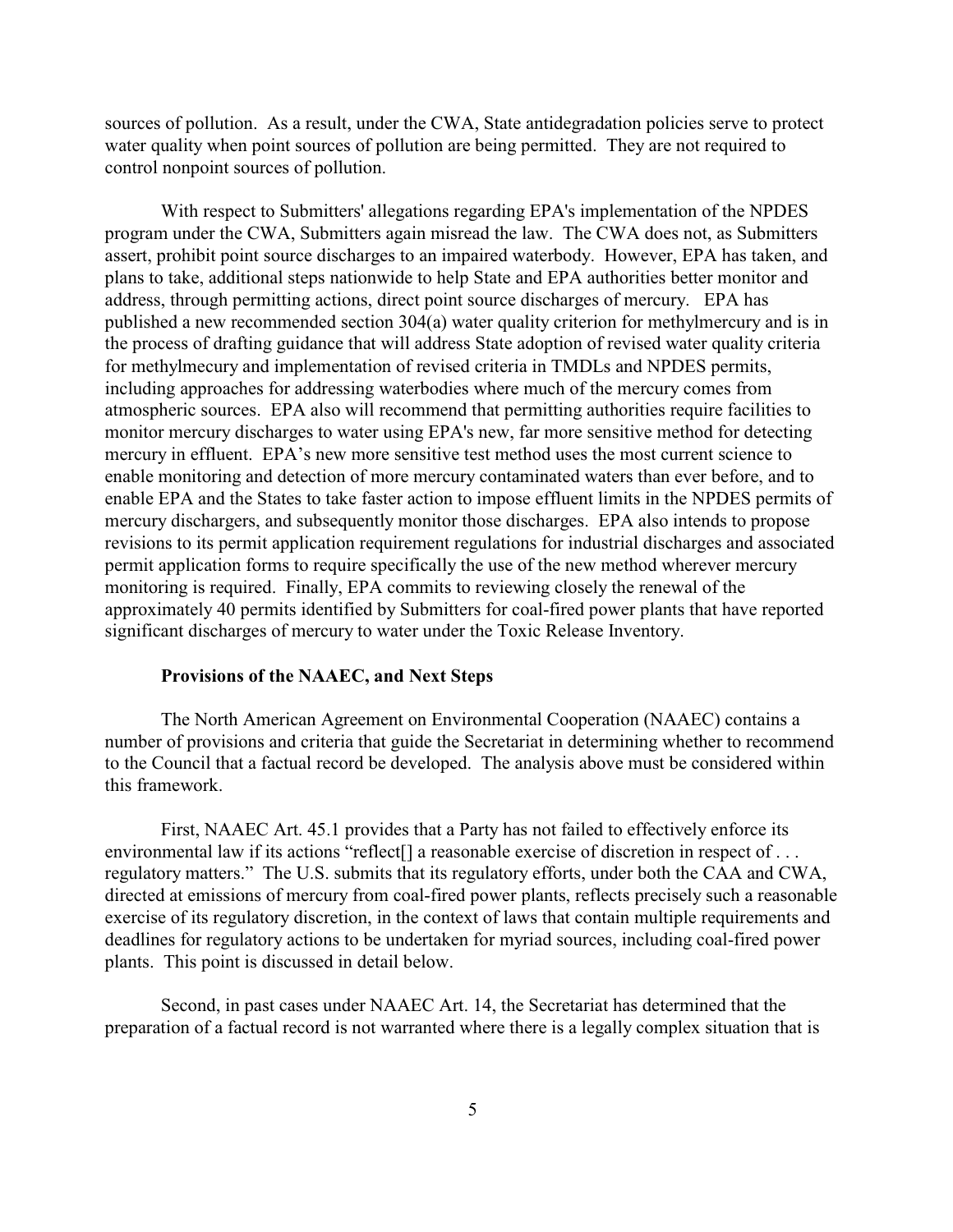dynamic and improving. Both the reasoning and conclusion of these past cases applies directly to the present situation with regard to mercury emissions from coal-fired power plants in the U.S.

Third, Submitters' allegations are the subject of pending judicial and administrative proceedings in the United States. The NAAEC is very clear on this point: when a Party advises the Secretariat that this is the case, the Secretariat shall proceed no further.

In addition, the discussion will show that there are ample private remedies available under U.S. law to address the issues raised by the Submitters. This is not a case where domestic avenues of recourse are unavailable or out of reach; on the contrary, Submitters have numerous avenues to pursue their claims under domestic law.

For the foregoing reasons, which are explained in greater detail below in separate sections addressing the NAAEC, the CAA, and the CWA, the United States respectfully submits that the Secretariat should determine that the development of a factual record is not warranted.

### **DETAILED DISCUSSION**

### **I. NAAEC – BACKGROUND AND DISCUSSION**

## **A. Relevant Provisions Of The Agreement**

A fundamental issue in the present matter is whether the Secretariat should determine that the development of a factual record is warranted, and so inform the Council. *See* NAAEC, Art. 15.1.

In this regard, NAAEC Art. 14.3(a) provides that if a Party advises the Secretariat that "the matter is the subject of a pending judicial or administrative proceeding ... the Secretariat shall proced no further." In other words, if this provision applies, the Secretariat must determine that work on a factual record should not go forward.

In addition, NAAEC Art. 45.1 sets forth a key definition relevant to the analysis of Submissions and Responses in Art. 14/15 proceedings. It specifies that:

A Party has not failed to 'effectively enforce its environmental law' . . . in a particular case where the action or inaction in question by agencies or officials of that Party:

(a) reflects a reasonable exercise of their discretion in respect of investigatory, prosecutorial, regulatory or compliance matters; or

(b) results from *bona fide* decisions to allocate resources to enforcement in respect of other environmental matters determined to have higher priorities.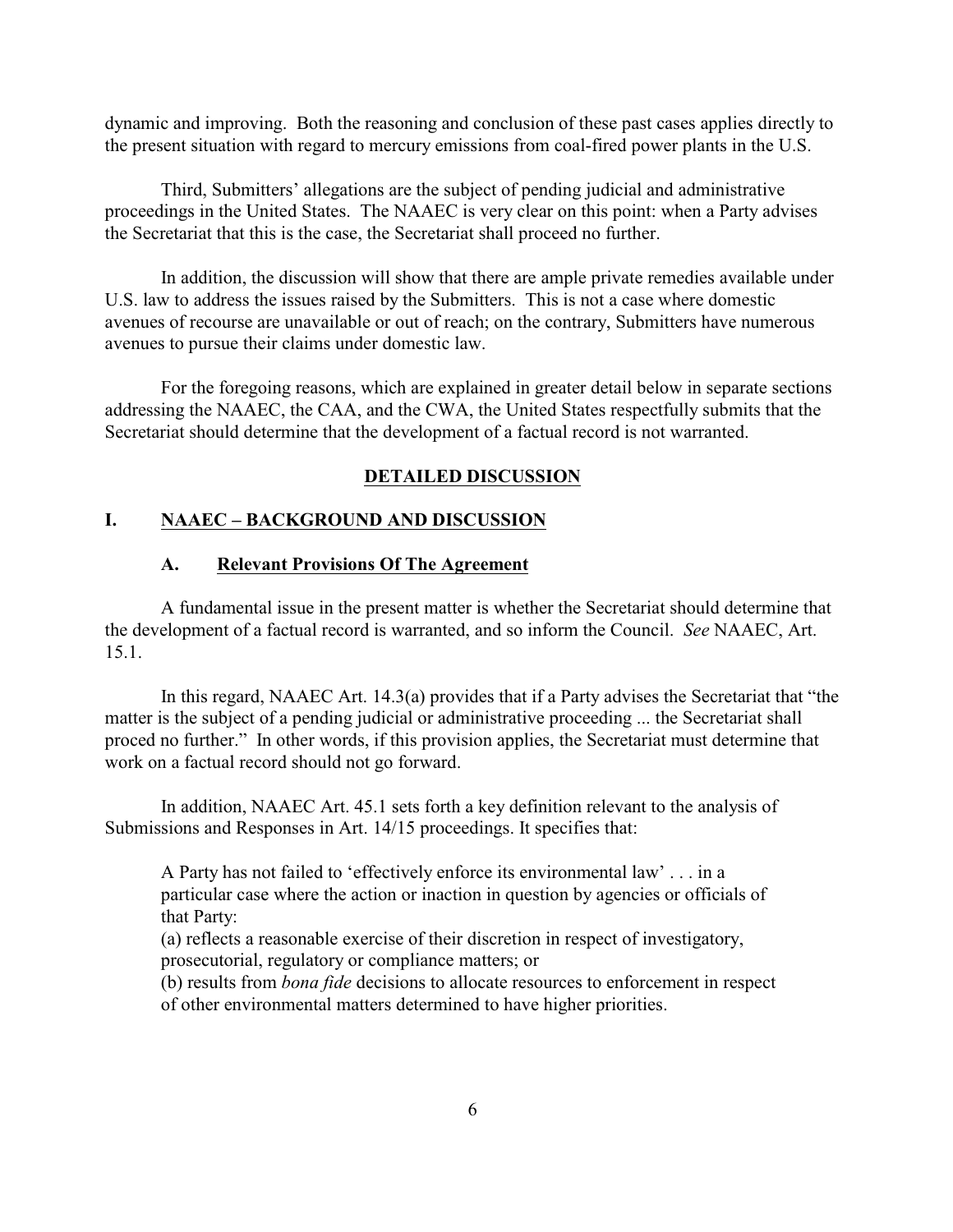#### NAAEC Art. 45.1(a)-(b).

Several other NAAEC provisions also point implicitly to evaluation criteria that may inform the Secretariat's consideration regarding whether the preparation of a factual record is warranted. For example, NAAEC Art. 14.2 specifies that, in determining whether to request a Party response, the Secretariat should be guided by, among other things, whether "the submission, alone or in combination with other submissions, raises matters whose further study in [the Art. 14/15] process would advance the goals of [the NAAEC]," and whether "private remedies available under the Party's law have been pursued. NAAEC Art. 14.2(b)-(c).

NAAEC Art. 14.3(b) calls upon the Parties, in responding to a submission, to advise the Secretariat of such factors as (1) whether "the matter was previously the subject of a judicial or administrative proceeding" and (2) whether "private remedies in connection with the matter are available to the person or organization making the submission and whether they have been pursued." The specific mention of these considerations in the Agreement indicates that they should be given great weight by the Secretariat in its review of a Response by a Party and, correspondingly, in its determination whether a factual record is warranted.

Similarly, NAAEC Art. 14.1 identifies several issues that inform the Secretariat's consideration of a submission. These issues include, for example, whether the submission "indicates that the matter has been communicated in writing to the relevant authorities of the Party . . . ." NAAEC Art 14.1(d)-(e). Although these criteria are applied in evaluating a submission at the threshold, NAAEC Art. 14(1) does not limit the timeframe or procedural posture in which the Secretariat may consider them. Accordingly, if a Party's response offers information bearing on these issues, the Secretariat may reasonably take that further information into account in determining whether to recommend the preparation of a factual record.

### **B. Relevant Provisions Of The Guidelines**

The Guidelines also bear on the evaluation criteria to be applied. Among the relevant provisions is Guideline 7.5, which instructs that, with regard to whether available private remedies have been pursued, the Secretariat is to be guided by whether:

(a) requesting a response to the submission is appropriate if the preparation of a factual record on the submission could duplicate or interfere with private remedies that are being pursued or have been pursued by the Submitter; and (b) reasonable actions have been taken to pursue such remedies prior to initiating a submission, bearing in mind that barriers to the pursuit of such remedies may exist in some cases.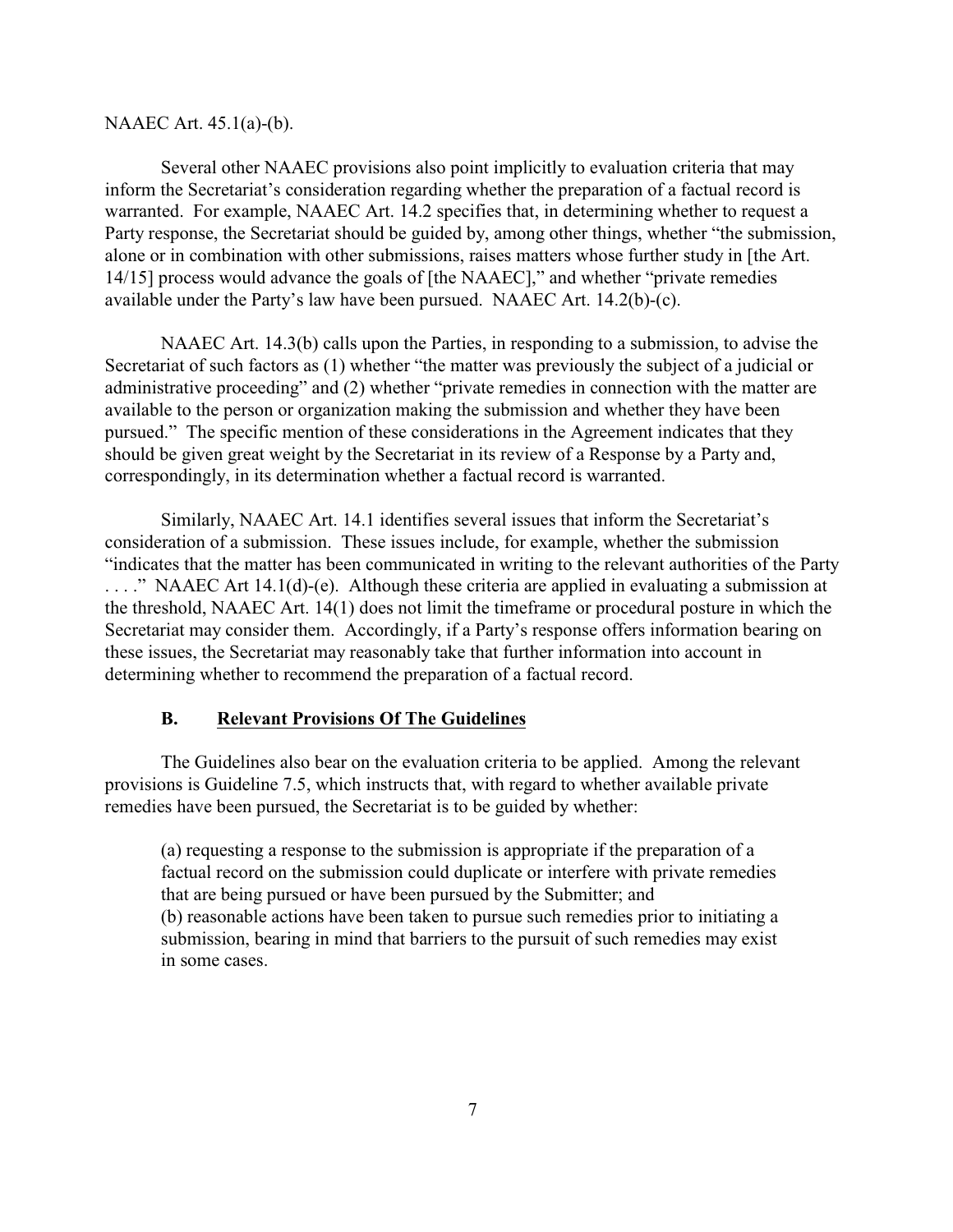### Guideline  $7.5(a)-(b)$ .

The presumption in Guideline 7.5(b) favors recourse to available private remedies. This presumption is implicit in the instruction that the Secretariat should bear in mind that barriers to the pursuit of private remedies *may* exist in *some* cases, implying that, in most cases, such barriers should not be lightly inferred.

Also relevant is Guideline 9.3. This provision recognizes that a Party "may include in its response whether environmental policies have been defined or actions have been taken in connection with the matter in question." This question, therefore, clearly informs the evaluation to be undertaken.

### **C. Precedent**

The Secretariat's review of previous Art. 14/15 submissions also informs the applicable evaluation criteria. For example, in *Ontario Power Generation* (A14/SEM/03-001/39/15(1)) (May 28, 2004), the Secretariat rested its determination not to prepare a factual record regarding Canada's exercise of discretion under section 166 of the Canadian Environmental Protection Act on the ground that, in light of the "dynamic and improving situation in regard to" control of emissions from coal-fired power plants alleged to settle into water, no "central question regarding the Environment Minister's exercise of the discretion given him" could be identified that would warrant development of a factual record. *Id.* at 11.

The Secretariat's determination in *Great Lakes* (A14/SEM/98-003/24/15(1)) (Oct. 5, 2001) also is instructive. There, the Secretariat determined not to prepare a factual record regarding assertions of ineffective U.S. enforcement of CAA § 115, on the ground that, following the U.S. response, no "central question" was left open "regarding whether the United States [was] ineffectively addressing an ongoing environmental violation under § 115 or exercising its discretion in a manner legally contrary to § 115." *Id.* at 23. Informing this decision was the Secretariat's determination that the U.S. response "ma[de] clear that the dioxin and mercury emissions scenario at issue . . . [was] not static; it [was] changing, and it [was] significantly improving." *Id.* at 22. The Secretariat highlighted that "efforts . . . still underway in the United States to reduce mercury and dioxin emissions from incinerators" would likely complicate any attempt to render findings concerning the implementation of CAA § 115. *Id.* For example, the Secretariat emphasized that "it would be difficult to determine" whether measures "that might be imposed as a result of § 115 would result in any significant improvement in public welfare in Canada beyond whatever improvement is being achieved, and will continue to be achieved, as a result of the United States' current and ongoing efforts to reduce dioxin and mercury emissions." *Id.*

These precedents strongly suggest that, where the regulatory scenario at issue is improving, and the Party's response does not leave open a central question concerning that scenario, the recommendation of a factual record is not appropriate.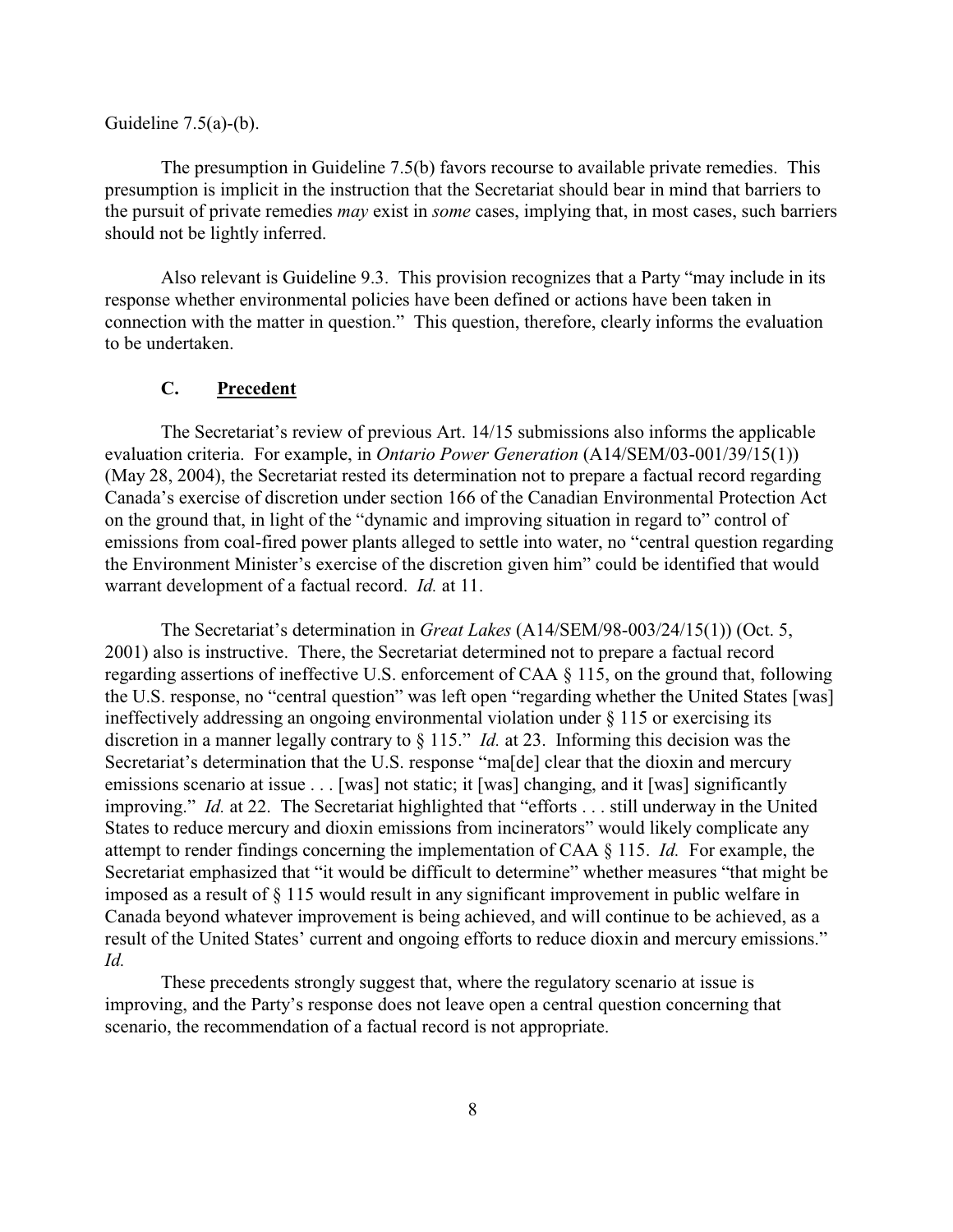## **II. CLEAN AIR ACT – BACKGROUND AND DISCUSSION**

In their January 18, 2005 response to the Secretariat's December 16, 2004 determination, Submitters included a specific allegation concerning the U.S. Clean Air Act, which the U.S. Congress enacted in 1970, and substantially amended in 1977 and 1990. *See* 42 U.S.C. §§ 7401-7671q. Specifically, Submitters argue that EPA has failed to implement properly Title V of the CAA, citing permits for two coal-fired power plants, which they append to their January 2005 Submission, and alleging that neither permit requires mercury reductions nor mentions federal water quality standards or antidegradation requirements under the CWA. *See* Appendix 12, at 8. As explained below, Submitters' Title V argument is premised on a fundamental misunderstanding of the requirements of the CAA.

Submitters also discuss the CAA in connection with their allegations that EPA has purportedly failed to enforce the CWA – a separate federal environmental statute. *See* Appendix 12, at 10; *see also* Section III (responding to Submitters' CWA allegations). Submitters' characterization of the actions EPA has taken under the CAA with regard to controlling domestic mercury emissions is inaccurate and incomplete. We begin our discussion below with the statutory background concerning the CAA and some important background concerning the relationship between domestic coal-fired power plant mercury air emissions and the total global pool of mercury air emissions. We next summarize the substantial actions EPA has taken under the CAA to reduce mercury air emissions from domestic sources since 1990, which is when Congress last amended the statute. The summary of actions EPA has taken to date under the CAA to control domestic air mercury emissions is divided in two parts, the first of which addresses domestic sources other than coal-fired power plants, and the second of which addresses coal-fired power plants that are the focus of the Submission. Following this important background information, we respond to Submitters' CAA Title V allegations.

## **A. Statutory Background**

The CAA establishes a comprehensive program for controlling and improving the nation's air quality through State and federal regulation. There are two primary aspects of the CAA that are relevant to the Submission: the provisions of Title I and Title V.

## **1***.* **Title I of the CAA**

Title I of the CAA contains an important provision designed to address emissions of hazardous air pollutants ("HAP") from certain sources. *See* CAA section 112, 42 U.S.C. § 7412. There are three different types of sources at issue under section 112: major sources, area sources, and electric utility steam generating units ("power plants"). *Id.* §§ 7412(a)(1), (a)(2), (a)(8). A "major source" is any stationary source<sup>3</sup> or group of stationary sources at a single location and

<sup>&</sup>lt;sup>3</sup> A "stationary source" of hazardous air pollutants is any building, structure, facility or installation that emits or may emit any air pollutant. *See* CAA sections 111(a)(3), 112(a)(3), 42 U.S.C. §§ 7411(a)(3), 7412(a)(3).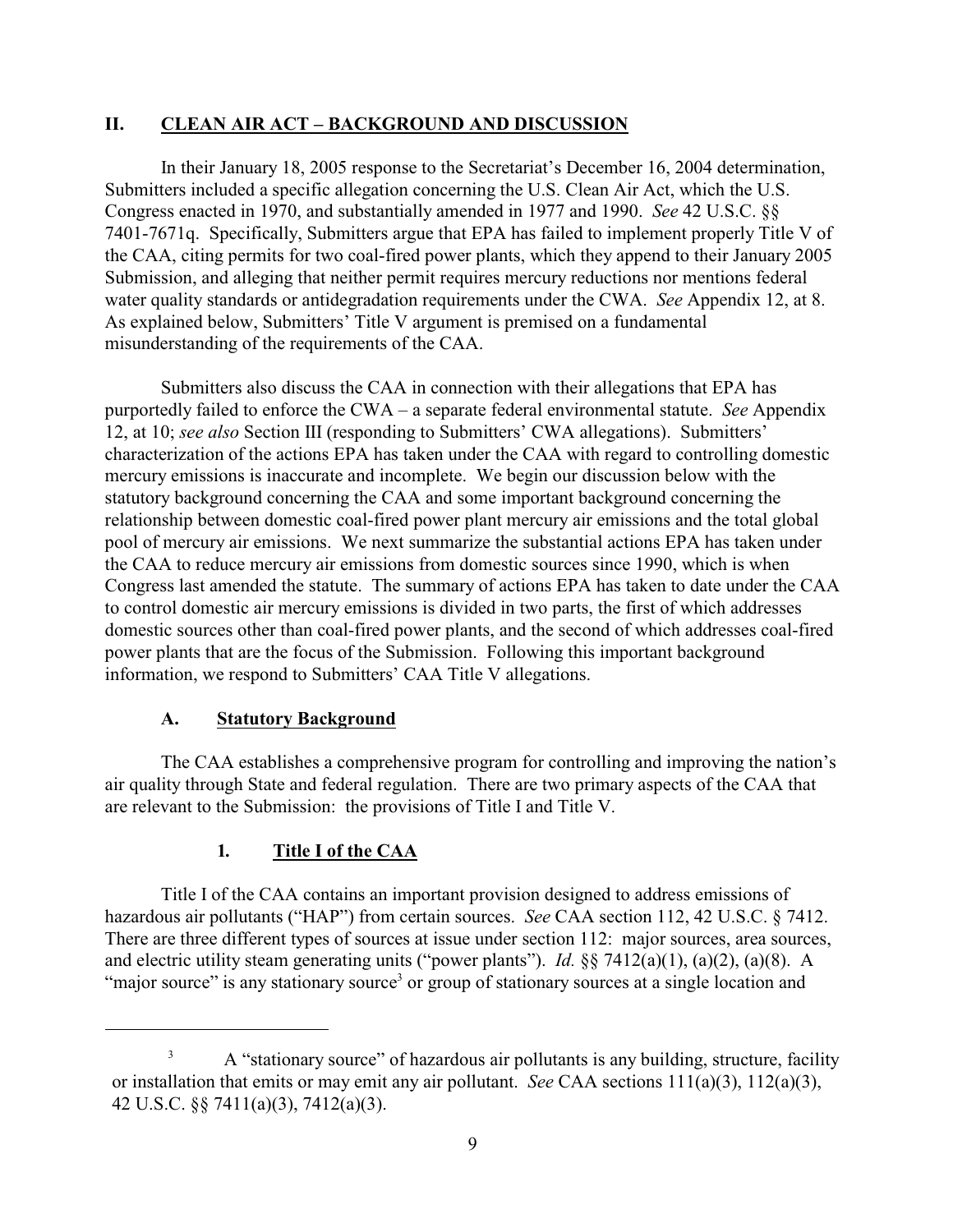under common control that emits or has the potential to emit ten tons or more per year of any HAP included on the section 112(b) HAP list, or 25 tons or more per year of any combination of HAP included on the section 112(b) list. *Id.* § 7412(a)(1). A stationary source of HAP that is not a "major source" is an "area source." *Id.* § 7412(a)(2). Finally, a power plant is any "fossil fuel fired combustion unit of more than 25 megawatts that serves a generator that produces electricity for sale." *Id.* § 7412(a)(8). Congress treated power plants differently from major and area sources and provided entirely different criteria for determining whether such plants should be regulated under CAA section 112.

Congress required EPA to regulate "major sources" under CAA section 112 if at least one stationary source in the category meets the definition of a major source  $-i.e.,$  if a certain amount of a HAP (or combination of HAP) is emitted from the source. CAA section  $112(a)(1)$ , (c)(1), 42 U.S.C. § 7412(a)(1), (c)(1). By contrast, EPA is required to list categories or subcategories of area sources only if they meet one of the following statutory criteria: (1) EPA determines that the category of area sources presents a threat of adverse effects to human health or the environment that warrants regulation under CAA section 112; or (2) the category of area sources falls within the purview of CAA section 112(k)(3)(B) (the Urban Area Source Strategy). *Id.* § 7412(c)(3). EPA has published a list of major and area sources that meet the statutory criteria for regulation under CAA section 112. 57 Fed. Reg. 31,576 (July 16, 1992). For any source category that meets the statutory criteria for regulation under section 112, the next step under section 112 is the establishment of emission standards. See CAA section 112(d), (f), 42 U.S.C. § 7412(d), (f).

The criteria for regulating major and area sources under section 112 do not apply to power plants. Congress enacted a special provision for power plants in CAA section  $112(n)(1)(A)$ , 42 U.S.C.  $\S$  7412(n)(1)(A). That provision directs EPA to conduct a study to evaluate what "hazards" to public health [are] reasonably anticipated to occur" as the result of HAP emissions from domestic power plants "*after* imposition of the requirements of th[e] Act," and to report the results of such study to Congress by November 15, 1993. CAA section 112(n)(1)(A), 42 U.S.C.  $§ 7412(n)(1)(A)$  (emphasis added). Section  $112(n)(1)(A)$  further provides that EPA shall regulate domestic power plants under section 112 if the Administrator determines, considering the results of the study, that such regulation is "appropriate and necessary." *Id.* Congress provided no deadline by which such determination must be made. Section  $112(n)(1)(A)$  is unique in two respects. First, it is the only provision in CAA section 112 that directs EPA to examine the effect that other requirements of the CAA would have on domestic power plant HAP emissions, including mercury. Second, it vests EPA with discretion to determine whether regulation of power plants under CAA section 112 is both appropriate and necessary.<sup>4</sup>

<sup>&</sup>lt;sup>4</sup> There are several other provisions of the CAA that are relevant to controlling air emissions of mercury from domestic sources. Those provisions include, for example, the nonattainment provisions in Title I, which are the provisions designed to assure that States are in compliance with the national ambient air quality standards, the requirements for standards of performance for sources regulated under CAA section 111, the requirements for solid waste combustors in CAA section 129, and the requirements for power plants set forth in Title IV of the Act. *See, e.g.,* CAA sections 108-110, 111, 112, 129, 401-416, 42 U.S.C. §§ 7408-110, 7411, 7412, 7429, 7651-7651o. Some of these provisions authorize the direct regulation of mercury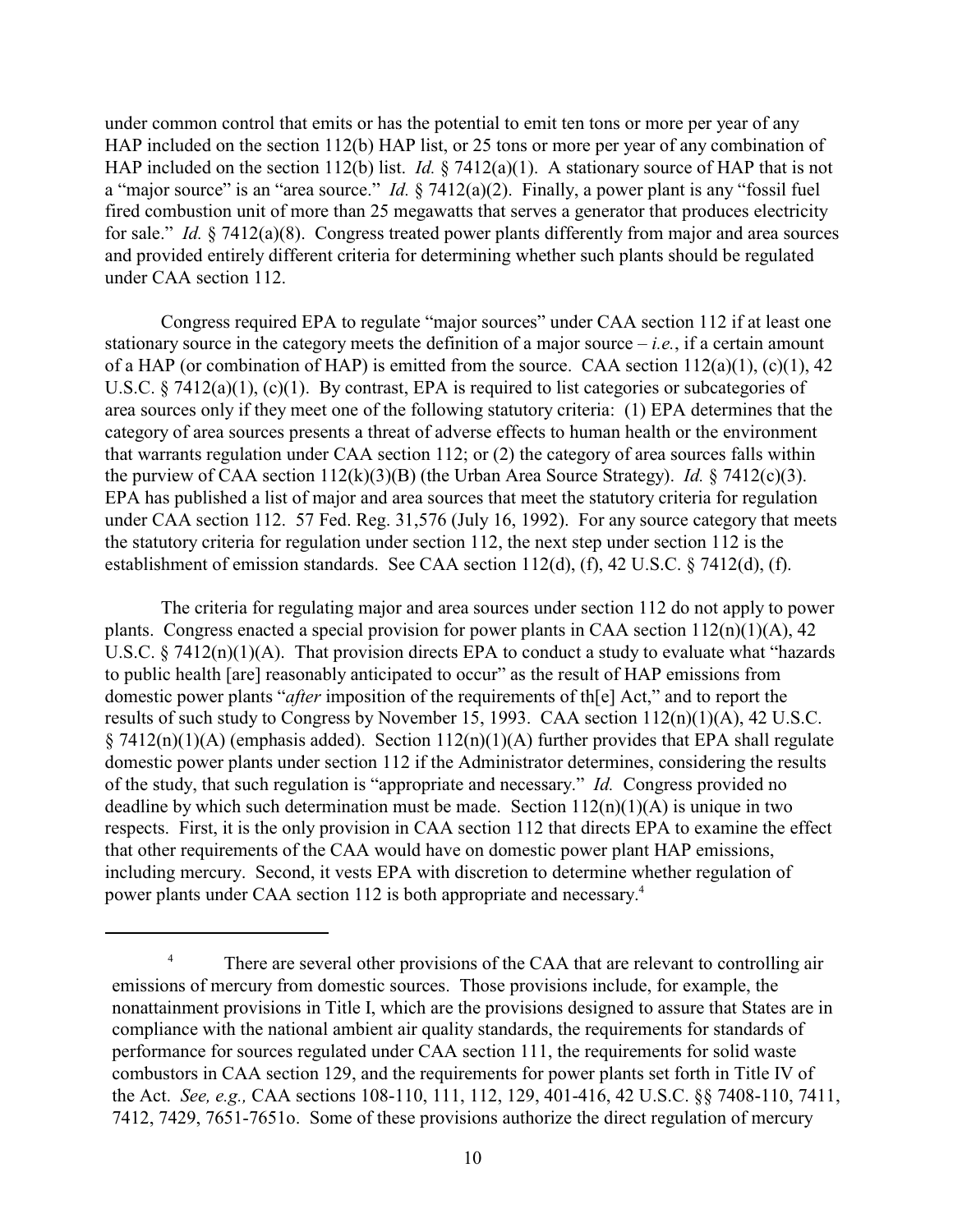### **2. Title V of the CAA**

The other aspect of the CAA that is most relevant to the Submission is Title V. In 1990, Congress enacted Title V, which for the first time required major sources and certain area sources of air pollution to obtain operating permits to ensure compliance with the CAA's substantive air quality control requirements, generally known as "applicable requirements." *See* H.R. Conf. Rep. No. 101-952, *reprinted in* 1990 U.S.C.C.A.N. 3867, 3877 (1990) (discussing Title V and stating, "The conference agreement includes provisions that require various sources of air pollution *to obtain operating permits which would ensure compliance with all applicable requirements of the Clean Air Act.*") (emphasis added). "Applicable requirements" include, for example, emission standards and other requirements under CAA sections 111 and 112. *See* 40 C.F.R. § 70.2; *see also* CAA sections 502, 504, 42 U.S.C. §§ 7661a, 7661c. Stated differently, Title V permits consolidate the substantive air quality control requirements found in other parts of the CAA into a single comprehensive document for each source. Indeed, a primary purpose of the Title V program is to enable the source, EPA, State and local permitting authorities, and the public to better understand the air emission requirements applicable to the source and whether the source is meeting those requirements. *See* 57 Fed. Reg. 32,250, 32,251 (July 21, 1992) (final rule promulgating EPA's Title V implementing regulations, 40 C.F.R. Part 70). Title V generally does *not* impose new air pollution control requirements on sources, although it does provide for the creation of certain types of monitoring, recordkeeping and other requirements if necessary to assure compliance with the substantive emissions standards and other applicable requirements under the CAA. *See* 40 C.F.R. §§ 70.1(b), 70.2.

In Title V, Congress created a federal-state partnership for issuing operating permits. *See* CAA section 502, 42 U.S.C. § 7661a. Congress directed EPA to promulgate regulations establishing the minimum elements of a Title V operating permits program. *Id.* § 7661a(b) (articulating ten minimum elements for State programs). These regulations are codified at 40 C.F.R. Part 70 and are often referenced as "Part 70." Congress required each State to develop and submit to EPA for approval an operating permit program that meets the requirements of the Act and Part 70. *Id.* § 7661a(d)(1). After EPA approves a State's Title V permit program, EPA maintains an oversight role. *See Id.* § 7661a(i). In areas that do not have an approved State or Tribal Title V program, EPA administers the operating permit program as a federal program pursuant to regulations set out in 40 C.F.R. Part 71. *See Id.* § 7661a(d)(3). Sources subject to Title V may not operate without, or in violation of, an operating permit that contains all applicable CAA requirements. *Id.* § 7661a(a).

from domestic sources. Other provisions, such as the nonattainment provisions of Title I and the requirements of Title IV of the CAA, require reductions in pollutants such as sulfur dioxide  $(SO<sub>2</sub>)$  and nitrogen oxides (NOx). As explained further below, the control technology needed to reduce  $SO_2$  and NOx emissions from power plants also reduces emissions of many HAP, including mercury, from such plants, and, as such, these provisions of the CAA are relevant to the control of domestic mercury emissions.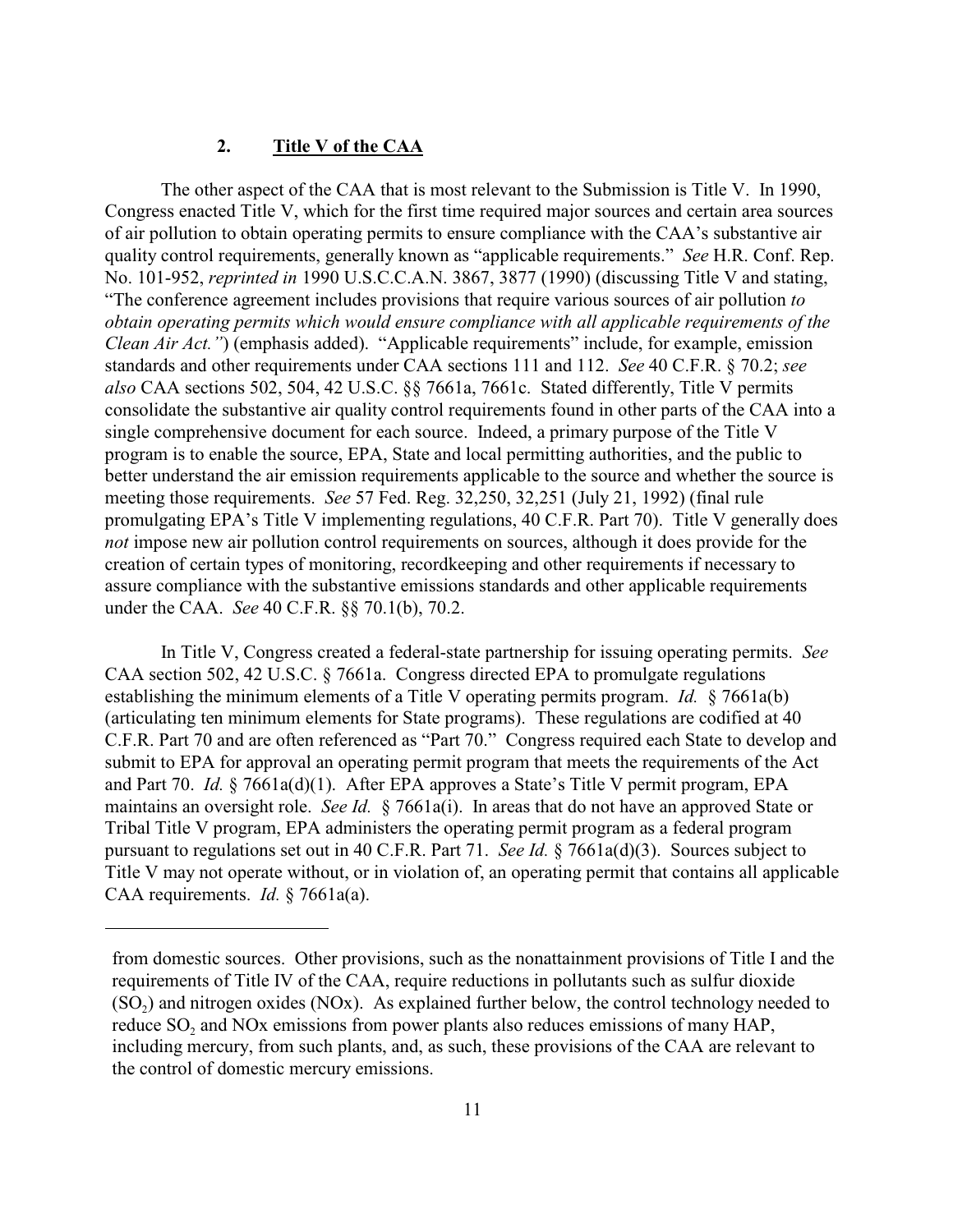Finally, Title V sets up a comprehensive program for public involvement. In particular, the public can comment on any initial permit application, permit renewal, or significant modification of a permit. 40 C.F.R. § 70.7(h). In addition, any interested member of the public can petition EPA to object to a CAA Title V permit. CAA section 505(b)(2), 42 U.S.C. § 7661d(b)(2); 40 C.F.R. § 70.8(d). Title V also provides certain appeal rights, including, but not limited to, the right to sue EPA in the relevant federal court of appeals if EPA denies a petition to object to a Title V permit. CAA sections 505(b)(2), 307(b)(1), 42 U.S.C. §§ 7661d(b)(2), 7607(b)(1); *see also* CAA section 502(b)(6), 42 U.S.C. § 7661a(b)(6).

#### **B. Mercury Emissions Domestically and Globally**

Under the CAA, EPA regulates numerous pollutants from multiple source categories, including mercury from coal-fired power plants. Mercury is a naturally occurring element in the earth's crust, which is emitted into the atmosphere in different ways, including by human-caused ("anthropogenic") activities, natural processes (such as volcanic eruption, groundwater seepage and evaporation from the oceans), and re-emissions, which are mercury air emissions that were originally deposited to the earth's surface and then re-emitted into the atmosphere. *See* United Nations Environment Programme Global Mercury Assessment, 2002; U.S. EPA Mercury Study Report to Congress, 1997.

EPA began analyzing domestic mercury emissions in the early 1990s, following the U.S. Congress' revision of the CAA in 1990. In 1997, EPA issued a mercury report to the U.S. Congress that addressed all domestic anthropogenic sources of mercury emissions, including, but not limited to, mercury emitted from domestic coal-fired power plants. *See* <http://www.epa.gov/mercury/report.htm>. EPA prepared a second report to the U.S. Congress in 1998.<sup>5</sup> This report focused on emissions of hazardous air pollutants, including mercury, emitted by domestic power plants. Through these reports, EPA recognized the unique nature of mercury and that mercury, unlike traditional criteria pollutants (such as nitrogen oxides (NOx), sulfur dioxides ( $SO_2$ ), and particulate matter (PM)), exists in multiple phases (or states) within the combustion system of a coal-fired power plant, which complicates the ability of a control technology to remove mercury and complicates the ability to monitor whether mercury has indeed been removed from the flue gas.

After completion of the 1997 and 1998 reports to Congress, EPA exercised its authority under CAA section 114, 42 U.S.C. § 7414, and issued a comprehensive information request to the entire coal-fired power plant sector. Specifically, under the request, EPA sought information from all coal-fired power plants in the United States concerning the amount of mercury in the coal used by each plant. EPA then selected a representative number of combustion units (about 80), and requested that the owner or operator of the source at issue provide EPA additional detailed information concerning speciated mercury emissions from the identified units. As a result of the

<sup>&</sup>lt;sup>5</sup> See <u>http://www.epa.gov/ttn/atw/combust/utiltox/eurtc1.pdf</u>; <http://www.epa.gov/ttn/atw/combust/utiltox/eurtc1.pdf.>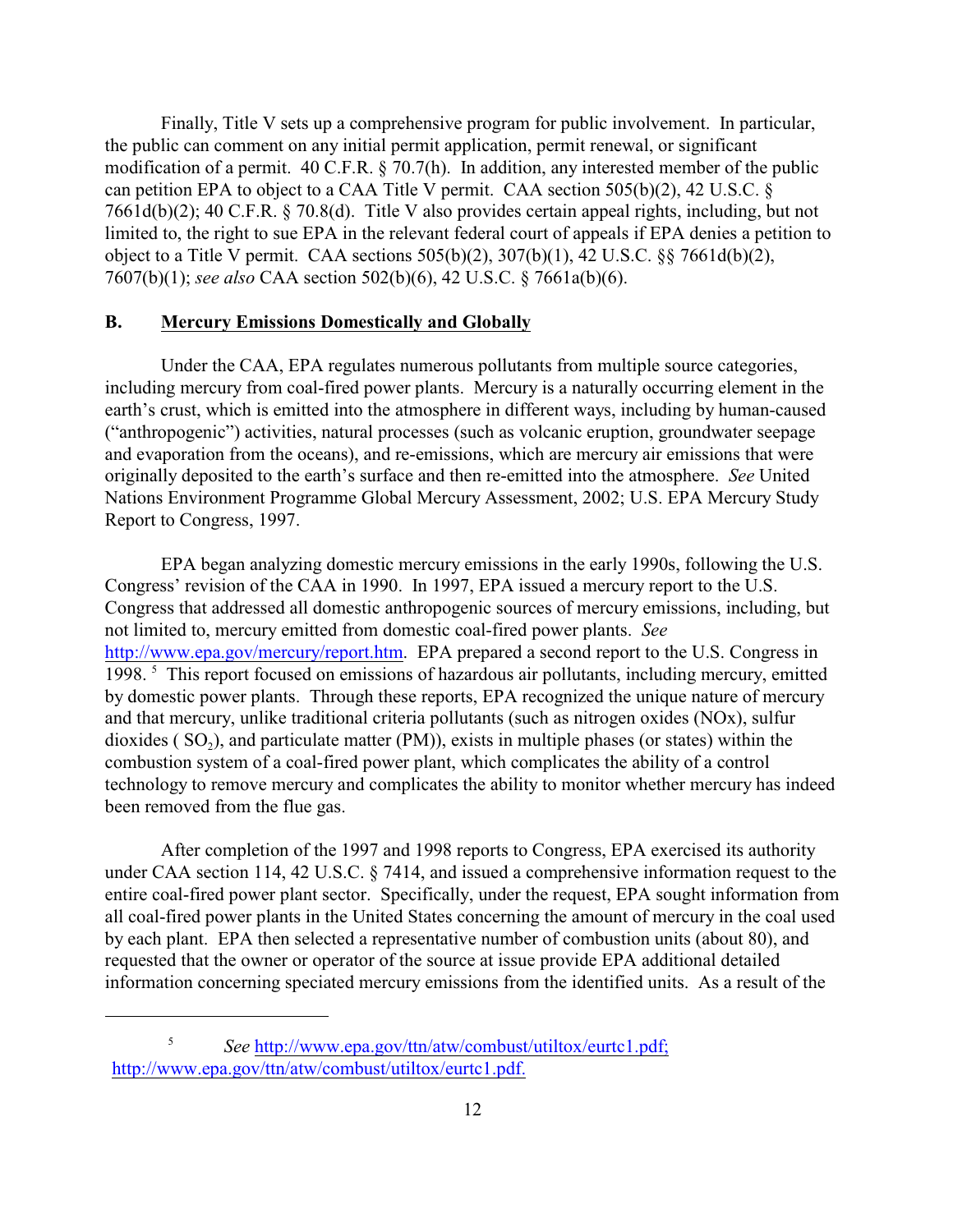1999 information collection request, EPA has a comprehensive speciated mercury emissions inventory database for domestic coal-fired power plants. Emissions from domestic coal-fired power plants cannot be viewed in a vacuum, however. Instead, they should be viewed in the context of the global mercury pool.

The United Nations Environment Programme has estimated that the annual total global mercury emissions from all sources, natural and anthropogenic, are between approximately 4,400 to 7,500 metric tons. United Nations Environment Programme, Global Mercury Assessment, 2002 ("UNEP Report"), see http://www.chem.unep.ch/mercury/Report/GMA-report-TOC.htm. These estimates are highly uncertain, however, due to the complexity of quantifying global emissions. UNEP Report at 101, Section 6.3.6. Based on these estimates, U.S. anthropogenic mercury emissions are estimated to account for approximately three percent of the global pool of mercury emissions, and U.S. coal-fired power plants are estimated to account for about one percent of the total global pool. *Id;* 70 Fed. Reg. 15,994, 16,028 (Mar. 29, 2005); 69 Fed. Reg. 4652, 4658 (Jan. 30, 2004)*.* Thus, even though there is uncertainty with the global mercury estimates, U.S. domestic coal-fired power plant mercury emissions nevertheless represent only a small fraction of the global pool.

Although domestic coal-fired power plants represent a small portion of the global mercury pool, EPA has undertaken significant efforts to control such emissions. Those efforts are described in detail in the next section. EPA has recognized the importance of controlling mercury from coal-fired power plants, and as noted above, has been studying and analyzing such emissions for many years. In addition to studying mercury, EPA, through its Office of Research and Development, has worked with the Department of Energy to promote the development and testing of mercury-specific removal technologies over the past several years. Moreover, since 1990, EPA has issued several significant regulations under the CAA requiring control of particulate matter, SO<sub>2</sub> and NOx from power plants. As noted above, the control of SO<sub>2</sub> and NO<sub>x</sub> also results in reductions of mercury because of the control technologies employed to obtain the  $SO_2$  and NOx reductions. Indeed, in the 1998 report to Congress, EPA stated that analyses performed as of that date "indicate<sup>[d]</sup> that mercury emissions in 2010 may be reduced by approximately 16 percent (11) tpy [tons per year])," over those projected in the 1998 report to Congress, due to EPA's 1997 national ambient air quality standards for particulate matter and ozone issued pursuant to Title I of the CAA. See 70 Fed. Reg. 16,003 (citing 1998 Utility report to Congress). Thus, as of 1998, EPA had projected that certain CAA regulations would lead to reductions of mercury from domestic coal-fired power plants. EPA has continued its analysis of mercury, however, and the recently issued CAIR and CAMR represent the culmination of that extensive analysis and inquiry. These two rules together will significantly reduce domestic mercury emissions to air and will, in particular, reduce the form of mercury (*i.e.*, oxidized mercury) that contributes most significantly to localized and regionalized atmospheric deposition.

Cognizant of EPA's CAIR and CAMR rulemaking actions, the Submitters focus on the 1997 report to Congress, noting that the report estimates that approximately 60 percent of mercury deposited in the U.S. originates within the U.S. Submission, at 5. This estimate is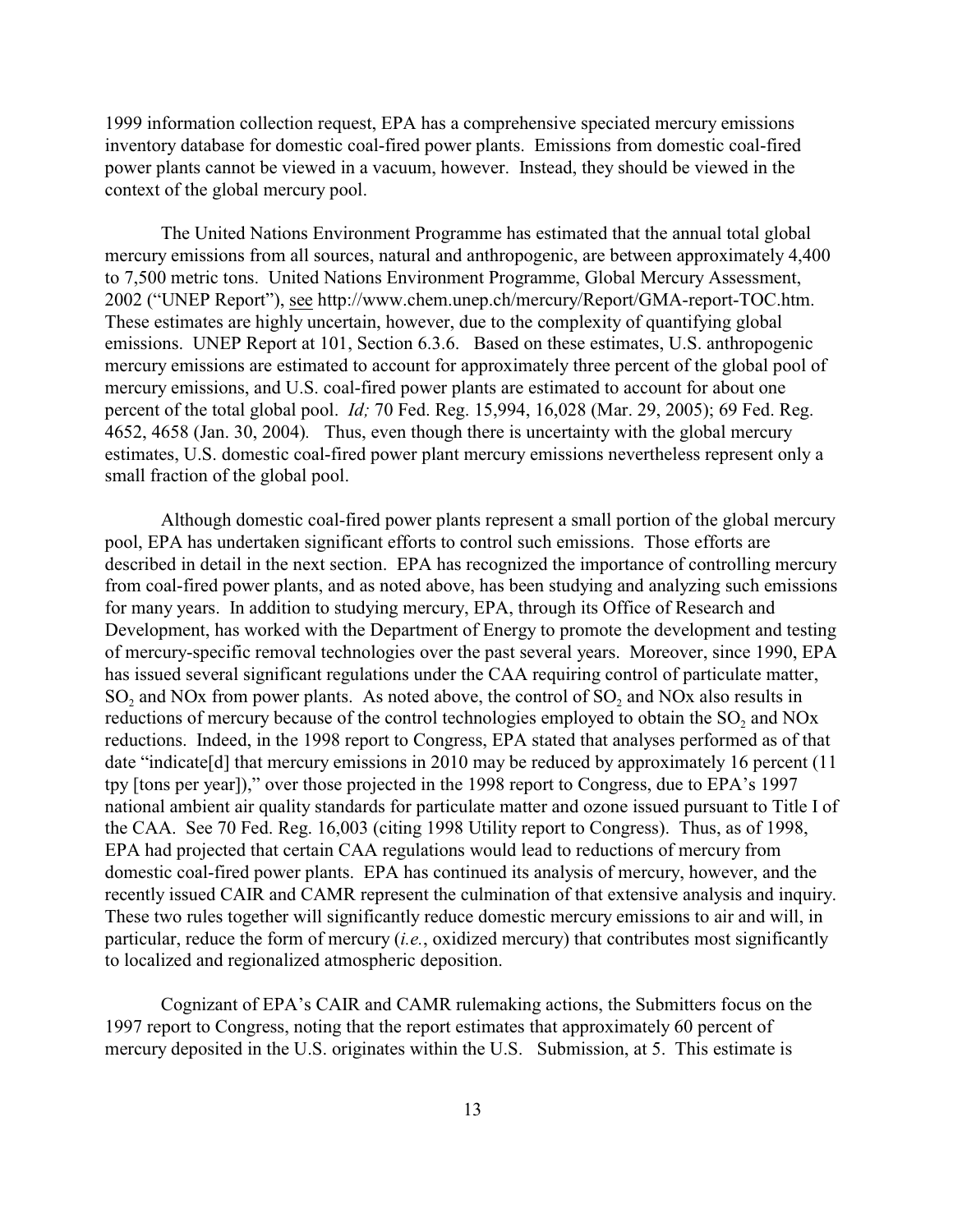outdated. First, the estimate is based on outdated emissions inventories, which do not reflect the current state of mercury emissions domestically or internationally. Second, the number identified in the 1997 report to Congress concerns deposition resulting from all domestic anthropogenic sources, not just domestic coal-fired power plants. As explained further below, EPA has issued several regulations under the CAA since 1997, which have resulted in significant reductions of domestic mercury, including a 45 percent reduction in domestic mercury emissions between 1990 and 1999. EPA also has conducted significant investigation and analyses concerning mercury emissions from coal-fired power plants since 1997. Indeed, EPA's recent analyses estimate that domestic coal-fired power plant deposition represents less than 10 percent of total U.S. deposition. *See* <http://www.epa.gov/air/mercuryrule/charts.htm.> EPA's analyses also estimate that about a quarter of domestic coal-fired power plant emissions deposit within the United States. *Id.* 

## **C. Actions EPA Has Taken To Control Domestic Air Mercury Emissions Under the CAA Since 1990**

Since 1990, EPA has implemented the CAA to address significant domestic sources of mercury emissions. In this section, we first address the actions EPA has taken under the CAA concerning domestic sources of anthropogenic mercury emissions other than power plants. We next discuss the recent regulations EPA finalized to control mercury emissions from domestic coal-fired power plants.

In reviewing the substantial actions that EPA has taken under the CAA to control mercury emissions from domestic sources, it is important to be mindful of the structure of the CAA, and, in particular, the numerous deadlines that Congress imposed under the Act. For example, in CAA section 129, Congress required EPA to issue by November 15, 1991, section 111 standards of performance for certain solid waste incineration units, which, among other things, emit, mercury. CAA section 129, 42 U.S.C. § 7429. In that same statutory section, Congress required EPA to issue other standards for solid waste incinerators by November 15, 1992, and November 15, 1993, respectively. *Id.* Congress also set multiple deadlines under Title IV of the CAA, which applies directly to coal-fired power plants. *See, e.g.,* CAA sections 403-407, 42 U.S.C. §§ 7561b-7561f (requiring EPA to take multiple actions affecting power plants between 1991 and 2000). EPA has worked diligently to meet the numerous deadlines in the CAA. Those deadlines, and any revised deadlines as contained in court orders, consent decrees and settlement agreements, have guided the Agency's schedule for taking action under the CAA. EPA believes that it has reasonably exercised its discretion in meeting the multiple requirements under the CAA that apply to myriad sources, including coal-fired power plants.

### **1. EPA's Actions to Control Mercury Emissions from Domestic Sources Other Than Coal-fired Power Plants**

EPA has made substantial progress over the last decade in addressing mercury emissions from domestic sources other than power plants ("domestic non-power plant sources"). For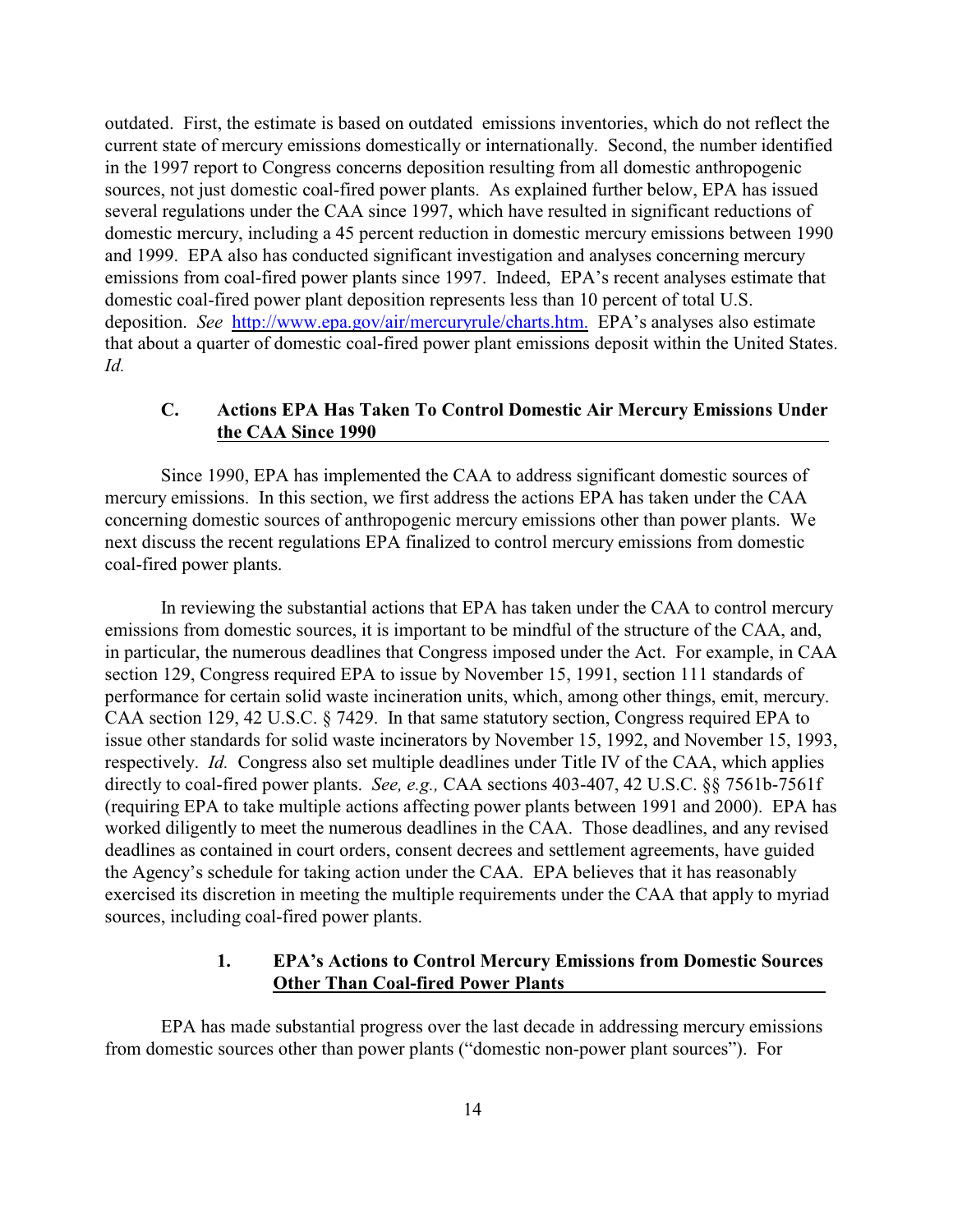example, EPA has completed a list identifying the major and area source categories that are to be regulated under section 112. *See* 57 Fed. Reg. 31,576 (July 16, 1992). EPA has also issued section 112 emission standards for all major source categories on that list that emit HAP, including mercury. Those regulations have resulted in important mercury reductions. EPA has further issued important standards pursuant to CAA sections 111 and 129, that have resulted in significant mercury reductions from domestic non-power plant sources. *See* discussion of regulations concerning Municipal Waste Combustors and Municipal Waste Incinerators, below. Indeed, as the result of EPA regulatory efforts under the CAA, the U.S. achieved a 45-percent reduction in domestic mercury emissions between 1990 and 1999. *See* Attachment A, Trends in Mercury Air Emissions Between 1990 and 1999 (comparing a total of about 210 tons per year of domestic anthropogenic mercury emissions in 1990 to 113 tons per year in 1999). EPA has issued additional regulations since 1999 for non-power plant domestic sources that will also result in important reductions of domestic air mercury emissions. *See*, *e.g.,* discussion of regulations concerning Industrial Boilers, Chlor-alkali Plants, and Hazardous Waste Combustors, below.

We provide below a brief overview of the significant regulations issued under the CAA to control anthropogenic mercury emissions from domestic non-power plant sources. All of the requirements described below were issued under CAA sections 111, 112, or 129, and constitute applicable requirements within the meaning of Title V of the CAA and EPA's implementing regulations. *See* 40 C.F.R.§ 70.2 (defining an "applicable requirement" for purposes of CAA Title V). Accordingly, any source subject to Title V must obtain an operating permit that incorporates the following requirements applicable to the source. *Id.* §§ 70.2-70.6; *see* CAA section 502(a), 504(a), 42 U.S.C. §§ 7661a(a), 7661c(a).

#### **a. Municipal Waste Combustors**

In 1995, EPA promulgated final regulations that apply to all new and existing waste-toenergy plants and incinerators with the capacity to burn more than 250 tons of municipal solid waste, including garbage, per day. *See* 60 Fed. Reg. 65,415 (Dec. 19, 1995), codified at 40 C.F.R. Part Cb. Those regulations cover approximately 130 existing waste-to-energy plants and incinerators, and any new plants and incinerators built in the future. The regulations have reduced emissions of a number of HAP, including mercury, by approximately 145,000 tons per year. Significantly, the regulations have resulted in about a 90 percent reduction in mercury emissions from domestic municipal waste combustors, based on 1990 emissions levels. *See* Attachment A, Trends in Mercury Air Emissions Between 1990 and 1999 (56.7 tons per year of mercury emitted from domestic municipal waste combustors in 1990 versus 4.9 tons per year in 1999).<sup>6</sup>

<sup>&</sup>lt;sup>6</sup> As EPA explained in detail in response to comments in support of the final CAMR, experience gained through the use of mercury-specific control technologies on municipal waste combustors is not directly transferrable to coal-fired power plants. *See* <http://www.epa.gov/ttn/atw/utility/utiloxpg.html.>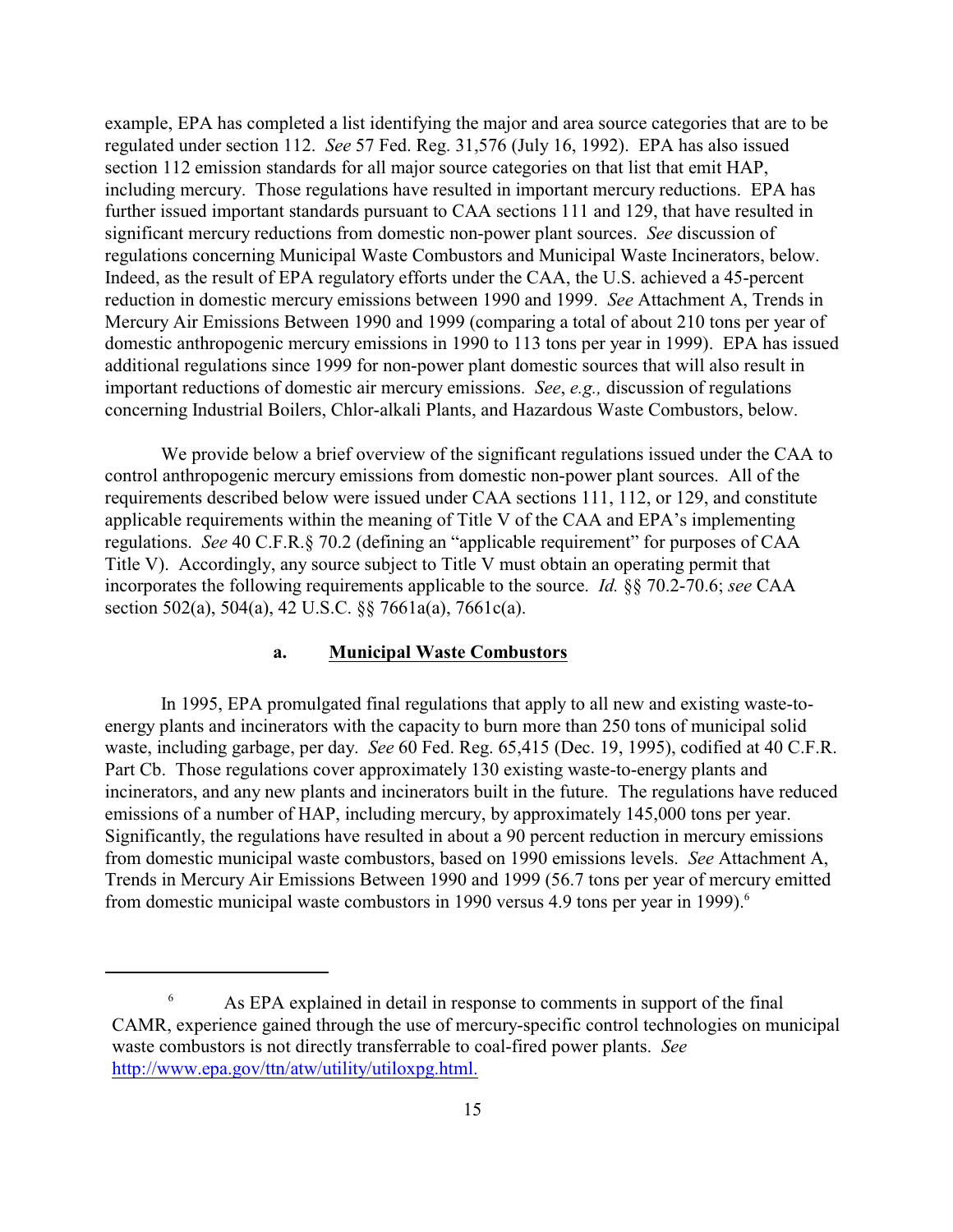### **b. Medical Waste Incinerators**

Medical waste incinerators (MWIs) are used by hospitals, health care facilities, and commercial waste disposal companies to dispose of hospital waste and medical or infectious waste. EPA adopted regulations controlling mercury emissions from MWIs on September 15, 1997 (62 Fed. Reg. 48,348, codified at 40 C.F.R. part 60, subpart Ce). EPA estimated that the regulations would reduce mercury emissions from these facilities by about 90 percent, with all existing MWIs required to comply with the regulations by September 15, 2002. *See* Attachment A, Trends in Mercury Air Emissions Between 1990 and 1999 (49.7 tons per year of mercury emitted from domestic municipal waste incinerators in 1990 versus 1.6 tons per year in 1999). At the time the regulations were issued, EPA expected that 50 percent to 80 percent of the 2,400 then-existing medical waste incinerators would close in response to the rule. In fact, EPA's rule resulted in a significant change in medical waste disposal practices in the U.S. Because of the increased cost of on-site incineration under the final rule, few health care facilities are likely to install new MWIs and many health care facilities have discontinued use of their existing MWIs. Instead they have switched to other methods of waste disposal such as off-site commercial waste disposal. EPA expected the standards to apply to between 10 and 70 new MWIs, most of which would employ mercury control technology, by the compliance deadline.

### **c. Chlor-Alkali Plants**

On December 19, 2003, EPA issued final regulations to reduce mercury emissions from chlorine production plants that rely on mercury cells. *See* 68 Fed. Reg. 70,904, codified at 40 C.F.R. part 63 subpart IIIII. The regulations impose requirements for more stringent work practice limits, representing the best practices from the industry, than were required by a preexisting regulation that covered this source category. Today, there are nine such plants in the U.S., as compared to 20 when work on the rule began. The regulations, which require a combination of controls for point sources, such as vents, and management practices to address fugitive air emissions, will reduce mercury air emissions from existing chlor-alkali plants by about 50 per cent by the compliance date of December 19, 2006. In addition, EPA is initiating a study of fugitive mercury emissions at existing chlor-alkali plants, which could result in the proposal of further regulatory changes in the future.

### **d. Industrial Boilers**

In September 2004, EPA issued a final rule to limit emissions of HAP, including mercury, from new and existing industrial, commercial, and institutional boilers and process heaters ("ICI boiler and process heaters") at major sources. 69 Fed. Reg. 55,218 (Sept. 13, 2004), codified at 40 C.F.R. Part 63, Subpart DDDDD. ICI boilers and process heaters burn coal and other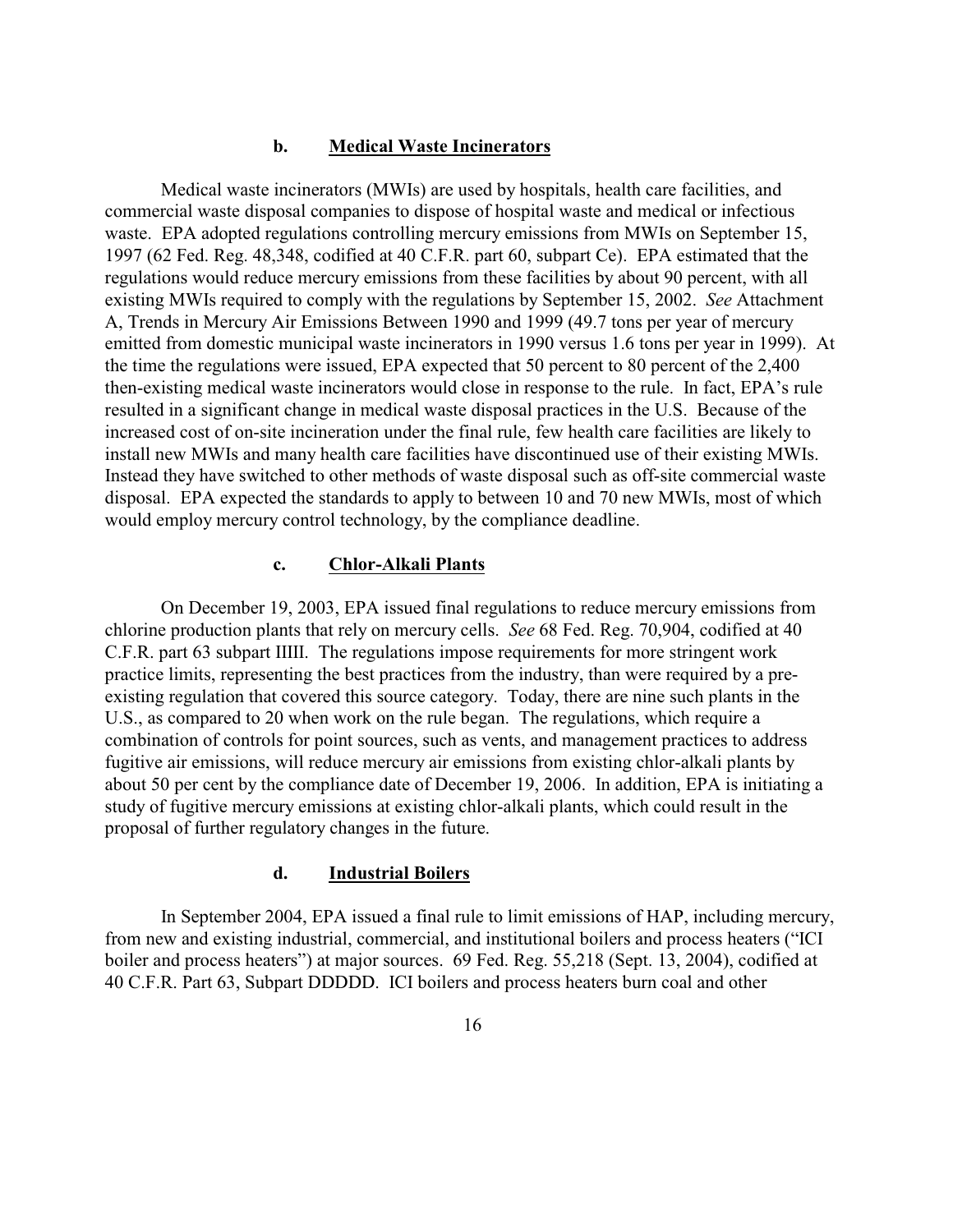substances such as wood to produce steam to generate electricity or mechanical energy and to provide heat. ICI boilers and process heaters are used at facilities such as refineries, chemical and manufacturing plants, and paper mills. In addition, boilers may stand alone to provide heat for shopping malls and university heating systems. EPA promulgated emissions limitations for mercury for all new solid fuel boilers and process heaters and for large existing solid fuel units. EPA expects that this rule will reduce total emissions of HAP from regulated sources by 50,000 to 58,000 tons per year. 69 Fed. Reg. at 55,218, 55,244. The largest segment of emissions and projected emissions reductions from these sources involve hydrogen chloride. However, EPA expects that the standards will reduce mercury emissions from new and existing facilities by about 2 tons per year. *Id.* at 55,244.

#### **e. Hazardous Waste Combustors**

In 1999 and 2002, EPA established standards for HAPs, including mercury, for incinerators, cement kilns, and lightweight aggregate kilns that burn hazardous waste. These standards are found at 40 C.F.R. § 63.1203 (a)(2) and (b)(2) (mercury standards for existing and new hazardous waste-burning incinerators), § 63.1204 (a)(2) and (b)(2) (mercury standards for existing and new hazardous waste-burning cement kilns), and  $\S$  63.1205 (a)(2) and (b)(2) (mercury standards for existing and new hazardous waste-burning lightweight aggregate kilns). The 1999 rule was estimated to reduce total U.S. anthropogenic mercury emissions by approximately three percent. 64 Fed. Reg. 52,828, 53,011 (Sept. 30, 1999).

## 2. **EPA's Recent Actions to Reduce Mercury Emissions from Domestic Coal-Fired Power Plants**

In March 2005, EPA signed two final rules that will result in significant reductions of mercury emissions from domestic coal-fired power plants. The first rule – called the Clean Air Interstate Rule ("CAIR") – implements CAA section  $110(a)(2)(D)$ . See [http://www.epa.gov/cair/rule.html](http://www.epa.gov/cair/rule.html;)*.* This rulemaking, among other things, requires 26 eastern States and the District of Columbia to develop State implementation plans under the CAA that provide for substantial reductions of  $SO_2$  and NOx emissions. Although affected States retain flexibility to decide how to achieve those emission reductions, EPA has concluded that obtaining the reductions from power plants is highly cost-effective. EPA therefore anticipates that affected States will meet their emission reduction obligations by controlling power plant emissions through the two-phase cap-and-trade approach provided in the final rule, the first phase of which occurs in 2010 and the second in 2015. EPA also concluded that the technologies that most costeffectively achieve  $SO_2$  and NOx reductions for power plants are scrubbers for  $SO_2$  and selective catalytic reduction ("SCR") for NOx. These technologies, once implemented, not only reduce  $SO<sub>2</sub>$  and NOx, they also provide important reductions of mercury emissions from domestic coalfired power plants.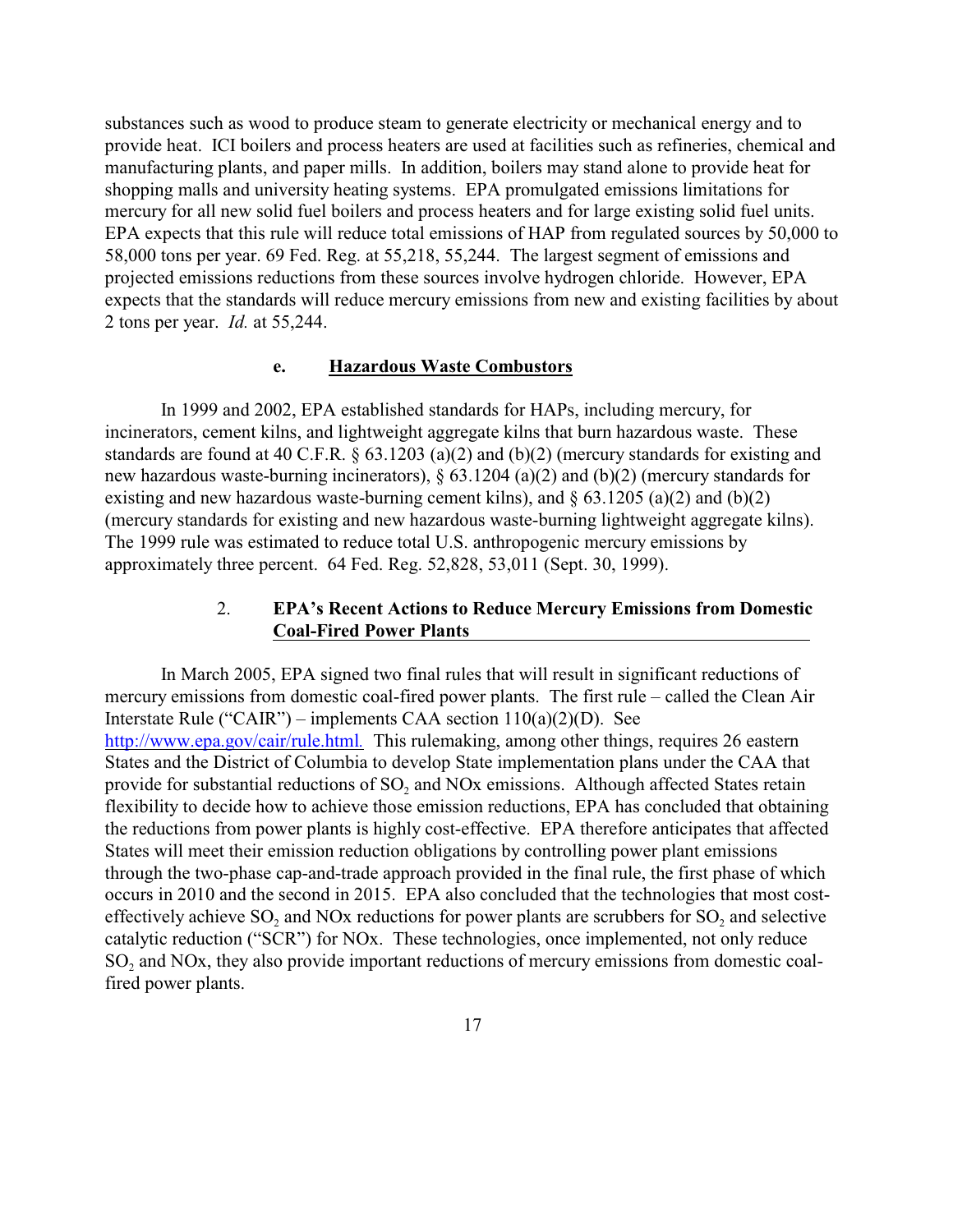EPA modeled the domestic coal-fired power plant mercury emissions that would remain after implementation of CAIR. In that modeling, EPA reasonably assumed that States would obtain the required reductions of  $SO_2$  and NOx in the most cost-effective manner by controlling power plants, and that power plants, in turn, would install the most cost-effective technologies  $(i.e.,$  scrubbers for  $SO_2$  and SCR for NOx). EPA's modeling projects that mercury emissions from domestic coal-fired power plants would be 38.0 tons in 2010, 34.4 tons in 2015, and 34.0 tons in 2020. *See* 70 Fed. Reg. 15,994, 16,011 (Mar. 29, 2005). CAIR, once fully implemented, therefore, will result in about a 30 percent reduction in mercury emissions from domestic coalfired power plants, which is a reduction from a 1999 baseline of 48 tons.

The second rule EPA recently signed that will result in even greater mercury reductions from domestic coal-fired power plants is called the Clean Air Mercury Rule ("CAMR"). *See* <http://www.epa.gov/ttn/atw/utility/utiltoxpg.html>. That final rule implements CAA section 111. The rule establishes standards of performance for new and existing coal-fired power plants and requires compliance with a two-phase nationwide cap on mercury emissions. The first phase cap under CAMR (effective in 2010) is 38 tons per year ("tpy"), and the second phase cap (effective in 2018) is 15 tpy. Facilities must demonstrate compliance with the standards of performance by holding one "allowance" for each ounce of mercury emitted in any given year. Allowances are readily transferrable among all regulated units. CAMR, once fully implemented, will result in about a 70 percent reduction in mercury emissions from domestic coal-fired power plants, which is a reduction from a 1999 baseline of 48 tons. Insofar as existing sources are concerned, the final section 111 rule will, for the most part, be implemented by the States, rather than EPA. (EPA has authority under section 111(d) to implement CAMR in States which themselves fail to adopt programs to implement the final rule for existing sources.).

EPA issued a third final rule in March 2005 pursuant to CAA section 112 (the "Section 112 rule"), which is related to the above rules. *See* 70 Fed. Reg. 15,994 (Mar. 29, 2005) (rule revising December 2000 regulatory finding and removing coal- and oil-fired power plants from the section 112(c) list). In the final Section 112 rule, EPA concluded that it was neither appropriate nor necessary to regulate domestic power plants under CAA section 112. EPA reached this conclusion largely because of the mercury reductions from domestic coal-fired power plants that will be achieved under CAA sections 110(a)(2)(D) and 111, through CAIR and CAMR, respectively. In support of the final Section 112 rule, EPA conducted extensive modeling and analyses and found that after implementation of CAIR, and independently of CAMR, the level of remaining mercury emissions from domestic coal-fired power plants is not reasonably anticipated to result in hazards to public health. *See* 70 Fed. Reg. at 16,010-16,027 (providing extensive discussion of EPA's modeling and analyses).

Certain aspects of the final CAA Section 112 rule are relevant to Submitters' CWA allegations concerning water quality standards. Specifically, in evaluating whether mercury emissions from domestic coal-fired power plants remaining after CAIR, and independently CAMR, pose hazards to public health, EPA examined the exposure of individuals in the U.S. to domestic power plant-attributable mercury. *See generally* 70 Fed. Reg. at 16,010-16,027. The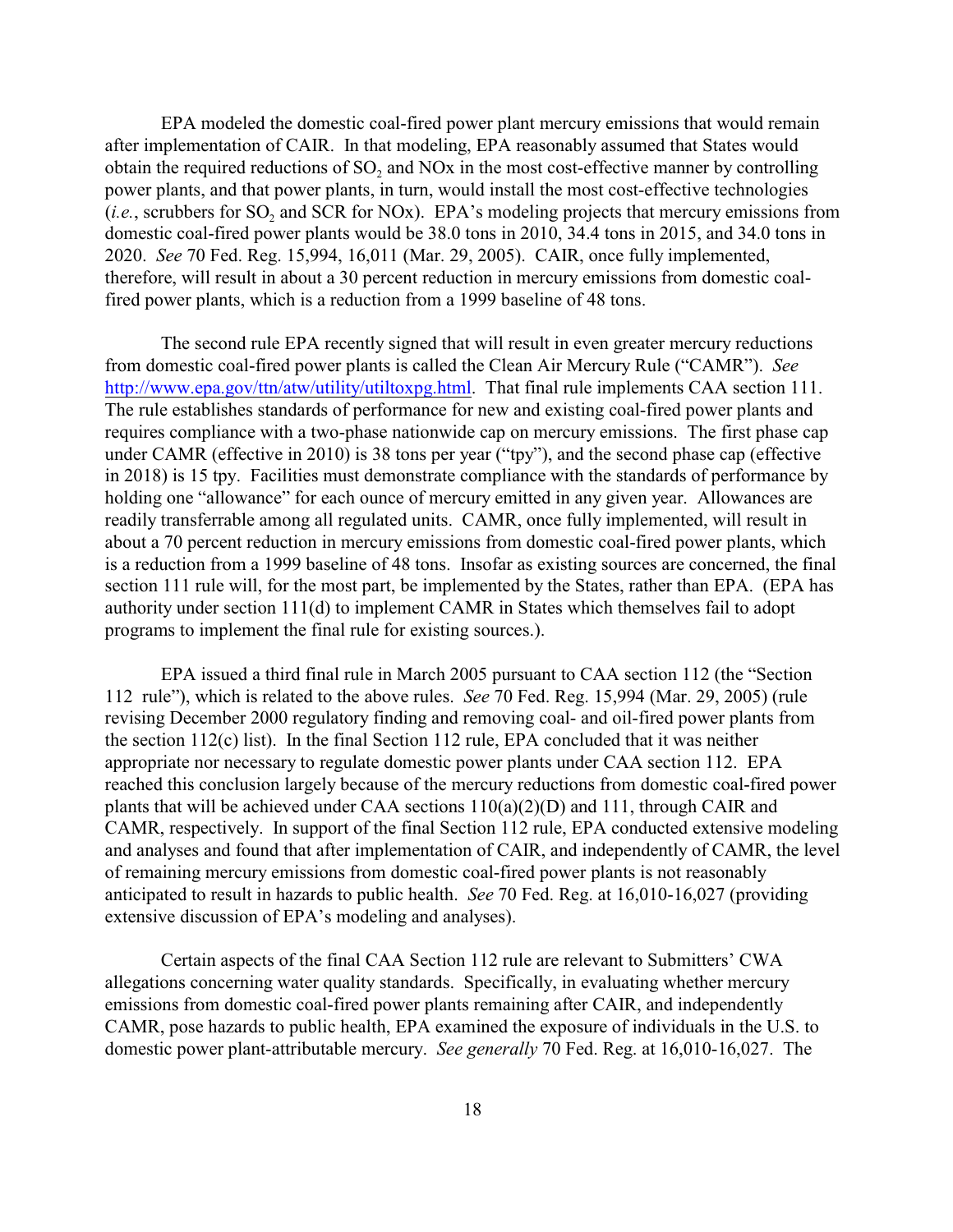U.S. public's primary exposure pathway to mercury is by eating fish contaminated with methylmercury. As such, EPA examined the public's exposure to domestic power plantattributable methylmercury from the consumption of self-caught, freshwater fish.<sup>7</sup> In this regard, EPA first determined, using a state-of-the-art computerized air-quality model, the amount of domestic power-plant-attributable mercury deposition. EPA also determined the effect of that deposition on methylmercury fish tissue levels in sampled lakes, streams, and rivers in the U.S.

EPA then compared the amount of domestic power plant-attributable methylmercury in self-caught freshwater fish to EPA's methylmercury water quality criterion, which EPA established pursuant to the CWA. *See* 70 Fed. Reg. 16,014-17. EPA published the methlymercury water quality criterion in 2001 for States and Tribes to use in setting water quality standards under the CWA for U.S. waters. *See* Water Quality Criterion for the Protection of Human Health: Methylmercury. EPA-823-R-01-001. Office of Science and Technology, Office of Water, USEPA, Washington, DC., USEPA 2001). The criterion is a risk assessment number that States and authorized Tribes may use in their programs for protection of designated uses under the CWA. Among other things, the methylmercury water quality criterion is based on the reference dose for methylmercury, which EPA established and which the National Academy of Sciences has concluded is a *"scientifically justifiable level for the protection of public health*."<sup>8</sup> *See* National Academy of Sciences Report on Methlymercury, July 2000, at 11 (emphasis added). The CWA water quality criterion is expressed as a fish tissue concentration of 0.3 milligrams of methylmercury per kilogram (mg/kg) of fish.

EPA's modeling estimates that in the base year of 2001 (*i.e.*, prior to the issuance of both CAIR and CAMR), fish-tissue methylmercury concentrations at the  $90<sup>th</sup>$  percentile,  $99<sup>th</sup>$  percentile, and maximum (that is, the single highest concentration) levels, attributable to domestic coal-fired power plants are 0.11, 0.27, and 0.85 mg/kg, respectively. CAIR reduces the domestic power plant-attributable methylmercury fish-tissue concentrations at the  $90<sup>th</sup>$  percentile,  $99<sup>th</sup>$  percentile, and maximum level to 0.03, 0.10, and 0.25 mg/kg, respectively. CAMR reduces these concentrations even further to 0.03, 0.09, and 0.19 mg/kg, respectively. Significantly, the post-CAIR and CAMR methylmercury fish tissue concentration levels due to domestic coal-fired power plant mercury emissions are well below EPA's methylmercury water quality criterion of

<sup>&</sup>lt;sup>7</sup> EPA based its analysis on self-caught freshwater fish because it does not believe that U.S. domestic coal-fired power plants contribute significant amounts of methylmercury to commercially purchased fish or self-caught marine or estuarine fish. *See* 70 Fed. Reg. 15,994, 16,012-23.

<sup>&</sup>lt;sup>8</sup> EPA defines a reference dose ("RfD") as "an estimate (with uncertainty spanning perhaps an order of magnitude) of a daily oral exposure to the human population (including sensitive subgroups) that is likely to be without an appreciable risk of deleterious effects during a lifetime." 70 Fed. Reg. 16,012. The RfD for methylmercury is 0.1 microgram of methylmercury per kilogram (ug/kg) of bodyweight. *Id.*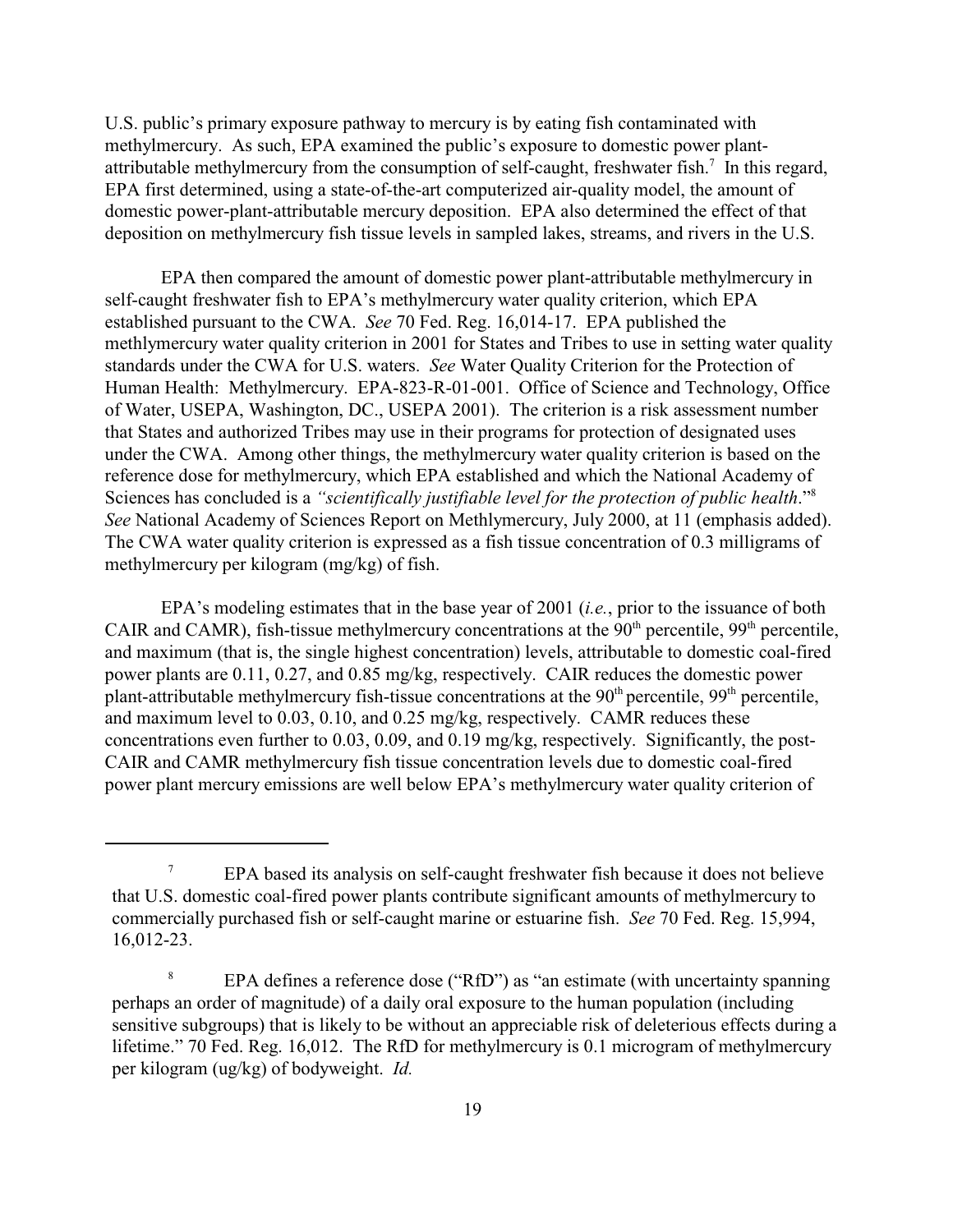0.3 mg/kg.<sup>9</sup> See 70 Fed. Reg. 16,017-16,029. Based on this modeling, the U.S. believes that CAIR and CAMR amply address Submitters' concerns as to whether deposition of mercury from domestic coal-fired power plants alone will lead to exceedances of water quality standards. The U.S. further believes that it has reasonably implemented the CAA in an effort to control mercury emissions to air from domestic coal-fired power plants.<sup>10</sup> Any interested party may challenge the final CAA rules that EPA recently issued to control mercury emissions to air from domestic coalfired power plants, and indeed some lawsuits have already been filed in the U.S. Court of Appeals for the District of Columbia Circuit ("D.C. Circuit"). *See* Section V below.

<sup>10</sup> As described in the final Section 112 rule, *see* 70 Fed. Reg. 15,994, 16,022-16,029 (Mar. 29, 2005), EPA also reviewed fish consumption data to determine whether the levels of domestic power plant-attributable methylmercury described above would result in ingestion levels of concern to any particular populations of self-caught freshwater fish consumers. At the methylmercury fish tissue concentrations attributable to domestic power plants remaining after implementation of CAIR and CAMR, for a fish consumer to ingest domestic power plantattributable methylmercury at levels exceeding the RfD, the consumer must consume fish both (1) at the highest consumption rates, and (2) from waterbodies with the highest levels of domestic power plant-attributable mercury fish-tissue concentrations. EPA determined that the probability of these factors converging is quite low– indeed, much less than one percent. *See*"Technical Support Document ("TSD"): Methodology Used to Generate Deposition, Fish Tissue Methylmercury Concentrations, and Exposure for Determining Effectiveness of Utility Emission Controls," at 46-47 (a copy of the TSD may be found at http://www.epa.gov/ttn/atw/utility/utiltoxpg.html). As explained in the final Section 112 rule, as exposure levels increase beyond the RfD, the possibility of deleterious effects increases, but the point at which such levels become unacceptable must be determined on a case-by-case basis. 70 Fed. Reg. 16,024. Based on all of the information before it, EPA concluded that the exposures due solely to domestic power plant-attributable mercury after implementation of CAIR, and independently CAMR, do not constitute an unacceptable risk. *Id.* For this reason and all of the reasons set forth in the final section 112 rule, EPA concluded that the level of domestic power plant mercury emissions remaining after implementation of CAIR, and independently CAMR, does not pose hazards to public health. See 70 Fed. Reg. at 16,201-28.

<sup>&</sup>lt;sup>9</sup> EPA's analysis in support of the final Section 112 rule focused on domestic coalfired power plant-attributable mercury. EPA conducted additional modeling, however, that examined the hazards to public health posed by the mercury global pool, including mercury from domestic power plants. That modeling shows that were EPA to have prohibited all mercury emissions from domestic coal-fired power plants under the CAA, such regulation would have resulted in only a very small improvement in methylmercury levels in those waterbodies that exceed the methylmercury water quality criterion due to the global pool. *See* 70 Fed. Reg. 16028-29. Therefore, precluding all mercury emissions from domestic coal-fired power plants would, in effect, force such plants out of business, yet reduce virtually none of the risks to public health stemming from the global Hg pool. *Id.*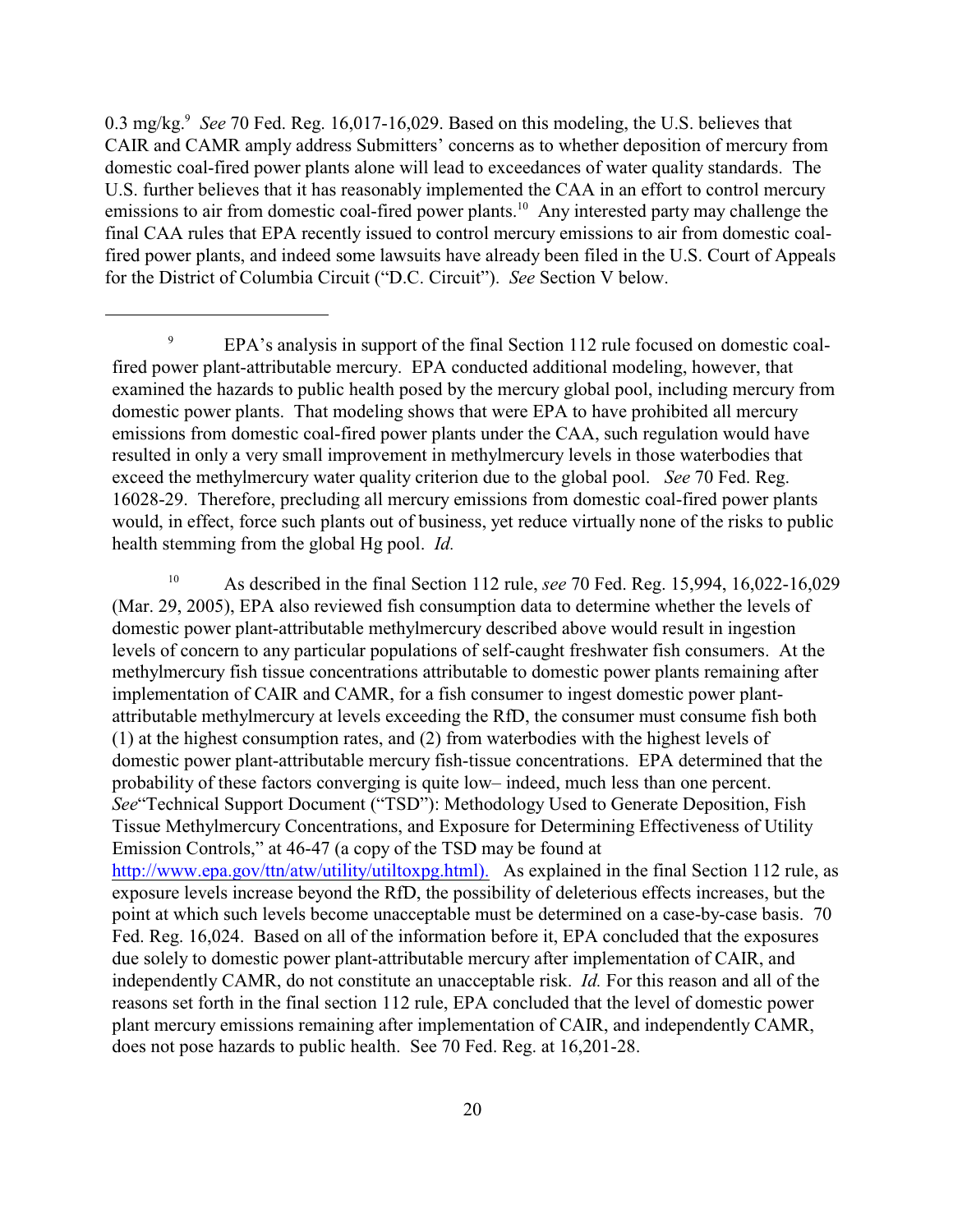Based on the foregoing, Submitters' arguments alleging a failure by EPA to control mercury emissions to air from domestic coal-fired power plants lack foundation. As shown below, Submitters' allegations concerning CAA Title V also lack merit.

### **D. Submitters' Title V Arguments Concerning Coal-Fired Power Plants Lack Merit.**

Submitters' allegation that EPA is failing to properly implement Title V of the CAA is erroneous. In support of their assertion, Submitters point to two State Title V permits that they argue neither place restrictions on mercury emissions from coal-fired power plants nor mention CWA water quality standards or antidegradation requirements. Appendix 12, at 8. These permits were issued in February 1998 and December 2004, respectively. Submitters' Title V argument is premised on a fundamental misunderstanding of the requirements of Title V of the CAA. Indeed, Submitters improperly attempt to conflate the requirements of the CAA and the CWA.

Title V of the CAA requires an affected source to obtain an operating permit that contains *all CAA-imposed* substantive air quality control requirements, including emissions standards, monitoring, recordkeeping, and reporting requirements. *See* H.R. Conf. Rep. No. 101-952 at 345 (1990), *reprinted in* 1990 U.S.C.C.A.N. 3867, 3877; *see also* CAA sections 502, 504, 42 U.S.C. §§ 7661a, 7661c; 40 C.F.R. § 70.1(b), 70.2, 70.5, 70.6. As EPA explained when it enacted the regulations implementing CAA Title V,

> The title V permit program will enable the source, States, EPA, and the public to understand better the [CAA] requirements to which the source is subject, and whether the source is meeting those requirements. Increased source accountability and better enforcement should result. The program will also greatly strengthen EPA's ability to implement the Act [*i.e.,* the CAA] and enhance air quality planning and control, in part, by providing the basis for better emission inventories.

57 Fed. Reg. at 32,251.

A Title V permit is a CAA operating permit. See CAA sections 502, 504, 42 U.S.C. §§ 7661a, 7661c; 40 C.F.R. § 70.2; H.R. Conf. Rep. No. 101-952, *reprinted in* 1990 U.S.C.C.A.N. 3867, 3877. Significantly, Title V does not impose substantive new air emission standards or other emission control requirements, but rather directs that all substantive requirements that stem from other Titles of the Act be subsumed into one permit document. Although Title V permits can include State-only air emission requirements that do not stem from the CAA, those requirements are not federally enforceable.

Contrary to Submitters' assertion, nothing in the CAA or its implementing regulations requires CAA Title V permits to incorporate requirements under the CWA, such as water quality standard or antidegradation requirements, because those requirements are not "applicable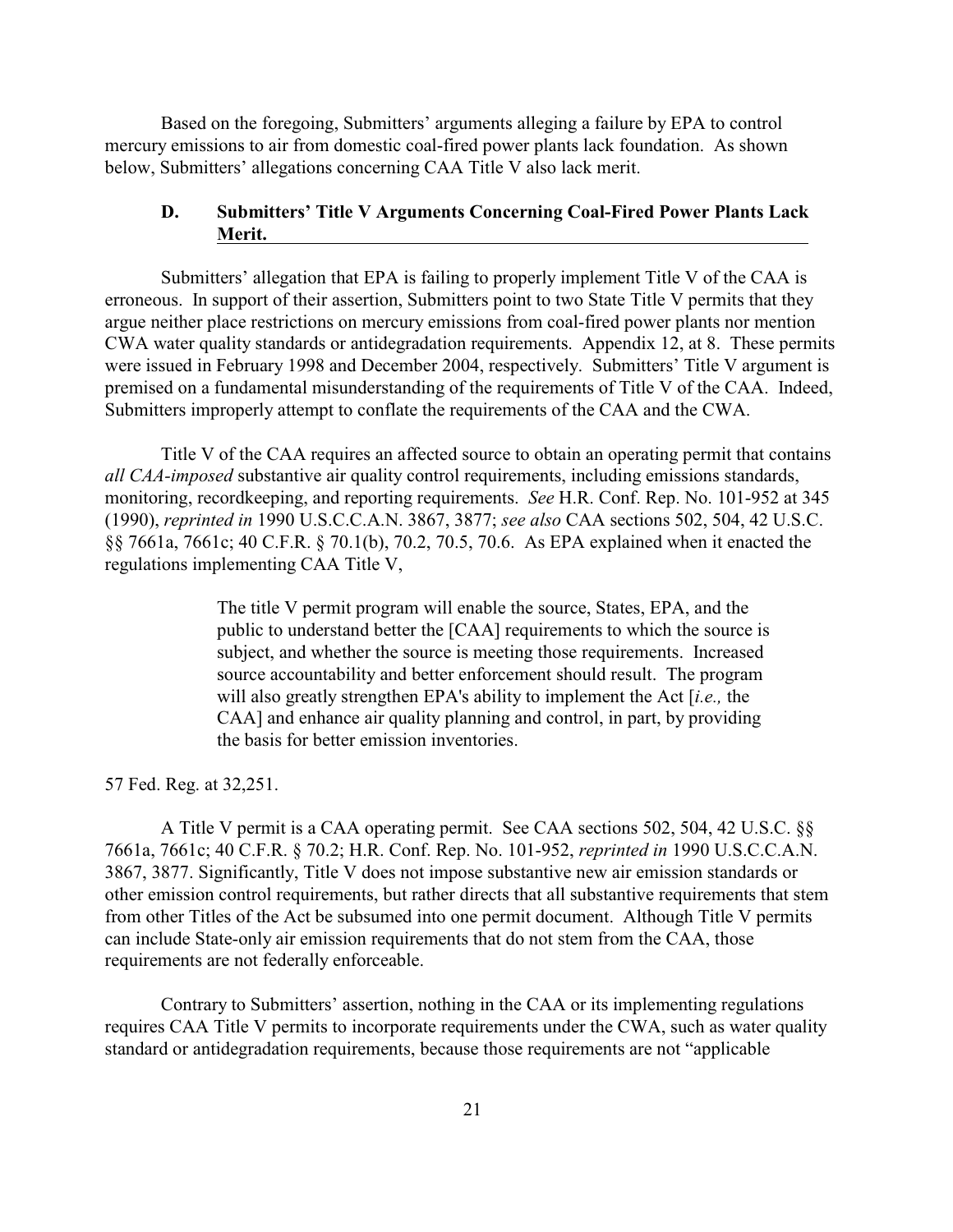requirements" within the meaning of Title V and EPA's implementing regulations. *See* 40 C.F.R. § 70.2 (defining applicable requirement by reference to the requirements of the CAA). Thus, the CAA Title V permits on which Submitters rely are not legally deficient in that they do not mention or address water quality standards or antidegradation requirements and policies under the CWA.

Submitters' additional argument that the two Title V permits appended to the Submission fail to impose mercury reductions for the coal-fired power plants at issue also misses the mark. EPA acknowledges that domestic coal-fired power plants were the largest unregulated anthropogenic source of mercury under the CAA; however, EPA has taken major actions under the CAA in March 2005 to address mercury emissions from that source category. In light of EPA's recent actions, applicants for initial and renewal permits under Title  $V -$  to the extent their operations implicate CAIR and CAMR – must identify those rules as applicable requirements in their permit applications, consistent with EPA's regulations implementing Title V. EPA's Title V regulations define an "applicable requirement" to include any standard or other requirement provided for in an implementation plan approved or promulgated by EPA under Title I of the Act, which covers the requirements set forth in CAIR, and "[a]ny standard or other requirement under section 111 of the Act, including Section 111(d)," which covers the requirements of CAMR. 40 C.F.R. § 70.2; *see also* 40 C.F.R. §§ 70.5-70.6.

In sum, EPA expects that CAIR and CAMR will lead to important reductions in mercury emissions from domestic coal-fired power plants, which, in turn, will reduce the amount of domestic air emissions of mercury deposited to water and thereby lead to improved water quality. The CAIR and CAMR requirements will be incorporated into Title V permits for sources affected by Title V, e.g., major sources, *see* 40 C.F.R. 70.2, and those Title V permits will serve as an important mechanism for EPA, States, and the public to ensure that the recently promulgated requirements are met. $^{11}$ 

## **E. Submitters' Remaining Allegations Concerning EPA's Implementation Of The CAA With Regard To Coal-Fired Power Plants Are Similarly Misplaced.**

Submitters incorrectly imply that EPA delayed implementing regulations concerning mercury from coal-fired power plants for "over a decade." Appendix 12, at 10. Submitters' assertion ignores the statutory requirements of CAA section  $112(n)(1)(A)$ . In 1990, Congress enacted CAA section  $112(n)(1)(A)$ , which specifically addresses HAP emissions, including mercury, from domestic coal-fired power plants. As explained above, Congress directed EPA to examine the effect of other provisions of the CAA on domestic power plant HAP emissions and to

 $11$  To the extent Submitters have an objection to a future Title V permit issued to a domestic coal-fired power plant, Title V provides extensive administrative and judicial remedies to Submitters and other concerned parties. *See generally* 42 U.S.C. §§ 7661a(b)(6), (8), 7661d, 7607(b)(1); 40 C.F.R. § 70.8, 70.11(1).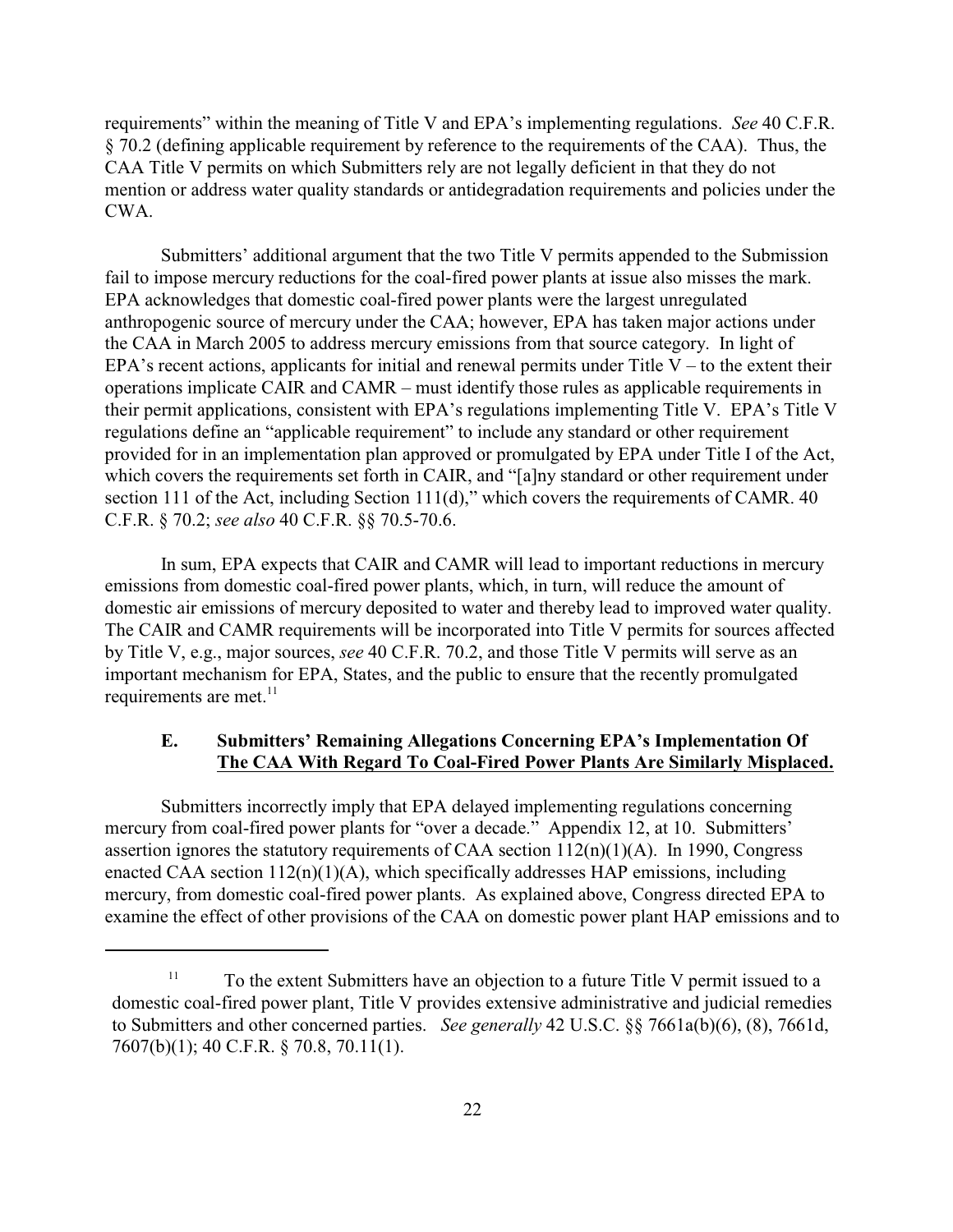submit a Report to Congress by 1993. EPA completed that report in 1998. *See* n. 5. Congress then directed EPA to make a determination concerning whether it was both appropriate and necessary to regulate power plants under CAA section 112. Congress set no deadline by which EPA was to make such a determination. EPA has now conducted the required analysis under CAA section  $112(n)(1)(A)$ , and concluded through final agency action that it is neither appropriate nor necessary to regulate coal- and oil-fired power plants under CAA section 112. EPA's conclusion is premised largely on the mercury reductions that will occur as the result of the implementation of CAA sections 110(a)(2)(D) and 111, as implemented through CAIR and CAMR, respectively.

EPA initially issued a regulatory finding in December 2000 under CAA section 112(n)(1)(A), stating that it was appropriate and necessary to regulate coal- and oil-fired power plants under CAA section 112. *See* 65 Fed. Reg. 79,825 (Dec. 20, 2000). Based solely on that finding, EPA listed coal- and oil-fired power plants as a source category to be regulated under CAA section  $112<sup>12</sup>$  EPA revised the December 2000 finding and removed power plants from the section 112(c) list in March 2005 for several reasons, including, but not limited to, its conclusion that the December 2000 finding lacked foundation.

In conclusion, EPA has reasonably exercised its discretion in implementing the CAA and in prioritizing the numerous deadlines and requirements contained in the 1990 amendments to the Act. EPA's efforts to control mercury emissions from all anthropogenic sources in the U.S. have been substantial, with a 45 percent reduction in domestic anthropogenic mercury emissions between 1990 and 1999, and additional reductions occurring as the result of more recently issued regulations affecting non-power plant sources. In addition, EPA's recent issuance of CAIR and CAMR will result in about a 70 percent reduction in mercury emissions from domestic coal-fired power plants, from 1999 emission levels, which will address Submitters' core concerns regarding the deposition of mercury from coal-fired power plants into waters of the U.S.

### **III. CLEAN WATER ACT – BACKGROUND AND DISCUSSION**

#### **A. Overview Of Response To Submitters' Assertions Under The CWA**

Submitters concede that emissions of mercury to air are the key to understanding and addressing the control of mercury contamination in water due to the activities of coal-fired power plants. The bulk of Submitters' detailed allegations, however, focus on their assertions that EPA is not doing enough under the CWA's TMDL, antidegradation, and NPDES programs to stem the presence of mercury in water. Submitters' allegations of ineffective enforcement rest on erroneous views of EPA's authorities under the CWA and the degree to which the presence of fish

 $EPA$  had entered into a settlement agreement with an environmental group that established a schedule for proposing and finalizing section 112 standards, if EPA issued a positive finding under section  $112(n)(1)(A)$ . EPA negotiated a longer schedule for completion of the section 112 standards than is provided for under the statute.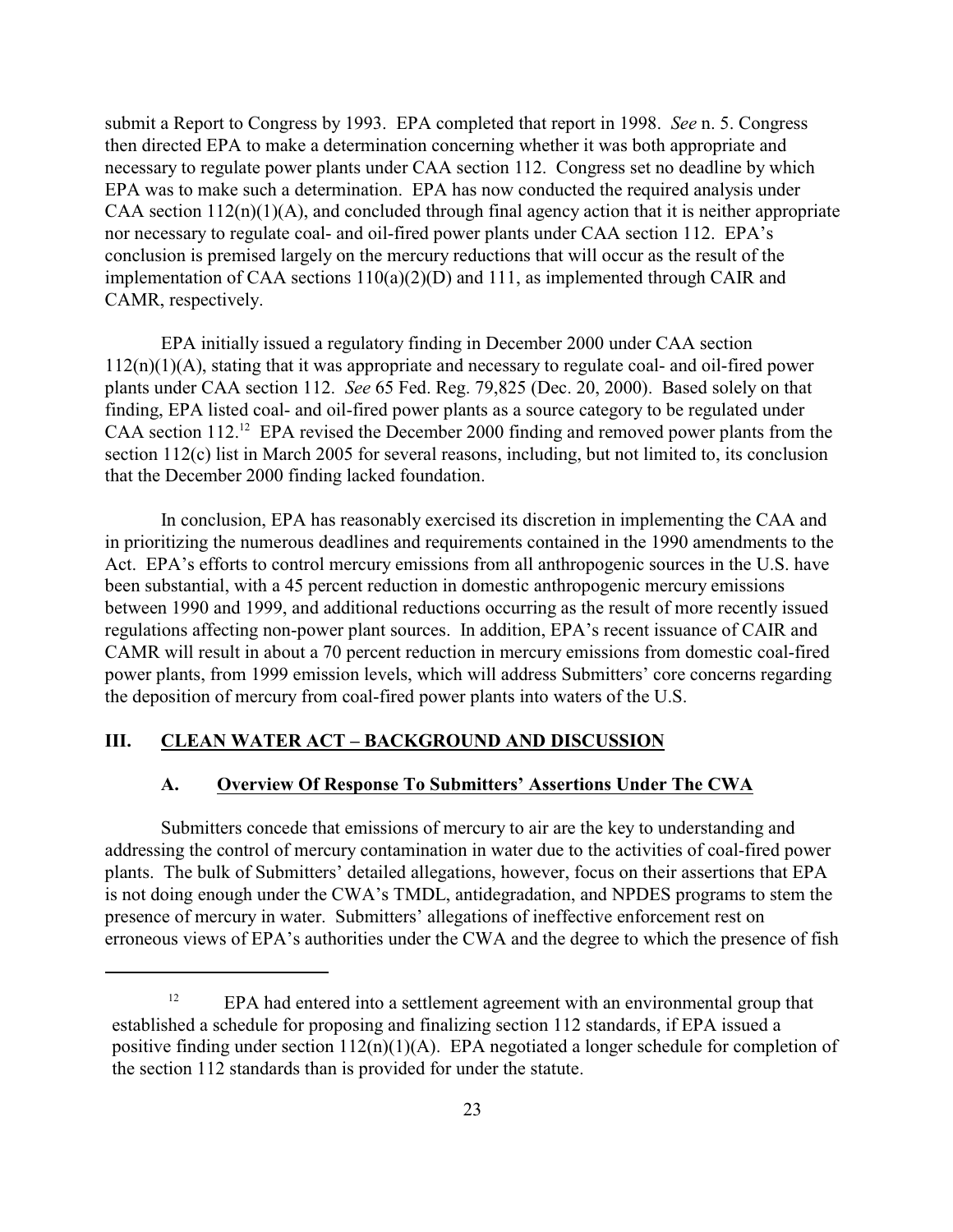consumption advisories translates into a requirement for action under those authorities. Submitters are incorrect as a matter of law as to the actions required and authorized by the CWA. In essence, Submitters seek development of a factual record to demonstrate that the U.S. is failing to implement the CWA on the basis that the U.S. has failed to take actions that are neither required nor authorized by that act. The development of a factual record to explore such legally erroneous allegations would serve no useful purpose.

With respect to the TMDL program, Submitters assert that EPA is not properly implementing and overseeing State implementation of the CWA with respect to approval of 303(d) lists, State prioritization and scheduling of TMDL development, approval of TMDLs, and oversight of State implementation of the continuing planning process with respect to TMDLs. To the contrary, Submitters themselves concede that state 303(d) lists are, for the most part, accurate. Submitters ignore the CWA's preference for State action in the first instance with respect to prioritization and scheduling of TMDL development. Finally, with respect to approval of TMDLs and their implementation, Submitters essentially argue that TMDLs must include enforceable requirements addressing air deposition of mercury. Since the CWA provides no authority to regulate nonpoint sources of pollutants, Submitters have erred in their interpretation of TMDL requirements and, therefore, have erred when they assert that EPA is failing to effectively enforce the CWA in the TMDL program.

With respect to EPA's antidegradation requirements, Submitters seek a factual record to explore whether EPA is approving inadequate state antidegradation policies and implementation procedures. Submitters assert that antidegradation requirements are a primary CWA mechanism for controlling nonpoint sources of pollution. The Submission identifies emissions from coalfired power plants as nonpoint sources of mercury pollution, and argues that the federal government must ensure nonpoint source controls. As with TMDLs, however, Submitters incorrectly assert that Congress authorized EPA under the CWA to regulate or compel States to regulate or otherwise control nonpoint sources of pollution, be it through TMDLs or antidegradation requirements. Congress has not given EPA such authority under the CWA.

With respect to the NPDES program, Submitters' fundamental assertion is that point source discharges of mercury are not allowed into waterways that are currently under fish consumption advisories for mercury. Submission, at 12. Essentially, Submitters assert that the existence of a fish consumption advisory means that a waterbody is not in attainment of its water quality standards, and that, if a water body is impaired due to mercury, there can be no point source discharges of mercury. This assertion is supported by neither the CWA nor EPA's implementing regulations. First, as discussed in greater detail below, the presence of a fish consumption advisory does not necessarily mean that a water is not attaining its water quality standard. Second, Submitters again misunderstand the requirements of the CWA, for even if a water is not attaining a water quality standard, the CWA does not bar existing, or even new, point source discharges to that waterbody. Therefore, it is possible to permit such discharges under the NPDES program consistent with the Act.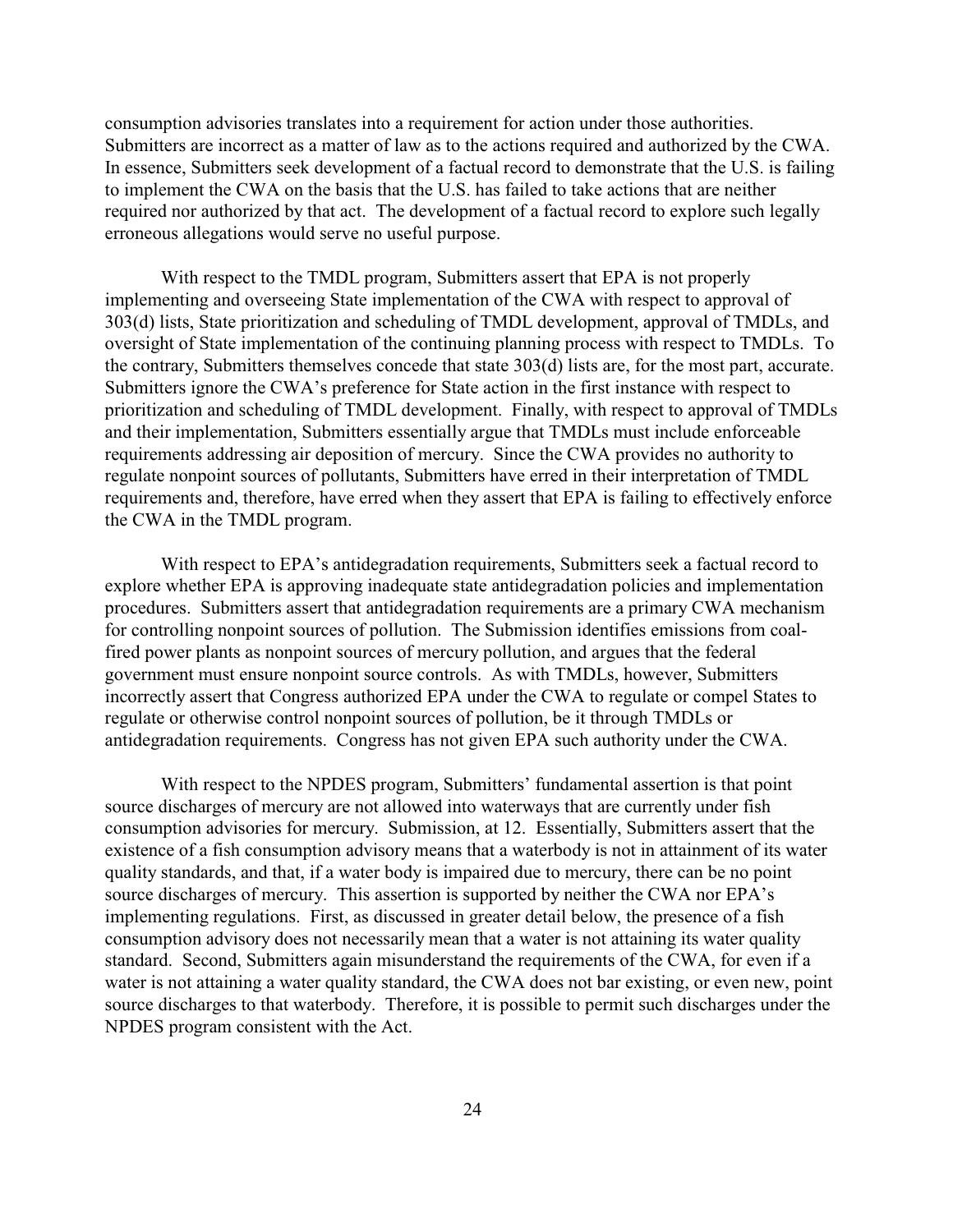Finally, Submitters' assertions do not reflect the many other significant activities EPA is undertaking under the CWA to address mercury discharges. EPA is committed to taking action, consistent with its authority, to reduce mercury releases into the environment. The U.S. public is exposed to mercury primarily by eating fish containing methylmercury. Since reducing levels of methylmercury in fish will take time and concerted effort under a variety of authorities, EPA is taking both near and long-term actions to reduce methylmercury exposures.

A number of these actions to address mercury contamination are underway in EPA's water programs. The CWA establishes a relationship of cooperative federalism between EPA and the States. Therefore, the States are, for the most part, directly implementing the CWA programs that can, within the limits of the Act, address mercury – water quality standards, NPDES permitting, and TMDLs. EPA has a role overseeing and guiding these programs generally.

Aside from its oversight responsibilities, EPA has taken a number of actions that will have significant effects on the development and implementation of water quality standards, NPDES permits, and TMDLs for mercury under the CWA. Those actions include the establishment of a powerful new testing procedure for the detection of mercury and the publication of a new recommended water quality criterion for mercury. The new test procedures EPA has established for the detection of mercury are *400 times* more sensitive than the previous most sensitive method. This new test method is extremely vital in detecting mercury where it was previously undetected. With increasing use of the new analytical method, the number of facilities needing permit limits for mercury will increase. The new recommended section 304(a) water quality criterion for methylmercury describes the concentration of methylmercury in freshwater and estuarine fish and shellfish tissue that should not be exceeded, in order to protect consumers of fish and shellfish among the general population. 66 Fed. Reg. 1344 (Jan. 8, 2001). EPA expects the criterion recommendation to be used as guidance by States, authorized Tribes, and EPA in establishing or updating water quality standards for waters of the U.S. and in issuing fish and shellfish consumption advisories. This is the first time EPA has issued a water quality criterion expressed as a fish and shellfish tissue value rather than as a water column value.

In addition, EPA is currently drafting guidance for States on how to adopt and implement the new criterion. Both the new more sensitive test method and EPA's new water quality criterion use the most current science to enable EPA to detect and monitor more mercury contaminated waters than ever before. They also enable EPA and the States to take faster action to permit mercury dischargers, and subsequently monitor discharges. These actions will assist in reducing mercury contamination to waterbodies. EPA also is conducting a four-year study, which will generate data on the largest set of bioaccumulative and toxic chemicals ever studied in fish, including mercury. This study will help us understand areas where mercury contaminant levels warrant further study. Finally, in 2004, the Food and Drug Administration and EPA announced their joint consumer advisory on mercury in fish and shellfish for reducing the exposure to high levels of mercury in women who may become pregnant, pregnant women, nursing mothers, and young children.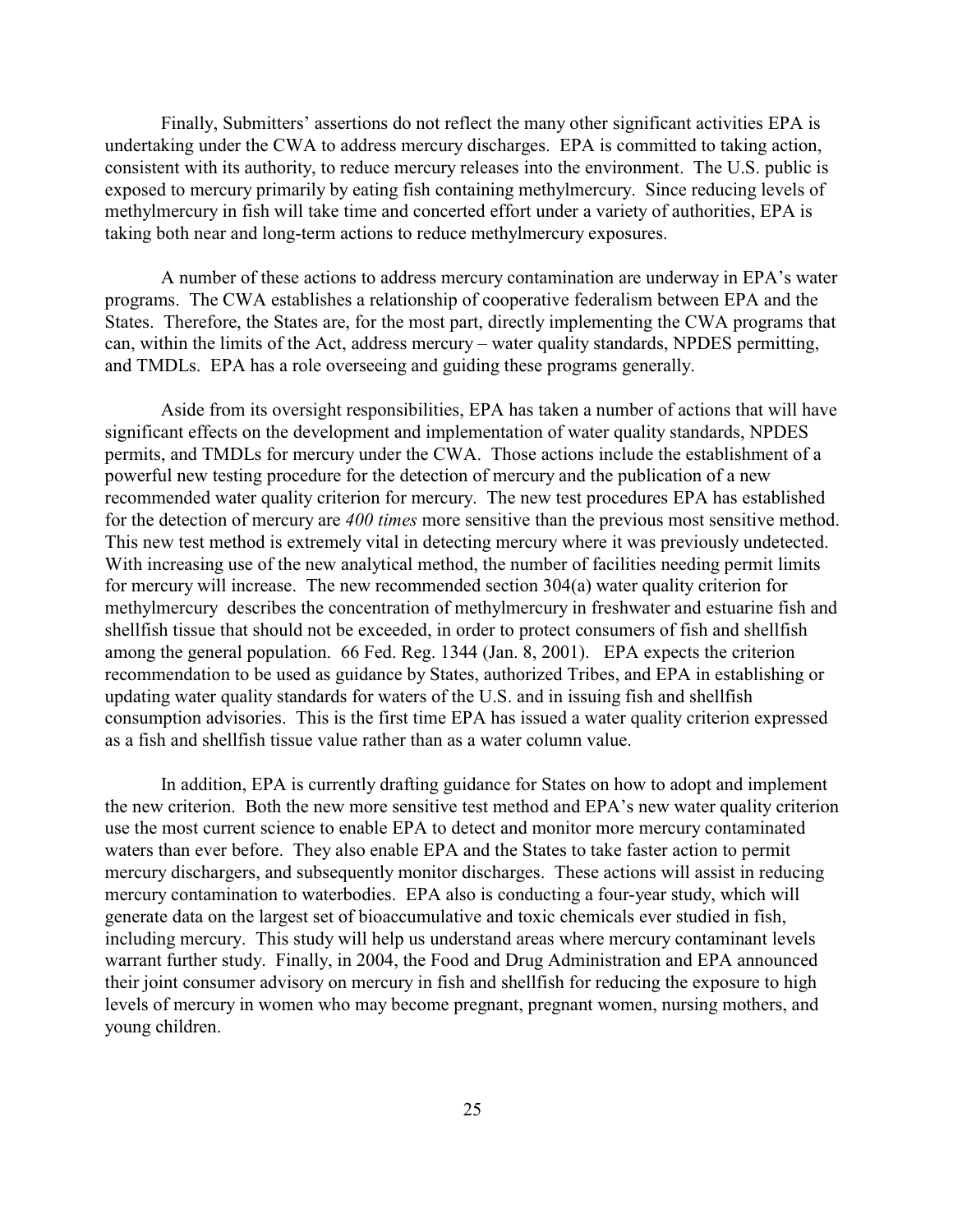These actions under the CWA demonstrate EPA's commitment to addressing mercury in water based on sound science and in accordance with its statutory mandates. They also demonstrate that control of mercury levels in the waters of the U.S. is a "dynamic and improving situation." *See Ontario Power Generation, Great Lakes*.

This section will demonstrate that Submitters' allegations are based on a misunderstanding of the CWA. It first provides an overview of the relevant CWA requirements. It then discusses in more detail two basic misunderstandings reflected in the Submission: (1) the difference between the CWA's treatment of point sources regulated under the NPDES program and its treatment of other sources of pollutants called nonpoint sources; and (2) the nature of fish consumption advisories. Finally, this section responds to the Submission's specific assertions with respect to the TMDL program, antidegradation policies, and the NPDES program.

## **B. Overview Of The CWA**

The CWA was adopted "to restore and maintain the chemical, physical, and biological integrity of the Nation's waters." Section 101(a), 33 U.S.C. § 1251(a). The CWA relies on two primary strategies to control water pollution: technology-based regulations and water quality standards. Technology-based regulations reflect the degree of pollutant reduction achievable by a discharger through equipment or process changes. Water quality standards indicate the level of pollution that may be present in a defined body of water irrespective of the source of pollution. See CWA section 303(c)(2)(A),(B), 33 U.S.C. § 1313(c)(2)(A),(B); 40 C.F.R.§ 131.10-131.12.

Since a central goal of the CWA is to achieve and maintain desirable levels of water quality, the CWA mandates the development of water quality standards. Once those standards are set, the States and EPA can then determine what steps are necessary to achieve or maintain desired levels of water quality, whether through control or prohibition of pollutant-bearing discharges into the receiving waters.

 The National Pollutant Discharge Elimination System ("NPDES") permit program is the principal means for implementing both technology-based requirements and water quality standards. CWA sections 402(a)(1), 301(b)(1)(C), 33 U.S.C. § 1342(a)(1), 1311(b)(1)(C); 40 C.F.R.§ 122.44(a), (d)(1). An NPDES permit transforms those general requirements and standards into specific limits applicable to an individual discharger. A discharge from a point source<sup>13</sup> of any pollutant<sup>14</sup> into the waters of the United States is prohibited unless that discharge

<sup>&</sup>lt;sup>13</sup> The term "point source" is defined in the CWA to mean, "any discernible, confined and discrete conveyance . . . from which pollutants are or may be discharged." CWA section 502(14), 33 U.S.C. § 1362(14).

 $A$  pollutant is defined as "dredged spoil, solid waste, incinerator residue, sewage, garbage, sewage sludge, munitions, chemical wastes, biological materials, radioactive materials,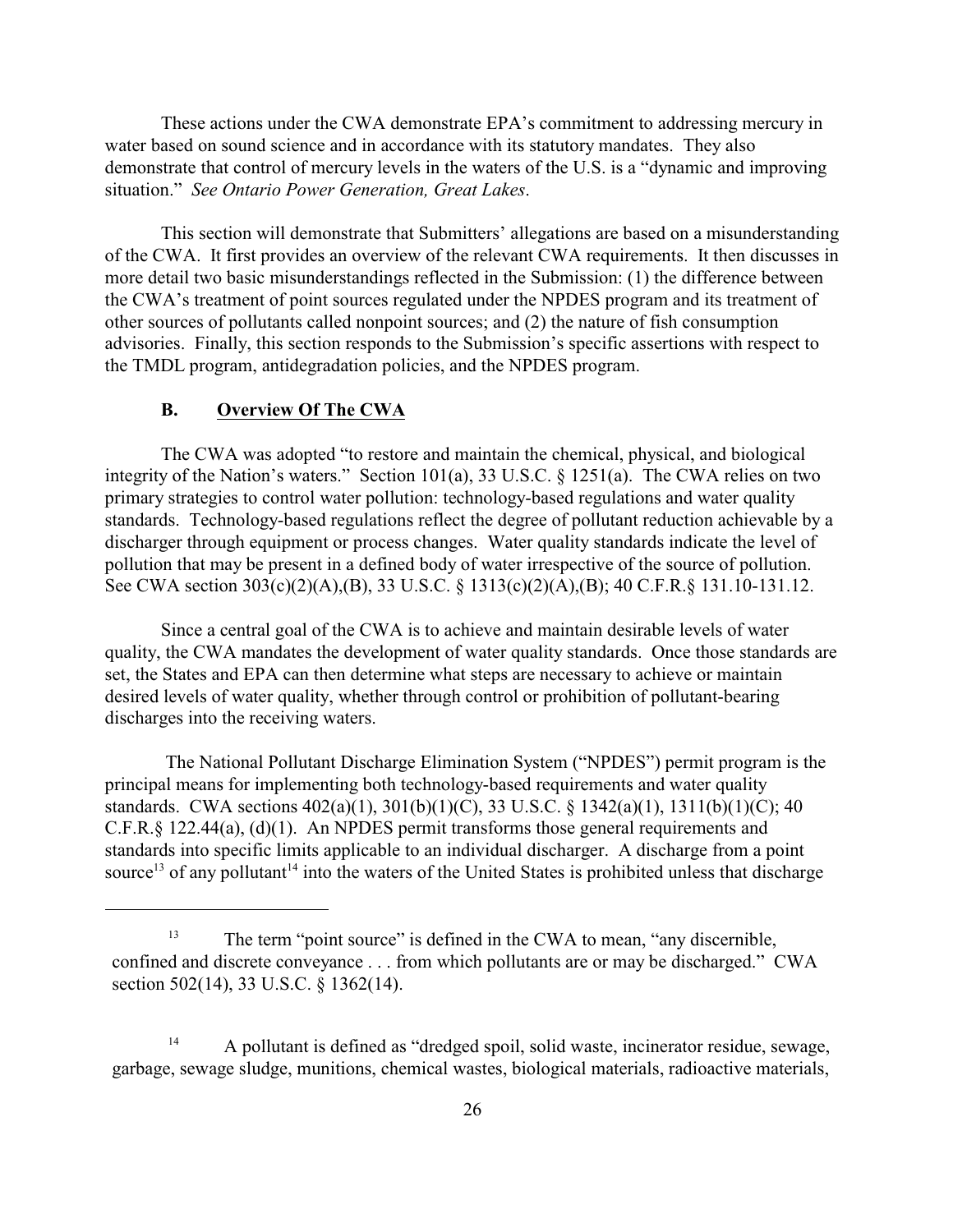complies with the discharge limits and other requirements of an NPDES permit. *Id.* sections 301(a), 502(12),(14), §§ 1311(a), 1362(12), (14).

The CWA's goals may be attained through the straightforward use of the tools described above: technology-based requirements and water quality standards, implemented through NPDES permits for point sources. In those cases where water quality standards have not been attained using such tools, the CWA includes a Total Maximum Daily Load ("TMDL") program. Under the TMDL program, States identify waters not meeting water quality standards after implementation of technology-based controls and develop TMDLs for those waters. CWA section 303(d), 33 U.S.C. § 1313(d). TMDLs are planning tools that identify the levels of pollutants that would need to be reduced from all sources (including sources not regulated under the CWA) if water quality standards are to be attained.

One other important aspect of the CWA bears emphasis at the outset, and that is its incorporation of federalism as a centerpiece of the Act. The CWA recognizes that States bear "the primary responsibilit[y] and right[] . . . to prevent, reduce, and eliminate pollution." CWA section 101(b), 33 U.S.C. § 1251(b). Thus, the CWA establishes as "the policy of Congress that the States . . . implement the [NPDES] permit program." *Id.* The substantive provisions of the CWA and its legislative history "reflect the desire of Congress to put the regulatory burden on the states and to give [EPA] broad discretion in administering the program." *District of Columbia v. Schramm*, 631 F.2d 854, 860 (D.C. Cir. 1980). The State-EPA relationship under the CWA is therefore one of "cooperative federalism." *United States Dep't of Energy v. Ohio*, 503 U.S. 607, 633 (White, J., concurring). Through it, the States, with EPA oversight, bear primary responsibility for the important means of achieving the CWA's goals: establishment of water quality standards, implementation of the NPDES program, and establishment of Total Maximum Daily Loads under CWA section 303(d).

## C. **Submitters Misstate The CWA's Treatment Of Nonpoint Sources And The Role Of Fish Consumption Advisories**

The Submission asserts that there has been a "wide-scale, systemic breakdown in the U.S. government's statutory and regulatory mandate to address mercury emissions from coal-fired power plants as a non-point source of pollution under the CWA." Appendix 12. More specifically, Submitters assert that the U.S. has failed to effectively enforce CWA requirements with respect to the TMDL program, the antidegradation component of State water quality standards, and the NPDES program. As explained below, underlying Submitters' claims are two basic misunderstandings: (1) the fundamental difference between the CWA's treatment of point sources, regulated under the NPDES program, and nonpoint sources, which are not regulated under the CWA; and (2) the nature of fish consumption advisories.

heat, wrecked or discarded equipment, rock, sand, cellar dirt and industrial, municipal, and agricultural waste discharged into water." CWA section 502(6), 33 U.S.C. § 1362(6).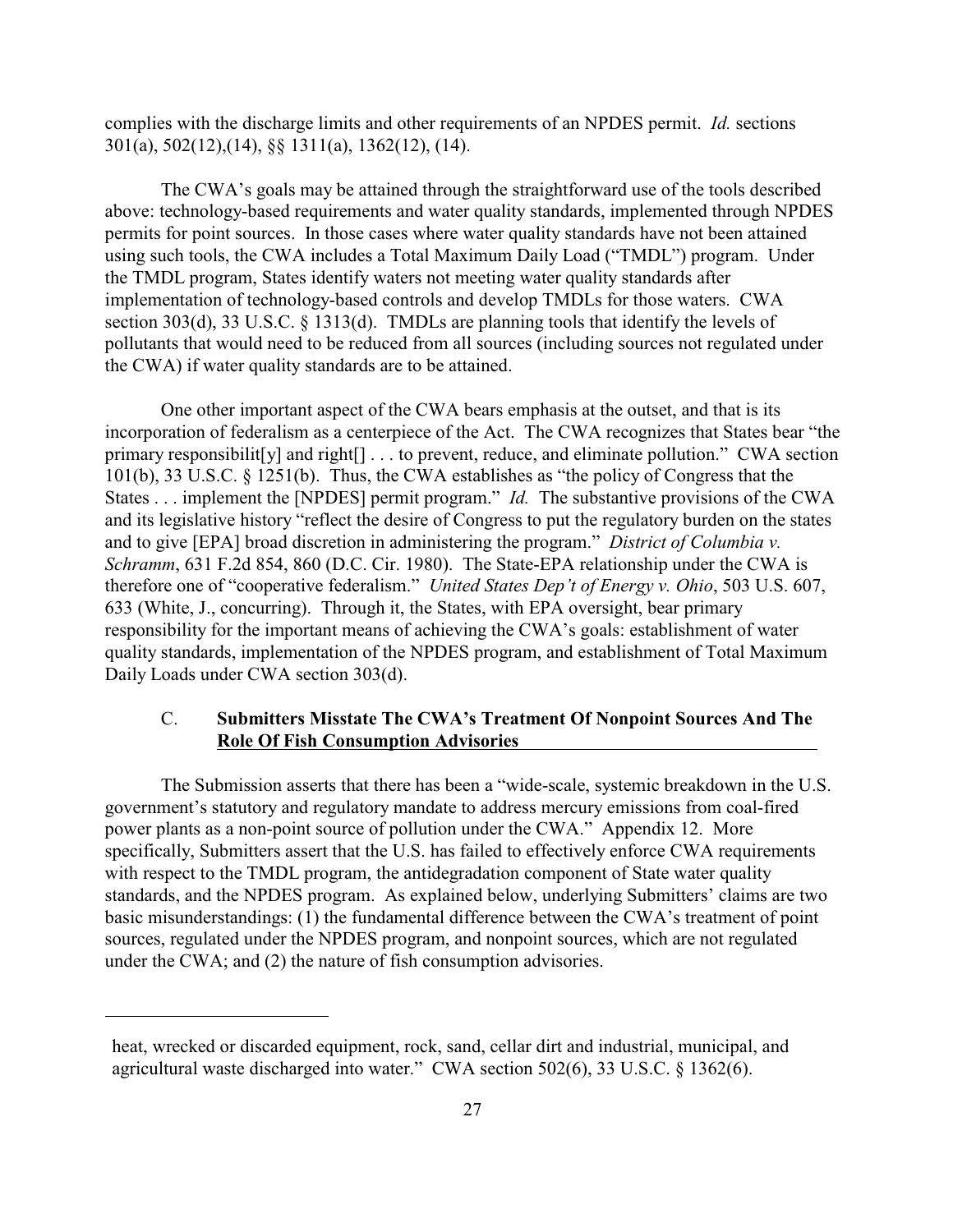### **1. Point Source vs. Nonpoint Source Pollution – Limitations in Authority**

It is important to emphasize the differences in the treatment of point and nonpoint sources of pollution under the CWA. As noted above, the term "point source" is defined in the CWA to mean "any discernible, confined and discrete conveyance . . . from which pollutants are or may be discharged." CWA section 502(14), 33 U.S.C. § 1362(14). "Point source" is interpreted broadly. *United States v. Earth Sciences, Inc.*, 599 F.2d 368, 373 (10th Cir. 1979). Most point source dischargers achieve compliance with the Act by obtaining and adhering to the terms of an NPDES permit.

For nonpoint sources, there is no federal nonpoint source permitting program and therefore any nonpoint source reductions can only be "required" from those responsible for the pollution to the extent that a State chooses to make such reductions a regulatory requirement pursuant to State authority. *Pronsolino v. Marcus*, 91 F. Supp. 2d 1337, 1355-56 (N.D. Cal. 2000). The CWA provides no regulatory mechanism to control nonpoint source pollution. *See NRDC v. EPA*, 915 F.2d 1314, 1316 (9<sup>th</sup> Cir. 1990); *National Wildlife Fed'n v. Gorsuch*, 693 F.2d 156, 176 (D.C. Cir. 1982).

Unlike the term "point source," "nonpoint source" is not defined in the CWA or its regulations. In some instances it has been defined by exclusion as being "nothing more than a [water] pollution problem not involving a discharge from a point source." *National Wildlife Fed'n v. Gorsuch*, 693 F.2d 156, 165-66 and n.28 (D.C. Cir. 1982). Other courts have defined nonpoint source pollution as "unchanneled and uncollected surface runoff." *Shanty Town Assocs. Ltd. P'ship v. EPA*, 843 F.2d 782, 785 n.2 (4th Cir. 1988).

While nonpoint sources make a significant contribution to water pollution, Congress has chosen in the CWA not to give EPA the power to regulate nonpoint sources. *See, e.g., American Wildlands,* 260 F.3d at 1197; *United States v. Earth Sciences, Inc*., 599 F.2d at 373; *Appalachian Power Company v. Train*, 545 F.2d 1351, 1373 (4th Cir. 1976). Rather, Congress has addressed nonpoint source pollution in the CWA through programs to identify water quality problems caused by nonpoint source pollution and to provide financial support for development of state nonpoint source management programs. *Pronsolino v. Nastri*, 291 F.3d 1123, 1126-27 (9<sup>th</sup> Cir. 2002), *petition for cert. filed*, 71 U.S.L.W. 3531 (Feb. 6, 2003) (No. 02-1186).

The effects and control of nonpoint source pollution are to be addressed by States through nonpoint source management programs (CWA section 319, 33 U.S.C. § 1329) and area wide waste treatment management (CWA section 208, 33 U.S.C. § 1288). Under CWA section 319, 33 U.S.C. § 1329, the States were to prepare one-time assessment reports regarding nonpoint source pollution and submit management programs for the control of nonpoint source pollution. CWA section 319(a)(1), (b), 33 U.S.C. § 1329(a)(1), (b). When Congress added CWA section 319, however, Congress did not then require, nor has it ever required, that States establish federally enforceable nonpoint source controls. Nonpoint source controls, if enforceable at all, are enforceable only under State law. *See Oregon Natural Resources Council v. United States Forest*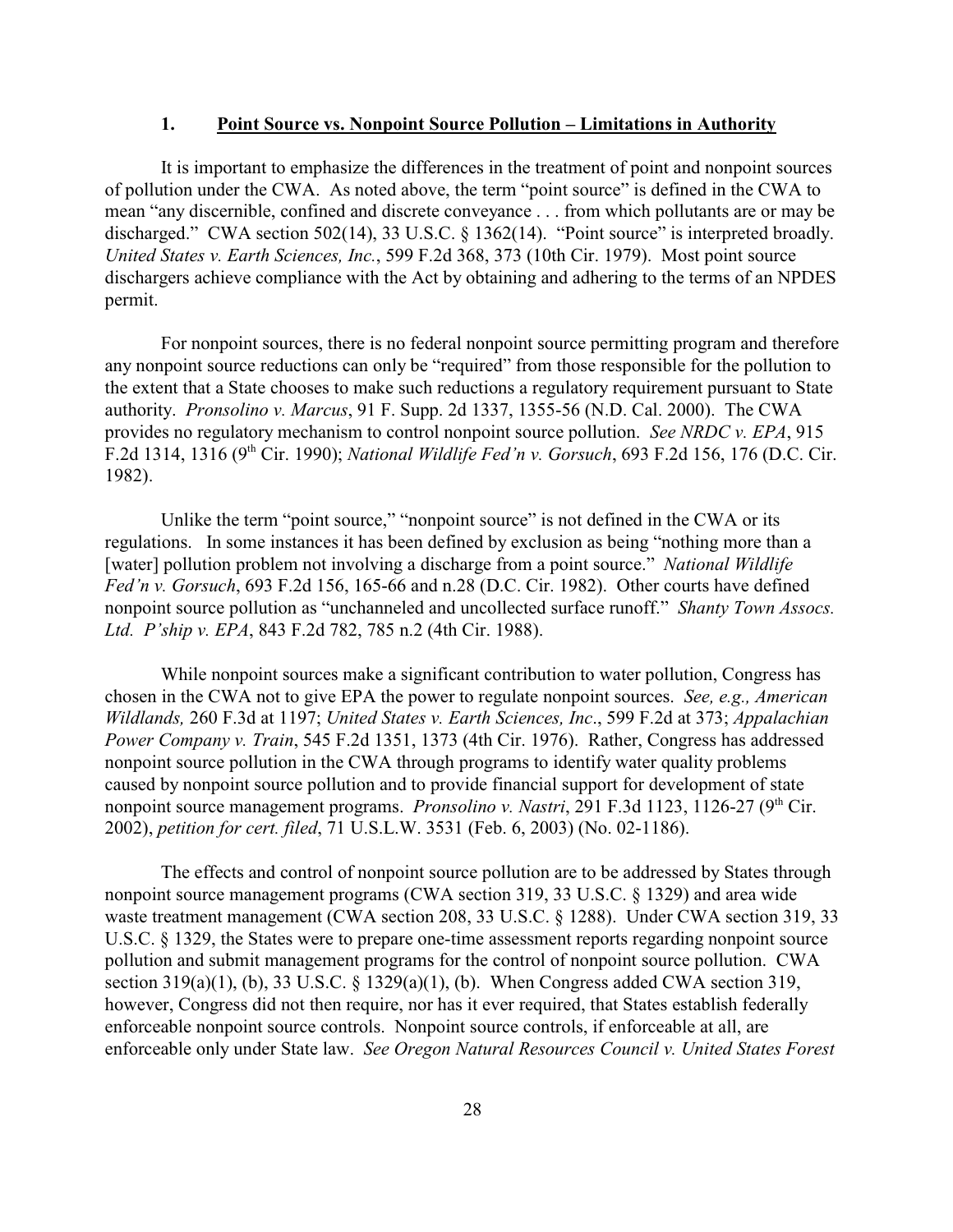*Service*, 834 F.2d 842, 849-50 (9th Cir. 1987). *See also NRDC v. EPA*, 915 F.2d 1314, 1318 (9th Cir. 1990); *Shanty Town Assocs. Ltd. P'ship v. EPA*, 843 F.2d at 791.

### **2. Fish Consumption Advisories**

Fundamental to Submitters' assertions of ineffective enforcement of the CWA's TMDL, antidegradation, and NPDES provisions is Submitters' assumption that an increase in mercury fish consumption advisories is evidence that State water quality standards are not being met and that there has been an increase in waters contaminated by mercury. As explained below, Submitters misunderstand the basis for fish consumption advisories and their relationship to water quality standards.

On October 24, 2000, EPA issued guidance on the use of fish advisories in listing decisions under CWA sections 303(d) and 305(b). *Guidance: Use of Fish and Shellfish Advisories and Classifications in 303(d) and 305(b) Listing Decisions* - Geoffrey H. Grubbs and Robert H. Wayland III -- Oct. 24, 2000. The guidance notes that fish consumption advisories based on waterbody-specific information can demonstrate impairment of CWA section 101(a) "fishable" uses. Although the CWA does not explicitly direct the use of fish consumption advisories to determine attainment of water quality standards, States and authorized Tribes must consider all existing and readily available data and information to identify impaired waterbodies on their section 303(d) lists. For purposes of determining waterbody impairment and inclusion on a section 303(d) list, EPA considers a fish consumption advisory and the supporting data to be existing and readily available data and information. Under the guidance, a fish or shellfish advisory would demonstrate non-attainment of water quality standards only when the advisory is based on tissue data, the data are from the specific waterbody in question, and the risk assessment parameters of the advisory or classification are cumulatively equal to or less protective than those in the water quality standards.<sup>15</sup>

The number of fish consumption advisories has increased since 1993, which is when EPA first began collecting information about fish consumption advisories on a national level. EPA annually conducts a survey of States to obtain information on the number and geographical extent of cumulative lake acres and river miles that are under fish consumption advisories. Since 1993,

For example, consider a State or authorized Tribe that bases its water quality 15 criterion on the consumption of *two* fish meals a month. If mercury is found in fish tissue from a waterbody at a level that supports a decision by the State or Tribe to advise the consumption of no more than *one* fish meal a month, and all other risk assessment factors are constant, then the advisory demonstrates a water quality standard exceedance and the waterbody should be listed on the 303(d) list. If, in contrast, mercury is found in fish at a level that supports a decision by the State or Tribe to advise the consumption of no more than *eight* fish meals a month, and all other risk assessment factors are constant, then the advisory does not demonstrate a water quality exceedance, and the waterbody need not be listed.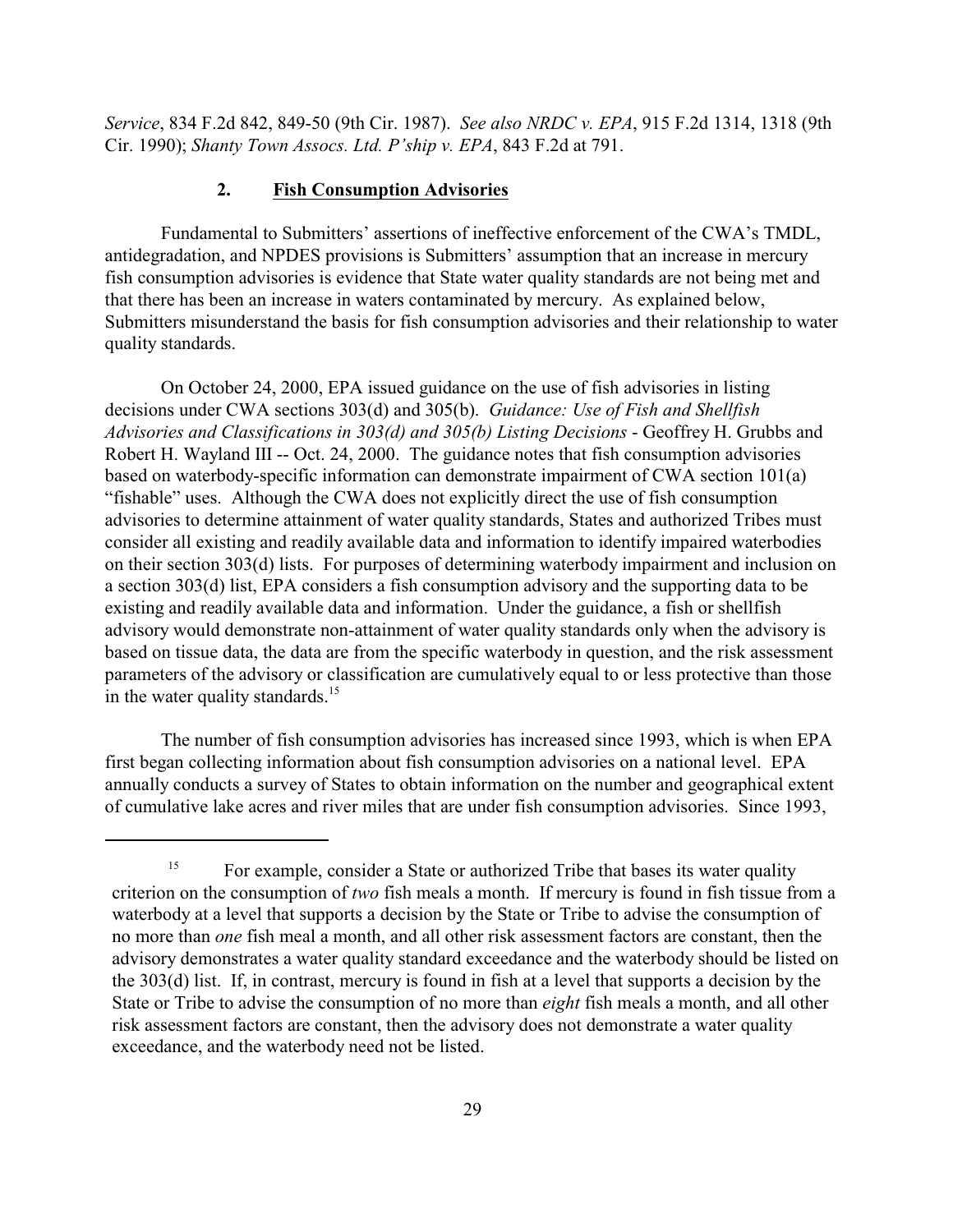the number of lake acres under advisory have increased by over a factor of three, and the number of river miles by almost a factor of six. At the same time, EPA has been working with States to increase their monitoring of fish tissue and to improve the technical basis of their process for issuing advisories. Based on this, EPA believes the increase in the lake acres and river miles under advisories is due in part to an increase in the number of assessments of chemical contaminants in fish and water-dependent wildlife tissues and the States' increasing use of statewide advisories (most of which are issued as a precautionary measure in the absence of sitespecific information about mercury levels in fish) and not necessarily due to increased levels or frequency of contamination. In fact, as noted above, total mercury emissions within the U.S. decreased by 45 per cent from 1990 to 1999. (See the National Listing of Fish Advisories Fact Sheet, EPA-823-F-04-016, August 2004,

<http://www.epa.gov/waterscience/fish/advisories/factsheet.pdf>, and Briefing Package for 2003 National Listing of Fish Advisories, August 24, 2004, slides 5 and 9, <http://epa.gov/waterscience/fish/advisories/briefing.pdf>)

Accordingly, State fish consumption advisories do not, on their own, demonstrate that a waterbody is not in attainment for an applicable water quality standard, nor does an increase in fish consumption advisories demonstrate, on its own, that mercury contamination is increasing.

## **D. Responses To Specific CWA Allegations**

With the foregoing background, we move to Submitters' specific CWA allegations concerning mercury from coal-fired power plants. We begin with Submitters' allegations concerning the TMDL program, which the Submission presents at greatest length.

## **1. EPA Is Effectively Implementing Its Authorities Under CWA Provisions Governing the TMDL Program.**

Submitters' allegations concerning the TMDL program are several. They include that: (1) EPA is approving State 303(d) lists that under-report mercury pollution and impaired waters by, among other things, not using fish consumption advisories as a factor in determining 303(d) list status; (2) EPA is not exercising authority to require States to establish TMDLs for mercury where WQS are not being met; (3) EPA is not intervening to establish its own mercury TMDLs where State action is inadequate; and (4) a CEC factual record is needed to determine which State continuing planning processes either do not incorporate existing TMDLs or incorporate TMDLs that do not have any regulation or best management practices for mercury air emissions from coalfired plants. Contrary to Submitters' allegations, however, EPA is properly implementing and overseeing State implementation of the CWA with respect to approval of 303(d) lists, State prioritization and scheduling of TMDL development, approval of TMDLs, and oversight of State implementation of the continuing planning process with respect to TMDLs.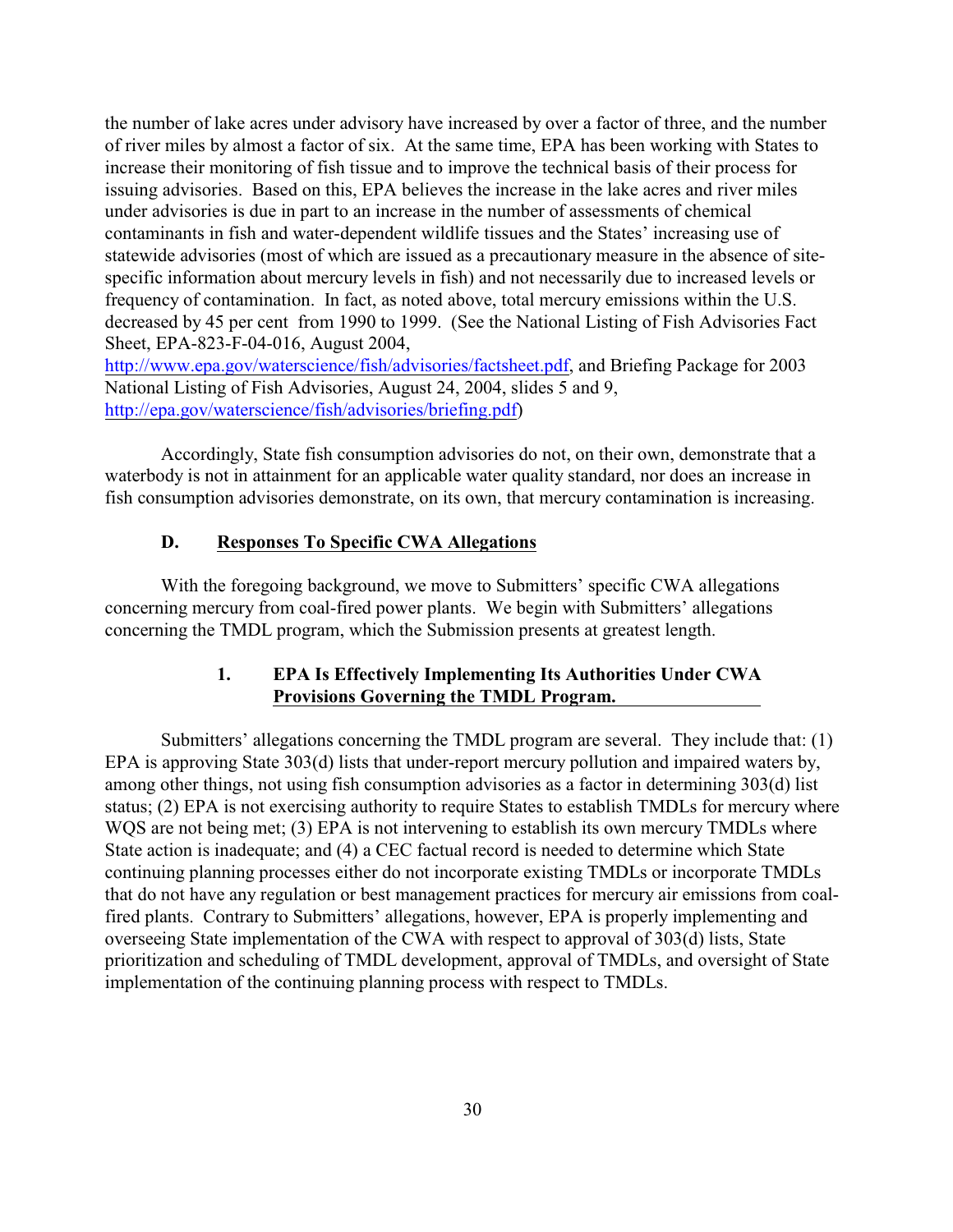#### **a. Overview of the TMDL program**

CWA Section 303(d) is one component of an integrated and complex water pollution control regime established over the course of decades in order to "to restore and maintain the chemical, physical, and biological integrity of the Nation's waters." CWA section 101(a), 33 U.S.C. § 1251(a). Section 303(d) requires each State to identify and prioritize waters where technology-based controls are inadequate to attain water quality standards:

Each State shall identify those waters within its boundaries for which the effluent limitations required by section  $1311(b)(1)(A)$  and section  $1311(b)(1)(B)$  of this title are not stringent enough to implement any water quality standard applicable to such waters. The State shall establish a priority ranking of such waters, taking into account the severity of the pollution and the uses to be made of such waters.

CWA section  $303(d)(1)(A)$ ,  $33 U.S.C. \S 1313(d)(1)(A)$ . The State's identification of such waters, which are known as "water quality limited segments" (or "WQLSs"), constitutes the "303(d) List." See 40 C.F.R. § 130.7(b). Pursuant to EPA's regulations, States must establish and submit their 303(d) Lists to EPA for review every two years. 40 C.F.R. 130.7(d)(1). If EPA disapproves a State's List, EPA must establish a List for the State. CWA section 303(d)(2), 33 U.S.C. § 1313(d)(2).

For all waters identified under section 303(d)(1)(A) as exceeding water quality standards, the Act provides:

Each State shall establish for the waters identified in paragraph  $(1)(A)$  of this subsection, and in accordance with the priority ranking, the total maximum daily load, for those pollutants which the Administrator identifies under section 1314(a)(2) of this title as suitable for such calculation.<sup>16</sup> Such load shall be established at a level necessary to implement the applicable water quality standards with seasonal variations and a margin of safety which takes into account any lack of knowledge concerning the relationship between effluent limitations and water quality.

33 U.S.C. § 1313(d)(1)(C)(footnote added). The term "total maximum daily load" is not expressly defined in the CWA. In its 1985 implementing regulations, EPA defined a TMDL for a pollutant, *e.g.,* sediment, as the sum of the "wasteload allocations" assigned to point sources, the "load allocations" assigned to nonpoint sources or "natural background," and a margin of safety. 40 C.F.R. § 130.2(i). Therefore, a TMDL identifies the maximum amount of a pollutant that can be present in a waterbody and still attain State water quality standards (the "loading capacity").

 $EPA$  has identified all pollutants, under proper technical conditions, as suitable for TMDL calculations. 43 Fed. Reg. 60,662, 60,666 (Dec. 28, 1978).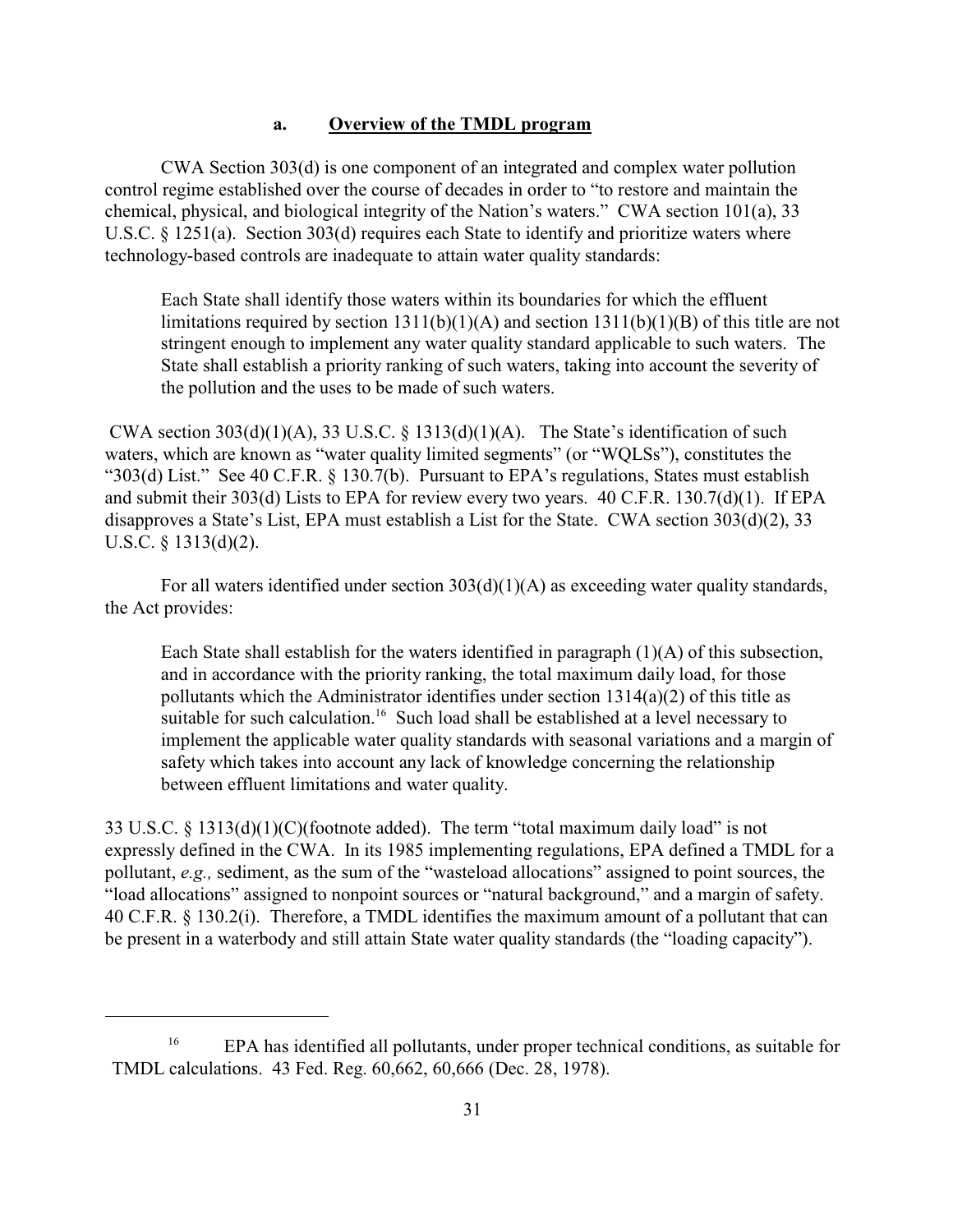States must establish TMDLs for waters where pollutants are "preventing or expected to prevent attainment of water quality standards." CWA section 303(d)(1)(C), 33 U.S.C. §  $1313(d)(1)(C)$ ; 40 C.F.R. § 130.7(c)(1)(ii). EPA is required to review and approve or disapprove TMDLs established by States for impaired waters within thirty days. CWA section 303(d)(2), 33 U.S.C. § 1313(d)(2). If EPA disapproves a State TMDL submission, EPA must issue its own TMDL for that water within thirty days. *Id.*

TMDLs established under section 303(d)(1) of the Act function primarily as planning tools and are not self-executing. *Pronsolino v. Nastri*, 291 F.3d 1123, 1129 (9<sup>th</sup> Cir. 2002). A TMDL does not, by itself, prohibit any conduct or require any actions. Instead, each TMDL represents a goal that may be implemented by adjusting pollutant discharge requirements in individual NPDES permits or by a State establishing nonpoint source controls.<sup>17</sup>

For point sources, waste load allocations may be implemented through the NPDES permit system. 40 C.F.R.  $\S$  122.44(d)(1)(vii)(B). EPA regulations require that effluent limitations in NPDES permits be "consistent with the assumptions and requirements of any available wasteload allocation" in a TMDL. 40 C.F.R.  $\S$  122.44(d)(1)(vii)(B).

Finally, in section 303(e), Congress required each State to develop a "continuing planning process" ("CPP") that would result in plans for all waters within the State. *See* 33 U.S.C. § 1313(e)(3). These plans are required to include TMDLs, *see* CWA section 303(e)(3)(C), 33 U.S.C.  $\S$  1313(e)(3)(C), and "adequate implementation" for new and revised water quality standards. *See* CWA section 303(e)(3)(F), 33 U.S.C. § 1313(e)(3)(F). Congress, however, did not specify the method that States are to use (regulatory vs. non-regulatory) to carry out their plans, leaving this decision to the discretion of the States. States are required to submit their CPPs to EPA for review and approval. CWA section  $303(e)(2)$ ,  $33 \text{ U.S.C} \$   $313(e)(2)$ .

### **b. Implementation of TMDLs**

Submitters' primary concern is that the States and EPA are not properly implementing the TMDL program with respect to air deposition of mercury from coal-fired power plants. Submitters characterize this source of mercury as "nonpoint, for example from atmospheric deposition" (Submission, at 9), yet fail to acknowledge the limitations of CWA authority over nonpoint sources. As the above discussion of the statutory and regulatory design of the TMDL program makes clear, the TMDL program provides no new authorities to regulate the introduction of pollutants to waters of the U.S. If a source of pollutants is a nonpoint source, that source is not subject to regulation under the NPDES program, the existence of a TMDL does not provide any additional federal regulatory authorities. Accordingly, the TMDL program does not establish the kind of mercury controls Submitters seek for nonpoint source pollution.

<sup>&</sup>lt;sup>17</sup> See, e.g., Sierra Club v. Meiburg, 296 F.3d 1021, 1025 (11<sup>th</sup> Cir. 2002); *Idaho Sportsmen's Coalition v. Browner*, 951 F. Supp. 962, 966 (W.D. Wash. 1996); *Pronsolino*, 291 F.3d at 1129; *Idaho Conservation League v. Thomas*, 91 F.3d 1345, 1347 (9<sup>th</sup> Cir. 1996).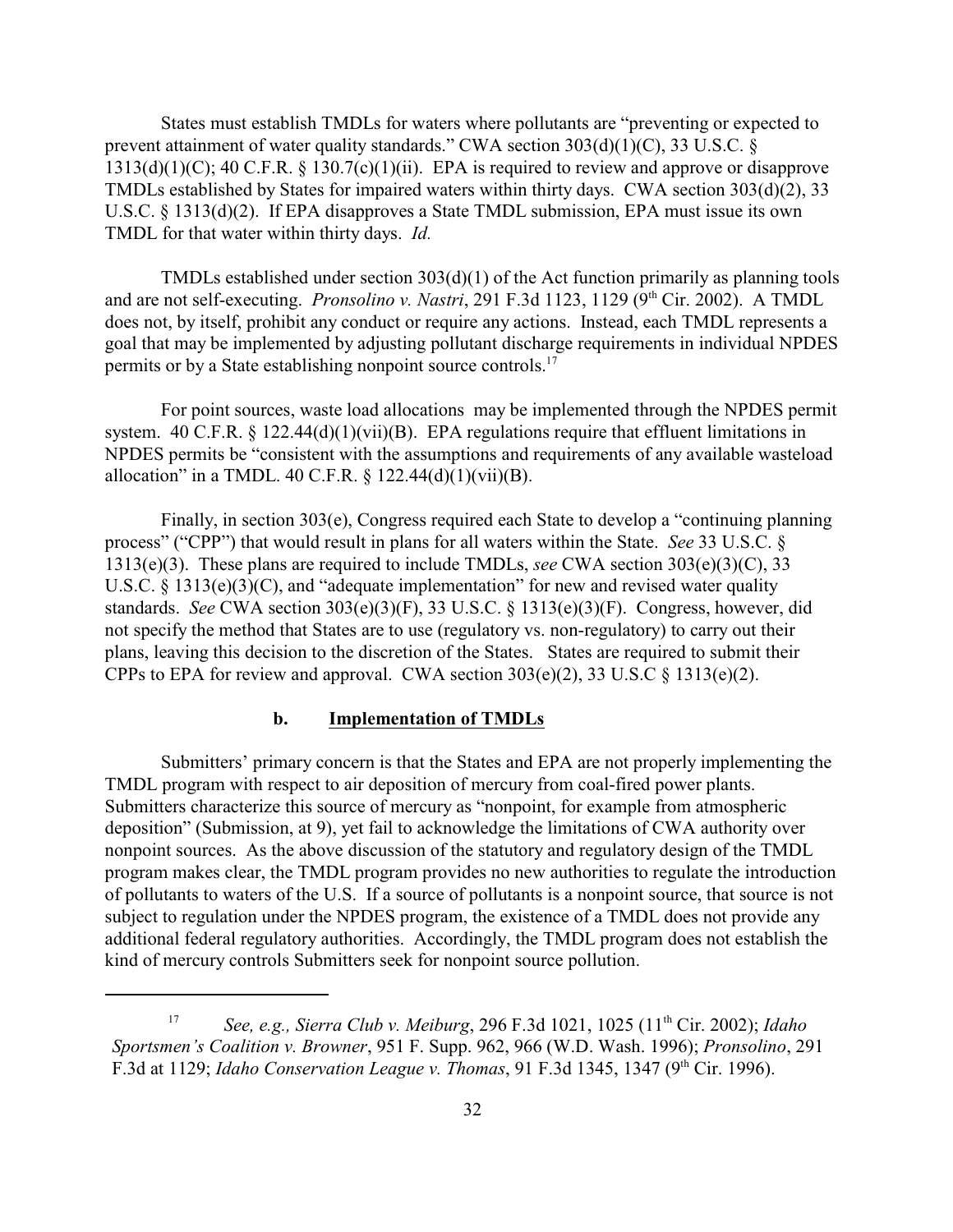Wasteload allocations are implemented through the existing NPDES program. Potential limitations in pollutant loadings identified for nonpoint sources (*i.e.*, "load allocations"), meanwhile, are not subjected by the CWA to a federal, nonpoint source permitting program. As a result, any resultant pollutant reductions may be "required" from those responsible for the nonpoint source pollution only to the extent that a State opts to make such reductions a regulatory requirement pursuant to a State authority.

Nonpoint source pollution may also be addressed by the States through areawide waste treatment management, pursuant to CWA section 208, and source management programs, pursuant to CWA section 319. Section 208 directs the States to draft waste treatment plans that include procedures for identifying nonpoint source pollution from various sources, and to establish best management practices to control such pollution. CWA section 208(b)(2)(F), 33 U.S.C. § 1288(b)(2)(F). Section 208 also provides financial incentives for farmers and other nonpoint source polluters to adopt these management practices – but the CWA does not penalize nonpoint source polluters for failing to adopt them. *NRDC*, 915 F.2d at 1316 n.3; 33 U.S.C. § 1288(j). Similarly, section 319, a grants program by which EPA disburses funding to the States to assist them with implementation of nonpoint source management programs, does not establish any federal regulatory authority. *NRDC*, 915 F.2d at 1318.

In the end, however, with regard to Submitters' TMDL allegations, CWA section 303(d)'s TMDL provisions add no new federal enforcement authorities, and EPA cannot impose mandatory controls on nonpoint sources:

The upshot of this intricate scheme is that the CWA leaves to the states the responsibility of developing plans to achieve water quality standards if the statutorily-mandated point source controls will not alone suffice, while providing federal funding to aid in the implementation of the state plans. *See Dombeck*, 172 F.3d at 1097; § 303(e); *see also* § 319(h), 33 U.S.C. § 1329(h) (providing for grants to states to combat nonpoint source pollution). TMDLs are primarily informational tools that allow the states to proceed from the identification of waters requiring additional planning to the required plans. *See Alaska Center for the Environment v. Browner*, 20 F.3d 981, 984-85 (9th Cir. 1994). As such, TMDLs serve as a link in an implementation chain that includes federallyregulated point source controls, state or local plans for point and nonpoint source pollution reduction, and assessment of the impact of such measures on water quality, all to the end of attaining water quality goals for the nation's waters.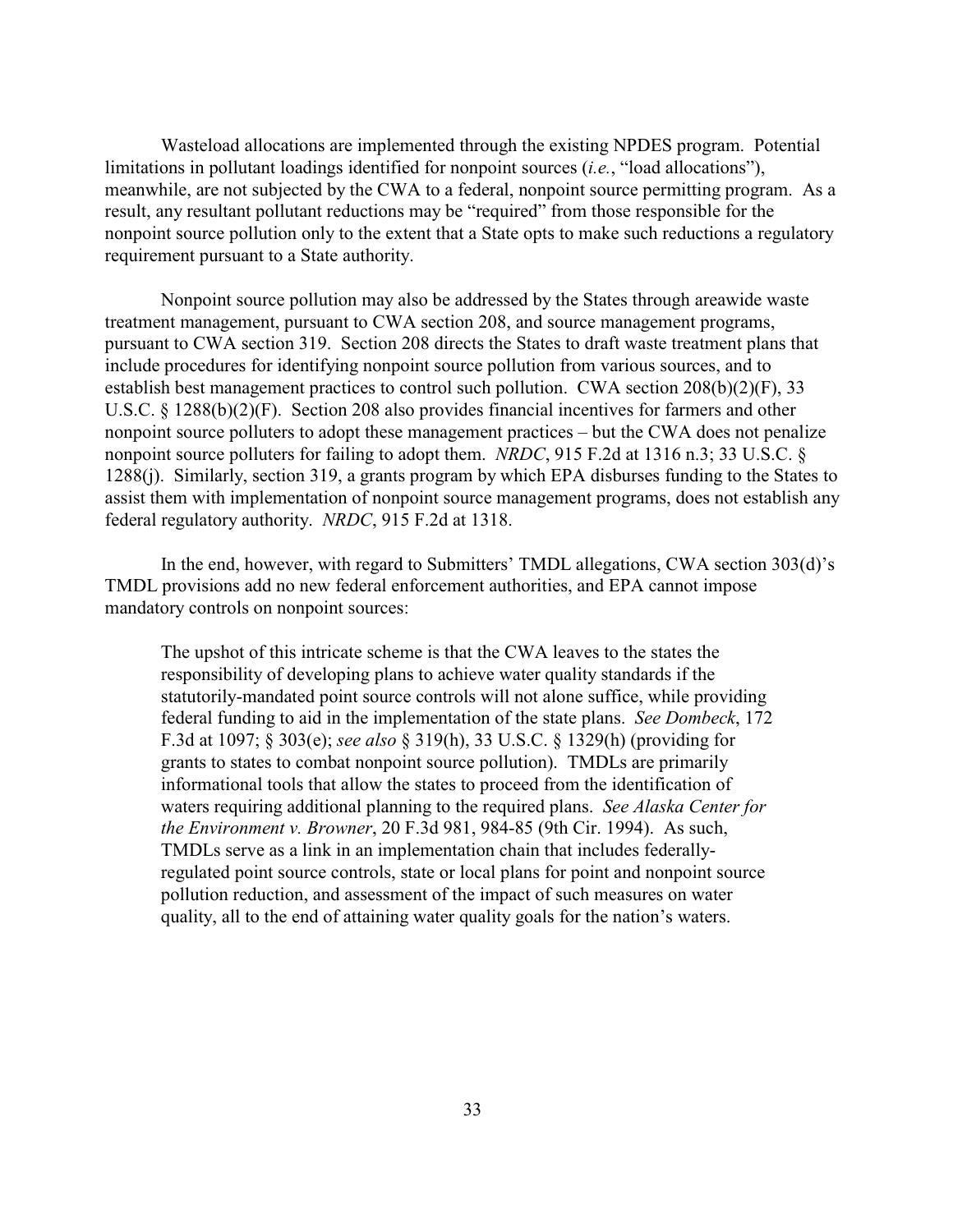*Pronsolino v. Nastri*, 291 F.3d 1123, 1127 (9<sup>th</sup> Cir. 2002).<sup>18</sup> Accordingly, Submitters' incorrect view of how the TMDL program operates fatally undermines their entire set of TMDL allegations, and renders inappropriate the recommendation of a factual record.

The above notwithstanding, however, the U.S. welcomes this opportunity to demonstrate that, not only are Submitters incorrect in their legal views, but that EPA is effectively implementing its TMDL authorities, properly understood.

### **c. EPA is properly implementing CWA Section 303(d) with respect to State listing of waters impaired by mercury.**

As discussed by way of background above, under CWA section 303(d), States, rather than EPA, are required to develop lists of impaired waters and develop TMDLs for those waters. Under EPA's implementing regulations, States must submit their lists of impaired waters to EPA in every even-numbered year.Submitters seek the development of a factual record to determine if EPA is approving State 303(d) lists that are inadequate due to under-reporting of mercury pollution and impaired waters, due in turn to, among other things, alleged failures to use fish consumption advisories ("FCAs") as factors in determining 303(d) list status. Appendix 12 itself indicates, however, that State 303(d) lists "to a large extent list FCA impaired water bodies." Appendix 12. Therefore, the development of a factual record on this issue is not warranted. Nevertheless, the U.S. will respond to Submitters' assertions with respect to EPA's oversight of State listing decisions of waters impaired by mercury.

The U.S. first notes that EPA has issued guidance clarifying the Agency's expectations regarding State lists of impaired waters. EPA guidance, for example, indicates that States should include on their lists those waterbodies impaired by pollutants, regardless of the source of pollutants – including pollutants from atmospheric sources such as mercury. *National Clarifying Guidance for 1998 States and Territory Section 303(d) Listing Decisions, Robert H. Wayland, August 17, 1997*. States have included waterbodies impaired by mercury on their 303(d) lists, and EPA has reviewed and approved such lists.

As of the 2002 303(d) listing cycle, over 3,180 individual waterbodies in 42 States have been identified as impaired by mercury. These include waterbodies identified specifically as impaired due to mercury, as well as those identified as impaired due to FCAs for mercury. States are in the process of submitting their 2004 impaired waters lists to EPA, and EPA anticipates that States will continue to include mercury impaired waters on their lists as appropriate.

<sup>&</sup>lt;sup>18</sup> Under CWA section 504, 33 U.S.C. § 1364, the Administrator may bring a lawsuit in district court to restrain any person from discharging pollutants causing an imminent and substantial endangerment to health or economic welfare. While EPA interprets this section to allow the Administrator to bring an action against a nonpoint source of pollutants, this provision is rarely used and the Submission raises no issue with respect to an imminent and substantial endangerment to health or welfare.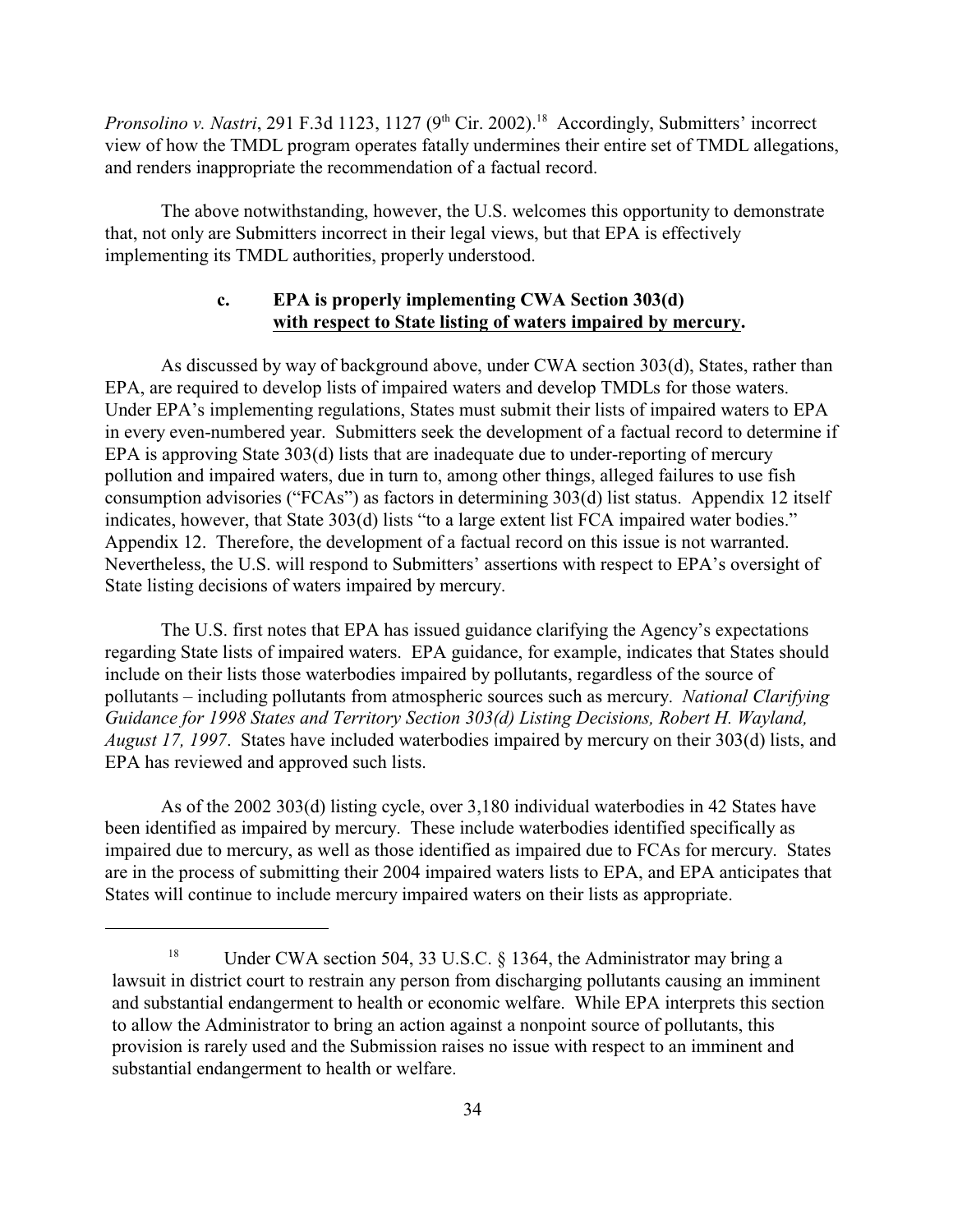As noted above, however, FCAs do not necessarily in and of themselves establish that there has been a violation of a water quality standard, such that a water should be listed under section 303(d). Therefore, the existence of an FCA for a specific waterbody, if that waterbody does not appear on a State 303(d) list, does not in itself indicate that a State has improperly failed to list a water body under section 303(d) or that EPA has improperly approved a State's list.

In short, the States, including the ten States highlighted in Appendix 12, are in fact listing waters as impaired by mercury and are listing waters with FCAs when appropriate. The mere existence of an FCA does not equate to a need for 303(d) listing. EPA is reviewing and taking action to approve or disapprove those State lists as required by the CWA.<sup>19</sup>

### **d. EPA is properly implementing CWA Section 303(d) with respect to State priorities for establishing TMDLs for mercury.**

Submitters also assert that, for each of the ten States highlighted in Appendix 12, they have cross-referenced the listing of impaired waters with waterbodies subject to mercury FCAs, and then determined what, if any, TMDLs are planned or have been prepared for these waterbodies. They assert that they have examined the schedule and priorities for TMDL development in each of the ten States and note that, in many cases, the mercury TMDLs are not scheduled for near-term development. The Submission then asserts that EPA is failing to use its authority to require States to establish TMDLs for mercury where water quality standards are not being met and, that EPA is failing to intervene by establishing its own TMDLs where State action is inadequate. EPA believes that the CWA granted States considerable discretion to determine their TMDL development priorities, and that Submitters' disagreement with those priorities in the ten highlighted States does not demonstrate that EPA is failing to effectively enforce the CWA.

TMDLs are developed according to a priority ranking developed by States and submitted to EPA as part of their 303(d) lists. Section 303(d) requires States to "establish a priority ranking" for the waters it identifies on the list, taking into account the severity of the pollution and the uses to be made of such waters, and to establish TMDLs "in accordance with the priority ranking." The CWA does not prescribe a particular method of expressing a priority ranking for developing TMDLs, and EPA believes a TMDL schedule is a reasonable, efficient way to demonstrate priority ranking. Federal regulations provide that "schedules for submissions of TMDLs shall be determined by the Regional Administrator and the State." 40 C.F.R. § 130.7(d)(1).

According to EPA guidance, State schedules should be expeditious and normally extend from eight to thirteen years in length from the data of the original water/pollutant listing.

<sup>&</sup>lt;sup>19</sup> Any concerns Submitters, or any citizen, have about the listing status of a particular water can be addressed by participating in the State public process for listing decisions or by challenging EPA's approval of a listing decision. See Section V below, regarding private remedies that are available against EPA.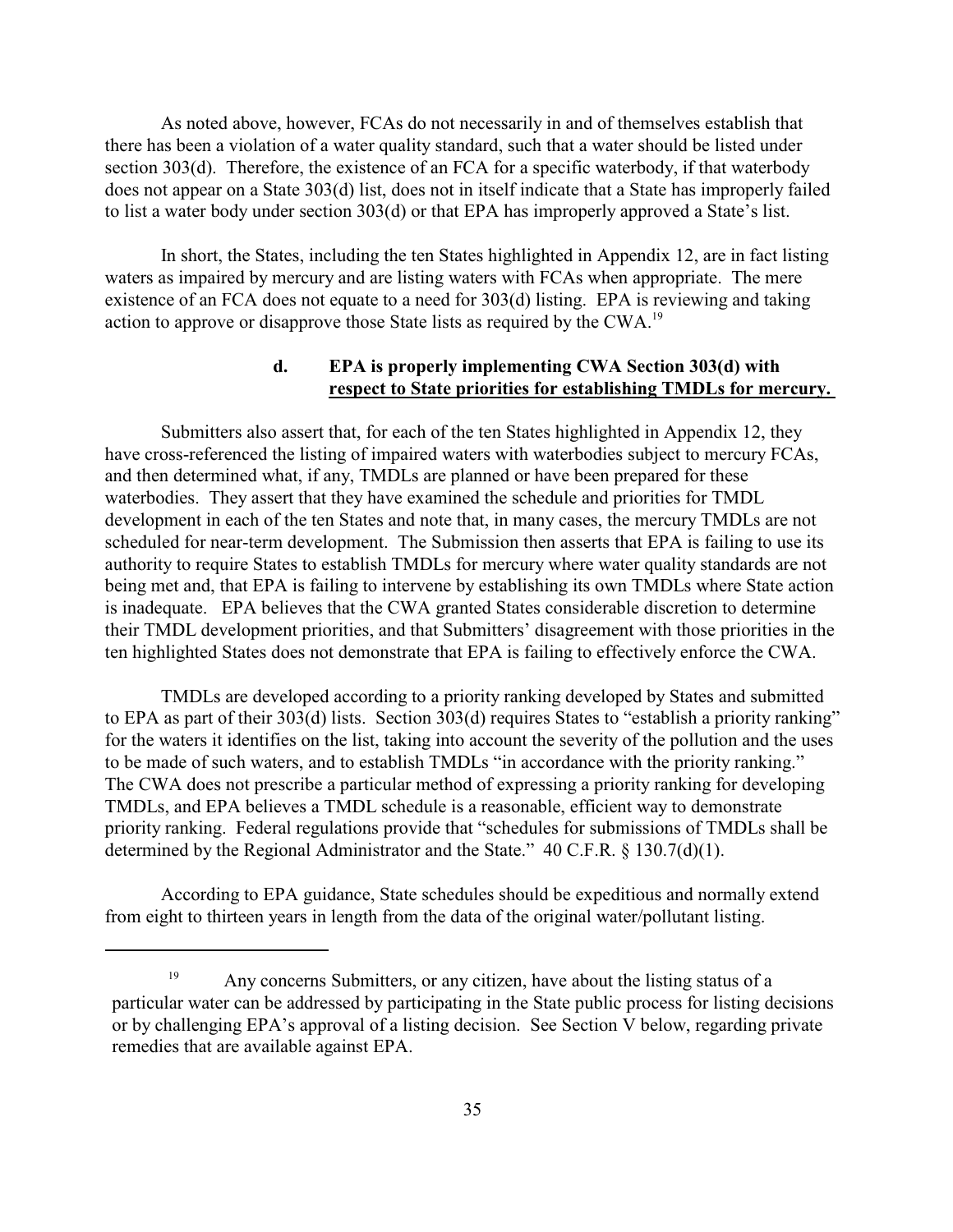*Guidance for 2004 Assessment, Listing and Reporting Requirements Pursuant to Sections 303(d) and 305(b) of the Clean Water Act, TMDL-01-03-Diane Regas-July 21, 2003*. EPA guidance further notes that the schedules may be shorter or slightly longer depending on State-specific factors. *New Policies for Establishing and Implementing Total Maximum Daily Loads (TMDLs), Bob Perciasepe, August 8, 1997*. These factors may include:

- number of impaired segments;
- length of river miles, lakes, or other waterbodies for which TMDLs are needed;
- proximity of listed waters to each other within a watershed;
- number and relative complexity of the TMDLs;
- number and similarities or differences among the source categories to be allocated;
- availability of monitoring data or models; and
- relative significance of the environmental harm or threat.

Other reasonable factors such as the State's use of a rotating basin approach or commitments specified in court orders or consent decrees may also be considered when States develop priorities and schedules. *Guidance for 2004 Assessment, Listing and Reporting Requirements*, above.

As described in EPA guidance, States may consider the complexity of TMDLs in developing their schedules for TMDL development. EPA recognizes that developing TMDLs for mercury, particularly mercury from nonpoint source, such as deposition from air sources, is particularly complex. Mercury TMDLs may involve sophisticated air modeling to determine the amount and sources of loadings from air deposition, which includes local, regional, national, and international sources. Given the complexities of mercury TMDLs, EPA believes that States may choose to put mercury TMDLs later in their schedule for TMDL development. The decision by States to schedule mercury TMDLs for later development is particularly reasonable in light of EPA's activity under the CAA to control mercury emissions from domestic coal-fired power plants.

Nonetheless, a number of States have developed or are developing mercury TMDLs. EPA has approved or established mercury TMDLs for 221 waterbodies in 16 States and the District of Columbia. These include TMDLs in Arizona, California, Colorado, the District of Columbia, Georgia, Louisiana, Missouri, Mississippi, Montana, North Carolina, North Dakota, South Carolina, Utah, and Washington. Several other States, including Maryland, Minnesota, and Louisiana, are currently developing mercury TMDLs. In many of these TMDLs, air sources contribute a large proportion of the mercury loadings, and the TMDLs identify the total loadings from air sources. In other waterbodies, particularly those in western States, deposits from past mining activities and geologic or natural deposits may also contribute to the mercury loadings. The waterbodies for which EPA has approved or established mercury TMDLs can be found on the TMDL program webpage at [http://oaspub.epa.gov/waters/national\\_rept.control.](http://oaspub.epa.gov/waters/national_rept.control.)

EPA recognizes that the traditional waterbody-by-waterbody approach to TMDLs may not be the most efficient approach for States where many waterbodies are impaired by mercury from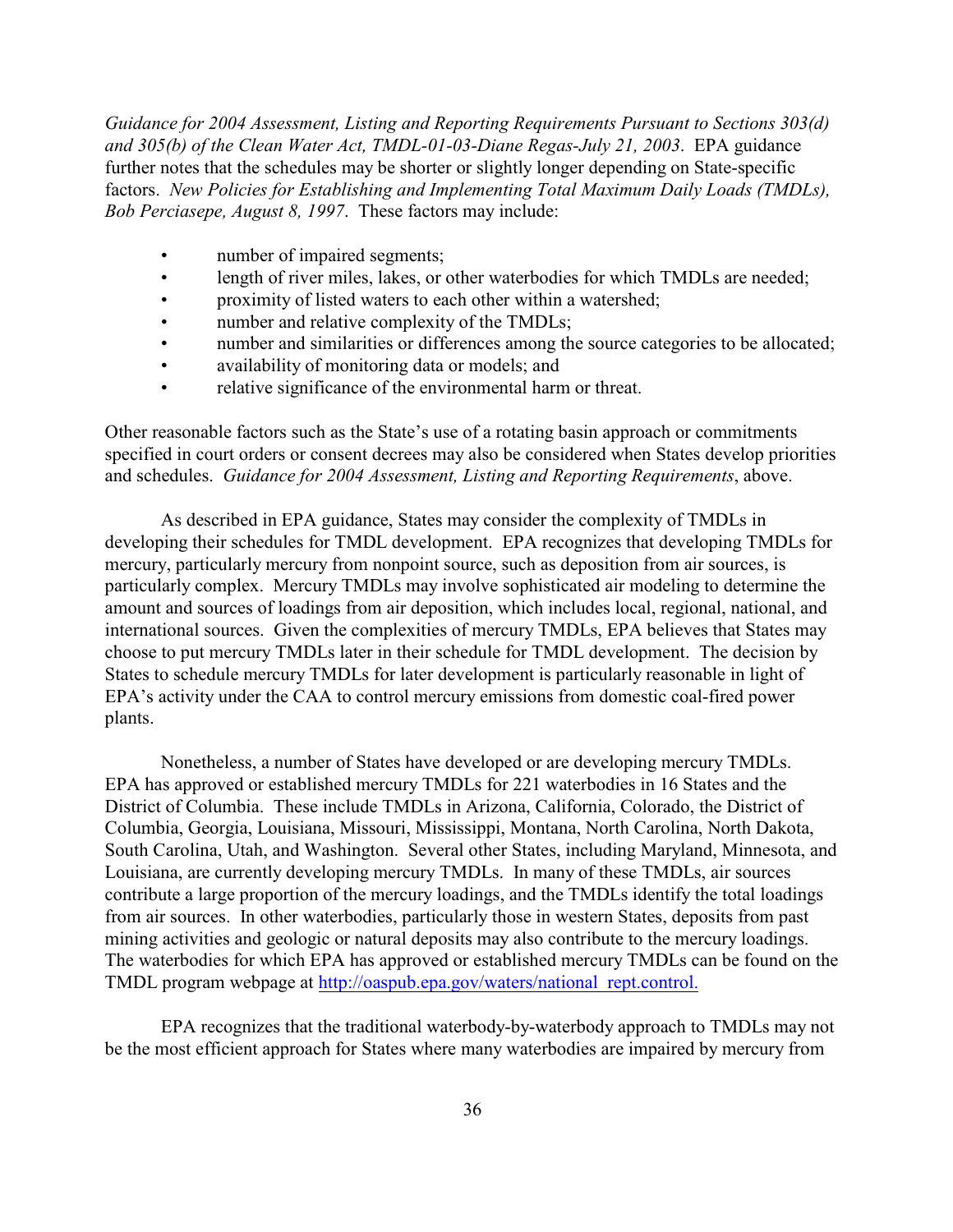air deposition, particularly mercury from out-of-state and international sources. EPA is exploring alternative approaches to waterbody-specific TMDLs in order to make progress toward achieving State water quality standards. Potential alternatives include statewide or regional approaches to developing TMDLs, and the development of comprehensive State mercury reductions programs. The reduction programs would be implemented under State law, not the CWA, because, as noted above, air deposition is a nonpoint source of pollution, which cannot be controlled under the CWA.

### **e. EPA is properly implementing CWA Section 303(d) with respect to State establishment of TMDLs for mercury.**

The Submission also asserts that EPA is failing to use its authority to require States to establish TMDLs for mercury where water quality standards are not being met or a beneficial use has been lost, and EPA is failing to intervene by issuing its own TMDLs where State action is inadequate. EPA does not have the authority to require the former, however, and is not required to do the latter under the circumstances identified by the Submission.

EPA does have the authority to add waters impaired for mercury to a State 303(d) list if the State has failed to do so. Submitters, and any other concerned citizen, can participate in an individual State's 303(d) listing process and provide data and information if a State fails to include an impaired water. If EPA agrees that the State has improperly failed to include a water on its 303(d) list, EPA has the authority to disapprove that failure and establish a list that includes that water. However, EPA does not have the authority to "require States to establish TMDLs for mercury." As noted above, States have considerable discretion under the CWA to determine a schedule for TMDL development. There is no authority provided in the CWA for EPA to require a State to establish a particular TMDL or group of TMDLs. Thus the fact that EPA has not mandated that the ten highlighted States establish TMDLs for mercury by a date certain provides no evidence that the U.S. is failing to effectively enforce the CWA.

The Submission asserts further that EPA's failure to issue its own TMDLs where State action is inadequate is evidence of a widespread failure on the part of the U.S. to effectively enforce the CWA. There has been extensive litigation on the question of when EPA is required under the CWA to step in and establish TMDLs in a State. The courts, in construing CWA section 303(d), have noted that the statute requires EPA to act only if it *disapproves* of a State's section 303(d) submission. However, a number of courts have also developed a doctrine, known as the "constructive submission" doctrine, to conclude that EPA also has a duty to act in some cases when a State has failed to implement section 303(d) of the Act. Under this doctrine, a complete failure by a State to submit TMDLs will be construed as a constructive submission of no TMDLs, which in turn triggers EPA's nondiscretionary duty to act. *San Francisco Baykeeper v. Whitman*, 297 F.3d 877 ( $9<sup>th</sup>$  Cir. 2001). Where States have submitted TMDLs and have established schedules for completing their remaining TMDLs, courts have held under the constructive submission doctrine that such actions preclude any finding that the State has "clearly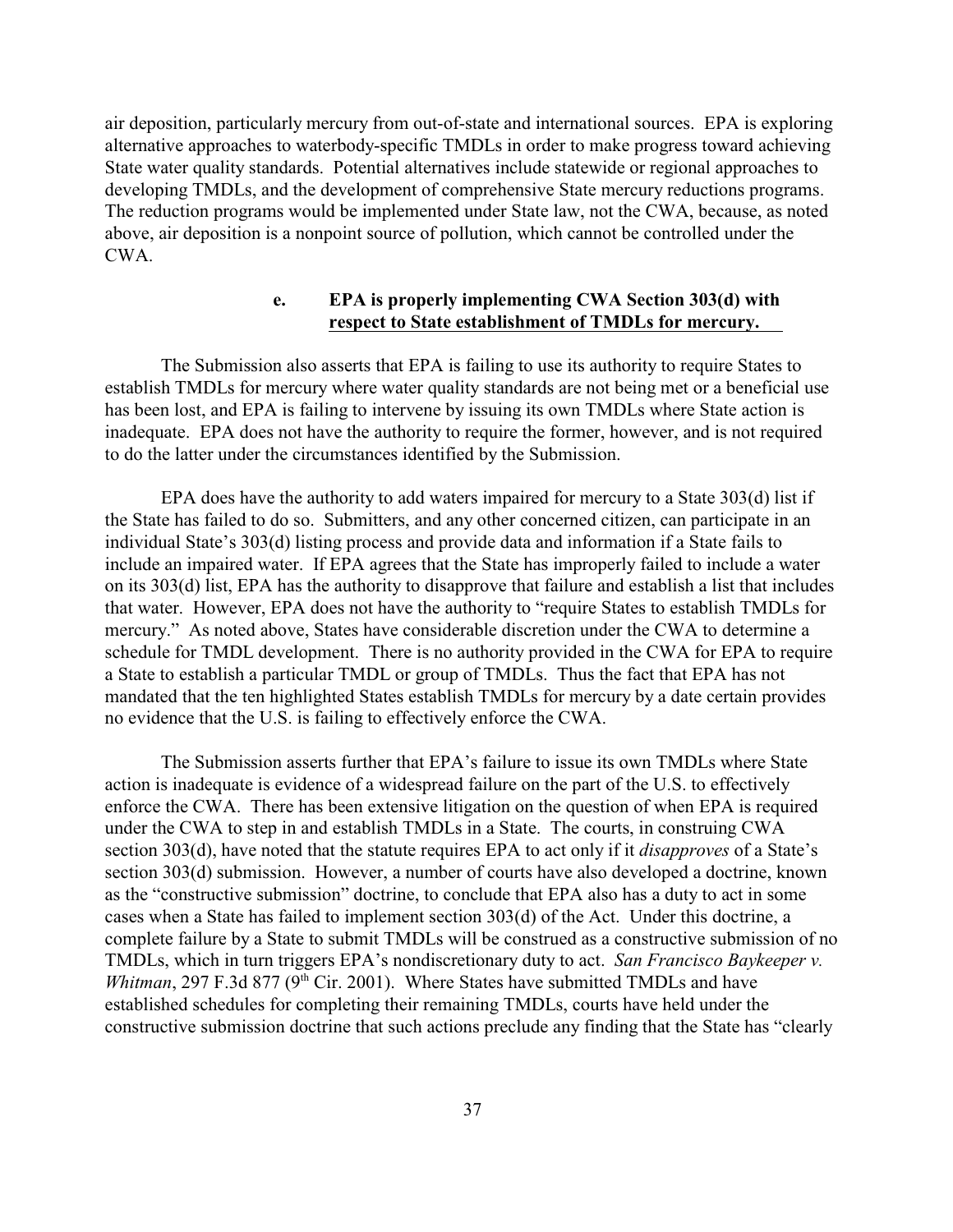and unambiguously" decided not to submit any TMDLs. *E.g.*, *Baykeeper, Hayes v. Whitman,* 264 F.3d 1017 (10<sup>th</sup> Cir. 2001).

EPA has court-ordered obligations to ensure that TMDLs are established in four of the ten highlighted States (Alabama, Ohio, Pennsylvania and West Virginia). EPA is in compliance with all of those consent decrees. Furthermore, no court has construed the CWA to establish a duty for EPA to establish TMDLs simply because a State has not submitted for approval any particular TMDLs for a particular pollutant.

EPA does have discretionary authority to establish TMDLs for States.<sup>20</sup> EPA has not yet exercised its discretionary authority to establish TMDLs for mercury in any of the six highlighted States for which EPA has no consent decree obligations. That EPA has chosen not to exercise discretionary authorities provides no evidence that it has failed to perform nondiscretionary duties or has in some way failed to fully implement and enforce the CWA. Citizens that have concerns about particular waters in a State can petition the State to act or can petition EPA to exercise its discretionary authority and establish a TMDL.

### **f. EPA's approval of TMDLs for mercury is consistent with its responsibilities under the CWA.**

Submitters appear to raise two concerns regarding EPA's approval of State TMDLs for mercury: that EPA is approving TMDLs that do not contain individual allocations for mercury air emissions from coal-fired power plants and that EPA is approving TMDLs that do not have any regulation or best management practices for mercury air emissions from coal-fired power plants. Neither of these is required by the CWA or EPA's implementing regulations. Their absence, therefore, cannot be argued to demonstrate a failure to effectively enforce the CWA.

# **i. TMDLs are not required to contain individual load allocations for mercury air emissions from coal-fired power plants.**

Submitters argue that, in the ten States highlighted in Appendix 12, only one TMDL, for the Lumber River in North Carolina, acknowledges contributions from coal-fired power plants, but that the TMDL does not include a specific load allocation for power plants. While EPA's implementing regulations generally require that individual wasteload allocations be identified,

<sup>&</sup>lt;sup>20</sup> A reasonable reading of section  $303(d)$ , including its emphasis on timely development of TMDLs, coupled with the structure and purpose of the Act, show that the CWA grants EPA the discretionary authority to develop TMDLs where a State fails to do so. *See* CWA section 303(d), 33 U.S.C. §1313(d); *see also E.I. du Pont de Nemours & Co. v. Train*, 430 U.S. 112, 132-33 (1977) (EPA authority under CWA section 101(d) to administer the CWA includes the discretionary authority to achieve the statutory goals).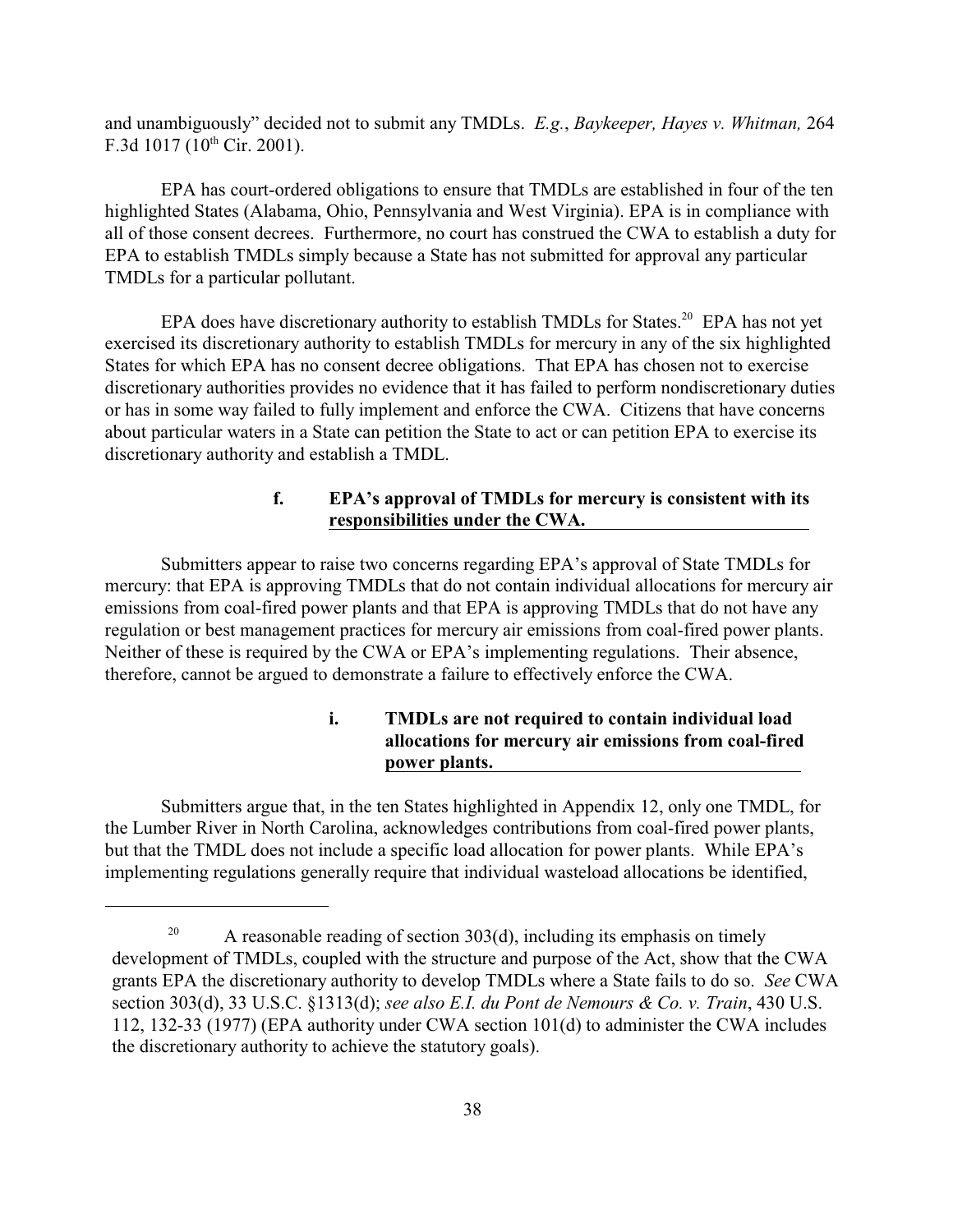TMDLs need not identify reductions in loadings as a result of emissions from individual nonpoint sources. Instead, they may identify total reductions needed in a category of nonpoint sources, such as air deposition. Thus Submitters' concern that the TMDL does not include a specific load allocation for air emissions from power plants lacks merit.

EPA agrees that the Lumber River TMDL acknowledges contributions from power plants, and that it does not include a specific load allocation for power plants. The Lumber River TMDL, however, is consistent with EPA regulations in identifying the total contribution from air sources, and not including specific load allocations for mercury that are the result of air emissions from coal-fired utilities. Pollutant loadings from air deposition are taken into account as part of the load allocation in a TMDL. Whereas wasteload allocations identify the portion of the loading capacity allocated to individual point source(s), 40 C.F.R. §130.2(h), 40 C.F.R. §130.2(i), load allocations may range from reasonably accurate estimates to gross allotments, and allocations may be made to categories or subcategories of sources, 40 C.F.R. §130.2(g). As a result, it is consistent with EPA's regulations for TMDLs to identify the total or aggregate loadings from air deposition. It is not required that TMDLs identify the pollutant contributions that are the result of emissions from individual air sources or categories of air sources such as coal-fired power plants, nor that they provide allocations to individual air sources for their emissions to air.

Although Appendix 12 focuses on ten specific States, EPA has approved mercury TMDLs in other States that do acknowledge power plant emission contributions. These TMDLs are consistent with EPA regulations in identifying the total contribution from air sources, including the contributions from coal-fired utilities. For example, TMDLs approved in 2004 for the Narraguinnep and McPhee reservoirs in Colorado acknowledge the contribution from power plants within a 200-mile radius of the reservoirs. The TMDLs also list the specific facilities that may be contributing mercury to the reservoirs, although the contribution from individual sources was not assessed. <http://www.cdphe.state.co.us/wq/Assessment/TMDL/sanjuan.html>. TMDLs approved in 2002 for the Ochlockonee River and other watersheds in Georgia included an analysis of air deposition from air sources within a 100-kilometer airshed (http://www.epa.gov/Region4/water/tmdl/georgia/ochlockonee/final\_tmdls/OchlockoneeHgFinalT MDL.pdf). The analysis identified individual facilities within the airshed, including coal-fired power plants, waste incinerators, and other sources, and determined the total deposition from all of these facilities to the watershed.

EPA has been working with a number of States to develop refined modeling tools and data to assist in developing mercury TMDLs. For example, EPA has developed mercury deposition modeling methods to estimate the relative contributions to a waterbody from specific air sources, categories of air sources, and geographic areas (*e.g.,* contributions from local air sources as compared to out-of-state sources). EPA is currently working with States to apply these air modeling tools in mercury TMDLs, including TMDLs under development for waterbodies in Maryland, Minnesota, and Louisiana. Using these modeling tools, States will be able to identify the specific contributions from individual air sources or categories of sources in their TMDL analyses. In some cases, there may be significant contributions from air sources other than coal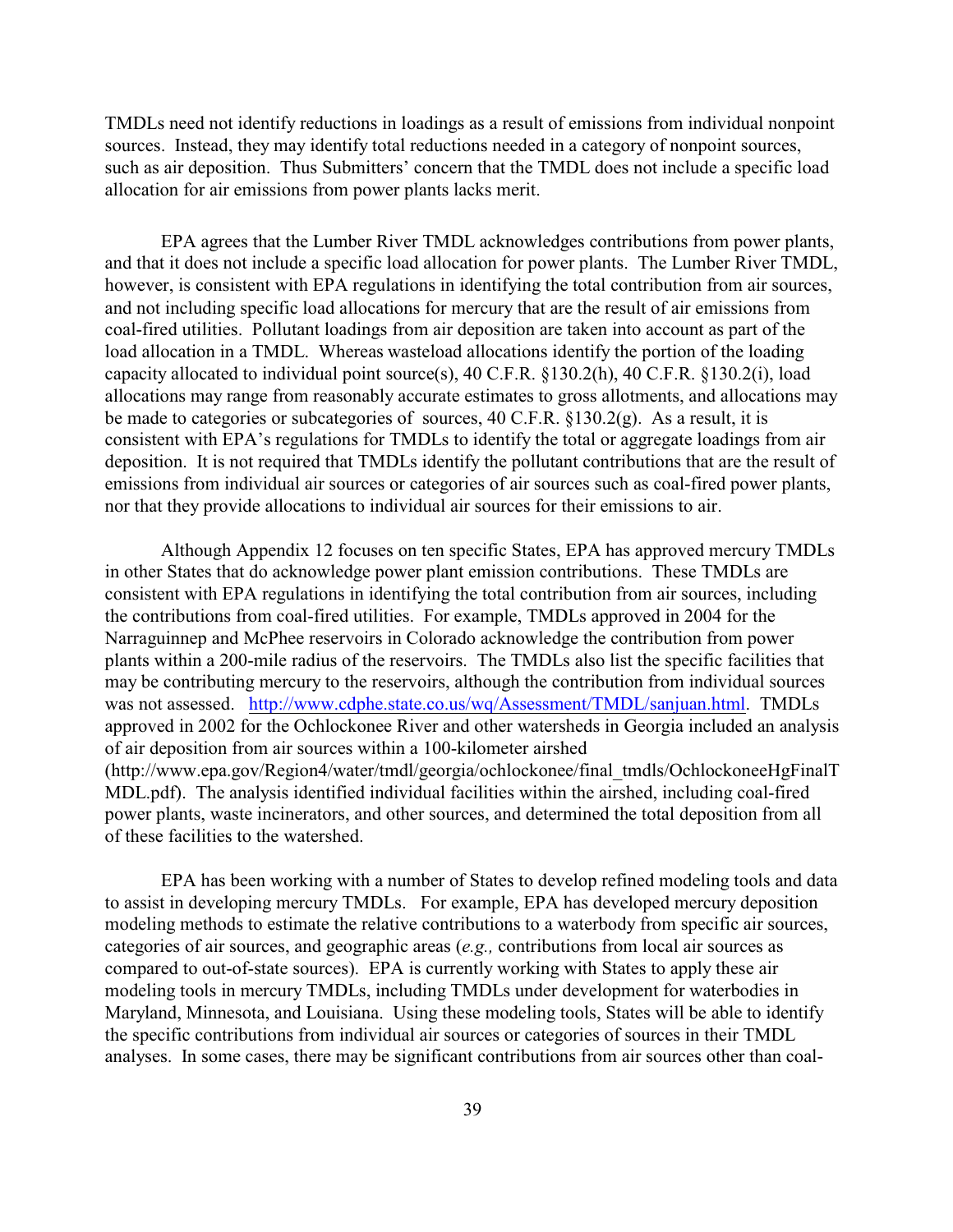fired power plants. Although it is not required for the purposes of TMDLs that States identify the contributions from individual air sources, these modeling tools may assist States in identifying the need for additional management actions to address air sources of mercury.

#### **ii. TMDLs cannot impose requirements on mercury air emissions from coal-fired power plants.**

The Submission also states that a CEC factual record would determine which State continuing planning processes "fail to incorporate an existing TMDL or incorporates a TMDL that does not have any regulation or best management practices for mercury air emissions from coalfired power plants." Submission at 11. This assertion demonstrates Submitters' fundamental misunderstanding of the TMDL process and its effects. As stated before, a TMDL provides *no* new regulatory authorities. Thus, Submitters are seeking development of a factual record on the basis that EPA has failed to take actions that EPA has no authority to take under the CWA. That is not a proper basis for the development of a factual record.

TMDLs themselves do not provide the authority for requiring controls to address impairments caused by nonpoint sources of pollutants, including atmospheric deposition, which is Submitters' central concern. Rather, TMDLs are a planning tool for identifying what load reductions are needed to meet water quality standards. As the Ninth Circuit has recognized:

the CWA uses distinctly different methods to control pollution released from point sources and those that are traceable to nonpoint sources. *Oregon Natural Res. Council*, 834 F.2d at 849. The Act directly mandates technological controls to limit the pollution point sources may discharge into a body of water. *Dombeck*, 172 F.3d at 1096. On the other hand, *the Act 'provides no direct mechanism to control nonpoint source pollution but rather uses the "threat and promise" of federal grants to the states to accomplish this task*," *id*. at 1097 (citations omitted), thereby 'recognizing, preserving, and protecting the primary responsibilities and rights of States to prevent, reduce, and eliminate pollution, [and] to plan the development and use . . . of land and water resources . . . .' § 101(b)."

*Pronsolino v. Nastri*, 291 F.3d 1123, 1126-27 (9<sup>th</sup> Cir. 2002)(emphasis added).

With regard to nonpoint sources of pollution, the Ninth Circuit further held, "States must implement TMDLs only to the extent that they seek to avoid losing federal grant money; there is no pertinent statutory provision otherwise requiring implementation of § 303 plans or providing for their enforcement. *See* CWA § 309, 33 U.S.C. § 1319; CWA § 505, 33 U.S.C. 1365." *Pronsolino* at 1140.

Therefore, in order to implement any reductions in pollutants from air sources identified in a TMDL, regulators must rely on other mechanisms. For example, for TMDLs involving nonpoint source emissions from air sources, State implementation of such TMDLs will generally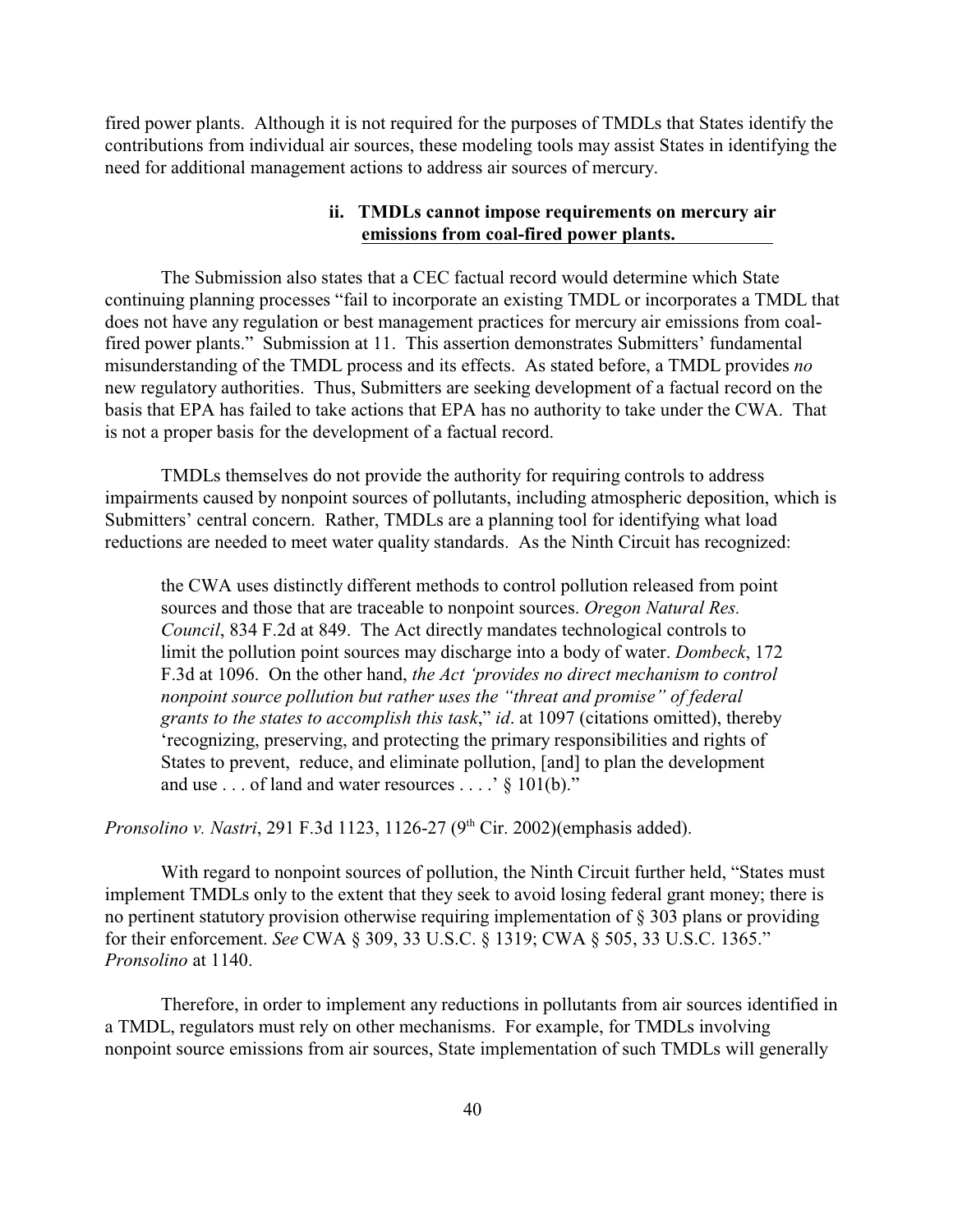rely on the nationwide air reductions required under federal and State regulations promulgated under the CAA and State air regulations issued independent of the CAA. EPA anticipates that States will rely on CAIR and CAMR in implementing TMDLs that include load allocations attributable to nonpoint source air emissions. Any required controls resulting in the reduction of air deposition to water would not arise from the CWA, including section 303(d).

Finally, Submitters assert that EPA's approval of State TMDLs which do not "impose regulations or require best management practices for mercury air emissions from coal-fired power plants" undermines the TMDL program. To the contrary, EPA believes that section 303(d)'s process for identifying the causes and extent of water impairments is a vitally important means of achieving the CWA's goals. Therefore, EPA believes it is clear from the face of section 303(d), and section 303's role as part of a water quality-based approach, that Congress intended TMDL calculations to be performed for all waters, irrespective of the source of the pollutants. However, EPA cannot regulate nonpoint sources pursuant to section 303(d) by requiring load reductions from nonpoint sources. If any load reductions on a nonpoint source are required by a regulatory control, such as a permit, it is because a State, pursuant to state law, has chosen to make the load allocation identified in a TMDL mandatory. Section 303(d) does not create any new implementation authority for EPA or the States.

As the Ninth Circuit has recognized, water quality standards are about more than regulating point sources. *See Oregon Natural Desert Ass'n v. Dombeck*, 172 F.3d 1092, 1097 (9<sup>th</sup> Cir. 1998)(section 303 "does not itself regulate nonpoint source pollution. Water quality standards are established *in part* to regulate point source pollution.")(emphasis added). Section 303(d) merely affords EPA and the States the authority to identify all impairments of those standards (point source and nonpoint source) and to devise comprehensive water quality standards implementation plans (*e.g.*, TMDLs) that guide water quality standards attainment, but it does not require the regulation of nonpoint sources.

As crafted by Congress and implemented by EPA, section 303(d) plays a pivotal role in achieving the objectives of the CWA by shedding light on all sources of water quality problems and identifying reasonable, equitable solutions to those problems. Again, the  $9<sup>th</sup>$  Circuit addressed the role of TMDLs and the role of the States in implementing them:

To assist the states in gathering information, the statutory role of the TMDL was to identify the load necessary, as a matter of engineering, to implement the waterquality standards. Without such engineering data, states would be left to guess what needs to be done to meet those standards. . . . California is free to select whatever, if any, land-management practices it feels will achieve the load reductions called for by the TMDL. California is also free to moderate or to modify the TMDL reductions, or even refuse to implement them, in light of counterveiling state interests.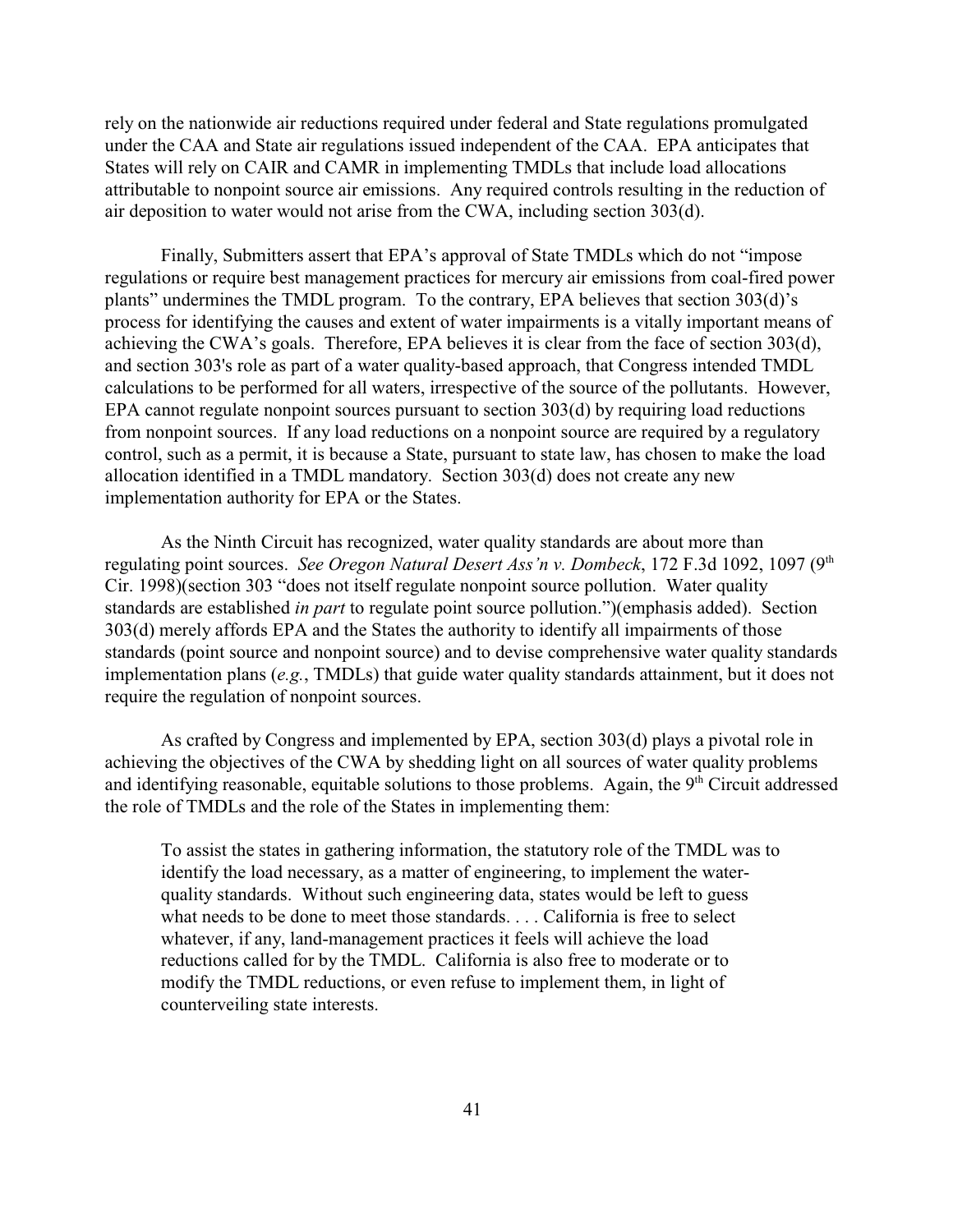*Pronsolino*, 91 F. Supp. 2d at 1355.

Accordingly, EPA has properly approved TMDLs for mercury, including TMDLs identifying nonpoint sources of pollution, such as atmospheric deposition of air emissions. These TMDLs provide valuable information to the State and the public and are an important step towards achieving the CWA's goals. Nothing in the CWA authorizes TMDLs to contain enforceable requirements for nonpoint sources including mercury emissions from nonpoint sources, and, therefore, Submitters' primary assertions are wholly misplaced.

### **g. EPA is properly overseeing State continuing planning processes.**

Submitters argue that a factual record would determine which State continuing planning processes fail to incorporate an existing TMDL. However, there is at present only one TMDL in the ten States highlighted in Appendix 12 that addresses atmospheric sources of mercury, and that TMDL has been incorporated into the State's water quality management plan as required by EPA's implementing regulations.<sup>21</sup> Thus, the development of a factual record on this issue is not warranted.

In CWA section 303(e), Congress required each State to develop a "continuing planning process" ("CPP") that would result in plans for all waters within the State. 33 U.S.C. § 1313(e)(3). The CPP is required to include TMDLs, *see* CWA section 303(e)(3)(C), 33 U.S.C. § 1313(e)(3)(C), and States are required to submit their CPPs to EPA for review and approval. CWA section  $303(e)(2)$ ,  $33 U.S.C § 1313(e)(2)$ . EPA has approved the CPPs for each of the ten States highlighted in Appendix 12. 40 Fed. Reg. 55,334, 55,335 (Nov. 28, 1975). As TMDLs are established and approved in the future, EPA expects States to incorporate those TMDLs, consistent with the regulations.

# **h. EPA has properly implemented the CWA with respect to the ten States of concern.**

In Appendix 12, Submitters included specific information about the TMDL programs in the ten highlighted States. While the information is for the most part accurate, it does not affect the analysis of EPA's authorities and responsibilities under the CWA. Therefore, it provides no basis for the development of a factual record.

In the supplemental materials, Submitters reviewed the 303(d) lists for the ten States and cross-referenced them with waterbodies under fish consumption advisories. Submitters also

 $2003$  Lumber River Basinwide Water Quality Plan, http://h2o.enr.state.nc.us/basinwide/lumber\_river\_basinwide\_plan\_sept2003.htm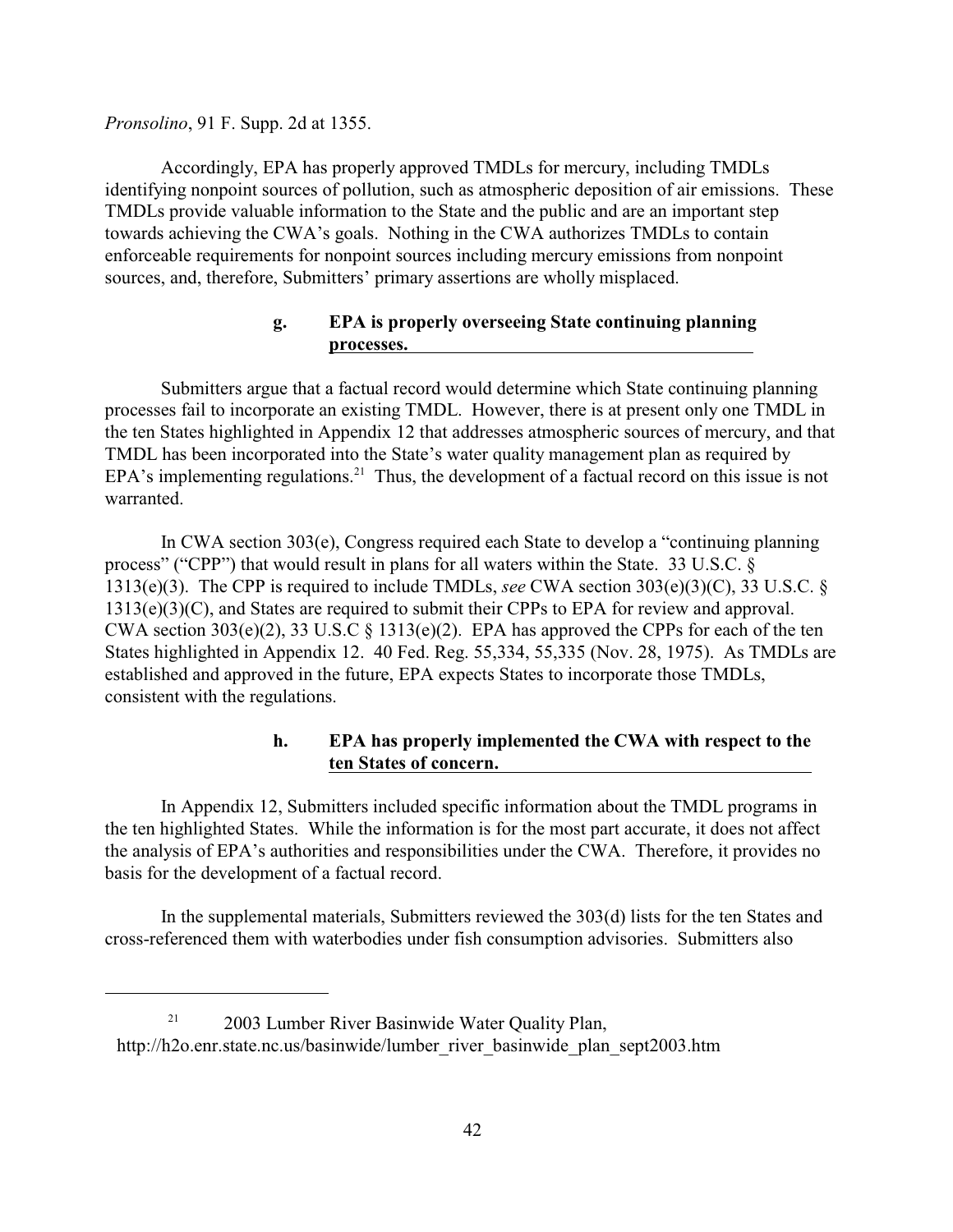examined whether TMDLs are planned or have been prepared for mercury-impaired waterbodies in the ten States.

EPA reviewed the statements in the Submission regarding 303(d) lists and TMDLs in each of the ten States and examined the relevant facts in each State. In many cases, Submitters correctly identify the mercury-impaired waterbodies on each of the ten States' 303(d) lists, including those with fish consumption advisories, as well as the status and schedule for TMDL development. As the Submission itself notes, 303(d) lists in the ten States do to a large extent list waterbodies with fish consumption advisories. EPA found that the ten States are correctly listing the appropriate waterbodies with fish consumption advisories. In the few instances where there are inconsistencies between the 303(d) list and EPA guidance, EPA is working with the States to resolve those inconsistencies.

Regarding TMDL schedules, EPA notes that in four of the ten States (Alabama, Ohio, Pennsylvania, and West Virginia), there are consent decrees in place that specify the schedule for TMDL development. Thus, while TMDLs for mercury-impaired waters are at times scheduled for later development, the consent decree schedules will ensure that all necessary TMDLs will be developed. In Pennsylvania, for example, Submitters note that they are unable to find a proposed TMDL for Lake Wallenpaupak, which is identified on the State's 2004 section 303(d) list. Under the Pennsylvania consent decree, the TMDL for Lake Wallenpaupak must be established by April 9, 2005, and EPA established that TMDL on April 18, 2005.<sup>22</sup> Submitters also point to mercury TMDLs for Cold Creek Swamp and Fish River in Alabama that originally were to be developed in 2003; however, as allowed under the consent decree, that schedule has since been modified, and the TMDLs will be developed at a later date.

# **2. Submitters' Allegations Regarding U.S. Antidegradation Requirements Fail to Demonstrate Any Failure by the U.S. to Properly Implement Those Requirements.**

As with the TMDL program, Submitters assert that the Secretariat should prepare a factual record on several issues pertaining to EPA's administration of the CWA's antidegradation provisions. First, Submitters seek the development of a factual record on whether EPA is approving inadequate State antidegradation policies and implementation procedures that fail to safeguard Tier 1 waters. This request is founded on Submitters' allegation that whenever a Tier 1 waterbody that has historically been used for fishing or has been designated as a "fishable" waterway has a mercury fish consumption advisory, that represents a violation of the antidegradation mandates. Submission, at 10.

Second, Submitters seek the development of a factual record on whether EPA is approving inadequate State antidegradation policies and implementation procedures that fail to adhere to requirements for the protection of Tier 2 waters. Specifically, Submitters allege that requirements

 $\mu$ <sup>22</sup> http://www.epa.gov/reg3wapd/tmdl/pa\_tmdl/Lake%20Wallenpaupack/index.htm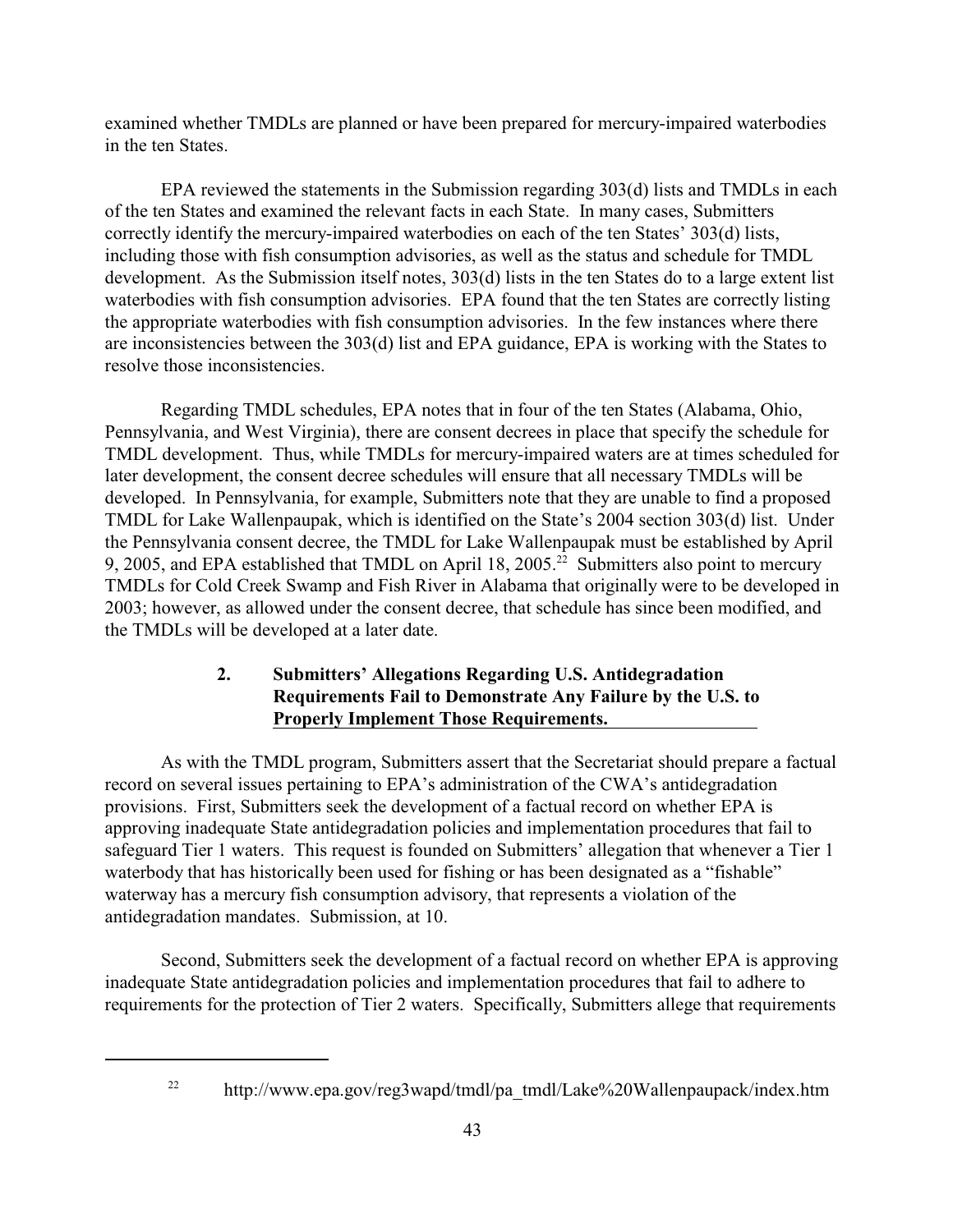for the protection of Tier 2 waterbodies mean that coal-fired power plants should not be allowed to operate so long as States do not establish controls on nonpoint sources of mercury. *Id.*, at 11.

Third, Submitters seek the development of a factual record on whether EPA is approving inadequate State antidegradation policies and implementation procedures that fail to properly protect Tier 3 waters from mercury degradation from coal-fired power plants. In this regard, Submitters maintain that whenever a mercury fish consumption advisory has been issued for a Tier 3 waterway, that EPA and States are in violation of mandatory Tier 3 protections. *Id.*

The discussion below explains how EPA has been properly implementing antidegradation requirements in its regulations, and why EPA has not been approving inadequate State antidegradation policies or implementation methods. It begins with some additional background information, to assist consideration of the issue.

#### **a. Background on Water Quality Standards and Antidegradation**

Since a central goal of the CWA is to achieve and maintain desirable levels of water quality, the CWA mandates the development of water quality standards. An antidegradation policy is one element of a water quality standard. Once those standards are set, the States and EPA can then determine what controls on point source discharges of pollutants are necessary to achieve or maintain desired levels of water quality.

#### **i. Water quality standards**

Under CWA section 303(a)-(c), each State is required to adopt water quality standards for its intrastate and interstate waters, based on criteria sufficient to protect uses designated for those waters. 33 U.S.C. § 1313(a)-(c). These water quality standards consist of three elements: (1) a designated "use" of the water, such as for public water supply, recreation, propagation of fish, or agriculture; (2) "criteria," which specify the amounts of various pollutants that may be present in those waters without impairing the designated uses, expressed either in the form of numeric concentration limits for specific pollutants or in narrative form (such as "no toxics in toxic amounts"), CWA section 303(c)(2)(A), 33 U.S.C. § 1313(c)(2)(A); 40 C.F.R. §§ 130.3, 130.10(d)(4), 131.6, 131.10 and 131.11.; and, (3) an antidegradation policy to protect existing uses and high-quality waters. 40 C.F.R. § 131.12.

The term "water quality criteria" is used in two different contexts under the Act. As noted, under section 303, water quality standards include criteria as one element. CWA section  $304(a)(1)$ , 33 U.S.C. § 1314(a)(1), on the other hand, directs EPA to publish water quality "criteria" guidance encompassing a scientific assessment of the health and ecological effects of pollutants. With respect to mercury, EPA published its most recent section 304(a) criterion on January 8, 2001.<sup>23</sup>

See 66 Fed. Reg. 1344 (January 8, 2001); *see also* 23 http://www.epa.gov/fedrgstr/EPA-WATER/2001/January/Day-08/w217.htm. This document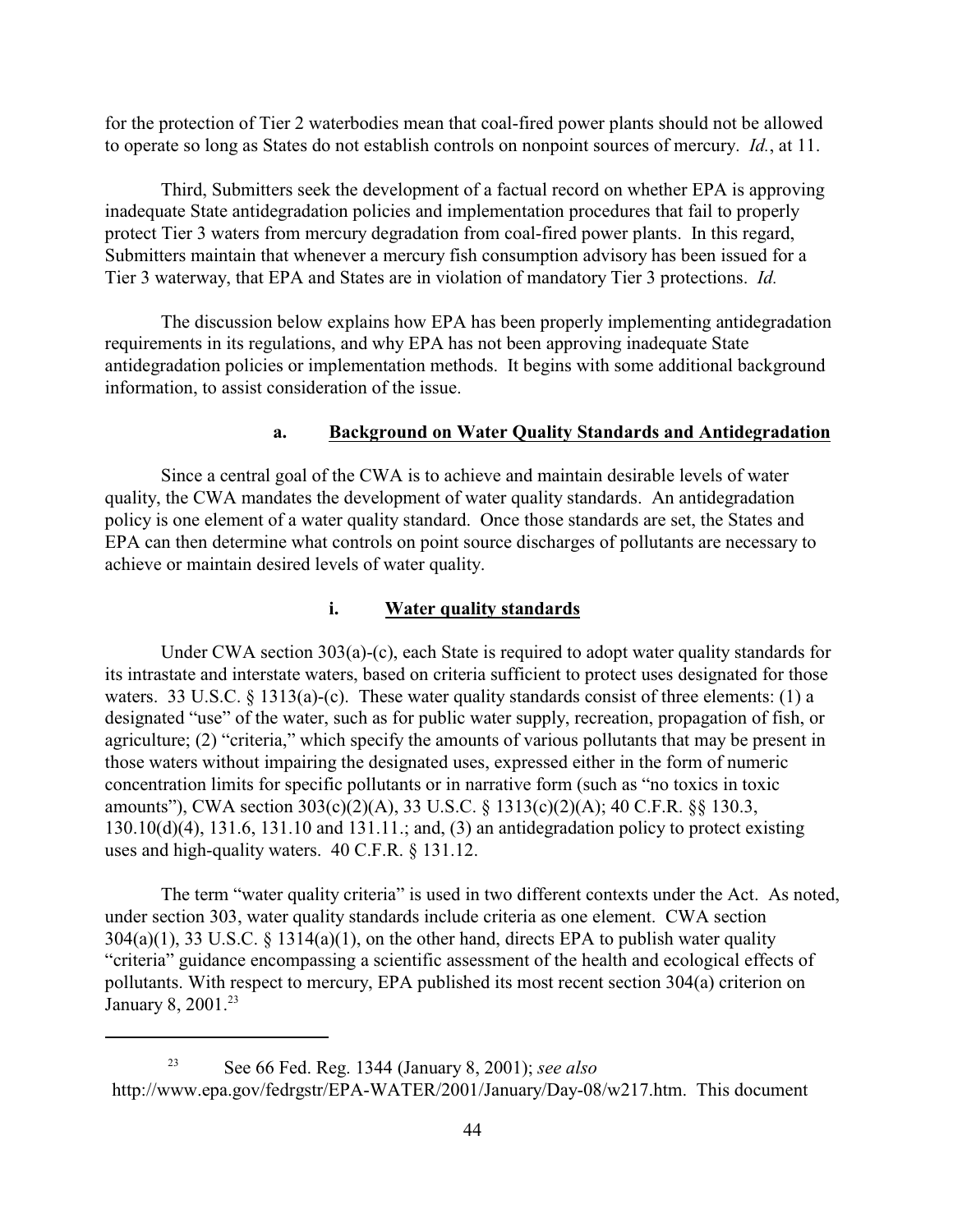Antidegradation policies and implementation procedures are intended to maintain existing uses for all waters and provide additional protection to high quality waters. 40 C.F.R. § 131.12. The antidegradation policies adopted by the States as a part of their water quality standards must be consistent with and at least as stringent as EPA's antidegradation regulations, set forth at 40 C.F.R. § 131.12. *See American Wildlands*, 260 F.3d at 1194; *Raymond Proffitt Found. v. EPA*, 930 F. Supp. 1088, 1091 (E.D. Pa. 1996) (citing *PUD No. 1*, 114 S. Ct. at 1906). Significantly, it is EPA's antidegradation regulations that impose specific antidegradation "requirements." The CWA itself did not itself impose such "requirements," although it did not foreclose EPA's promulgation of such requirements in regulations implementing the Act. Pursuant to EPA's regulations, in addition to adopting an antidegradation policy, States also must "identify the methods for implementing such policy." 40 C.F.R. § 131.12(a). Such methods are often referred to as "implementation procedures."

Water quality standards are not self-executing. Instead, permits issued for point source discharges of pollutants under the NPDES program must include water quality-based effluent limitations when necessary to achieve the applicable water quality standard for the receiving waterbody. Section  $402(a)(1)^{24}$  And, as discussed above, water quality standards are also used as the basis for State actions under CWA section 303(d).

EPA's role in the development and establishment of water quality standards, including State antidegradation policies and implementation procedures that are included in State standards, is a limited one. Whenever a State revises or adopts a water quality standard, the State must submit the standard to EPA for a determination as to whether the new standard is consistent with the Act. Section  $303(c)(2)$ ; 40 C.F.R. § 131.21(a). EPA must approve or disapprove the State standard, and, if EPA disapproves, EPA must promulgate a standard for the State unless the State submits and EPA approves a standard that addresses EPA's disapproval. Section 303(c)(3). EPA also has discretionary authority to promulgate a standard for a State whenever the EPA Administrator determines that a State needs a new or revised standard. Section 303(c)(4)(B).

As a result, consistent with the CWA's federalism, "states have the primary role, under section 303, in establishing water quality standards. EPA's sole function, in this respect, is to review those standards for approval." *NRDC v. EPA*, 16 F.3d at 1401 (internal citation omitted); *City of Albuquerque v. Browner*, 97 F.3d 415, 425 (10th Cir. 1996). *See also American Wildlands*, 260 F.3d at 1194 ("Congress clearly intended the EPA to have a limited, non-rulemaking role in the establishment of water quality standards by states . . ..") (quoting *City of Albuquerque*, 97 F.3d at 425). "The [CWA] requires EPA to determine whether the standard is

superceded the previous criterion document that was published in 1998. See 63 Fed. Reg. 68,354 (Dec. 10, 1998) corrected at 64 Fed. Reg. 19,781 (Apr. 22, 1999).

<sup>&</sup>lt;sup>24</sup> All NPDES permits must also include technology-based limitations calculated without regard to water quality standards. *See EPA v. California ex rel. State Water Res. Control Bd.*, 426 U.S. 200, 204-05 (1976).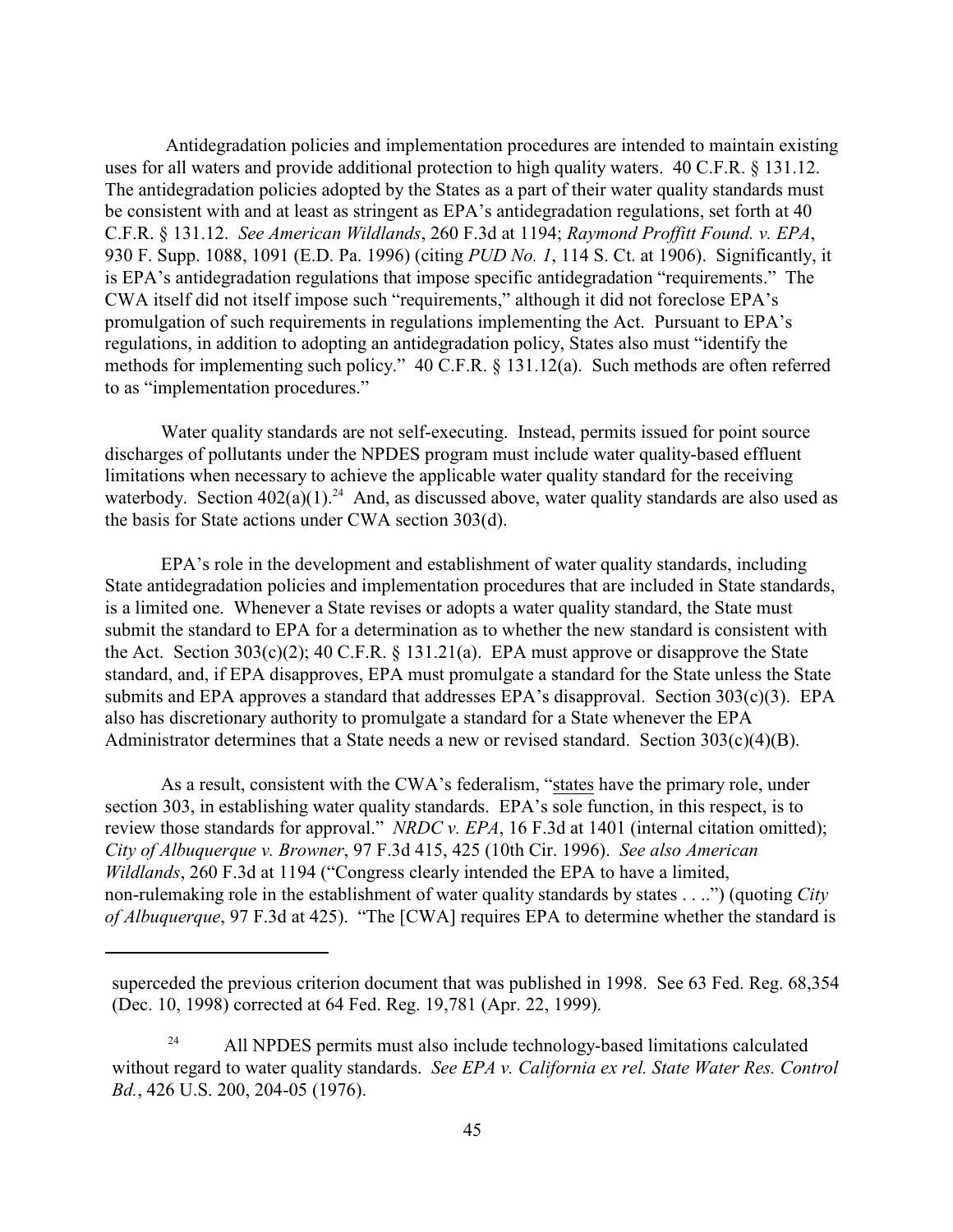'consistent with' the Act's requirements." *Mississippi Comm'n on Natural Resources v. Costle*, 625 F.2d 1269, 1276 ( $5<sup>th</sup>$  Cir. 1980). EPA's role in reviewing a State's antidegradation policy and implementation procedures is limited to ensuring that the policy and procedures are consistent with 40 C.F.R. § 131.12.

#### **ii. Antidegradation policies**

As noted above, the federal antidegradation requirements appear in EPA's implementing regulations. The CWA itself does not prescribe antidegradation requirements. EPA's regulations, however, require each State or authorized Tribe to adopt, as part of its water quality standards, an antidegradation policy consistent with, or more stringent than, EPA's antidegradation regulation, set forth at 40 C.F.R.§ 131.12.

EPA's antidegradation regulation establishes three "tiers" of water quality protection: Tier 1, Tier 2, and Tier 3. Tier 1 protection sets forth the baseline level of protection applicable to all waters in the State, regardless of their quality, and provides that "[e]xisting instream water uses and the level of water quality necessary to protect the existing uses shall be maintained and protected." 40 C.F.R. § 131.12(a)(1).<sup>25</sup>

Tier 2 protection applies to "high quality waters" (*i.e.*, waterbodies whose water quality is better than needed to support the propagation of fish, shellfish and wildlife and to support recreation in and on the water). 40 C.F.R.  $\S$  131.12(a)(2). Tier 2 protection is primarily procedural. For a State to authorize lower water quality on a Tier 2 water, the State must, *inter alia*, determine that "allowing lower water quality is necessary to accommodate important economic or social development in the area in which the waters are located." 40 C.F.R. § 131.12(a)(2). In other words, lowering of water quality for Tier 2 waters may be allowed, but the State must first make the necessary determination.

For waters that States identify as "an outstanding National resource," Tier 3 protection provides that their "water quality shall be maintained and protected." 40 C.F.R. § 131.12(a)(3). Thus, if a State identifies a waterbody as a Tier 3 water, the State may not allow a lowering of water quality (except for a short term or temporary change) for that water (as it may for Tier 2 waters).

In addition to adopting an antidegradation policy, States also must "identify the methods for implementing such policy." 40 C.F.R. § 131.12(a). Such methods are often referred to as "implementation procedures." While States have discretion in the approach of their antidegradation implementation procedures, the procedures, like the States' antidegradation policies, must be consistent with EPA's antidegradation regulation.

 $\frac{25}{25}$  "Existing uses are those uses actually attained in the water body on or after November 28, 1975, whether or not they are included in the water quality standards." 40 C.F.R. § 131.3(e).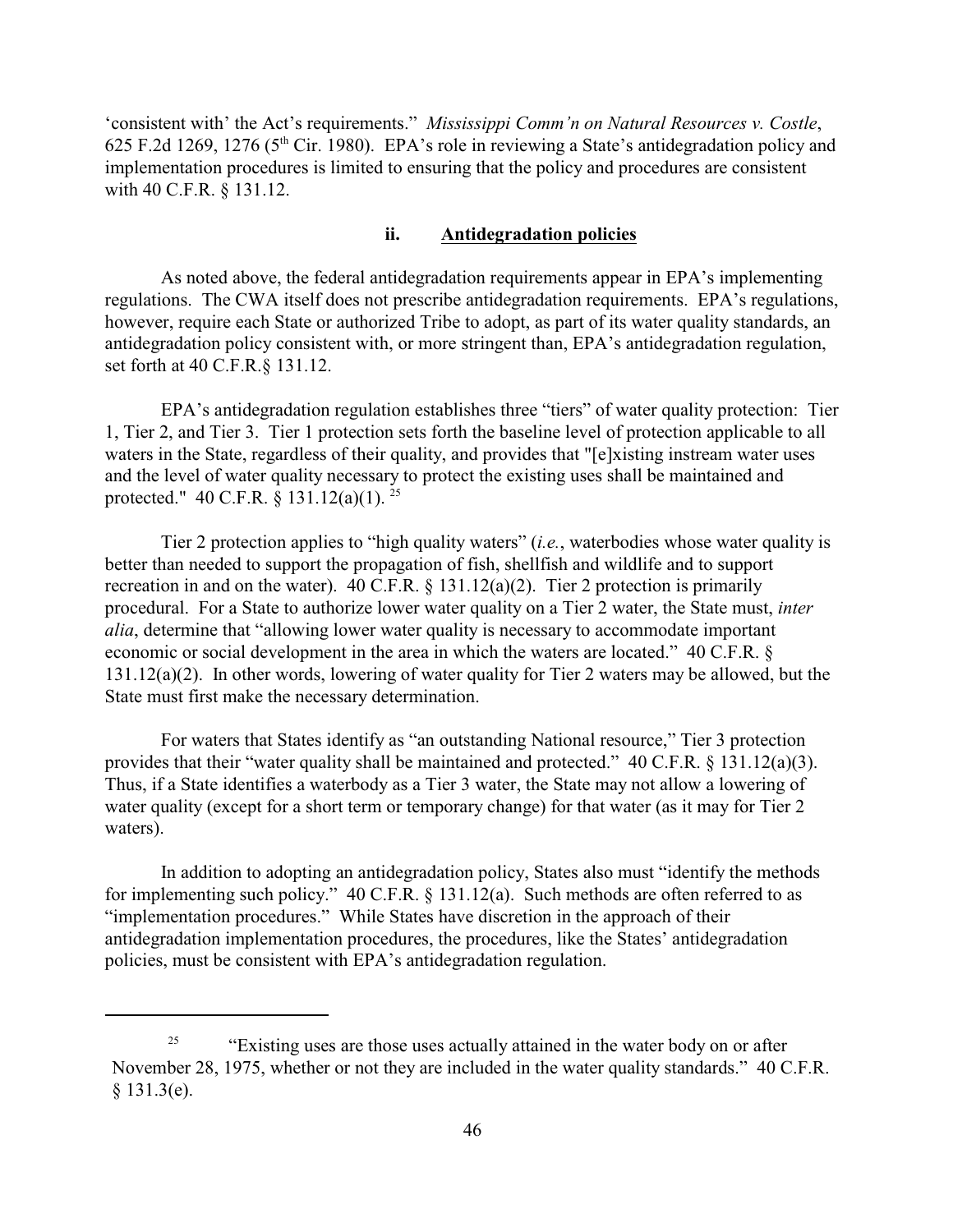In understanding how the antidegradation requirements are implemented, it is important to emphasize two points. First, EPA's antidegradation regulation only applies to States and authorized Tribes. The regulation requires that States and authorized Tribes adopt antidegradation requirements that are consistent with, or more stringent than, EPA's requirements. It is then the State or Tribal antidegradation requirements that will be the applicable water quality standards for use in CWA regulatory programs (*e.g.,* CWA section 402 NPDES permits).

Second, as discussed above, under the CWA, water quality standards are not directly enforceable. *Defenders of Wildlife and Forest Guardians v. U.S. EPA*, No CIV-02-150 (D. N.M. 2004) at 3 ("The CWA does not require that states make their water quality standards directly enforceable against dischargers causing or contributing to such exceedence."). Under the CWA, point source discharge permits are required to include effluent limitations necessary to meet water quality standards, including State antidegradation requirements, but it is the resulting permit effluent limitations, not the standards themselves, that are enforceable under the CWA. *See American Wildlands v. Browner*, 94 F.Supp.2d 1150, 1161 (D. Colo. 2000).<sup>26</sup> Therefore, the provisions of State antidegradation policies are implemented during issuance of NPDES permits, by ensuring appropriately stringent effluent limitations in those permits for point sources.

# **b. Neither the CWA nor EPA's antidegradation regulation authorizes EPA to regulate nonpoint sources of pollution or to require States or authorized Tribes to regulate nonpoint sources of pollution.**

 A central theme of the Submission is the claim that water quality standards, specifically antidegradation requirements, are the primary CWA mechanism for controlling nonpoint sources of pollution. Submission at 6. The Submission further identifies emissions from coal-fired power plants as nonpoint sources of mercury pollution, and alleges that the federal government must ensure controls are required for those sources pursuant to the CWA. *Id.* at 10.

As with TMDLs, however, Submitters incorrectly presume that Congress authorized EPA under the CWA to regulate or compel States to regulate or otherwise control nonpoint sources of pollution, be it through TMDLs or antidegradation requirements. The U.S. courts have recognized this for many years. For example, as the United States Court of Appeals for the Fourth Circuit recognized as long ago as 1976: "Congress consciously distinguished between point source and nonpoint source discharges, giving EPA authority under the Act to regulate only the former." *Appalachian Power Co. v. Train*, 545 F.2d at 1373; *see also American Wildlands*, 260

<sup>&</sup>lt;sup>26</sup> EPA articulated this in a preamble to a rule establishing water quality standards for Idaho waters. 62 Fed. Reg. 41,162, 41,178-79 (July 31, 1997)( "However, the CWA does not make water quality standards (or TMDLs) directly enforceable, that is, EPA's enforcement authority under section 309 of the Act and citizen suits under section 505 cannot be used to enjoin or seek penalties from someone simply because they are violating a water quality standard. Rather enforcement actions are directed against persons discharging without a permit or failing to comply with a permit or an administrative order.").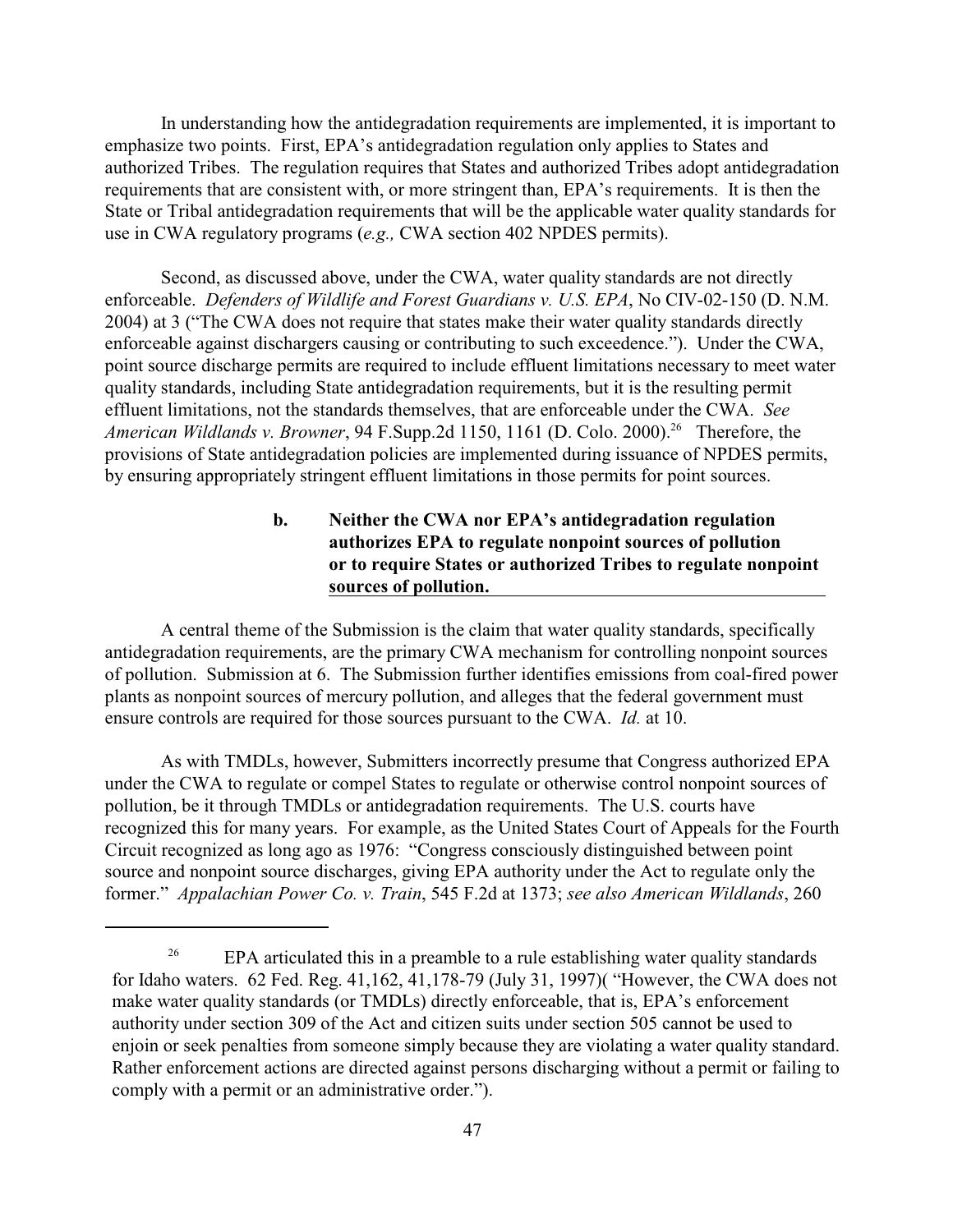F.3d at 1197; *Kennecott Copper Corp. v. EPA*, 612 F.2d 1232, 1243 (10<sup>th</sup> Cir. 1979); *United States v. Earth Sciences, Inc*., 599 F.2d 368 at 371.

Consistent with this settled law, Submitters are wrong when they allege that EPA's antidegradation policy "mandates control" of nonpoint sources of pollution in both the "creation of the state antidegradation policy and in its implementation." Appendix 12, at 15. Indeed, the United States Court of Appeals for the Tenth Circuit has squarely held that EPA does not have the power to disapprove State antidegradation policies on the basis of how those policies deal with nonpoint source pollution. *American Wildlands v. Browner*, 260 F.3d at 1197-98 ("Because the Act nowhere gives the EPA the authority to regulate nonpoint source discharges, the EPA's determination – that Montana's water quality standards exempting nonpoint source discharges from antidegradation review are consistent with the Act – is a permissible construction of the Act.").

The Submission further, and more specifically, contends that the absence of provisions in State antidegradation policies to control nonpoint source pollution from utility units is evidence that EPA is approving State policies that "illegally fail to control nonpoint sources of mercury from power plants." Appendix 12, at 15. For example, Submitters contend that EPA's Tier 2 regulations provide that no degradation may occur unless best management practices have been implemented for all nonpoint sources of pollution (including mercury emissions from coal-fired power plants). Submission, at 11; Appendix 12, at 16. In this regard, Submitters focus on the last sentence of EPA's antidegradation regulation at 40 C.F.R. § 131.12(a)(2), which provides, in pertinent part that, before a State can allow a lowering of water quality for a Tier 2 water, "the State shall assure that there shall be achieved . . . all cost-effective and reasonable best management practices for nonpoint source control." Submission, at 11. As EPA has explicitly and consistently explained, however, this provision does not require States to establish nonpoint source controls:

> EPA has interpreted  $131.12(a)(2)$  as not requiring a State  $\lceil \cdot \rceil$  to establish [best management practice] requirements for nonpoint sources where such [best management practice] requirements do not exist. As EPA clarified in a February 22, 1994 guidance memorandum, State [] antidegradation rules need only include provisions to assure achievement of [best management practices] that are required *under State [] nonpoint source control laws or regulations.*

63 Fed. Reg. 36,741, 36,784-85 (EPA's Advanced Notice of Proposed Rulemaking, or "ANPRM") (internal citations omitted)(emphasis added); *see also* ANPRM at 36,780 ("[A]pplication of antidegradation requirements to activities that are otherwise unregulated under State, Tribal, and federal water law is not required by the federal water quality standards regulation");<sup>27</sup> *Ohio Valley Environmental Coalition v. Horinko*, 279 F. Supp. 2d 732, 763 (D.

EPA made the same points even more strongly in its 1994 Water Quality 27 Standards Handbook ("WQSH"):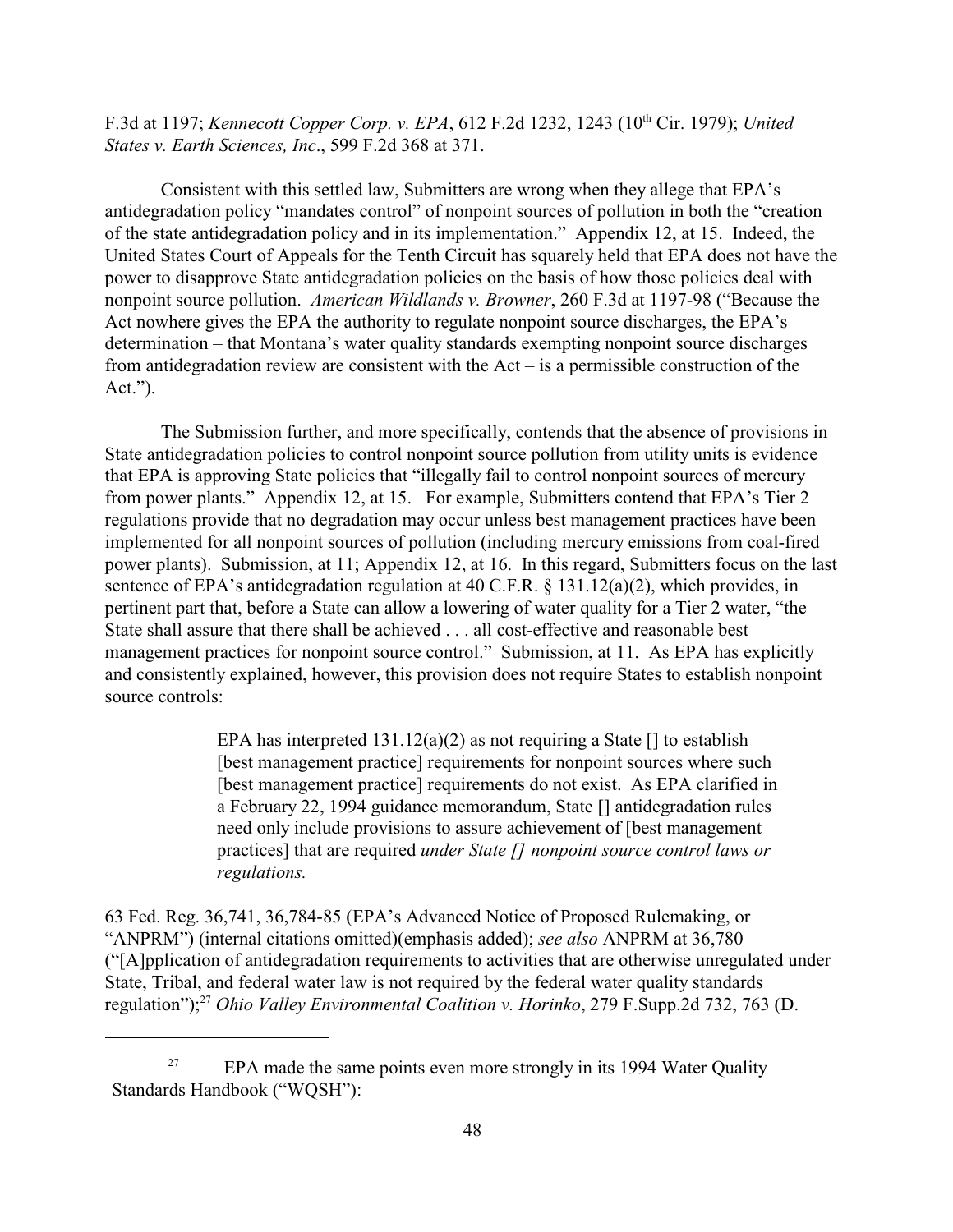W.Va. 2003) ("States are not required to regulate *nonpoint* sources, but if a State does not assure that best management practices are achieved for nonpoint source control the State cannot permit a lowering of water quality from *point* sources on any Tier 2 water, economic or social necessity nothwithstanding.") (emphases added).

The U.S. emphasizes that antidegradation reviews for Tier 2 waters apply in the context of particular authorization for a point source to discharge, such as an NPDES authorization. The antidegradation policy requires the permitting authority and point source permit applicant to undergo a Tier 2 antidegradation review if the point source discharge to a high quality water would lower water quality as compared to the prior discharge.

Accordingly, EPA's antidegradation regulation, in specifying that States must have regulations that do not authorize a lowering of the quality of a Tier 2 water unless "all costeffective and reasonable best management practices for nonpoint source control" have been achieved, 40 C.F.R. § 131.12(a)(2), simply requires that States that choose to regulate nonpoint sources pursuant to state law ensure that those State-required nonpoint source controls are properly implemented before a lowering of water quality from *point source* discharges may be authorized on a Tier 2 water. 40 C.F.R. § 131.12(a)(2). Under EPA's regulations, the extent to which a State's antidegradation policy applies to nonpoint sources depends upon the extent to which state law regulates nonpoint sources and the extent to which the State voluntarily applies its antidegradation policy to unregulated nonpoint sources. EPA's regulation does not require that States establish nonpoint source controls as part of their antidegradation policies. Therefore, there is no basis for Submitters' claim that EPA has approved inadequate State antidegradation policies and implementation procedures, because the policies and procedures do not control nonpoint source pollution, including emissions from coal-fired power plants.

Section 131.12(a)(2) does not mandate that States establish controls on nonpoint sources. The Act leaves it to the States to determine what, if any, controls on nonpoint sources are needed to provide for attainment of State water quality standards. (See CWA Section 319.) States may adopt enforceable requirements, or voluntary programs to address nonpoint source pollution. Section 40 C.F.R. 131.12(a)(2) does not require that States adopt or implement best management practices for nonpoint sources prior to allowing point source degradation of a high quality water. However, States that have adopted nonpoint source controls must assure that such controls are properly implemented before authorization is granted to allow point source degradation of water quality.

WQSH at 4-8, AR330. *See also* Great Lakes Supplemental Information Document at 204, ("despite the broad applicability of water quality standards, mechanisms to implement water quality standards may not exist in all circumstances. Neither the antidegradation provisions contained in the final Guidance, nor existing regulations, confer any additional authority upon States, Tribes or EPA to regulate nonpoint sources of pollution.").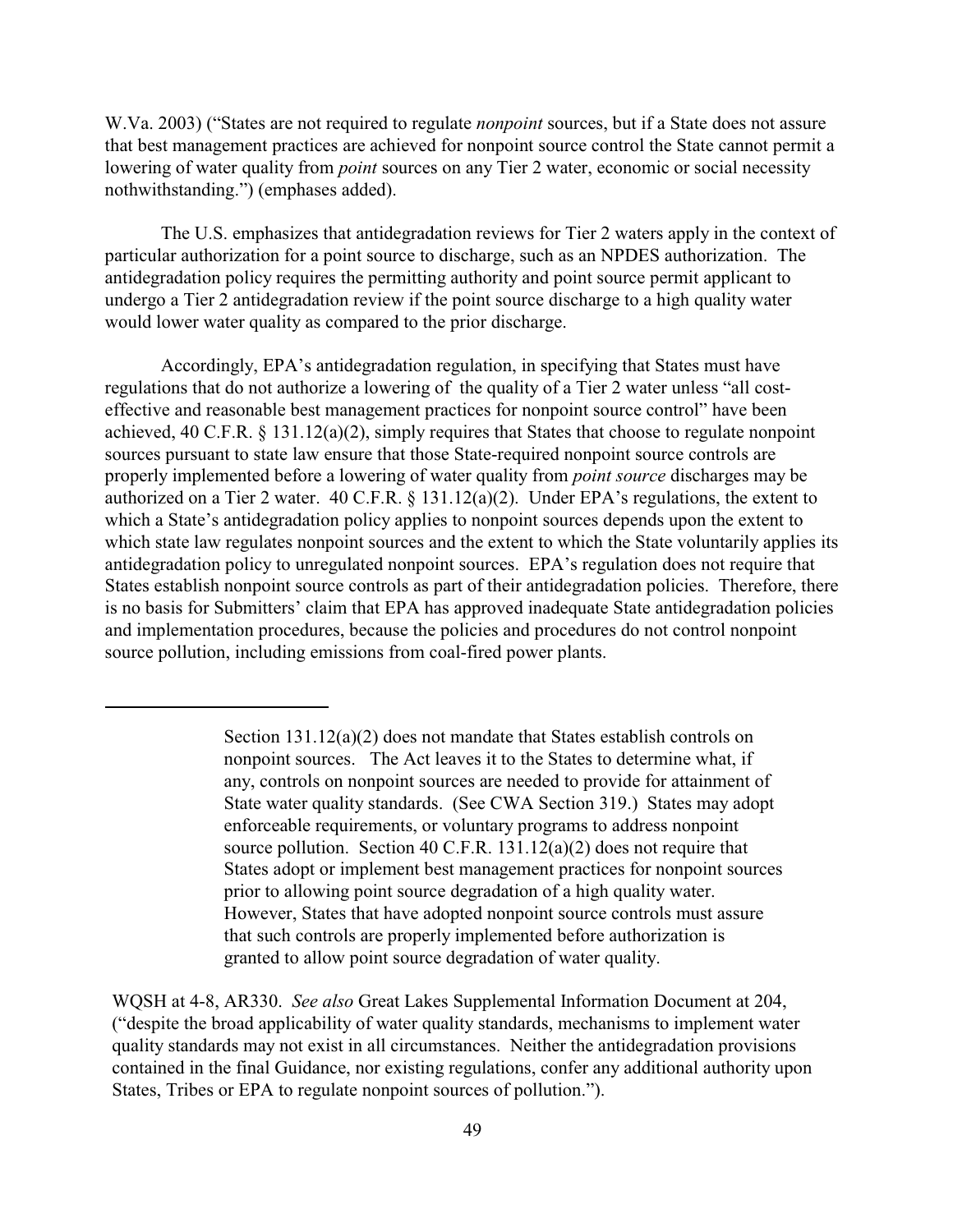In addition, the U.S. notes that to the extent Submitters' claims on antidegradation (or any other issue) may be characterized as challenging EPA activity involving standard-setting (*e.g.*, approvals of state policies or standards), such claims have been recognized by the Secretariat as being outside the scope of NAAEC Art. 14/15. *See e.g. Great Lakes* (A14/SEM/98- 003/05/14(1)(2)) (Sept. 8, 1999), at 8-9; *Great Lakes* (A14/SEM/98-003-03/14(1)) (Dec. 14, 1998), at 5-6.

### **c. Mercury FCAs are not** *per se* **evidence of violations of antidegradation requirements.**

In addition, Submitters allege that the existence of mercury fish consumption advisories is, in and of itself, evidence of violations of the CWA and antidegradation requirements. Submitters allege that: (1) whenever a "fishable" waterway becomes subject to a mercury FCA, the water "by definition" is exceeding its applicable water quality standards (Appendix 12, at 13); (2) whenever a FCA is issued for a Tier I or Tier III water historically used or designated for fishing, federal and State governments are in "violation" of Tier I and Tier III antidegradation requirements (Submission at 10-11); and (3) every time a State issues a FCA for a water for which fishing is an existing or designated use, the uses "have been rescinded or lost in violation of the CWA." (Appendix 12, at 13-14). In Appendix 12, Submitters provided data from the ten States mentioned above, identifying waters for which the States have issued mercury FCAs.

Consistent with the discussion above, however, FCAs do not, in and of themselves, establish that a State's water quality standard is not being attained. In fact, FCAs generally are not part of State water quality standards – State issuance of FCAs is voluntary. Moreover, even when a State issues a FCA, the advisory does not necessarily mean that the applicable water quality standards are not being attained. This is true even for waters with designated uses of "fishing." For example, a primary purpose of State FCAs is to provide information and cautionary advice to the general population and/or sensitive subpopulations on the amounts of fish to consume from specified waters. The waters, however, may still be attaining a general "fishing" use. State designated uses generally are based on certain levels of assumed fish consumption. Therefore, advice to the public to limit consumption above those levels would not mean that the State's designated fishing use is not being attained.

Notwithstanding this pivotal infirmity in Submitters' argument, however, EPA recognizes that, on a case-by-case basis, waters subject to mercury FCAs may also not be attaining their applicable designated use of fishing. As discussed in the section of this Response on the implementation of CWA section 303(d)'s listing requirements, the States and EPA have identified many waters with mercury FCAs as also not attaining applicable water quality standards for mercury. For waters that are identified as not meeting water quality standards, the States will develop TMDLs as appropriate.

There are other reasons, too, why the existence of a mercury FCA for a Tier 1 water that has been designated or historically used for fishing, or for a Tier 2 or 3 water that is designated for fishing, does not mean that EPA or States are in "violation" of antidegradation requirements as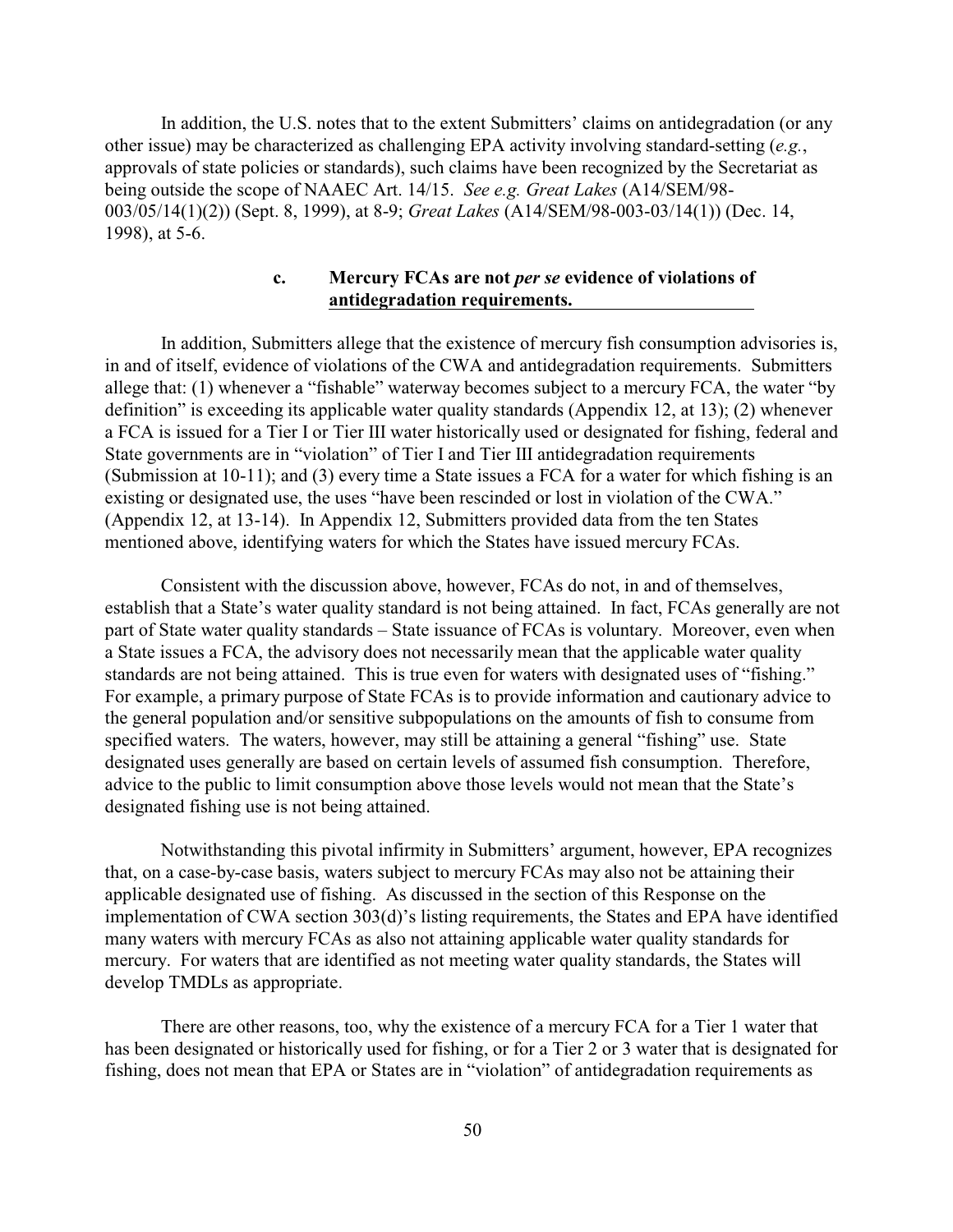Submitters allege. As discussed above, antidegradation requirements, as elements of State water quality standards, are implemented in the context of issuing CWA discharge permits for point sources. As is well documented, the dominant source of mercury pollution in waters is air deposition from various sources, which are not point sources subject to regulation under the CWA. Implementation of antidegradation requirements in CWA discharge permits thus will not affect the dominant sources of mercury loading to U.S. waters and resulting levels of mercury in the fish in those waters, because those permits only control point source discharges. Accordingly, there is no basis for the allegation that FCAs for Tiers 1, 2, or 3 waters mean that EPA or States have "violated" antidegradation requirements. Similarly, there is no basis for an allegation that the existence of FCAs means that EPA has approved State antidegradation policies or implementation procedures that fail to comply with the requirements of EPA's antidegradation regulation.

Contrary to Submitters' allegations, the existence of FCAs does not mean that a State's designated fishing uses have been "rescinded or lost" in violation of the CWA. Appendix 12 included data from the ten highlighted States identifying waters designated for fishing that also are subject to FCAs. Appendix 12, at 13-14. State water quality standards, including designated uses, however, cannot be rescinded or changed unless the State goes through a process consistent with 40 C.F.R.§ 131.20 and obtains EPA approval pursuant to CWA section 303(c). Indeed, the information that Submitters have provided demonstrates that the States have not rescinded or changed their designated uses of fishing. The States have issued FCAs on waters with designated uses of fishing because it is known or expected that fishing will occur on these waters. The existence of mercury FCAs, therefore, simply represents precautionary decisions by State public health officials to advise their citizens concerning possible risks of consuming fish that may have elevated levels of mercury. They do not represent a change in the States' water quality standards.

Further evidence that these State standards have not been rescinded or changed, moreover, is provided by the waters that appear on the States' CWA section 303(d) lists. If the States had rescinded their designated uses of fishing, the waters would not be impaired for those uses and would not need to be listed under section 303(d).

Finally, even if a fishing use were considered to be currently "lost" because the State issued a FCA for a waterbody, that would not represent a "violation of the CWA" as alleged by Submitters. The presence of elevated levels of mercury in waters of the U.S. does not mean that either EPA or the States are violating the CWA or failing to properly implement the CWA. The CWA's section 303(d) TMDL program is a recognition that there will be waters that do not attain their water quality standards. As with mercury, the fact that a waterbody does not meet its water quality standards might have little or nothing to do with implementation of the CWA. Under section 303(d), however, waters not attaining standards are identified, and TMDLs will be developed. If, as is the case with mercury, the dominant sources of the pollutant are not sources that can be regulated under the CWA, the fact that the water is not attaining standards does not represent a "violation of the CWA."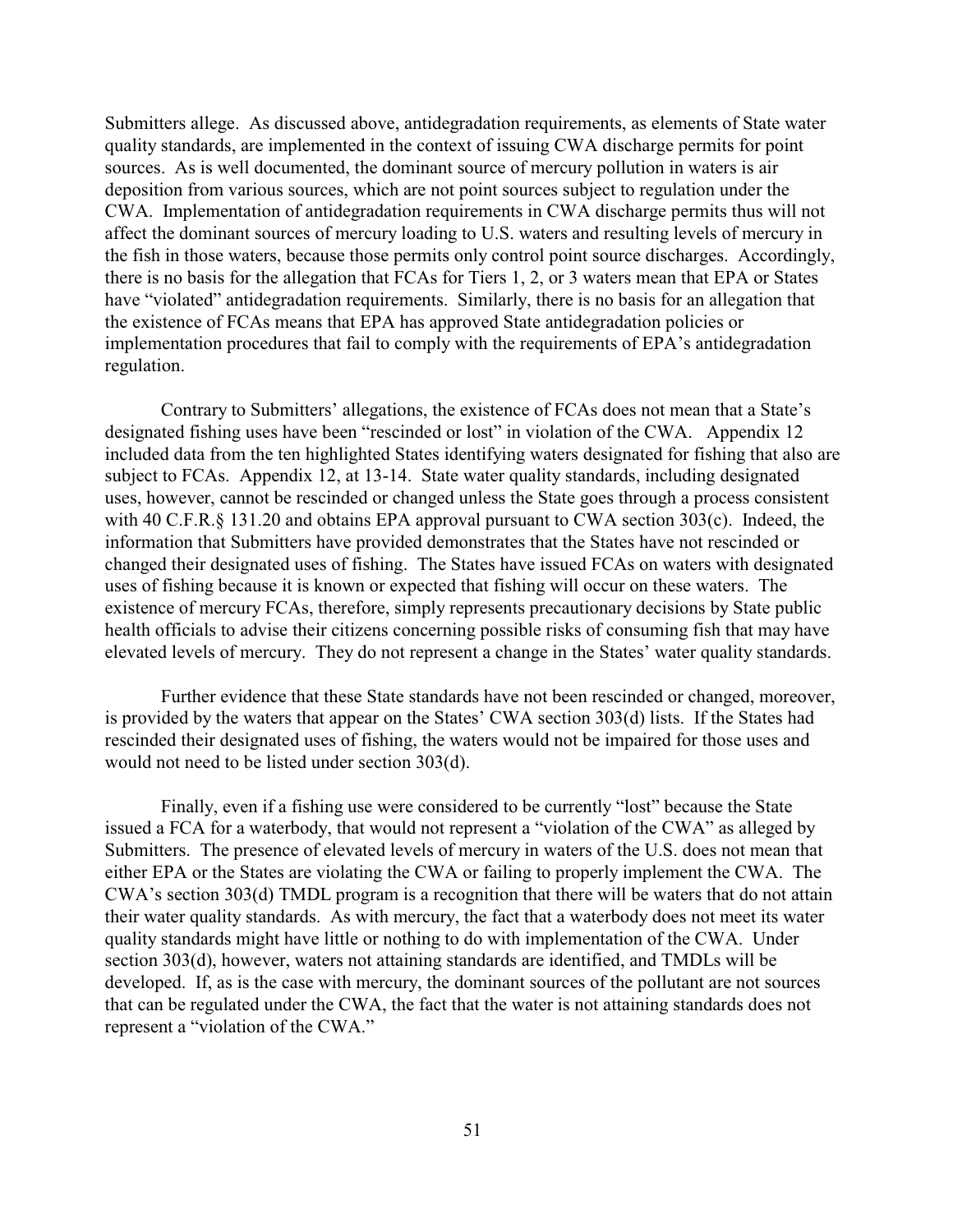#### **3. Submitters' Allegations Regarding NPDES Program Requirements Do not Demonstrate Any Failures by the U.S. to Properly Implement Those Requirements.**

Submitters' last set of CWA allegations concerns EPA's implementation of the NPDES program, which regulates nonpoint source discharges of pollutants. In this respect, Submitters' fundamental assertion is that point source discharges of mercury are not allowed for waterways that are currently under FCAs for mercury. Submission, at 12. Essentially, Submitters assert that the existence of an FCA means that a waterbody is not in attainment of its water quality standards, and that, if a water body is impaired due to mercury, there can be no point source discharges of mercury. Submitters' TMDL and antidegradation assertions focus on atmospheric deposition of coal-fired power plant air emissions as nonpoint sources, but Submitters' NPDES assertions focus on direct discharges of mercury from coal-fired power plants to water from point sources.

As was true of Submitters' basic assertions about TMDLs and antidegradation, this assertion is supported by neither the CWA nor EPA's implementing regulations. First, as discussed above, the applicable water quality standard and the fish consumption advisory differ in purpose and scope. Thus, the presence of an FCA does not necessarily mean that a water is not attaining its water quality standard. Second, even if a water is not attaining a water quality standard, the CWA does not bar existing, or even new, point source discharges to that waterbody. Therefore, it is possible to permit such discharges under the NPDES program consistent with the CWA.

The U.S. recognizes, however, that the issues surrounding mercury, including water quality criteria, analytic testing methods, and development of NPDES permits and TMDLs, are complicated ones, and they are of great concern to EPA. The Agency is implementing a number of initiatives that it believes will help State permit writers develop appropriate permits for point source discharges of mercury. Further, in light of the information newly provided by Submitters, EPA commits to reviewing closely the renewal of the approximately 40 permits identified by the Submission for facilities that have reported significant discharges of mercury directly to water under the TRI.

#### **a. Overview of NPDES Program**

The NPDES permit program is the principal means for implementing both technologybased requirements and water quality standards. CWA sections  $402(a)(1)$ ,  $301(b)(1)(C)$ ,  $33$ U.S.C. § 1342(a)(1), 1311(b)(1)(C); 40 C.F.R.§ 122.44(a), (d)(1). An NPDES permit transforms those general requirements and standards into specific limits applicable to an individual discharger.

NPDES permits are issued by EPA or, in those jurisdictions in which EPA has authorized a State agency to administer the NPDES program, by a State agency subject to EPA review. *See* section 402(a)-(d), 33 U.S.C. § 1342(a)-(d). All NPDES permits must contain: (1) technologybased controls that reflect the pollution reduction achievable through particular equipment or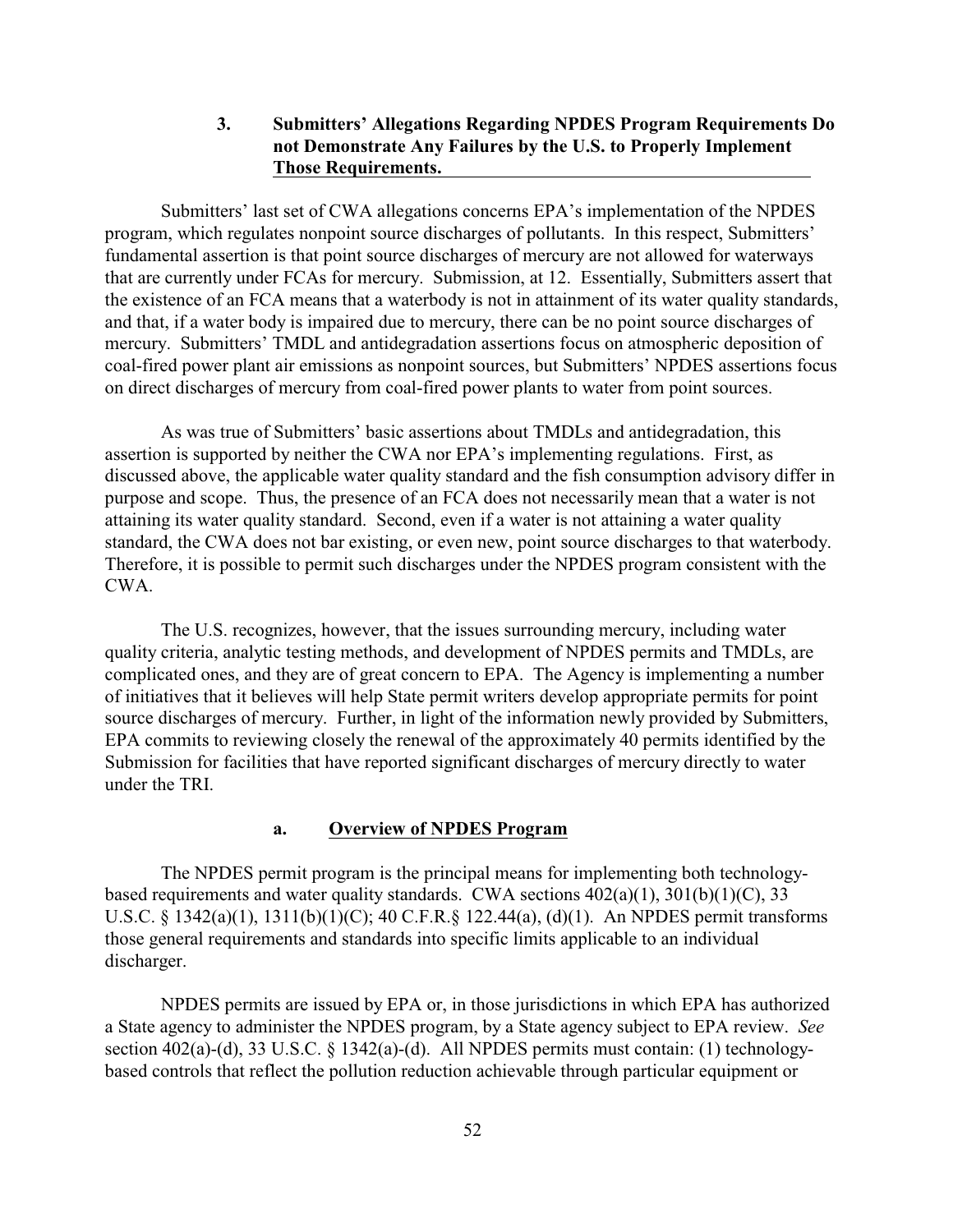process changes, *see E.I. duPont de Nemours & Co. v. Train*, 430 U.S. at 126-36; and (2) where necessary, more stringent limitations representing that level of control necessary to ensure that the receiving waters achieve water quality standards developed pursuant to section 303, 33 U.S.C. § 1313. *See* section 301(b), 33 U.S.C. § 1311(b).

The second category of controls, consisting of water quality-based effluent limits, is required by section  $301(b)(1)(C)$  of the Act, which provides:

> In order to carry out the objective of this chapter there shall be achieved  $- \dots (C)$ not later than July 1, 1977, *any more stringent limitation, including those necessary to meet water quality standards,* treatment standards, or schedules of compliance, established pursuant to any State law or regulations (under authority preserved by section 1370 of this title) or any other Federal law or regulation, or required to implement any applicable water quality standard established pursuant to this chapter.

33 U.S.C. § 1311(b)(1)(C) (emphasis supplied). Once standards have been adopted, permit limits must be established as necessary to attain and maintain the standards, without consideration of the availability or effectiveness of treatment technologies. *See Arkansas v. Oklahoma*, 112 S. Ct. 1046, 1054 (1992).

Under CWA section 402(b), 33 U.S.C. § 1342(b), States may seek authority to administer their own NPDES programs and issue NPDES permits. Section 402(b) includes criteria governing EPA's approval of State NPDES program authority. CWA section 304(i), 33 U.S.C. § 1314(i), provides EPA with authority to establish minimum requirements for such State programs. EPA also has the statutory authority to withdraw its approval of a State NPDES program entirely. *See* CWA section 402(c), 33 U.S.C. § 1342(c). Under CWA section 402(c), if EPA reaches a determination, "after public hearing, that a State is not administering [its NPDES] program . . . in accordance with the requirements of this section," EPA is to notify the State and withdraw its NPDES program authority "if appropriate corrective action is not taken [by the State] within a reasonable time," not to exceed 90 days from the date of notification. CWA section 402(c)(3), 33 U.S.C. § 1342(c)(3).<sup>28</sup>

Under CWA sections  $309(a)(1)$  and  $(3)$ ,  $33$  U.S.C. §  $1319(a)(1)$  and  $(3)$ , EPA retains the authority to issue compliance orders to, or bring civil actions against, persons who violate the

<sup>&</sup>lt;sup>28</sup> EPA's regulations implementing the CWA's NPDES program explain in detail when and how EPA may proceed to withdraw a State program. *See* 40 C.F.R. Part 123. EPA may order the commencement of withdrawal proceedings on its own initiative or "in response to [an administrative] petition from an interested person alleging failure of the State to comply with the requirements of this part  $[i.e., Part 123]$  as set forth in  $\S 123.63$ ." 40 C.F.R.  $\S 123.64(b)(1)$ . In the latter case, among other requirements, the petitioner bears "the burden of coming forward with the evidence" demonstrating satisfaction of the withdrawal criteria. 40 C.F.R. §  $123.64(b)(1)$ .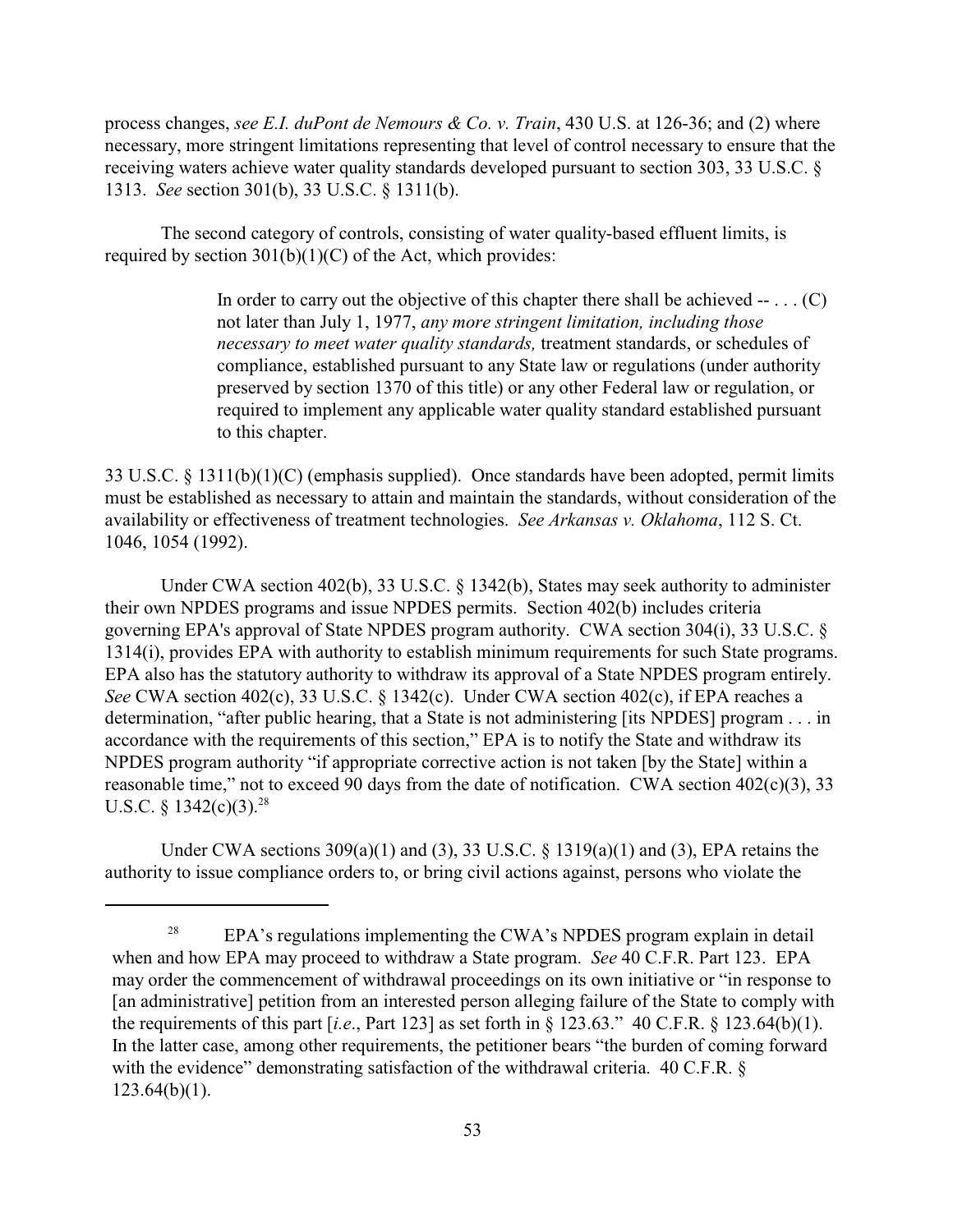conditions of a State NPDES permit or other requirements of the Act. If EPA finds that such violations "are so widespread that [they] appear to result from a failure of the State to enforce such permit conditions or limitations effectively," it is authorized to take certain defined steps to require improvements in the State enforcement program, and to initiate "federally assumed enforcement" until the improvements are made by the State. CWA section  $309(a)(2)$ , 33 U.S.C. § 1319(a)(2).

### **b. The presence of a mercury FCA does not mean that a water is not meeting its WQS for mercury, or that the NPDES system is not being effectively implemented.**

As discussed above, applicable water quality standards and fish consumption advisories differ in purpose and scope. Thus, for many States and Tribes, the numeric water quality criteria values that are part of the water quality standards and the fish (and shellfish) consumption advisory levels for the same waterbody differ, due to the inherent differences in the technical and risk assessments used to develop them. The CWA provides that NPDES permit limits be protective of applicable water quality standards, which may or may not provide the same level of protection as a FCA. Thus, Submitters' NPDES allegations are misplaced. To facilitate the consideration of these assertions, the U.S. provides below additional, pertinent background concerning the NPDES program, particularly as regards point source discharges from coal-fired power plants, and discusses Submitters' assertions at length.

### **i. Additional NPDES background and information specific to point source discharges from coal-fired power plants**

### **a) Generally**

As mentioned above, under the CWA, States adopt water quality standards for their rivers, streams, lakes, and wetlands. These standards identify levels for pollutants, including mercury, that must be met in order to protect human health, fish, and wildlife. No person may discharge pollutants, including mercury, from a point source into waters of the U.S. unless the person has an NPDES or other CWA permit. *See* CWA sections 301(a) and 402, 33 U.S.C. §§ 1311(a), 1342. Under the CWA, either EPA or States and authorized Tribes issue NPDES permits, which must include limits that ensure that water quality standards are met. More particularly, these permits must contain: (1) technology-based effluent limitations, which represent the degree of control that can be achieved by point sources using various levels of pollution control technology, *see* CWA sections 301, 304, and 306, 33 U.S.C. §§ 1311, 1314, 1316; and (2) more stringent limitations, commonly known as water quality-based effluent limitations (WQBELs), when necessary to ensure that the receiving waters achieve applicable water quality standards. *See* CWA section 301(b)(1)(C), 33 U.S.C. § 1311(b)(1)(C).<sup>29</sup> In addition, EPA and States issue information to the

 $^{29}$  When developing water quality-based effluent limits, the permitting authority must ensure that the level of water quality achieved by such limits is "derived from and complies with water quality standards." *See* 40 C.F.R.§ 122.44(d)(1)(vii)(A).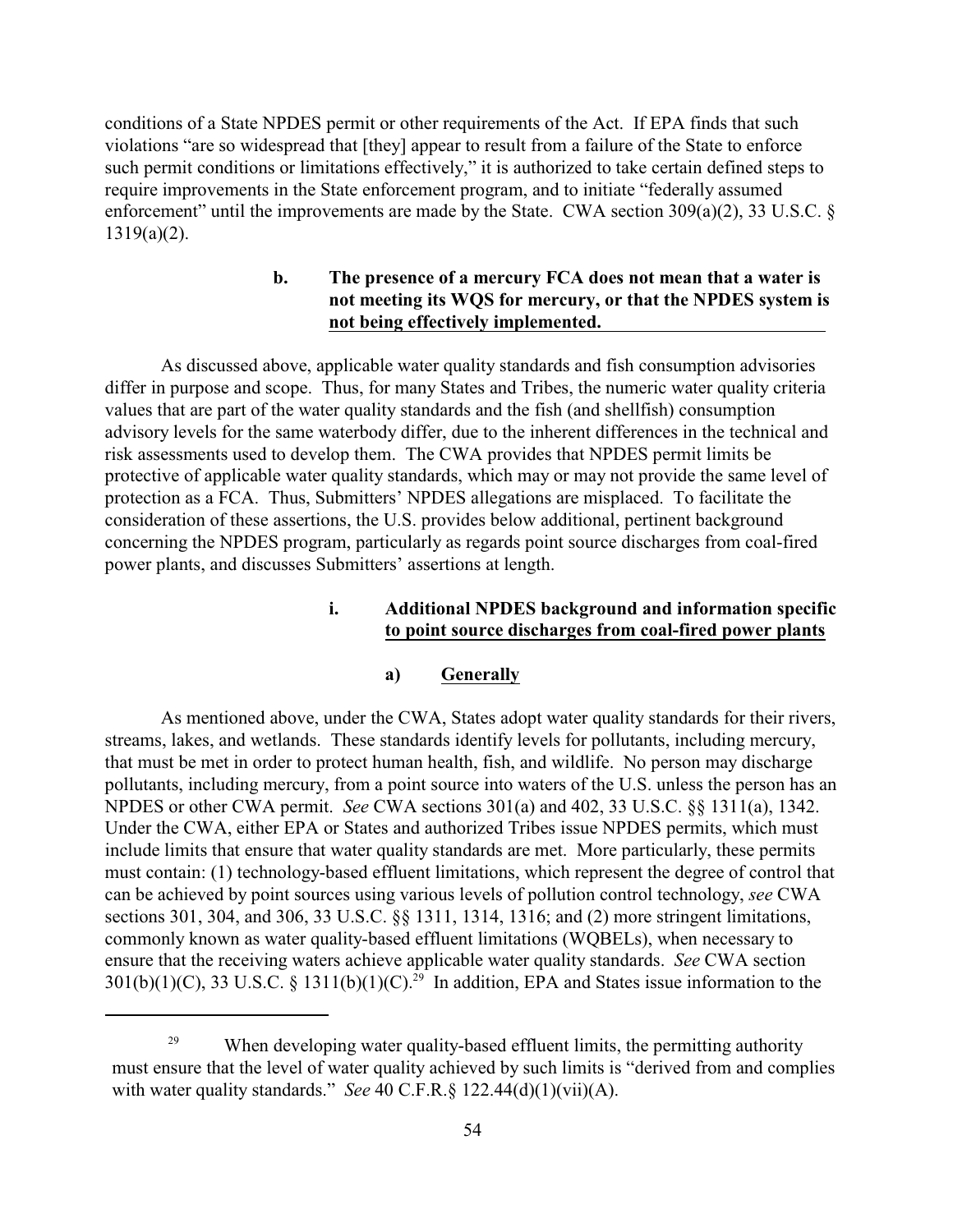public on waters contaminated with mercury and the harmful effects of mercury, and warn people about eating fish containing high levels of methylmercury.

#### **b) Effluent guidelines applicable to coal-fired power plants – establishment and review**

To facilitate implementation of the NPDES system for those coal-fired and other power plants that discharge effluent containing mercury from the facility to water (as opposed to air deposition), EPA established its Effluent Limitation Guidelines for the Steam Electric Power Generating Point Source Category on November 19, 1982. 40 C.F.R. Part 423. The provisions of this part are applicable to discharges resulting from the operation of a generating unit by an establishment primarily engaged in the generation of electricity for distribution and sale which results primarily from a process utilizing coal and other fossil-type fuels. In issuing this guideline, EPA considered establishing, but did not establish, a technology-based effluent limitation for mercury. At the time the guideline was developed, mercury could not be detected in power plant effluent using the analytical methods available.

EPA has a public process to consider these and other effluent guidelines for development or revision. First, EPA conducts an annual review of all existing effluent limitations guidelines to identify candidates for revision, pursuant to CWA sections 304(b) and 301(d), 33 U.S.C. §§ 1314(b), 1311(d). EPA also publishes an Effluent Guidelines Plan every other year, in which EPA identifies existing effluent guidelines for potential revision and potential new categories for effluent guidelines development. The Plan is required by CWA section 304(m), and is subject to public notice and comment under CWA section 304(m)(2), 33 U.S.C. § 1314(m)(2).

In its 2004 annual review, EPA did not identify the Steam Electric category as a priority for effluent guidelines revision at that time. *See* 69 Fed. Reg. 53,705, 53,717 (Sept. 2, 2004). EPA did not have sufficient information to assess the magnitude of the environmental and health hazards associated with pollutant discharges directly to water from this category, and determined that it would collect more information to resolve these data gaps during the 2005 annual review. *See id* at 53716-17*. See also* Technical Support Document for the 2004 Effluent Guidelines Plan (August 2004) at 5-73 to 5-87.

#### **ii. Water quality-based effluent limitations and FCAs**

To reiterate a point emphasized in the foregoing discussion, the existence of a FCA does not, in and of itself, mean that a waterbody is not in attainment of its standards. Moreover, even if a specific waterbody is impaired due to mercury, the CWA does not bar all point source discharges of mercury to that waterbody.

As noted above, CWA section 301(b)(1)(C), 33 U.S.C. § 1311(b)(1)(C), provides for the achievement of limitations "necessary to meet water quality standards. . . . " EPA has promulgated regulations implementing this section's requirement for water quality-based effluent limits or "WQBELs." The NPDES regulations at 40 C.F.R. §122.4(i) currently regulate the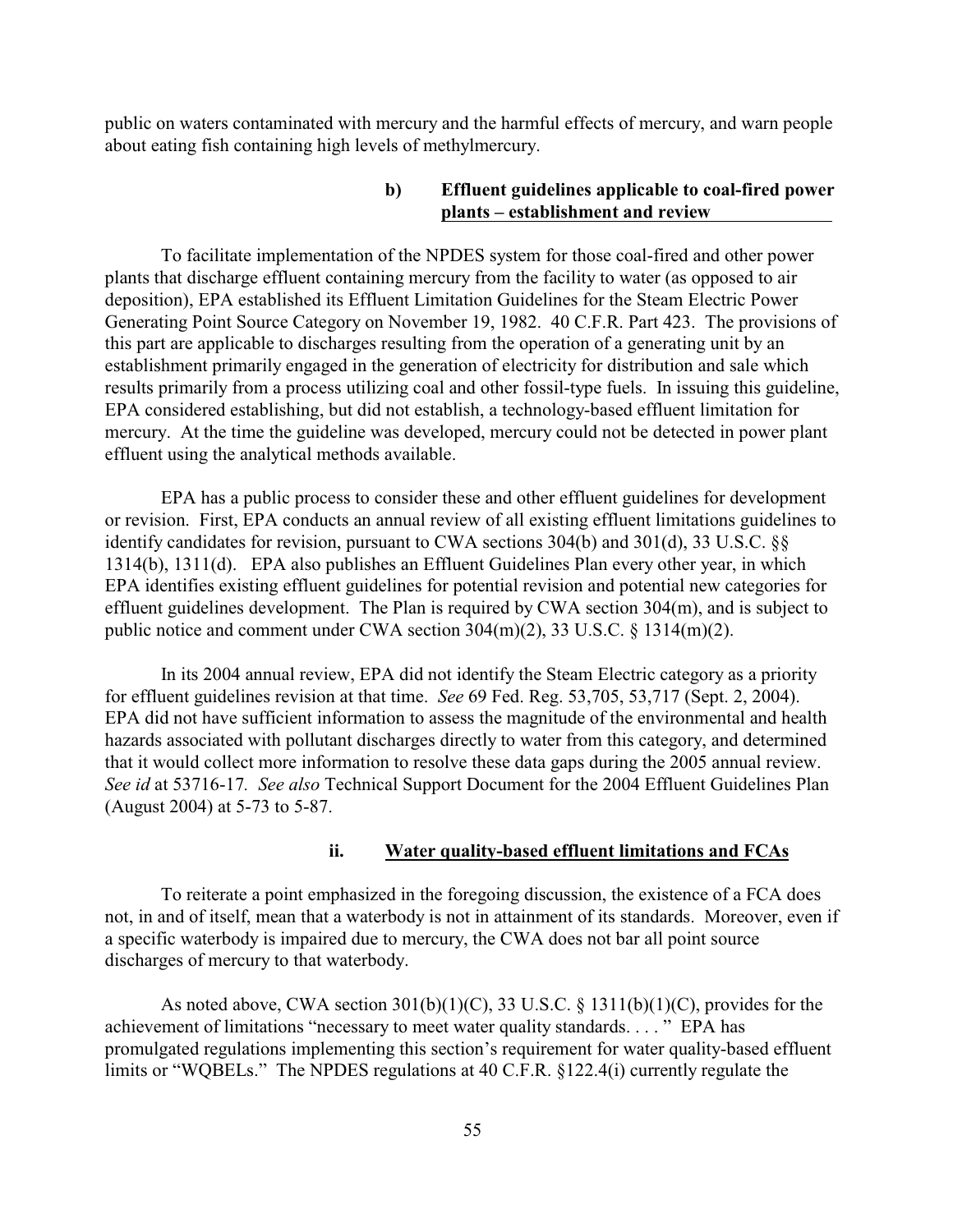issuance of a permit to a new source or new discharger whose discharge will *cause or contribute* to a violation of water quality standards.<sup>30</sup>

Significantly – and critical to an evaluation of Submitters' assertions – this regulation does not establish an absolute prohibition on new permits for point sources on impaired waters. Instead, implementation of this regulation prevents a new source or new discharger from receiving a permit to discharge a pollutant for which a water body is impaired pending the completion and EPA approval of a TMDL, *if* these discharges would "cause or contribute to the violation of water quality standards." A permit therefore may be issued if the discharge would not cause or contribute to the exceedance of the water quality standards.

Moreover, this regulation applies only to "new sources" and "new dischargers," as defined in sections 122.2 and 122.29 of the NPDES regulations. Existing dischargers, as well as new sources and new dischargers, are subject to the regulation at 40 C.F.R. $\S$  122.44(d)(1)(vii) (A). That regulation provides that when developing water quality-based permit effluent limitations, the permitting authority is to set the limitations to ensure that the level of water quality to be achieved "is derived from, and complies with all applicable water quality standards." In addition, if a TMDL has been established, the regulation provides that the effluent limitations must be consistent with the assumptions and requirements of any approved wasteload allocation (*i.e.*, rationing of pollutant loadings among point sources). 40 C.F.R. § 122.44(d)(1)(vii)(B).

### **iii. Permits may be written for discharges into impaired waters**

Establishing the proper water quality-based effluent limit in a specific permit is a factbased determination involving, among other factors, the type of pollutant discharged, the applicable water quality standard, the ambient water quality, flow, and siting. There are, as discussed below, a number of ways to develop a permit which ensures that a particular discharge does not cause or contribute to an exceedance of water quality standards. Thus, the Submission's assertion that the existence of point source discharges of mercury to waterbodies impaired by mercury is *per se* evidence that EPA is failing to effectively enforce the CWA's NPDES provisions represents an erroneous understanding of the requirements of the CWA.

The Supreme Court held more than a decade ago that "[a]lthough the Act contains several provisions directing compliance with state water quality standards, *see, e.g.*, § 1311(b)(1)(C), the parties have pointed to nothing that mandates a complete ban on discharges into a waterway that is in violation of those standards." *Arkansas v. Oklahoma*, 503 U.S. 91, 108 (1992). The Court further held that "rather than establishing [a] categorical ban . . . – which might frustrate the construction of new plants that would improve existing conditions – the CWA vests in the EPA and the States broad authority to develop long-range, areawide programs to alleviate and eliminate existing pollution. *See, e.g.,* § 1288(b)(2)." *Id.* Thus, the CWA certainly does not require

<sup>&</sup>lt;sup>30</sup> This regulation was promulgated as 40 C.F.R.  $\S$  122.67(i) on June 7, 1979.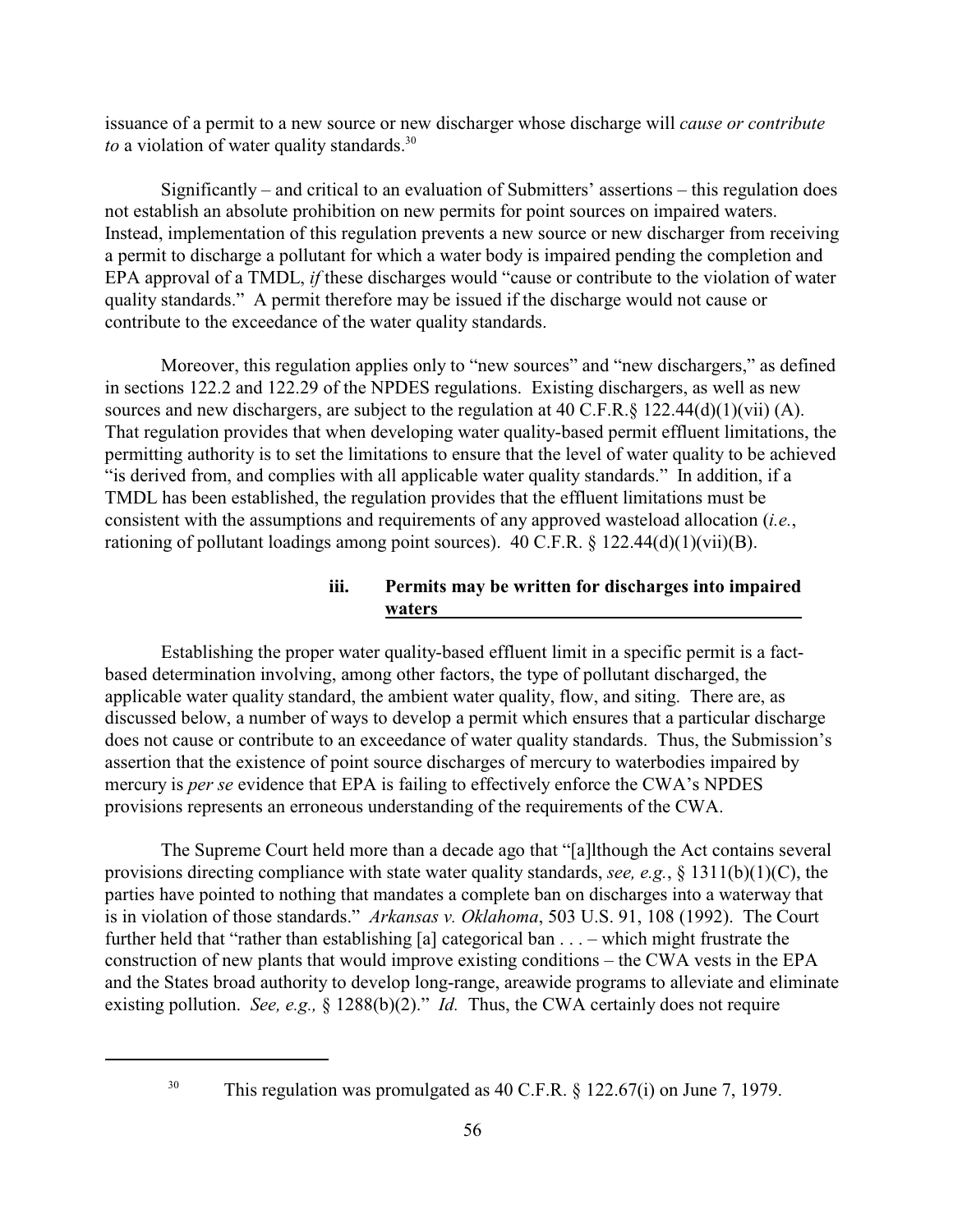existing point source dischargers to impaired waters to cease discharging when even *new* dischargers may begin discharging to impaired waters.

Likewise, in *Idaho Sportsmen's Coalition, et al. v. Browner, et al.*, the court addressed an argument by plaintiffs that the court should issue an order prohibiting EPA from approving any new point source discharges into an impaired water that lacks a TMDL. The court determined that individual permitting decisions were the appropriate means of addressing the issue of permits for new sources on impaired waters. The court found that "Plaintiffs' request for injunctive relief prohibiting EPA from approving any new point source discharges into an WQLS [impaired water] that lacks a TMDL is premature. The NPDES process itself involves water quality controls and it has not been shown that the issuance of any particular permit would result in a violation of water quality standards. A blanket prohibition would not be justified by the present record." *Idaho Sportsmen's Coalition, et al. v. Browner, et al.*, No. C93-943WD, Order on Motions for Summary Judgment and Injunction (May 19, 1995).

Indeed, in 1979 when EPA published its notice of pollutants suitable for TMDL development, the Agency recognized that the NPDES process would continue, given that "State development of TMDL's and wasteload allocations for all water quality limited segments will be a lengthy process. Water quality standards will continue to be enforced during this process. Development of TMDL's pursuant to section 303(d) is not a necessary prerequisite to adoption or enforcement of water quality standards . . . ." 43 Fed. Reg. 60,662, 60,665 (Dec. 28, 1978).

Determining whether a new discharge will cause or contribute to an exceedance of water quality standards (or establishing a limit for an existing discharge which derives from and complies with water quality standards) is thus done on a case-by-case basis. To date, EPA has not formally interpreted its regulations with respect to what conditions, if present, would allow for permit issuance to new sources, new dischargers or existing dischargers proposing to discharge their effluent into impaired waters. In practice, however, permitting has occurred consistent with current regulations.

Permits have been issued, for example, to dischargers whose discharges do not contain the pollutant causing the impairment. EPA, by practice, has not considered this to "cause or contribute to the violation of water quality standards."

Second, permits, where appropriate, are issued to dischargers with effluent limitations at or below either the numeric water quality criteria or a quantification of a narrative water quality criterion. Again, EPA, by practice, has not considered this to "cause or contribute to a violation of water quality standards." Where the background level of the pollutant in the receiving water is greater than the criteria, the stream is in non-attainment, and the aquatic environment or human health admittedly is adversely impacted. However, a point source discharging a pollutant at criteria end-of-pipe in such situations will discharge effluent containing a lower concentration of the pollutant than the receiving water, and therefore, will not increase the pollutant concentration in the waterway. Such a discharger may, in fact, cause the ultimate pollutant concentration in the receiving water to decrease as a result of an increase in flow. Therefore, the Agency believes, and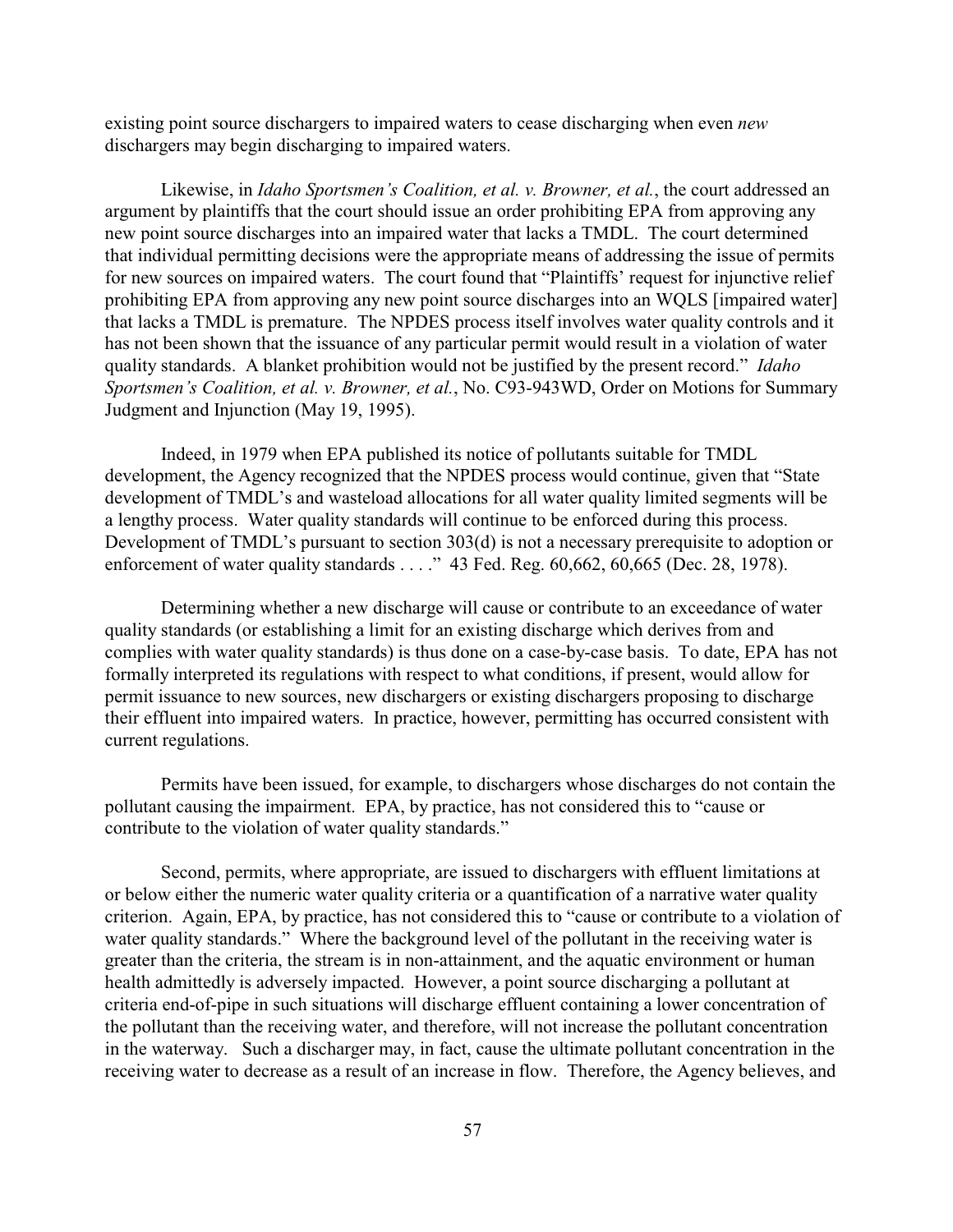has stated in the past, that establishing limits on point sources under these circumstances at criteria end-of-pipe is consistent with the underlying environmental objectives of the CWA. The Supreme Court, too, has recognized "the benefits to the river from the increased flow of relatively clean water." 503 U.S. at 114.

It is also possible for a discharger to be issued a permit, under appropriate circumstances, where it is demonstrated that other pollutant source reductions (such as nonpoint source reductions implemented by the discharger) will offset the discharge in a manner consistent with water quality standards. The ultimate result of this type of "offset" or "trade" may be a net decrease in the loadings of the pollutant of concern in the impaired water and, therefore, be considered not to "cause or contribute to a violation of water quality standards."

An additional possibility is that the regulatory authority may authorize a period of time to attain compliance with an applicable effluent limit. Such a compliance schedule could be authorized in the permit or in an enforcement action. Compliance schedules are discretionary, and should be provided only when the permittee demonstrates, and the permitting authority determines, that a schedule to achieve the water quality based effluent limit is necessary and appropriate. If a compliance schedule is not specified, immediate compliance with the permit limit is required. (EPA's regulations at 40 C.F.R. § 122.47(a)(1) require that compliance occur "as soon as possible.") This determination must be made on a facility-by-facility basis. EPA's policy with respect to compliance schedules is that NPDES permits may contain compliance schedules where the applicable State water quality standard was promulgated or interpreted after July 1, 1977, the State water quality standard or implementing regulations explicitly authorize schedules of compliance, and other relevant provisions of applicable State and federal law allow for schedules of compliance.

Thus, there are a number of ways to issue NPDES permits for point source discharges to impaired waters in accordance with the CWA and EPA regulations. Of course, all of these determinations regarding whether a discharge will cause or contribute to an exceedance of water quality standards would need to be made on a case-by-case basis. However, because such permits can be lawfully issued under the CWA, Submitters' NPDES theory lacks merit.

#### **c. Toxic Release Inventory ("TRI") Information**

That being said, however, EPA has gained useful information from Submitters, and plans to use that information to assist its implementation of the NPDES program in the future. This information consists of the mercury TRI data discussed in Appendix 12.<sup>31</sup>

<sup>&</sup>lt;sup>31</sup> Submitters did not bring this information to EPA's attention either in their notice preceding the filing of the Submission pursuant to NAAEC Art. 14.1(e) or in the original Submission itself.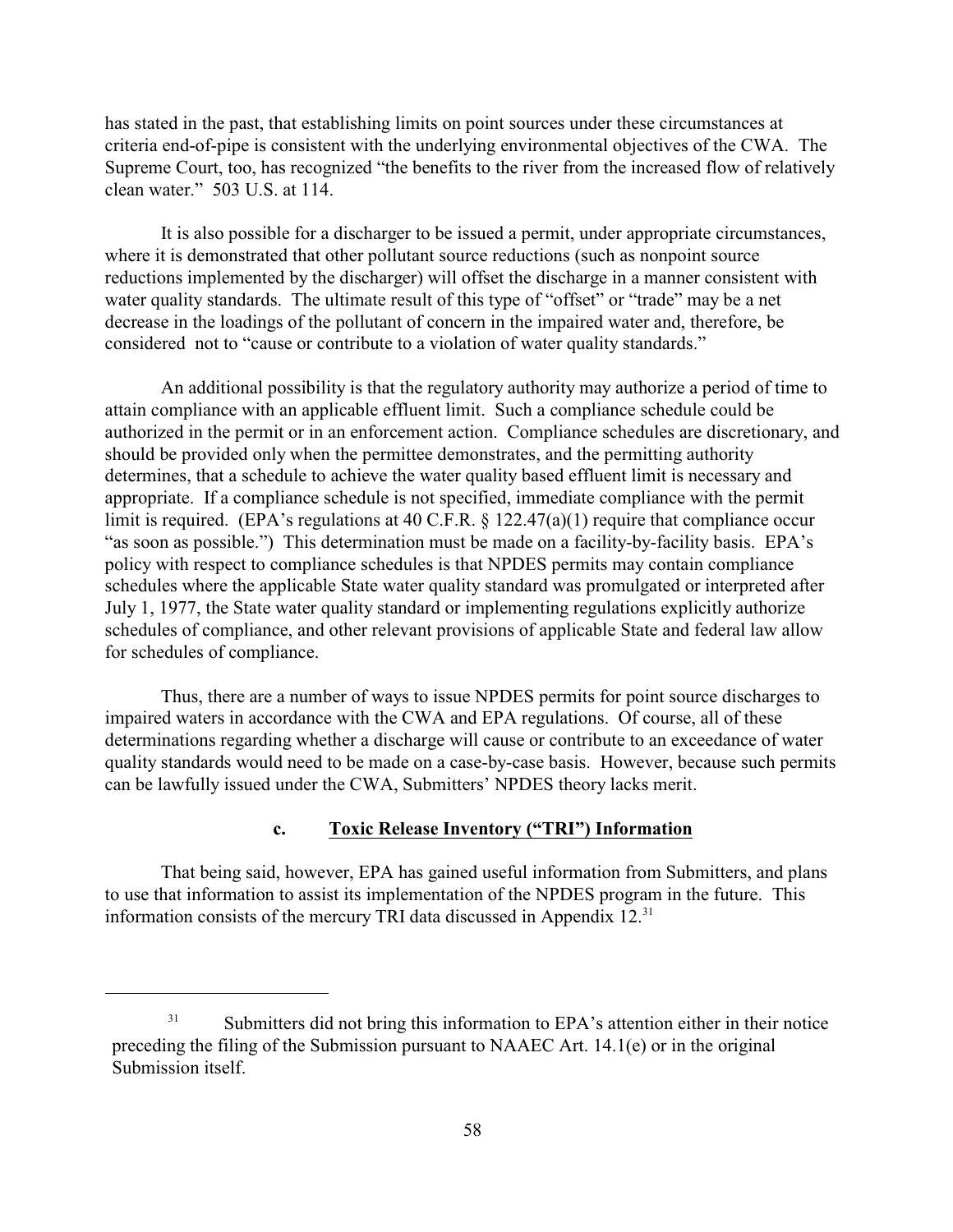More specifically, Appendix 12 presents data for mercury and mercury compounds, reported by certain coal-fired electric utilities in the ten States highlighted in that document, under section 313 of the Emergency Planning and Community Right-to-Know Act, commonly known as the Toxics Release Inventory (TRI). For example, Submitters assert, "(a)ccording to TRI data for 2002, 1,237 pounds of mercury were directly released to water from various industries across the U.S. Of that amount 503 pounds of mercury were released to water from electric utilities. Fiftythree electric generating facilities in the continental U.S. reported releases to water of more than one pound and as much as 58 pounds." Appendix 12, at 12 (footnotes omitted). Appendix 12 identifies facilities in each of the ten highlighted States that discharge mercury directly to water. There is not an exact correlation between TRI data and NPDES permitting data, primarily because facilities make "reasonable estimates" of quantities of pollutants released into the environment for TRI purposes. Nevertheless, EPA believes the TRI data identified by the Submission should be considered by State permit writers and EPA permit reviewers as these facilities' permits come up for renewal.

#### **i. The NPDES permit development process and TRI data**

#### **a) Permit application**

Each NPDES permitting authority relies primarily on information submitted by the permit applicant as part of the NPDES permit application process. Through this process, the permit writer gains an understanding of the circumstances of the discharge and the characteristics of the proposed effluent that will allow proper development of permit limitations and conditions. When it is determined that a facility needs an individual permit, the facility must submit an application for a permit. Application forms and requirements are specific to the type of facility and discharge. NPDES permit application regulations are contained in 40 C.F.R. Part 122, Subpart B. Most application requirements are contained in forms developed by EPA. It should be noted that authorized States are not required to use the EPA application forms. However, any alternative form used by an authorized State must contain the information required in 40 C.F.R. Part 122, Subpart B. An application form must be submitted for permit renewals.

#### **b) Determining when effluent limitations are necessary**

The determination of whether water quality-based effluent limits ("WQBELs") are necessary, and where necessary, the level of water quality to be achieved by the WQBEL, are determined on a permit-by-permit basis, to satisfy CWA section  $301(b)(1)(C)$  and  $40$  C.F.R. § 122.44(d)(1). NPDES regulations at 40 C.F.R. § 122.44(d)(1)(i) require the establishment of an effluent limit for any pollutant that is or may be discharged at a level that "will cause, have a reasonable potential to cause, or contribute" to an excursion above any applicable State water quality standard. In determining the need for an effluent limit for mercury from a particular point source, the permit writer must consider existing controls on other point and nonpoint sources that contribute mercury to the waterbody in question, the variability of the pollutant or pollutant parameter in the discharge, and, where appropriate and allowed in State water quality standards or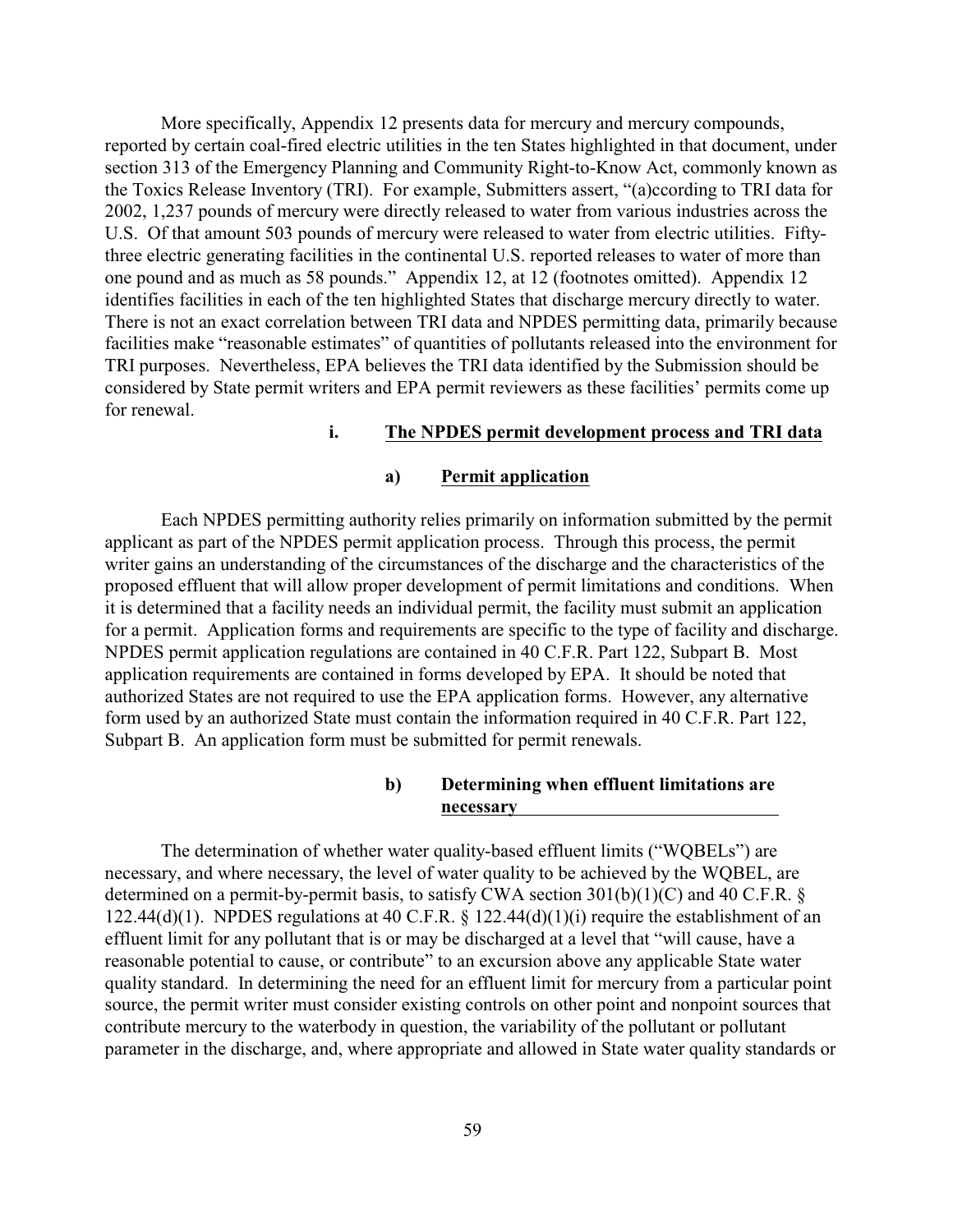regulations, the dilution of the discharge in the receiving water. 40 C.F.R.§ 122.44(d)(ii). EPA's Technical Support Document for Water Quality-based Toxics Control provides guidance on how to apply these requirements.

> **c) Determining the need for NPDES permit limits with effluent monitoring data, and recent advances in EPA's methodology for analyzing effluent for the presence of mercury**

Facility-specific effluent monitoring data should be used, where available, to project receiving water concentrations, which are then compared to applicable water quality criteria. An important consideration for evaluating facility-specific effluent data for mercury is the analytical test method used. NPDES regulations require that permittees submit effluent monitoring data that is representative of the discharge using analytical test methods approved under 40 C.F.R. Part 136. *See* § 122.41(j)(1) and (4). There are multiple approved test methods for the analysis of mercury available in 40 C.F.R. Part 136.

 In June 1999, Method 1631 was promulgated at 40 C.F.R. Part 136, for use in the various CWA monitoring programs, including the NPDES program. This new analytical procedure was developed for detecting and measuring total and dissolved mercury in water and fish samples, and has proven to be approximately 400 times more sensitive than EPA's previously recommended analytical method (Method 245). Following that original rulemaking, several successive revisions have been published in response to stakeholder recommendations, such as clarification of the use of field blanks and other requirements, increased flexibility, clarity, and performance, frequently asked questions, and use of clean techniques. The rule promulgating the current version, Method 1631 Revision E, became effective in November 2002.<sup>32</sup>

Between 1999 and 2002, permit writers may have required use of the new method inconsistently. This relative lack of use of the new method in favor of less sensitive analytic procedures has led to determinations of no reasonable potential to exceed water quality standards in many facilities' permits, since application data show that mercury has not been detected in the effluent of many more facilities. However, EPA has expected since November 2002 that the permitting authority would use the appropriate analytic method. Thus mercury will be detected at many more facilities, and this will likely lead to the establishment of WQBELs for mercury in a greater number of permits.

A review of the permits for the coal-fired power plants identified by Submitters in the ten highlighted States indicates that permitting authorities have not consistently required that facilities utilize the newest, most sensitive analytical method available for detecting and measuring mercury in their effluent. Use of the older test methods would not likely result in the detection of mercury

 $See$  http://www.epa.gov/waterscience/methods/1631.html for more information on Method 1631. That web page includes links to Federal Register notices pertaining to the original method and the subsequent revisions, as well as a number of fact sheets.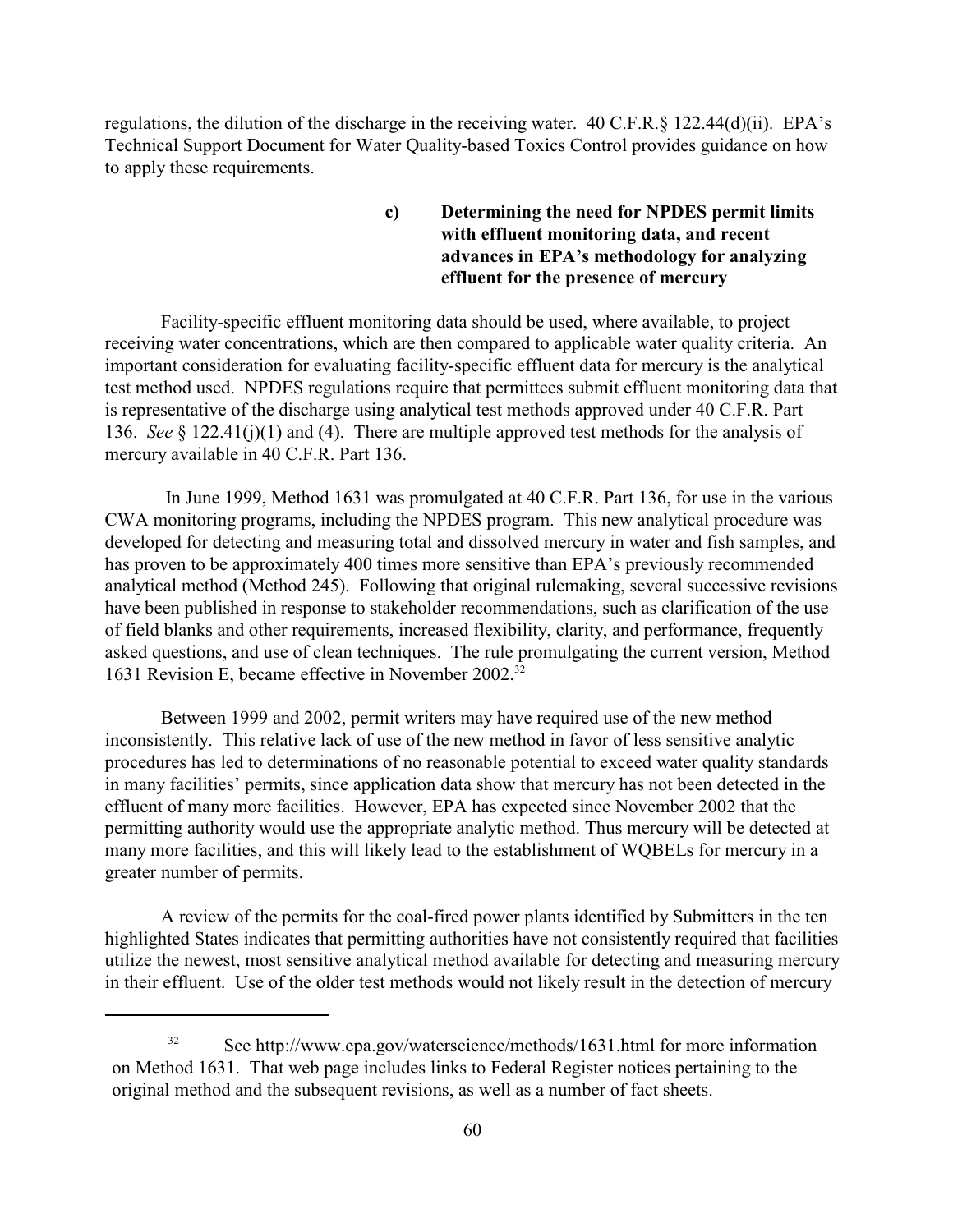in the effluent. Additionally, the threshold for reporting mercury releases from the electric generating facilities for purposes of the TRI has only recently been substantially lowered.<sup>33</sup> Because of this, NPDES permit writers have not traditionally considered TRI data as a source of relevant information on potential discharges of mercury. EPA will encourage State permit writers to consider TRI data for coal-fired power plants as appropriate for these ten highlighted States and expect the plants to explain any discrepancies in the data reported.

If the permitting authority chooses to impose an effluent limit without facility-specific effluent monitoring data, it will need to provide adequate justification for the limit in the permit fact sheet. However, the permitting authority should obtain facility-specific mercury monitoring data using Method 1631 before permit re-issuance. The permitting authority may obtain these data through the information gathering authority under CWA section 308 or similar State authority.

#### **d. EPA's planned next steps**

EPA is implementing a number of initiatives that the U.S. believes will help State permit writers develop appropriate permits under the CWA for discharges of mercury. EPA believes that the use of new, more sensitive analytical methods, the adoption of new criteria for methylmercury, and the consideration of surface water discharge data from TRI will lead to improvements in the quality of NPDES permits.

Accordingly, EPA will recommend that permitting authorities require facilities to monitor mercury discharges to water using the appropriate version of Method 1631. This would allow for characterization of effluent from all facilities for which mercury discharges were previously unknown or undetected, so that facilities contributing to water quality impairment can be identified. At the time of permit issuance, the facility's permit application should contain at least one data point that was analyzed with Method 1631. To further reinforce the use of the appropriate analytical test method, EPA intends to propose revisions to its permit application requirement regulations for industrial discharges and associated permit application forms to specifically require the use of Method 1631 wherever mercury monitoring is required. Where a regulatory authority has inadequate information to determine reasonable potential for an excursion of a water quality standard, there may still be a cause for concern on the part of the authority. The permit should contain monitoring requirements for mercury, and a reopener clause to address the concern in such cases. The clause would require the permit to be reopened and a limit to be

<sup>&</sup>lt;sup>33</sup> The reporting thresholds for mercury metal and mercury compounds were lowered to 10 pounds in 2000, when EPA determined that mercury and mercury compounds are highly persistent, bioaccumulative, toxic chemicals (PBTs). On October 29, 1999, EPA's TRI Program published a final rule titled "Persistent Bioaccumulative Toxic (PBT) Chemicals; Lowering of Reporting Thresholds for Certain PBT Chemicals; Addition of Certain PBT Chemicals; Community Right-to-Know Toxic Chemical Reporting." 64 Fed. Reg. 58,665. In addition, electric utilities were not initially subject to the TRI. In 1997, several new industry sectors, include metal mining, electric utilities, and hazardous waste treatment facilities, were made subject to the reporting requirements.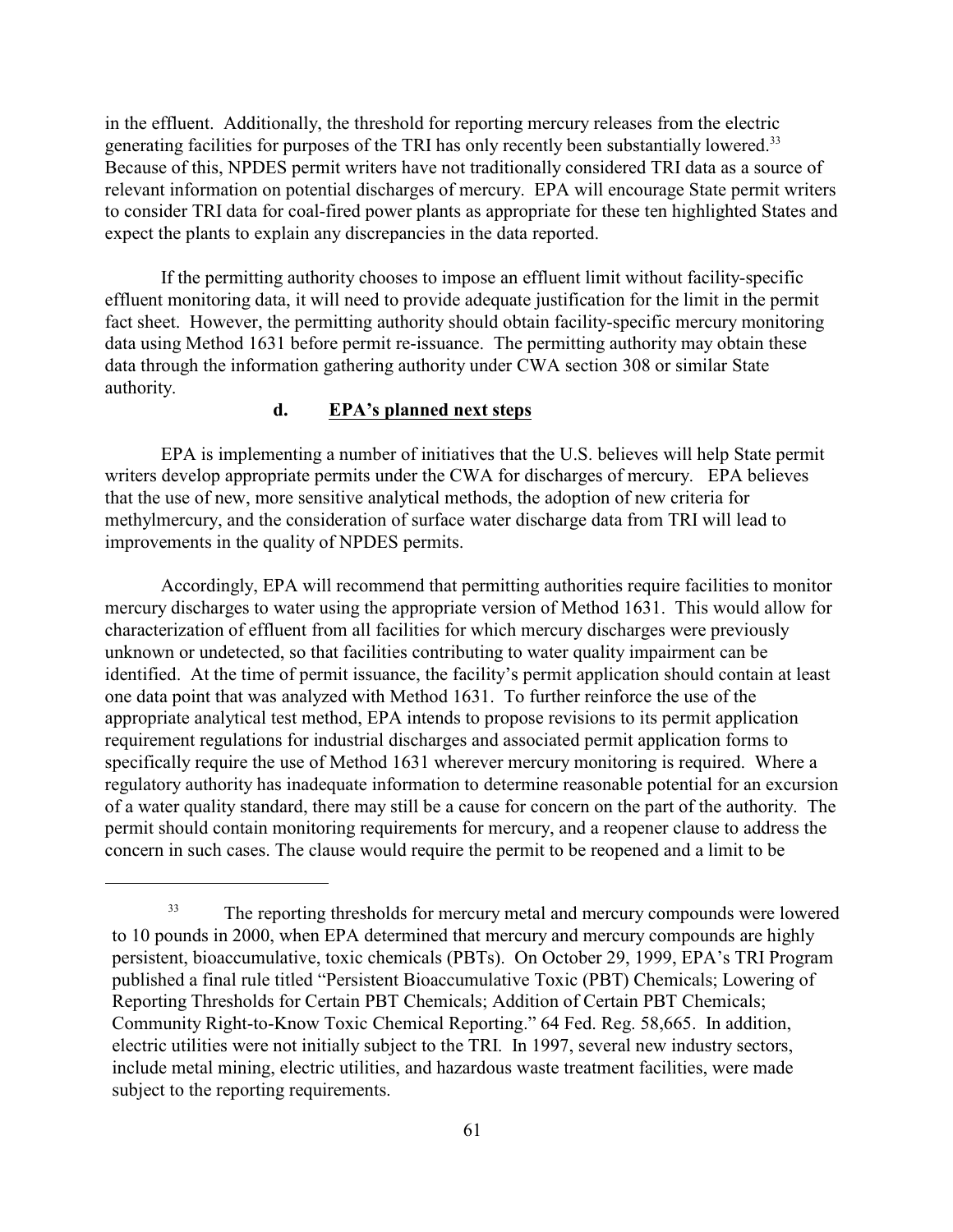established based upon any test results or other new factors substantiating that the effluent causes, has the reasonable potential to cause, or contributes to an excursion above the applicable water quality standard.

In addition, EPA has published a new recommended section 304(a) water quality criterion for methylmercury that describes the concentration of methylmercury in freshwater and estuarine fish and shellfish tissue that should not be exceeded, in order to protect consumers of fish and shellfish among the general population. 66 Fed. Reg. 1344 (Jan. 8, 2001). EPA expects the criterion recommendation to be used as guidance by States, authorized Tribes, and EPA in establishing or updating water quality standards for waters of the U.S. and in issuing fish and shellfish consumption advisories. This is the first time EPA has issued a water quality criterion expressed as a fish and shellfish tissue value rather than as a water column value. This approach is a direct consequence of the scientific consensus that consumption of contaminated fish and shellfish is the primary human route of exposure to methylmercury. EPA recognizes that this approach differs from traditional water column criteria, and will pose implementation challenges. In the notice, EPA provided suggested approaches for relating the fish and shellfish tissue criterion to concentrations of methylmercury in the water column. EPA believes that flexibility will be needed when designing control programs to meet this water quality criterion because mercury is highly persistent in the environment and because air deposition is the primary source of mercury for many waterbodies. EPA's new criterion will better align fish consumption advisories with water quality standards, and EPA believes the number of waterbodies with mercury impairments (3,182 waters in 42 States) is likely to increase when States adopt new methylmercury fish tissue criterion.

EPA recognizes that States and authorized Tribes will need additional, specific procedures and water quality program guidance in order to implement the new fish tissue water quality criteria. 66 Fed. Reg. 1357 (Jan. 8, 2001). EPA is in the process of drafting that implementation guidance. The guidance will address issues associated with States and authorized Tribes adopting the new water quality criterion into their water quality standards programs and implementation of the revised water quality criterion in TMDLs and NPDES permits, including approaches for addressing waterbodies where much of the mercury comes from atmospheric sources and how TMDLs can take into account ongoing efforts to address sources of mercury, such as programs under the Clean Air Act and pollution prevention activities. This guidance also may include a recommended approach for directly incorporating the methylmercury tissue criterion in NPDES permits. As States adopt the new criteria and implementation procedures, permit writers will more easily be able to determine appropriate WQBELs for mercury.

In sum, both EPA's new more sensitive test method and EPA's new water quality criterion use the most current science to enable EPA to detect and monitor more mercury contaminated waters than ever before. Additionally, they will enable EPA and the States to take faster action to permit mercury dischargers, and subsequently monitor discharges. These actions will assist in reducing mercury contamination to waterbodies.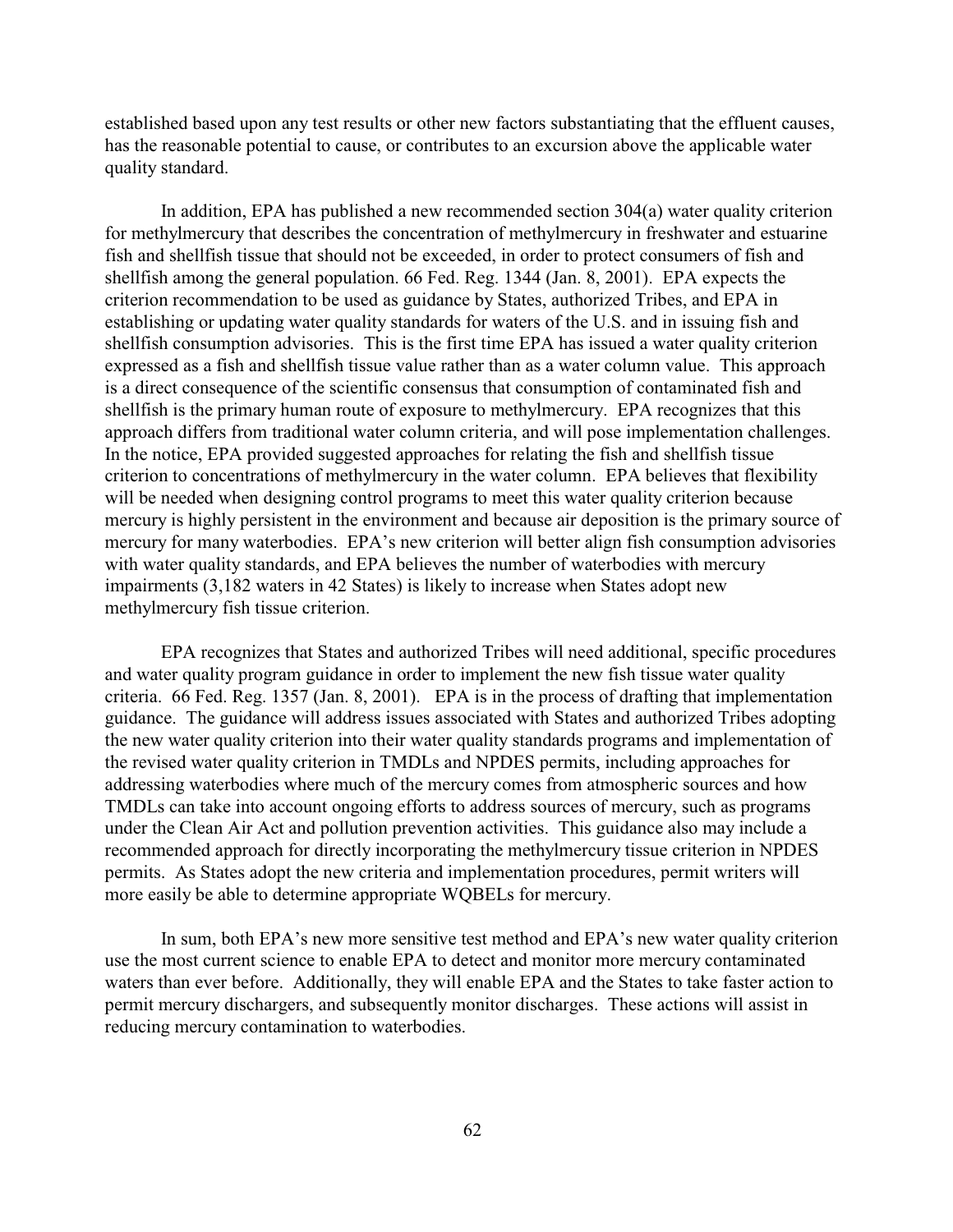EPA will also encourage State NPDES permit writers to consider TRI data, as appropriate, for mercury discharges directly to water from coal-fired electric power plants in the ten highlighted States that do not submit effluent monitoring data using Method 1631 at the time of permit renewal. EPA expects the plants will explain any discrepancies in the data reported. Finally, EPA commits to reviewing closely the renewal of the approximately 40 permits identified by Appendix 12 for power plants that have reported significant discharges of mercury to water under the TRI.

Thus, while Submitters are incorrect as to the legal requirements of the CWA with respect to point source discharges of mercury when a waterbody is impaired due to mercury, EPA recognizes that the complex issues surrounding mercury contamination can lead to permitting difficulties. EPA has taken steps that will, among other things, help States and the Agency better monitor and address through permitting actions direct point source discharges of mercury to waters of the United States. In addition, EPA will pay close attention to the permits of particular concern to Submitters in the ten States highlighted in Appendix 12.

# **IV. U.S. ACTIONS IN INTERNATIONAL FORA TO ADDRESS MERCURY USES, RELEASES, AND EXPOSURE**

As the discussion in Sections I-IV above demonstrates, EPA is effectively enforcing its domestic CAA and CWA programs with regard to mercury emissions to air and direct discharges to water from coal-fired power plants. In addition to the domestic measures described above, however, the United States also is engaged in the implementation of a wide range of bilateral, regional, and international programs and agreements to reduce mercury uses, releases, and its adverse impacts. The U.S. highlights those efforts here, including the Great Lakes Binational Toxics Strategy, an agreement between the U.S. and Canada signed in 1997; the North American Regional Action Plan (NARAP) for Mercury (the "Mercury NARAP"), which stems from the NAAEC and CEC Council Resolution #95-5; and efforts the U.S. is undertaking within the parameters of the United Nations Environment Programme (UNEP) concerning mercury, including, but not limited to, the United Nations Economic Commission for Europe (UNECE) Convention on Long-range Transboundary Air Pollution Protocol on Heavy Metals, and the United Nations Industrial Development Organization (UNIDO) Global Mercury Project.

The Great Lakes Binational Toxics Strategy provides an important framework for U.S. and Canadian bilateral action to reduce or eliminate mercury and other persistent toxic substances. Among other things, the Strategy sets forth challenge goals to reduce mercury use by 50 percent and to reduce releases by 50 percent by 2006, working from the 1990 baseline.

 The Mercury NARAP likewise provides an important framework within which to address mercury contamination in North America. The CEC Council approved Phase I of the Mercury NARAP in October 1997. Phase I sets out the strategic framework and approach to be used by the three countries. Phase II, adopted on March 16, 2000, identifies discrete mercury use and reduction actions that Canada, Mexico, and the United States will undertake within their countries and collectively through a coordinated tri-national effort. Action Items in the Phase II Mercury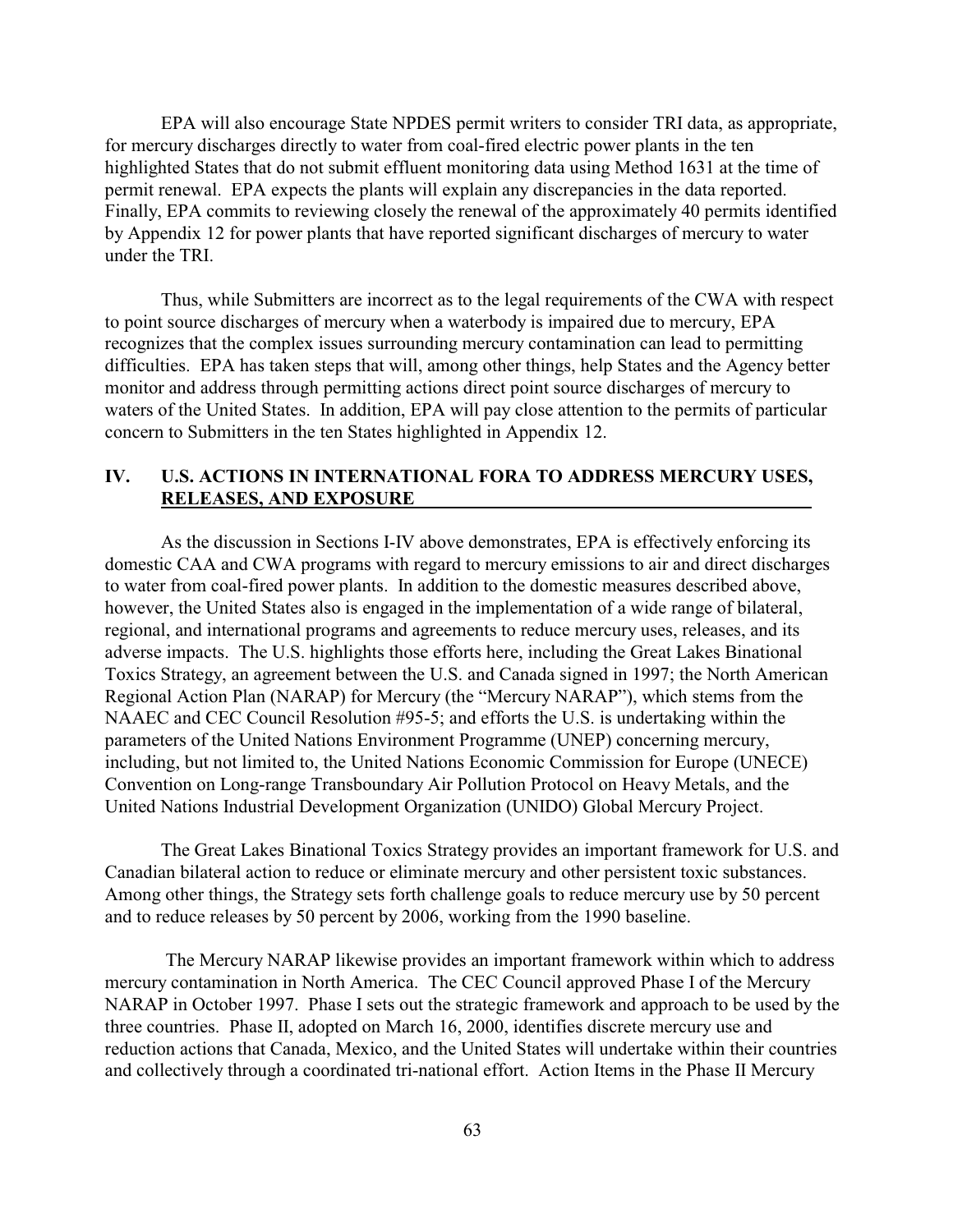NARAP "represent recommendations of the Council to the Parties . . . ." Phase II Mercury NARAP, Preamble.

Building in part on the Great Lakes Binational Toxics Strategy, Action Item 1a.(i) and Annex I of the Phase II Mercury NARAP call upon the Parties to "endeavor to attain a 50 percent reduction nationally in mercury emissions by the year 2006 from existing major stationary sources," including combustion installations with a net rated thermal input exceeding 50 MW, based on 1990 or equivalent emissions inventories. Of greatest pertinence to Submitters' allegations, Action item 1b of the Phase II Mercury NARAP ("Electric power generating sector") calls upon the Parties to "investigate various options and strategies to obtain reductions in mercury emissions from the electric power generating sector, consistent with the 50 percent reduction target... and including an evaluation of multi-pollutant approaches. . . ."

The U.S. has made considerable progress in implementing the provisions of the Mercury NARAP and the Great Lakes Binational Toxics Strategy regarding mercury air emissions. As discussed above, overall U.S. mercury air emissions already have been reduced by 45 percent since 1990. Taken together, the recently promulgated CAIR and CAMR will reduce coal-fired power plant mercury emissions by nearly 70 percent from 1999 levels when fully implemented. These reductions reflect a dynamic and significantly improving situation with regard to the mercury air emissions, consistent with the Mercury NARAP and the Great Lakes Binational Toxics Strategy.

Under the UNIDO Global Mercury Project, EPA has provided funding and technical expertise to assist in providing training on best management practices to reduce occupational exposures, to reduce emissions, and to reduce the amount of mercury used in small-scale artisanal gold and silver mining operations around the world. EPA also has been an active partner in the Arctic Mercury Project, which was developed in the context of the Arctic Council Action Plan (ACAP) and the Arctic Monitoring and Assessment Program (AMAP). EPA has worked to strengthen capacity building and technical cooperation programs among the Arctic countries, particularly to assist Russia in the development of Russia's Mercury Action Plan.

More recently, at the twenty-third session of the UNEP Governing Council, which was held in Nairobi, Kenya, February 21-25, 2005, delegates agreed to develop further the UNEP Mercury Program and to support the efforts of countries to take action to reduce mercury uses, releases, and exposure. Governments agreed to develop and implement partnerships with international organizations, non-governmental organizations and the private sector to reduce the risks that result from the release of mercury to the environment. The partnerships created will leverage resources, technical expertise, technology transfer, and information exchanges to provide immediate, effective action that will result in tangible reductions in mercury releases. EPA is an active participant in these partnerships and is committed supporting the UNEP Mercury Program to achieve global mercury reductions.

Thus, through these international activities as well, the U.S. continues to take positive steps aimed at addressing the presence of mercury in the environment. Given the strong set of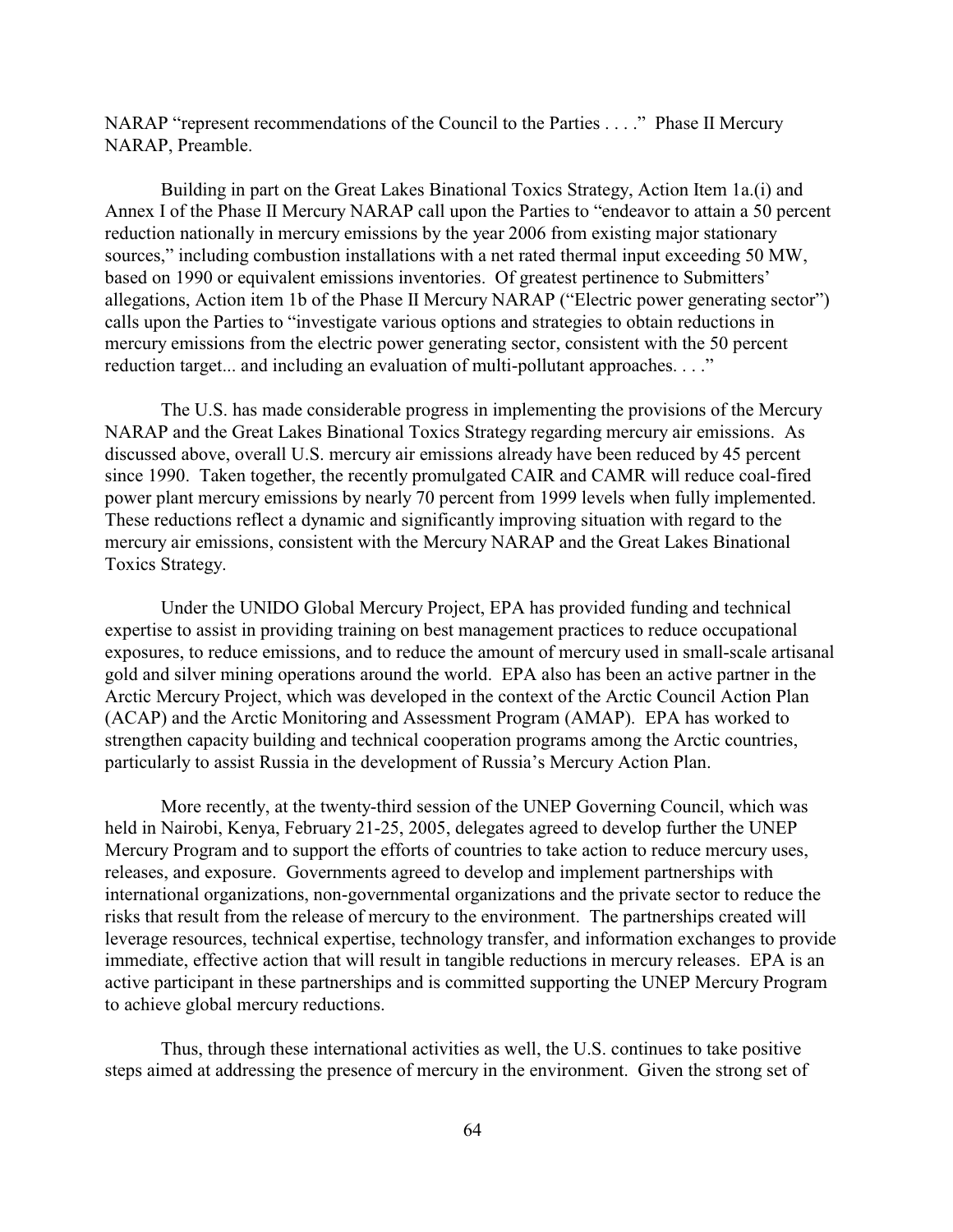domestic and international steps the U.S. is taking in this area, under the Secretariat's determinations in *Ontario Power Generation* and *Great Lakes* there is no need for a factual record to inquire into the actions of the U.S. to reduce mercury air emissions from coal-fired power plants and their impacts on water.

# **V. EXISTENCE OF PENDING PROCEEDINGS AND OTHER ISSUES ARISING UNDER THE NAAEC**

Although the substantive considerations discussed above should resolve this matter, there also are important procedural reasons why this matter should not proceed further. The U.S. discusses these reasons below.

### **A. Pending Judicial And Administrative Proceedings Should Preclude Further Review, Pursuant To NAAEC Article 14.3(a)**

As mentioned in Section I above, NAAEC Art. 14.3(a) provides that a Party, in its response to an Art. 14 submission, shall advise the Secretariat "whether the matter is the subject of a pending judicial or administrative proceeding, in which case the Secretariat shall proceed no further . . . ." This provision should be applied in this case, for the reasons discussed below.

# **1. Clean Air Act Proceedings**

As explained in Section II above, EPA recently issued certain final rules under the CAA that directly relate to mercury emissions from domestic coal-fired power plants. These rules, again, are CAIR, CAMR, and the final Section 112 rule.<sup>34</sup> These rules are central to Submitters' concerns, which focus on control of mercury air emissions from domestic coal-fired power plants.

The CAA contains detailed provisions governing actions for judicial review of agency action taken under the Act. In CAA section 307, Congress granted the U.S. Court of Appeals for the District of Columbia Circuit exclusive jurisdiction to review, among other things, challenges to nationally applicable final rules. CAA section  $307(b)(1)$ , 42 U.S.C. § 7607(b)(1). Section 307(d) further provides that interested parties have 60 days from the date of publication of a final rule in the Federal Register to file a petition for review of that rule in the relevant federal court of appeal. *Id.* § 7607(d).

<sup>&</sup>lt;sup>34</sup> EPA issued one proposed rule in January 2004, which included two discrete proposed regulatory actions: (1) the proposed revision of the December 2000 regulatory finding and removal of power plants from the CAA section 112(c) list; and (2) the issuance of CAA section 111 standards of performance for coal-fired power plants (the "Proposed Utility Rule"). 69 Fed. Reg. 4652 (Jan. 30, 2004). As noted above, Submitters commented on this proposed rule. In March 2005, EPA issued two final rules, one of which addressed the revision of the December 2000 finding and removal of power plants from the section 112(c) list ("the final Section 112 rule"), and the other of which sets standards of performance for coal-fired power plants ("CAMR"). EPA responded to the Submitters' comments in the final CAMR.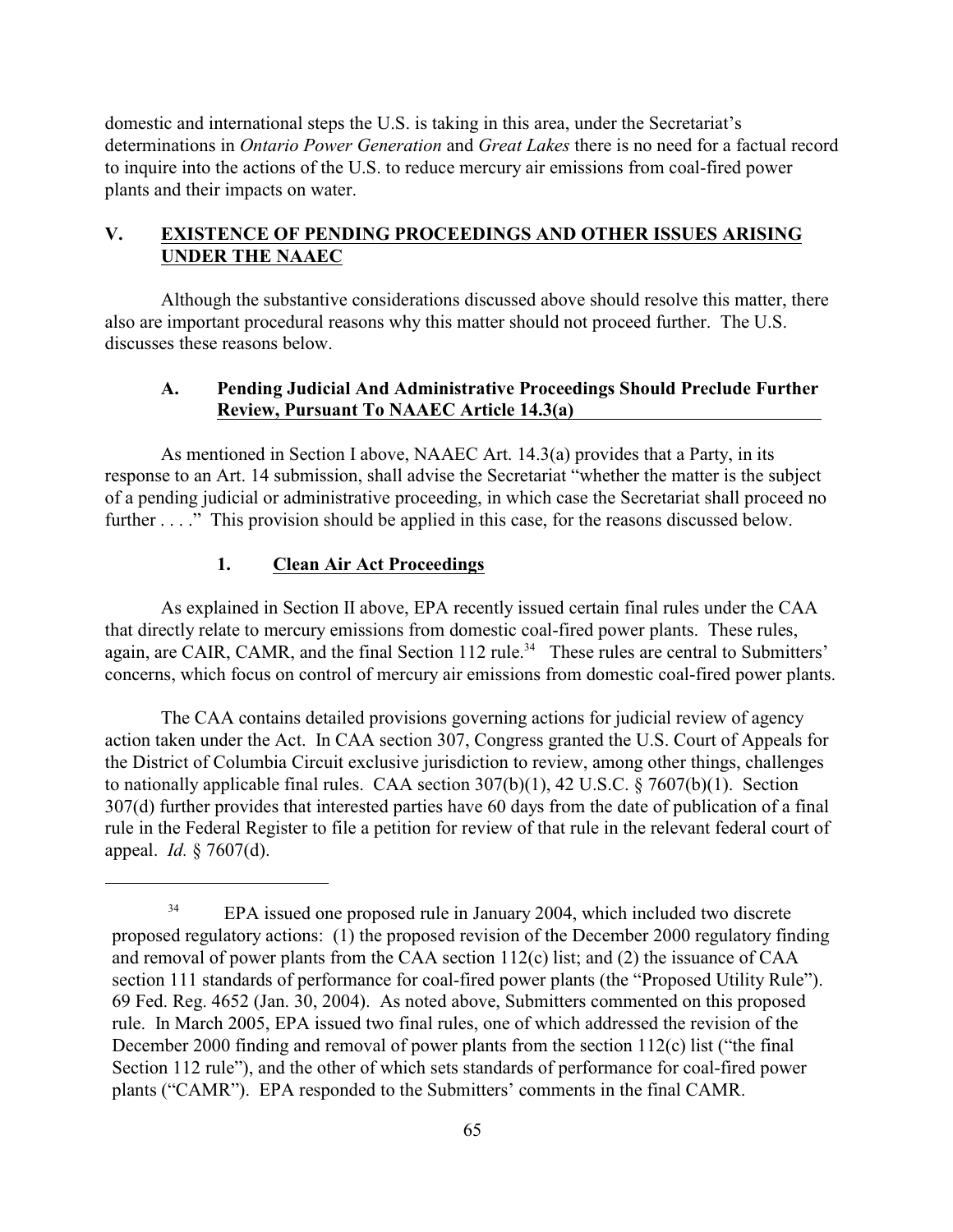Several States have filed petitions for review of the Section 112 rule in the U.S. Court of Appeals for the District of Columbia Circuit. The Section 112 rule is the only one of the final three power plant rules that has been published to date in the Federal Register. EPA anticipates that CAIR and CAMR will be published in the Federal Register soon and that those rules also will be challenged.<sup>35</sup> Such challenges will be heard in the U.S. Court of Appeals for the District of Columbia Circuit, as those proposed rules are of nationwide scope and effect.

The CAA also provides interested parties important administrative rights following issuance of a final rule. In particular, under CAA section 307(d), interested parties can file petitions for reconsideration of a final rule. CAA section 307(d), 42 U.S.C. § 7607(d). In such a petition, a party can raise objections to the final rule at issue, but the party must demonstrate either that it was impracticable to raise such objections during the public comment period, or that the grounds for the objections arose after the public comment period but within the time period specified for judicial review and that the objection is of central relevance. *Id.* § 7607(d)(7)(B). If EPA grants a petition for reconsideration, it will convene a proceeding for reconsideration of the final rule and provide the same procedural rights as would have been afforded had the information been available at the time the rule was proposed. *Id.* EPA has received correspondence from certain environmental groups, indicating their intent to file petitions for reconsideration of the Section 112 rule. EPA anticipates that petitions for reconsideration of CAIR and CAMR will be filed as well. Thus, there will be additional administrative process under the CAA, insofar as EPA will need to review and respond to any administrative petitions to reconsider any of the three final power plant rules.

In light of the foregoing, the U.S. maintains that the Secretariat should proceed no further, consistent with NAAEC Art. 14.3(a). The three final power plant rules directly address one of Submitters' core concerns – mercury air emissions from domestic coal-fired power plants. One of those rules is currently in litigation in the United States Court of Appeals for the District of Columbia Circuit, and EPA expects that similar judicial challenges to the other two rules will be filed shortly. EPA maintains that it has properly implemented the CAA with regard to controlling mercury emissions to air from domestic coal-fired power plants, and that it will prevail in any litigation concerning the three final rules. In the event, however, that EPA does not prevail on a particular aspect of any of the three final rules, the judicial remedy would, at a minimum, include a remand of the matter to the Agency for further administrative proceedings. *See, e.g., Florida Power & Light v. Lorion*, 470 U.S. 729, 743-44 (1985).

Given the pending and anticipated judicial and administrative proceedings concerning the three recently issued CAA power plant rules, no factual record should be recommended. *See* NAAEC Art. 14.3(a). This is because a factual record could interfere with those processes on issues common to those raised by the Submission. *See Methanex* (A14/SEM/99- 001/06/14(3)(June 30, 2000), at 7. Submitters effectively concede that the issues in the ongoing and prospective administrative and judicial proceedings involving the Section 112 rule and

<sup>&</sup>lt;sup>35</sup> Indeed, according to recent press reports, the litigants who recently challenged the Section 112 rule intend also to challenge CAMR, once it is published in the Federal Register.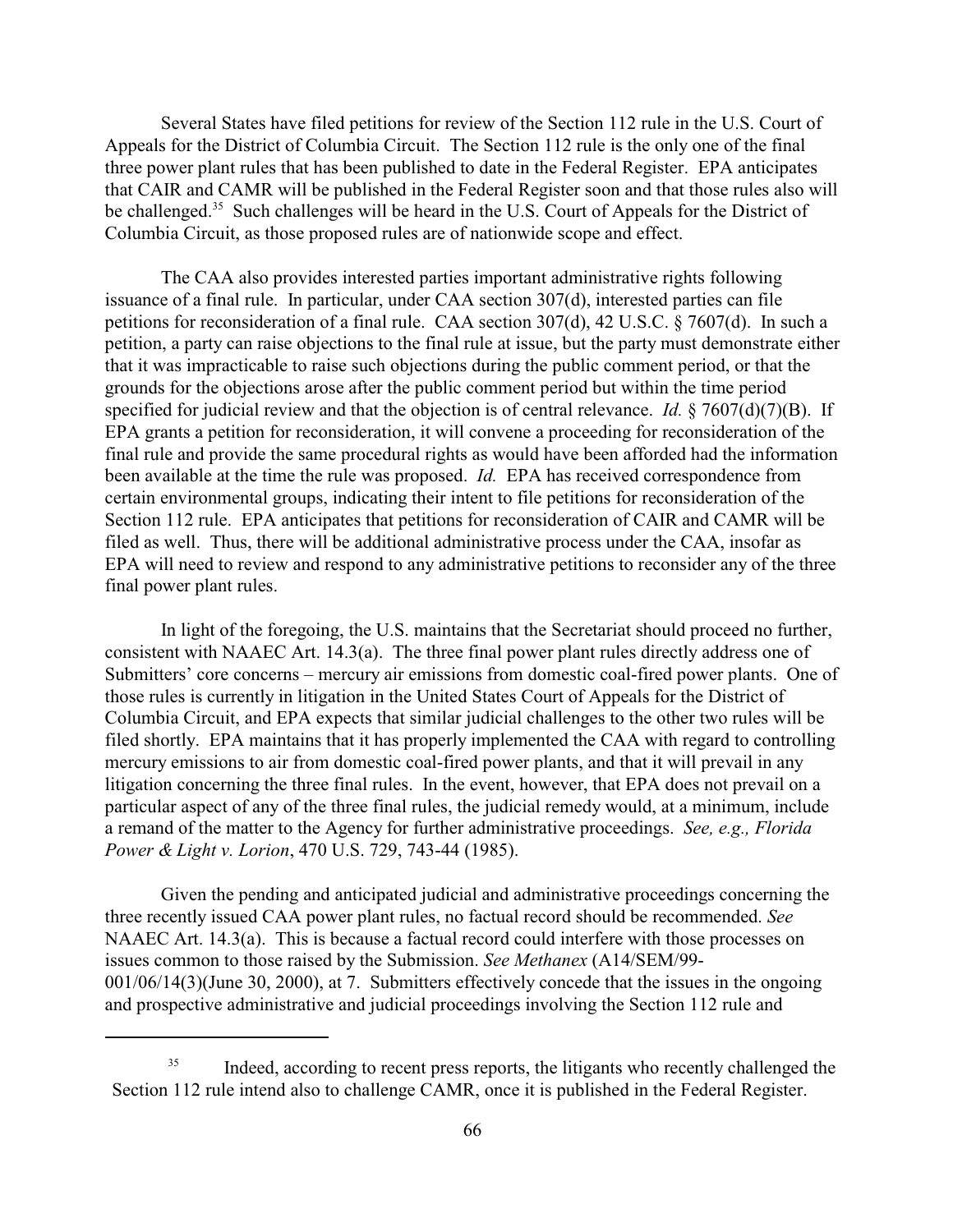CAMR, at least, are common to issues raised by the Submission, by relying on Waterkeeper Alliance's comment letter to EPA on the Proposed Utility Rule as notice of this Submission under NAAEC Art. 14.1(e). *See* Section V.C below.

Finally, there is another judicial proceeding concerning mercury emissions from domestic coal-fired power plants that is pending in the U.S. District Court for the District of Columbia. That case is *Izaak Walton v. EPA*, Civ. Action No. 04-694 (RWR) (D.D.C. filed April, 2004). The plaintiffs in that action allege that EPA has a mandatory duty to issue CAA section 112(d) emission standards for, among other things, mercury emitted to the air from domestic coal-fired power plants. CAA section 304, 42 U.S.C. § 7604 (judicial review provision authorizing lawsuits alleging a failure to comply with a mandatory duty in the CAA). EPA recently moved to dismiss the case for lack of subject matter jurisdiction. EPA argued in its motion to dismiss that the lawsuit is moot because the final Section 112 rule, among other things, removes coal- and oilfired power plants from the section 112(c) list, and therefore EPA has no mandatory duty to issue section 112(d) emission standards. The matter is still pending.

#### **2. CWA Proceedings**

In addition, there are a number of CWA-related judicial actions pending that involve matters within the scope of Submitters' assertions.

First, citizens have filed judicial actions under CWA section 505(a)(2), 33 U.S.C. § 1365(a)(2), seeking to require EPA to establish TMDLs in 39 States by a date certain. As a result, EPA currently has obligations under court orders or consent decrees entered by courts to develop TMDLs in 22 States. Failure by EPA to comply with the deadlines established in the orders and decrees could result in the Agency being found in contempt of court and subject to appropriate sanctions. The States in which EPA is under a consent decree to ensure development of TMDLs includes four of the ten States in the Submission. These four States and their corresponding judicial actions are Alabama (*Edward W. Mudd, et al. v. Hankinson, et al., No. CV-97-S-0714-M* (N.D. Ala.)*;* Ohio *(National Wildlife Federation, et al. v. EPA, et al.,* No. C2-01-1052 (S.D. Ohio); Pennsylvania (*American Littoral Society, et al. v. EPA, et al.*, No. 96-489 (E.D. Pa); and West Virginia (*Ohio Valley Environmental Coalition, Inc, et al. v. Browner, et al.,* No.2:95-0529 (S.D. W.Va.). The consent decrees established priorities and deadlines for establishing TMDLs in these States. The deadlines extend from 2007 (West Virginia) to 2009 (Pennsylvania).

### **3. Definition Of "Judicial Or Administrative Proceedings"**

In light of the pending and anticipated litigation and administrative proceedings over EPA's recent mercury air rules, as well as the continuing litigation over TMDL and antidegradation issues in five of the ten States highlighted in Appendix 12, the U.S. submits that, pursuant to NAAEC Art. 14.3(a), Secretariat review should go no further in this matter.

The U.S. recognizes that the definition of "judicial or administrative proceeding" in NAAEC Art. 45.3 leaves ambiguity as to whether judicial litigation challenging Party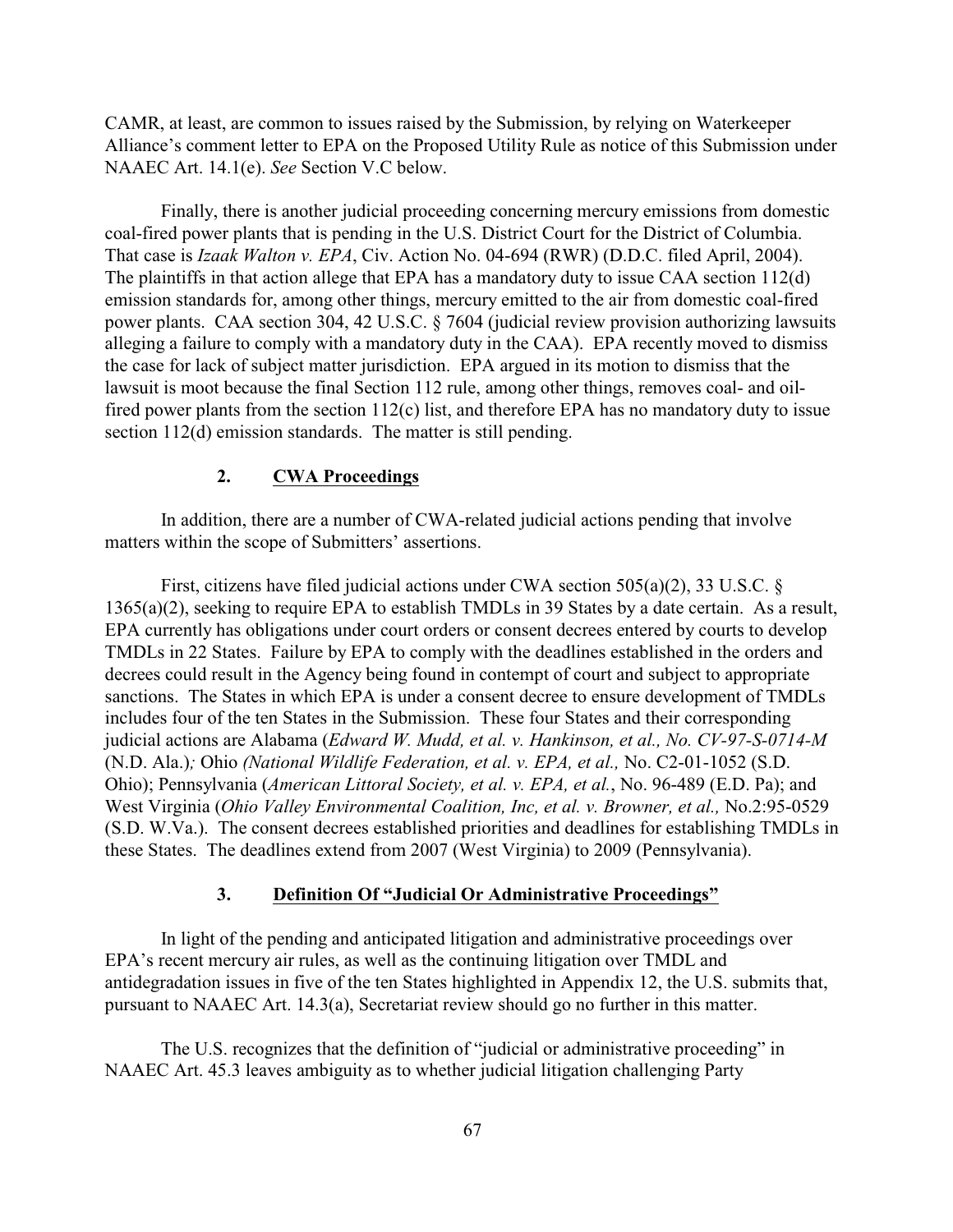administrative action or inaction comes within the scope of Art. 14.3(a)'s prohibition of Secretariat review. The U.S. submits however, that the spirit of Art. 45.3 clearly is to include the gamut of Party actions in the classical sphere of enforcement, such as judicial penalty actions against violators of environmental laws. Moreover, as the Secretariat has recognized in the past, Art. 14.3(a) "[s]uggests that the Parties intended to foreclose a review of enforcement matters actively being pursued by any Party." *BC Hydro* (A14/SEM/97-001/07/ADV(April 27, 1998), at 7. The Secretariat has further emphasized that the reasons supporting Art. 14.3(a) include: "(a) the need to avoid a duplication of effort; and (b) the need to avoid interfering with pending litigation." *Id.* at 10. Indeed, the Secretariat has gone so far as to state that "[t]hese considerations apply to both proceedings that fall within the Art. 45(3)(a) definitional requirements as well as to other proceedings outside of that specific provision." *Id.* The power of these considerations should not be underestimated. As the Secretariat has stressed, "[c]ivil litigation is a complex undertaking governed by an immensely complicated body of rules, procedures and practices. The Secretariat is reluctant to embark on a process which may unwittingly intrude on one more of the litigant's strategic considerations." *Id.* "Nor," as the Secretariat has remarked, "would it be appropriate for the submission review process to 'second guess' a domestic court on the meaning of a provision or on the disposition of factual or legal matters before that court." *Id.*

These considerations are directly relevant to the instant submission. It would be incongruous and counterproductive to interpret the NAAEC to include, on the one hand, both classic enforcement activity and administrative regulatory activity within the definition of "enforcement," *see* NAAEC Arts. 45.1(a) and 5.1, but, on the other hand, not to treat those two classes of "enforcement" activity equally under Art. 14.3(a). *See Oldman River I* (A14/SEM/96- 003/12/15(1) (April 2, 1997), at 3 (list of enforcement actions in Art. 45.3 is exemplary, not exclusive).<sup>36</sup>

The Secretariat also should bear in mind that, when the Submission and Appendix 12 were filed, the Proposed Utility Rulemaking (the CAMR and section 112 rulemaking) rulemaking was very much an administrative proceeding undertaken by the U.S., and will continue to be so, as EPA reviews and examines petitions for reconsideration that it knows will be filed on the final Section 112 rule and anticipates will be filed on CAIR and CAMR. Thus, but for a quirk of timing in the date of the filing of this Response, proceedings on reconsideration indisputably would be an ongoing administrative proceeding "pursued by a Party." NAAEC Art. 45.3(a). For example, had the U.S. response been due before the conclusion of the CAA rulemakings, or after a petition for reconsideration of those rulemakings had been filed, the Secretariat unmistakably would be required to follow the command of Art. 14.3(a). The mere fact that the U.S. is now defending one of those rules in a follow-on judicial challenge and soon will be defending the others, and that no petition for reconsideration has yet been received, should not unduly sway the

<sup>&</sup>lt;sup>36</sup> *But see BC Logging* (A14/SEM/00-004/14/ADV (July 27, 2001), at 16) (offering more restrictive reading list of actions contained in Art. 45.3(a); *BC Mining* (A14/SEM/98- 004/10/ADV) (May 11, 2001) (same) .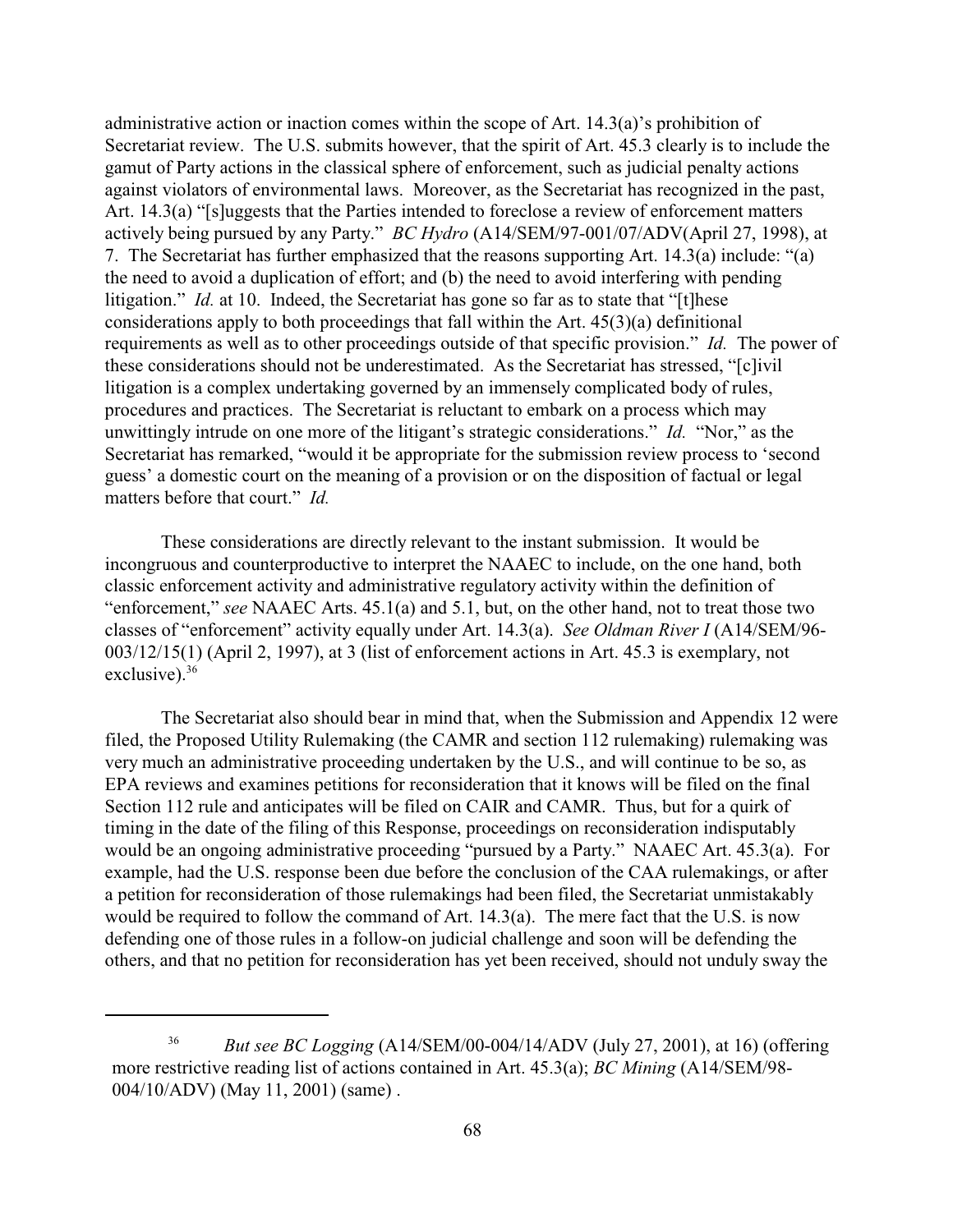analysis. Indeed, as discussed above, the defense by the U.S. of EPA's administrative actions should be regarded simply as the continuation of those same actions.

### **B. Pursuit Of Available Private Remedies Under NAAEC Art. 14.3(b)**

In addition, NAAEC Art. 14.2(c) instructs the Secretariat, in evaluating a submission, to consider whether private remedies available under a Party's law have been pursued. NAAEC Art. 14.3(b) similarly provides that a Party may speak in its response to, among other things, "whether private remedies in connection with the matter are available to the person or organization making the submission and whether they have been pursued." The U.S. submits that these provisions, as well, weigh against the recommendation of a factual record in this instance.<sup>37</sup>

# **1. Available Private Remedies Under the CAA**

First, even if pending and anticipated litigation over the Section 112 rule, CAMR and CAIR did not outright preclude further review under Art. 14.3(a), it would be prudent under Art. 14.3(b) to refrain from preparation of a factual record in light of that litigation. Submitters' central concern is the deposition to U.S. waters of mercury emitted to the air from U.S. coal-fired power plants. Indeed, Submitters proffer the comments they submitted to EPA during the Proposed Utility rulemaking process (the CAMR and section 112 rulemaking), as their notice of the instant matter under Art. 14. As explained above, there is currently pending litigation over the final Section 112 rule and the litigants that have challenged that rule have indicated to the press that they plan to challenge CAMR once that rule is published in the Federal Register. The pending and anticipated litigation concerning the three rules that EPA recently issued affecting U.S. coal-fired power plants and mercury emissions to air from those plants bears precisely on the core matter at issue here. The preparation of a factual record would, at a minimum, be premature until that litigation is concluded. See *Methanex* (A14/SEM/99-001/06/14(3)(June 30, 2000), at 7; *accord BC Logging* (A14/SEM/00-004/14/ADV (July 27, 2001), at 17.

Further, although Submitters' Title V arguments, as noted above, lack merit, if Submitters have specific concerns or challenges to a particular Title V permit in the future (*e.g.,* if a Title V permit issued in the future does not contain the newly promulgated CAMR requirements), the CAA provides ample administrative and judicial remedies to those alleged to be aggrieved by a Title V permit. For example, the public can comment on any initial permit application, permit renewal, or significant modification of a permit, and any interested member of the public can petition EPA to object to a CAA Title V permit. 42 U.S.C. § 7661d(b)(2); 40 C.F.R. §§ 70.7(h), 70.8(d). Appeal rights under Title V include, but are not limited to, the right to sue EPA in the

<sup>&</sup>lt;sup>37</sup> The U.S. recognizes that some of the Submitter organizations might have members that are not U.S. citizens, although the degree to which this may be the case is not clear for the Submission. This does not change the private remedies analysis below, because NAAEC Art. 14.3(b)(2) and Guideline 7.5(b) do not, by their terms, require that each Submitter organization in a multi-entity submission, like this, be able to avail itself of each private remedy identified.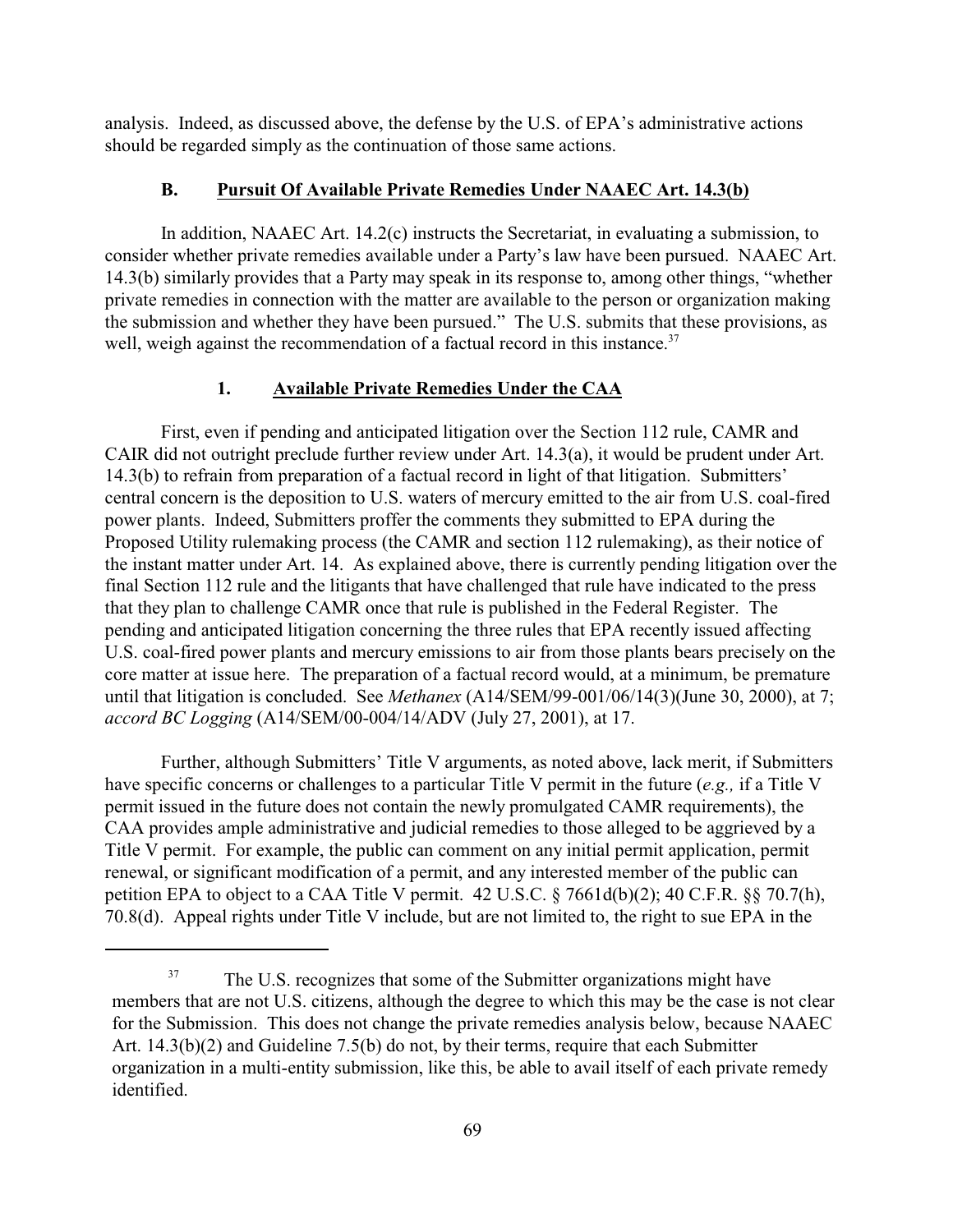relevant federal court of appeals if EPA denies a petition to object to a Title V permit. 42 U.S.C. §§ 7661d(b)(2), 7607(b)(1); *see also* 42 U.S.C. § 7661a(b)(6). Submitters have made no showing that they have attempted to pursue these remedies or would encounter significant barriers in attempting to pursue them in the future.

# **2. Available Private Remedies for Review of Action or Inaction Involving the CWA**

Although Submitters' claims of ineffective enforcement of the CWA, as noted above, also lack merit, a host of private remedies are available to Submitters to pursue their allegations that EPA is failing to effectively enforce the CWA:

- Submitters can petition EPA to take specific administrative action with respect to the NPDES, TMDL, or water quality standards programs, and EPA would be required to respond within a reasonable time. Section 555(b) of the Administrative Procedure Act (APA), 5 U.S.C § 555(b).
- Submitters can seek redress in federal court for alleged agency inaction with respect to their allegations of ineffective enforcement, CWA section 505(a), 33 U.S.C. § 1365(b), or for agency action unreasonably delayed, APA section 706(1), 5 U.S.C. § 706(1).
- Submitters can seek review in federal court of actions that are within the scope of the submission, including issuance of NPDES permits by EPA; approval or disapproval of any element of a State NPDES program, including revisions to approved State programs; and EPA's decision to withdraw or not to withdraw a State's authority to administer an NPDES program. CWA section 509(b), 33 U.S.C. § 1365(b).
- ! Submitters can seek APA review in federal court of final EPA actions that are not covered by CWA section 509(b), including EPA issuance of TMDLs, EPA approval or disapproval of state-issued TMDLs, EPA promulgation of antidegradation requirements, and EPA approval or disapproval of State antidegradation requirements. APA section 704, 5 U.S.C. § 704.
- ! Submitters can participate in administrative and judicial review of EPA-issued NPDES permits that they believe are unlawful. See e.g. 40 C.F.R. Part 122.21, *ff*.; 124.6, *ff*. (permit application process and procedures for decision making); CWA section 509(b)(1)(F), 33 U.S.C. § 1369(b)(1)(F)(judicial review of final permit in federal court). Comparable provisions exist for public participation in State permitting processes and opportunities for judicial review. *See* CWA section 402(b), 33 U.S.C. § 1342(b); 40 C.F.R. § 123.30.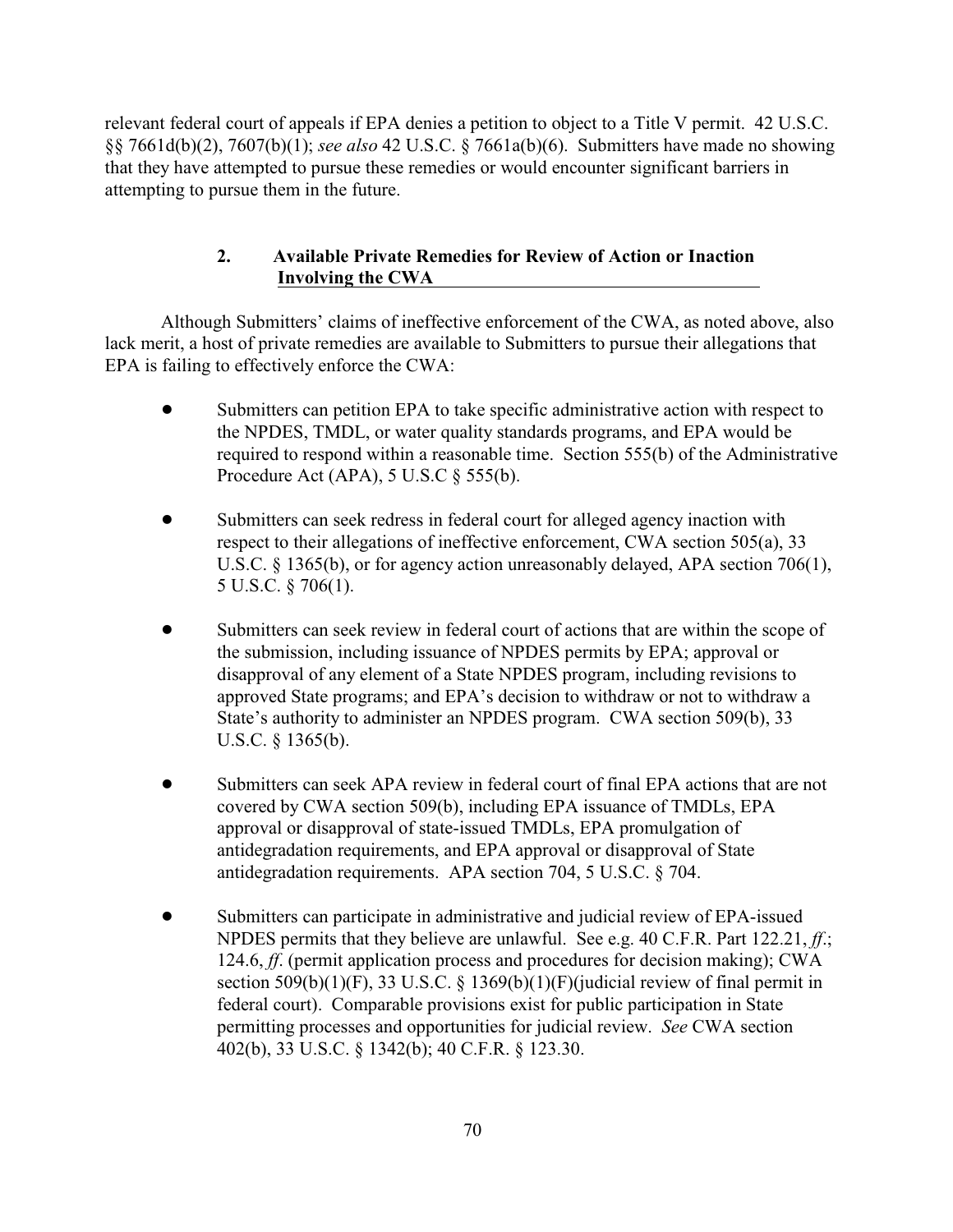Submitters can bring "citizen suits" alleging, for example, that a coal-fired power plant had violated the terms of its NPDES permit. CWA section 505(a) and (b), 33 U.S.C. § 1365(a) and (b).

# **3. Pursuit of Available Private Remedies Would Not Unduly Burden Submitters**

Submitters' allegations that they would be unduly burdened by recourse to the ample remedies available under U.S. law are cursory and unsubstantiated. As noted in Section I above, Guideline 7.5(b) instructs that the Secretariat should bear in mind that barriers to the pursuit of private remedies *may* exist in *some* cases, implying that, in most cases, such barriers should not be lightly inferred. Certainly, in this case, there has been no reasonable showing that Submitters confront genuine and problematic barriers to the pursuit of private remedies. Rather, Submitters simply theorize that a case-by-case approach would be unduly time-consuming and burdensome. This undervalues the effect of precedent in the U.S. legal system. Given the power of precedent in that system, Submitters' assertions that they would have to pursue a long series of case-by-case proceedings if left to pursue private remedies are exaggerated.

It is evident, moreover, that Submitters have made no serious attempt to pursue the myriad private remedies that are available to address the specific allegations they raise with respect to the deposition of mercury from coal-fired power plants into waters of the U.S. *See* NAAEC Arts. 14.2(c), 14.3(b).<sup>38</sup> For example, Submitters do not explain why it would be burdensome to file a lawsuit in the United States Court of Appeals for the District of Columbia Circuit, challenging any or all of the three recently issued CAA power plant rules. Moreover, it is difficult to conceive how challenging certain nationally applicable rules under the CAA constitutes piecemeal litigation. Instead, it is Submitters' request that the Secretariat investigate their allegations of failure to effectively enforce environmental law that will result in piecemeal analysis and interference with domestic administrative and judicial proceedings.

Moreover, Submitters have demonstrated themselves capable of bringing litigation when they believe EPA is not discharging its legal duties. Searches of U.S. federal caselaw on WestLaw, for example, for reported decisions involving individual Submitters and mentioning the CWA, yield 879 reported federal decisions involving Sierra Club alone, and 145 such decisions

<sup>&</sup>lt;sup>38</sup> Submitters argue in broad, conclusory terms that they and their representatives "have taken many actions to push the U.S. to effectively enforce the CWA. For instance, both Sierra Legal and Waterkeeper Alliance commented on the adequacy of the proposed mercury air rule." Submission, at 14. Submitters thus point to their comment letter in the CAA rulemaking proceeding as an "action[] to push the U.S. to effectively enforce the CWA." As noted in Section V.A.1 above, this confirms that the issues in the pending and anticipated administrative and judicial proceedings involving the CAMR and the Section 112 rule are common to issues raised by the Submission, and that the Secretariat should proceed no further.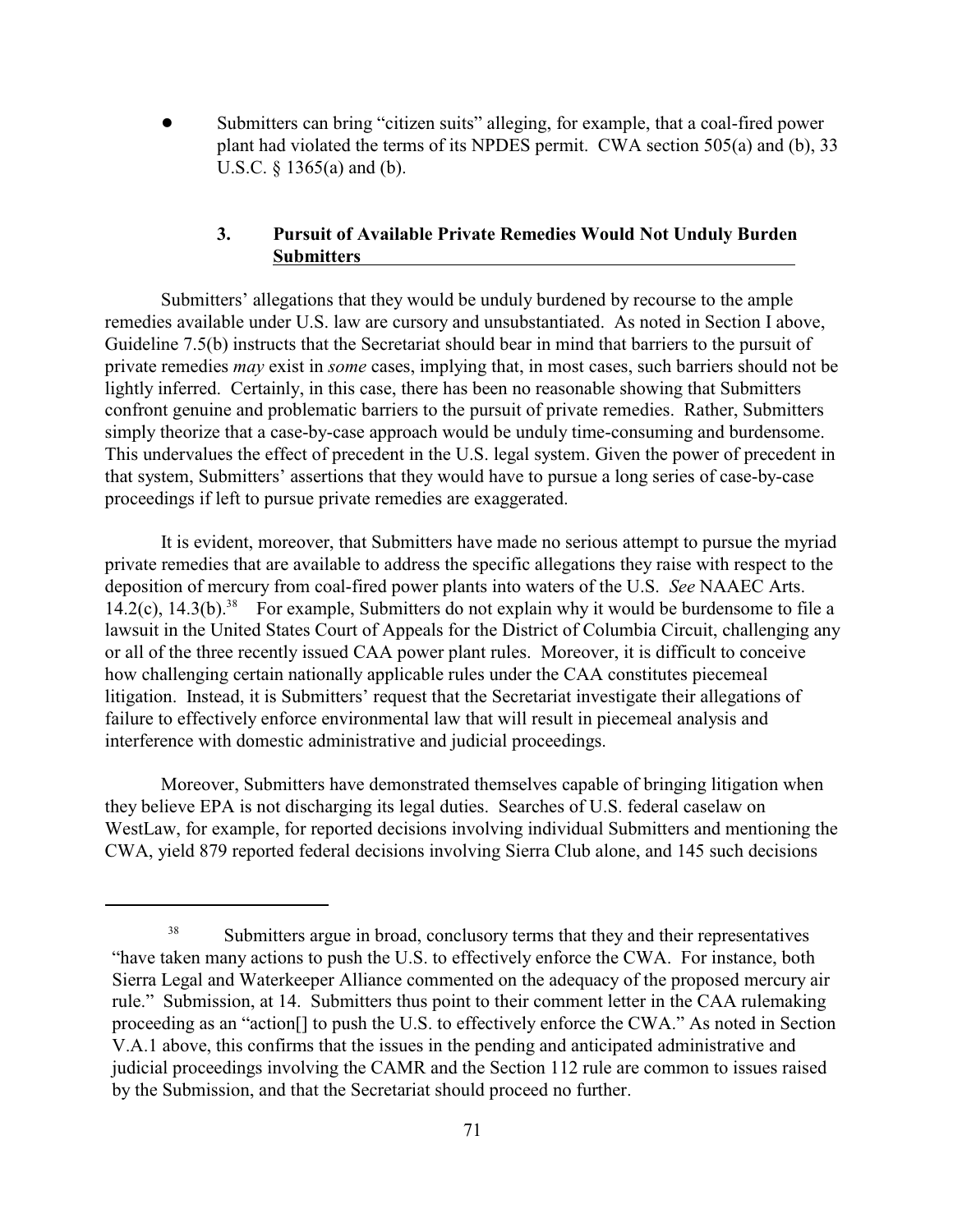involving Friends of the Earth.<sup>39</sup> Moreover, the very TMDL litigation discussed in the Submission demonstrates that, when organizations have brought their complaints to the federal courts, they often have been able to obtain substantial redress.

Accordingly, refraining from further review and remitting Submitters to their private remedies would not place an undue burden on Submitters and would give effect to the considerations of economy and orderly administration that underlie NAAEC Arts. 14.2(b) and 14.3(c). The Submitters, therefore, should be remitted to those remedies.

## **C. Attempted Notice Under NAAEC Art. 14.1(e)**

Finally, NAAEC Art. 14.1(e) provides that the Secretariat may consider a submission asserting that a Party is failing to effectively enforce its environmental law if the Secretariat finds that "the matter has been communicated in writing to the relevant authorities of the Party. . . ."

Submitters rely on two communications to demonstrate compliance with Article 14(1)(e). The first, Appendix 7 to the Submission, is embodied in a letter from Waterkeeper Alliance to EPA commenting on EPA's Proposed Utility Rule under the CAA**.** *See* fn. 34 Submitters argue that in the comment letter, "[T]he EPA's attention was drawn to the failure to enforce the antidegradation provisions of the CWA." Submission, at 12. The second, Appendix 6 to the submission, is a one-and-a-half page letter from Sierra Legal Defence Fund to the Administrator dated June 15, 2004. The Submission quotes from Sierra Legal's letter as follows:

> We wish to bring to your attention our concern that the Environmental Protection Agency is not taking appropriate and necessary action to prevent the contamination of water bodies with mercury emitted from coal-fired power plants in the Ohio Valley and elsewhere in the U.S. *We believe this contamination violates the Clean Water Act, including the water quality standard, anti-degradation, and Great Lakes provisions of the Act.*

Submission, at 13 (emphasis added).

Although Submitters rely on Waterkeeper Alliance's comment on the CAA Proposed Utility Rule as notice of their antidegradation claims, there is no assertion that the comment provides notice on any other aspect of the Submission. Nor can the comment fairly be considered as notice of the instant Submission in any respect. The comment was only one small part of one of over 500,000 comments on the Proposed Utility Rule. Moreover, the focus of the comment letter was on the alleged failure *of the Proposed Utility Rule* to properly consider issues allegedly arising under the CWA. Its focus distinctly was *not* on alleged failures in the *CWA*

Searches were done in Westlaw's ALLFDEDS database for cases naming Sierra 39 Club or Friends of the Earth in their titles. Narrower searches in ALLFEDS, for cases naming these organizations in their titles and including the terms "Clean Water Act" or "Clean Air Act," yield 312 decisions involving Sierra Club, and 77 involving Friends of the Earth.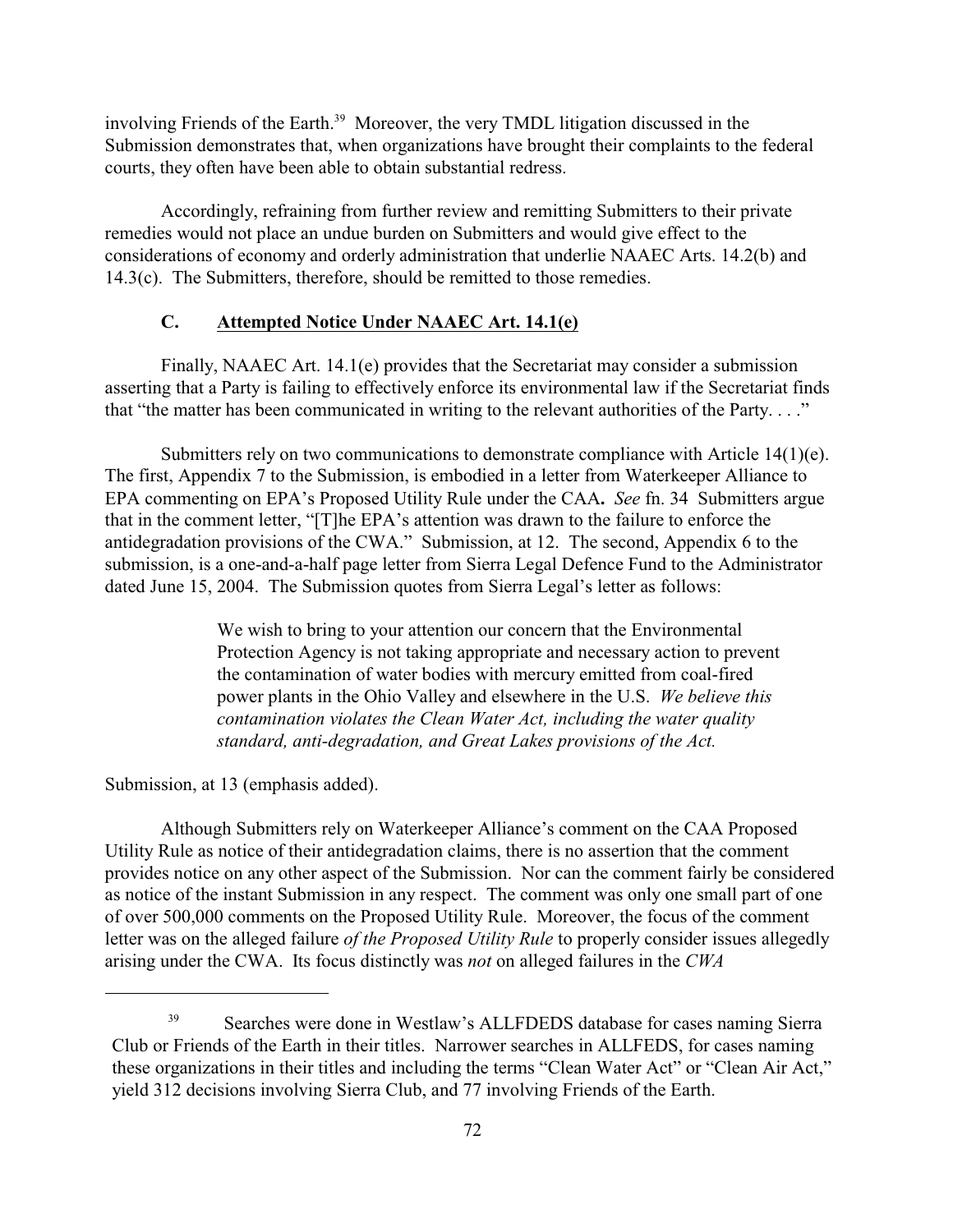*antidegradation program*, much less on communicating a request that EPA take action under the CWA consistent with the theories ultimately set forth in the Submission.

Similarly, while Sierra Legal's letter expresses concern about the contamination of waterbodies by mercury emissions from coal-fired power plants, and provides some brief statements of Sierra Legal's understanding of various provisions of the CWA, the only direct allegation of noncompliance with the CWA is the single sentence highlighted in the quote above. That sentence does not even mention the NPDES program, which ultimately was one of the major subjects of the Submission. The NPDES program receives only passing mention in a later statement in Sierra Legal's letter that "urges" EPA to take steps to ensure compliance with the CWA, but does not allege any failure to effectively enforce. Moreover, little if anything in Sierra Legal's notice could fairly be construed as setting forth adequately – and notifying EPA of – the legal interpretations of the CWA's TMDL, antidegradation, and NPDES provisions that undergird Submitters' allegations in the CEC context, much less as setting forth a set of requests that EPA act on such theories. On the contrary, the letter simply "urge[s] the EPA," in broad, unspecific terms, "to take all possible steps to ensure compliance with the CWA, whether through its oversight functions of that Act, the issuance of permits under the National Pollutant Discharge Elimination System, or other powers." Submission, Appendix 6, at 2.

Submitters' purported notice should not be considered adequate notice of the complicated set of allegations and voluminous supporting materials ultimately reflected in the Submission. The U.S. urges this view not merely as a technical matter, but due to significant concerns about good government and conservation of CEC resources, important goals that the notice provision serves. Had EPA received adequate notice of Submitters' actual legal theories, as opposed to the cursory and relatively ambiguous material contained in Waterkeeper's comment letter on the Proposed Utility Rule and Sierra Legal's letter, it could have clarified for Submitters the misconceptions on which the Submission eventually rested. Following such clarification, it is possible that Submitters would never have felt a need to submit an Art. 14 submission, or would have submitted a more focused submission. Indeed, EPA's Response herein, both on the whole and, for example, concerning NPDES permits and TRI evidence, is strong evidence that EPA – once fairly apprised of Submitters' actual concerns – is prepared to answer those concerns, and to take additional action, as appropriate, aimed at resolving those concerns. Accordingly, the failure of notice in this case should lead to a recommendation against preparation of a factual record.

#### **CONCLUSION**

For the host of reasons above, the development of a factual record would not be appropriate in this matter. This analysis shows that the U.S. course of action as concerns mercury stemming from coal-fired power plants "reflects a reasonable exercise of [U.S.] discretion in respect of . . . [the] regulatory matters" at issue, and also reflects a dynamic and significantly improving regulatory regime. Submitters have shown no failure on the part of the U.S. to effectively enforce the provisions of U.S. environmental law on which the Submission rests. Moreover, the pending and anticipated administrative and judicial proceedings bar further action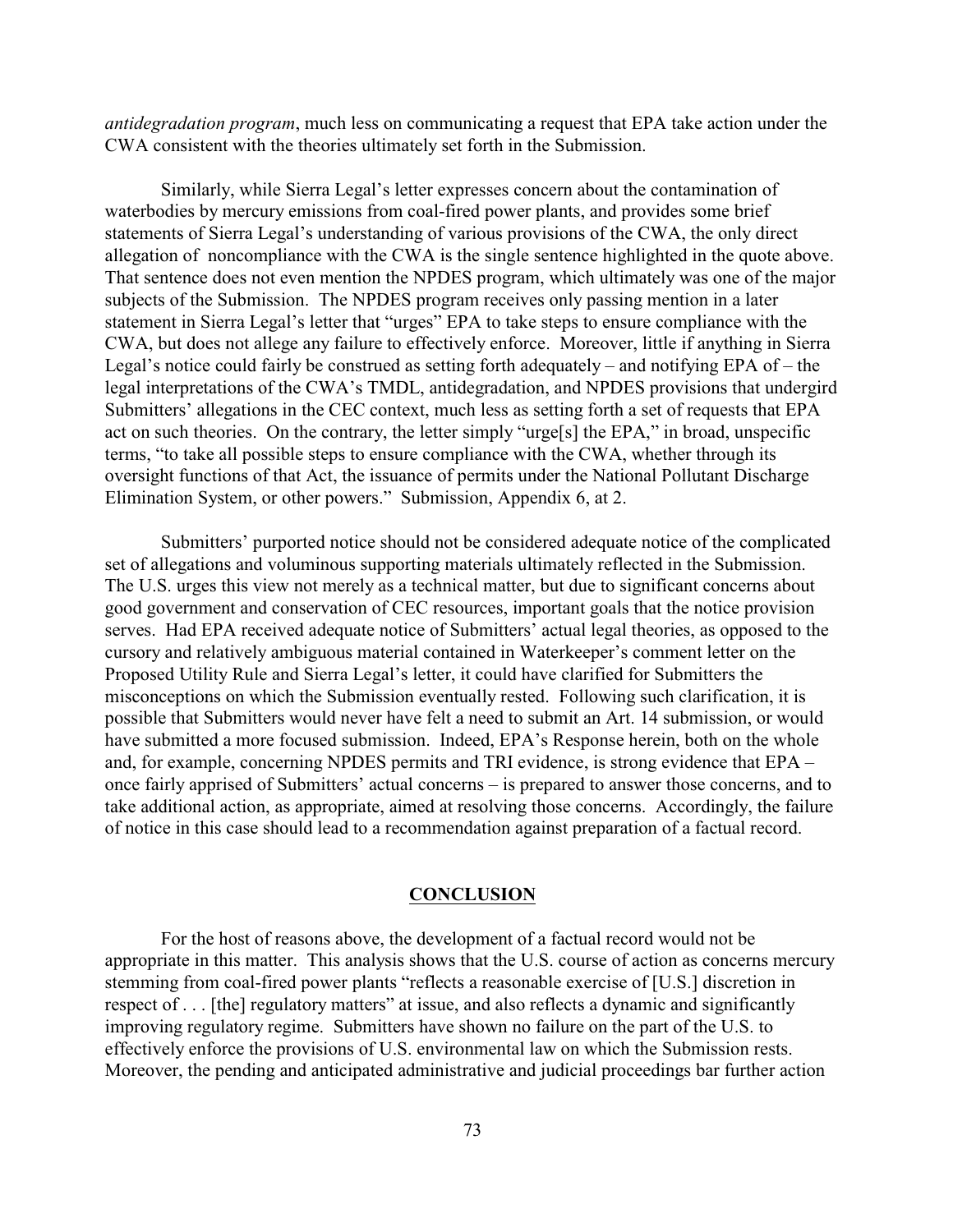by the Secretariat, and available private remedies are adequate to resolve any concerns Submitters may wish to continue to press. Accordingly, the U.S. requests that, in light of this response, and pursuant to NAAEC Art. 15.1, the Secretariat determine that the development of a factual record would not be appropriate, and that the Secretariat so inform the Council.